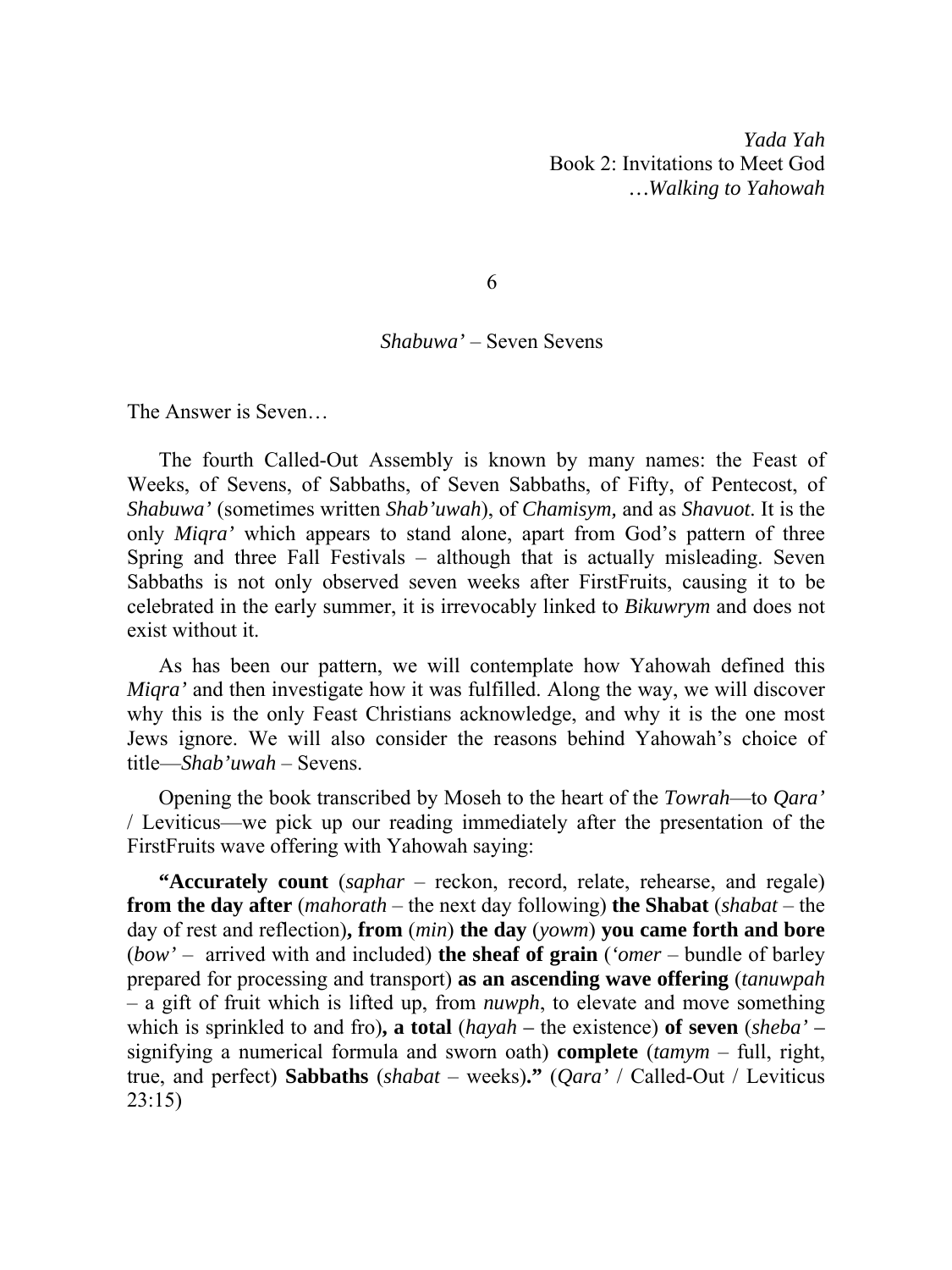The timing was important, as it is throughout Scripture, which is why I am dismayed by Christians who dismiss the vociferous detailed accounting concerning God's prophetic timeline with a flippant, thoughtless, out of context, and poorly translated "no one knows the hour." God asked us to accurately count seven Sabbaths from the day after the special Sabbath of Unleavened Bread, and from the wave offering on the Called-Out Assembly of FirstFruits. Not any day would do. We aren't authorized to change the timing of God's Feast to another time of our own liking. Yahowah has established a specific meeting appointment, and it is based upon a very well defined, repetitive pattern. Even if He doesn't expect much from us, there is always a reason for His precision.

Seven Sabbaths from the day after the special *Shabat* of *Matsah* represents fifty days. This annual pattern of seven sevens plus one is repeated in Yahowah's presentation of the redemptive year of Yah's Lamb, called a "Yowbel" by God, but errantly known as a "Jubilee." Every fifty years, according to Yahowah's *Yowbel* instructions, all debts are to be forgiven and all captive are to be freed. This is not a coincidence in purpose or timing—it's further evidence of Yah's plan.

As we shall soon discover, Seven Sevens exists to emphasize all of the truths inherent in the *Shabat*—which is why the word appears twice in the opening stanza. The essence of the *Shabat* message is that six days of ordinary human labor lead to a single day of reflective rest with God. The formula demonstrates that we are unable to earn the opportunity to live with our Heavenly Father. Also, the ever-present pattern of man, symbolized by six, in addition to God, who is one, equaling seven, is symbolic of the Scriptural promise to perfect us so that we can campout with Yah.

God's design is for us to be with Him. As such, these thoughts not only serve as the foundation of Yahowah's revelation to mankind, this *Miqra'* was actually named *Shabuwa'*—Seven Sabbaths—after His redemptive and prophetic pattern.

Along these lines, *Shabuwa'* also provides a perspective from which to view the stage upon which the most significant fulfillments of the seven Called-Out Assemblies have and will occur. Seven sevens plus one is central to God's provision, His plan, and His timing. Everything pertinent to our salvation not only occurs in *Yowbel* years (also defined as increments of seven sevens plus one), but specifically on intervals of forty (the Scriptural number for the completion of a time of testing) *Yowbel* (i.e., every 2,000 years).

For example, forty *Yowbel* after Adam's expulsion from the Garden of Eden in 3968 BCE, which takes us to 1968 BCE, Abraham affirmed His commitment to the Covenant with Yahowah on Mount Mowryah, foreshadowing what would occur on Passover in the exact same location forty *Yowbel* later with Yahowsha'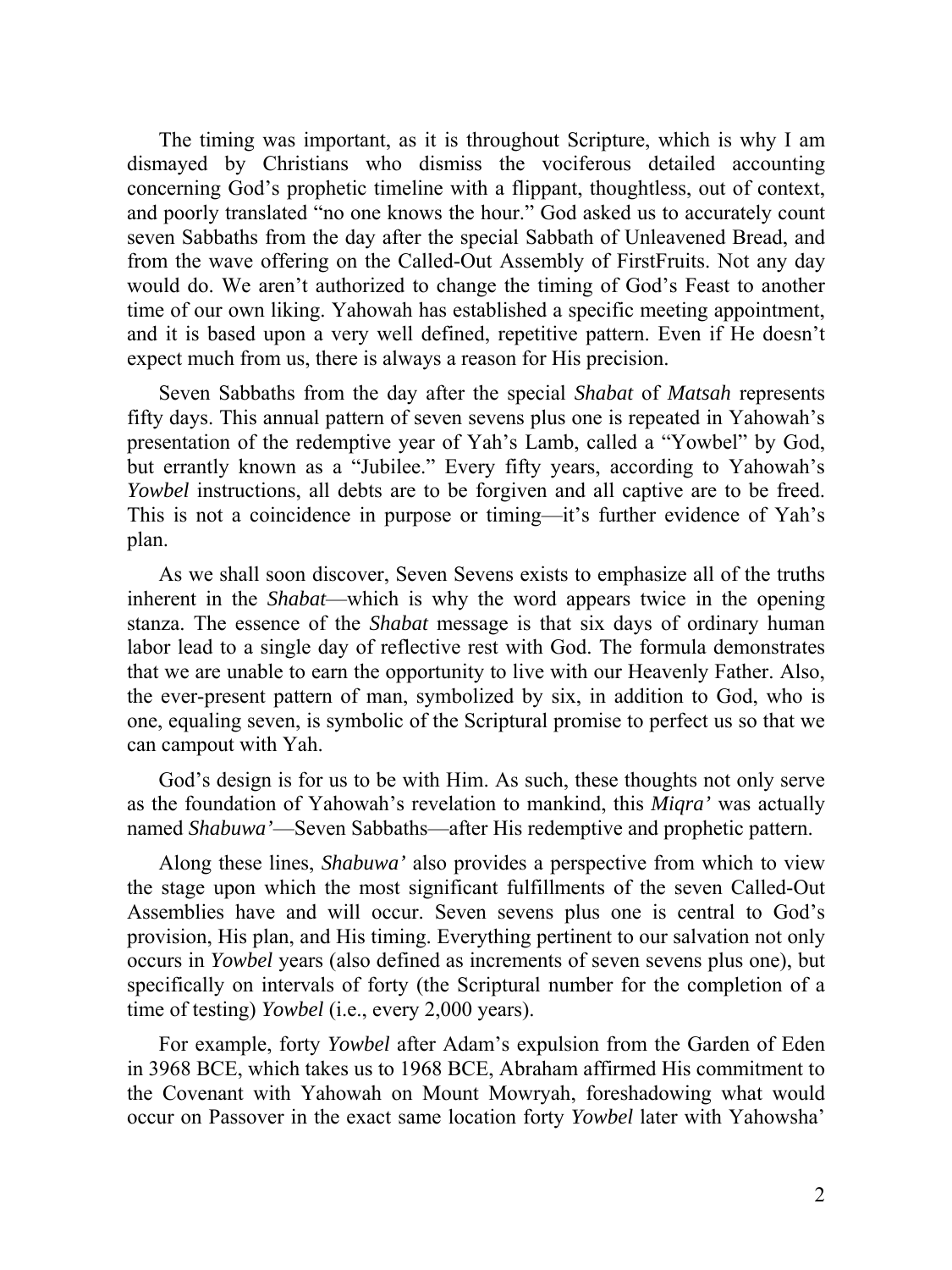serving as the Sacrificial Lamb in the *Yowbel* Year of 4000 Yah (33 CE). Moving forward, exactly forty *Yowbel* from that date is the last Year of Yah's Lamb remaining within the lifetimes of those who witnessed Yisra'el's prophetic rebirth as a nation. So if God is consistent, it would be reasonable to conclude that the fulfillment of the last two *Miqra'ey*, those of Reconciliations and Shelters, will occur in 2033—Year 6,000 Yah on the Creator's calendar. This timing reflects the conclusion of six days (read millennia) of man's toil outside of the Garden followed by a seventh day of rest where we reflect on our relationship with God. This time is known as the Millennial Sabbath, where the entire Earth will be like Eden. As such, one of the primary purposes of Seven Sevens is to remind us each year that Yahowah has given us the keys with which the pattern underlying His prophetic plan may be unlocked and understood.

And while this perspective on timing is valuable, it wasn't the most relevant aspect of Yahowah's introductory statement regarding Seven Sabbaths. More than anything, God wants us to "*saphar* – accurately relate to" the fact that without *Bikuwrym* there is no *Shab'uwah*. One thing follows another. *Chamisym* sits in the middle of a path, not at the intersection of the spokes of a wheel. The wave offering associated with FirstFruits, whereby the newly born Spiritual children of God are lifted up, is tangibly manifest during Seven Sabbaths, with these same souls enriched and empowered by the Set-Apart Spirit, preparing them to become more effective witnesses. As a result, the *Miqra'* of *Shabuwa'* enables two of the Covenant's promises, while celebrating our relationship with God, none of which would be possible without the specific benefits facilitated by *Pesach*, *Matsah*, and *Bikuwrym*. Collectively then, these days not only prepare and equip us to enter and enjoy God's company – they equip us to help others do the same.

**"Always and forever** (*'ad –* eternally and into perpetuity)**, you shall accurately count, reckon, record, relate, rehearse, and regale** (*saphar*) **the Day of Fifty** (*yowm Chamisym*)**, starting from** (*min*) **the next day after**  (*mochorath*) **the seventh** (*shaby'y*) **Shabat** (*shabat –* seventh day of the week)**, and you should choose, without reservation or interruption, to come near and approach** (*qarab –* you should want to, of your own volition, and without hesitation or intermission, to appear before (hiphil perfect consecutive)) **the renewing, restoring, and affirming** (*chadash*) **gift** (*minhah* – offering given freely as a present without compensation) **to approach** (*la* – to move toward) **Yahowah**  $(\mathcal{L})^{\mathsf{u}}(\mathcal{L})$ **."**  $(Oara'/\text{Called}-\text{Out}/\text{Leviticus } 23:16)$ 

As is often the case, the unique nature of Hebrew tenses opens the floodgates of understanding. Written in the perfect conjugation and consecutive form, *qarab*, must be translated "you should choose, without reservation or interruption, to come near and approach" because the consecutive denotes volition while the perfect depicts a completed action. But it is the hiphil stem which is the most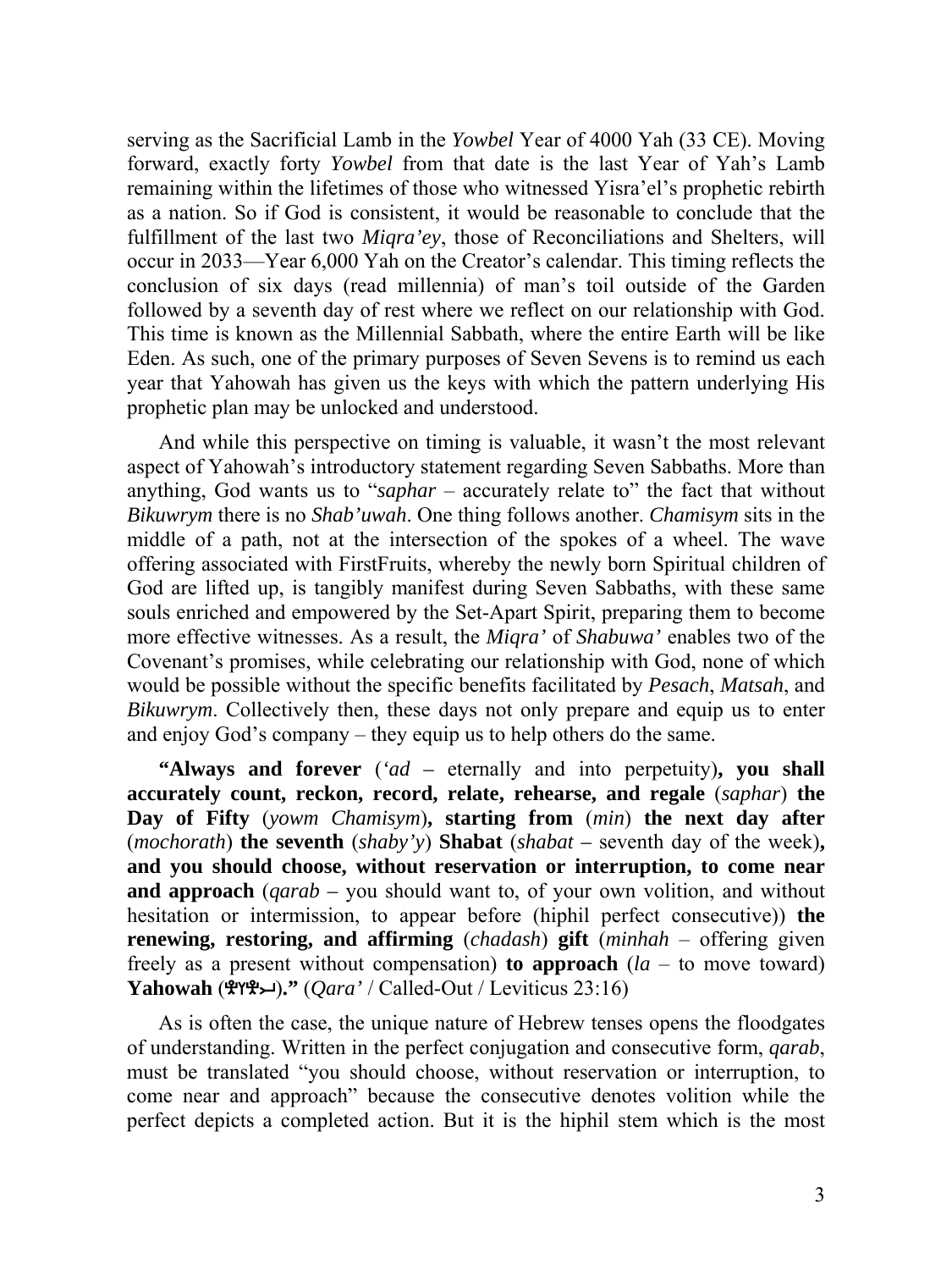intriguing. It means that we, as the subject of this sentence, cause Yahowah as the object, to respond and participate in the specific action of the verb – which is "approach and come near." God, therefore, can be found near those who approach Him.

Moving on to the next curious term, "*chadash* – renew," those who have read *An Introduction to God* know that the Covenant has not yet been renewed, and that there is no such thing as a "New Covenant," much less a "New Testament." In this light, more times than not, *chadash*, which is commonly deployed to depict the renewal of the sun's reflected light on the surface of the moon, is more accurately translated "renew, restore, and reaffirm" than "new," espeically in "recently conceived or different." There is nothing "new" or "different" about the path provided to walk to Yahowah. None of the seven steps have changed.

In this instruction, Yahowah is speaking of His Covenant's ability to renew us and of His restoring gift for all mankind – *Pesach*, *Matsah*, and *Bikuwrym*. He is asking us to approach Him by way of the path He has prescribed in the Towrah and laid out through Passover, Unleavened Bread, and FirstFruits. By walking along this path we come so close to God that we are enveloped in the Set-Apart Spirit of *Shabuwa'*. And that is why *shabuwa'* (Strong's 7621) is Yahowah's "vow or promise which attests to our innocence."

By stating that this Feast is "Yahowah's renewing gift," God is connecting the elements which comprise His plan together for us. He has obliterated the myth that there is a distinction, a difference between His Towrah Instructions and His mercy, which leads to salvation. Yahowsha' came to fulfill the Towrah, because Yahowah's Guidance provides the way home. And that is perhaps why, in this context of a "renewing gift," God concluded this instruction with "*la Yahowah* – to approach Yah."

Later in *Dabarym* / Deuteronomy, Moseh will tell us that the *Miqra'* of *Chamisym*, the Called-Out Assembly of Fifty, is an all-inclusive affair: men and women, young and old, wealthy and poor, slave and free, *Gowym* and *Yahuwdym*. That foreknowledge is required to understand this text—especially in conjunction with the approach of Yahowah's restoring and renewing gift as it is reflected in Yahowsha's commentary.

More telling still, the word which consistently underlies man's errant choice of "church" in the Greek texts is *ekklesia*, meaning "called out," or "called-out assembly." This is important because *ekklesia* is somewhat synonymous with the *miqra'ey*. While the Greek is but a pale reflection of the Hebrew, these words are as similar as these different languages allow. There is a direct connection and a purposefully designed association, a causal link if you will, between Yahowah's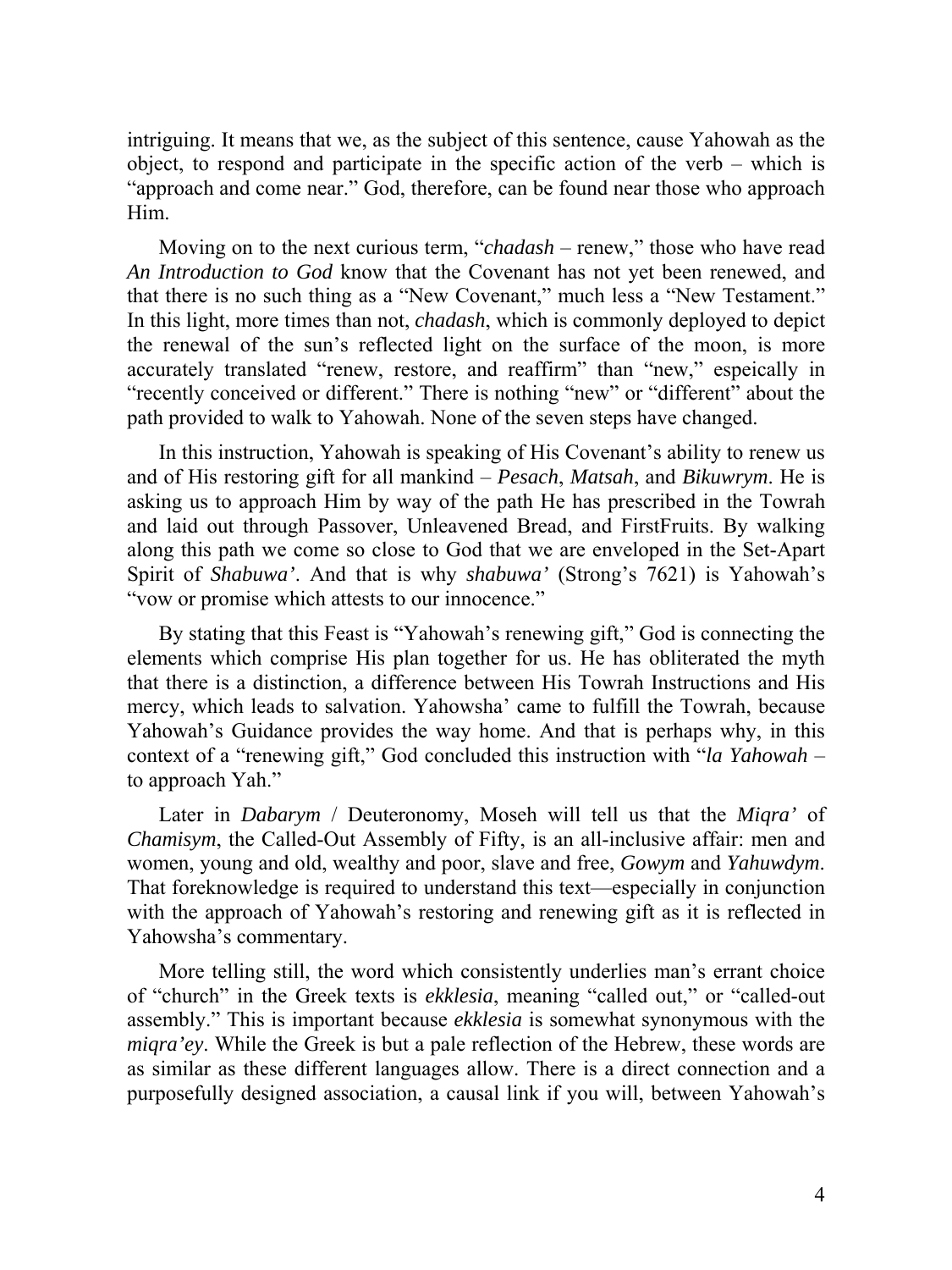*Miqra'ey* / Called-Out Assemblies and Yahowsha's *ekklesia* / called-out assembly.

So while you could say that one leads to the other – in actuality, they are one in the same. Since Yahowsha' spoke Hebrew and not Greek, He actually said "*Miqra'*" and not *ekklesia* – making our understanding of this Hebrew title especially important.

But as a result of men copyediting and improperly rendering both Hebrew and Greek, not one Christian in a million is aware of this connection, of this association, of this path to a relationship with Yah. So, that begs the question: why did men who claimed to be serving God and to be trustworthy, alter and blur Yahowah's message, and in so doing create a politicized and powerful institution based upon their corruption—their counterfeit? What is it that causes the founders of religions like Judaism, Christianity, Islam, and Mormonism to claim God's authority and then to contradict Him?

The answer is obvious. Those who support the religious establishment are coddled by it. Those who expose and condemn it, those who threaten it by revealing the truth, are crucified by it—slandered and often tortured. And while understanding the religious, political, and economic motivations for such corruptions, and assessing blame, is considerably less important than knowing how humankind was duped, with such information we can effectively expose and condemn the behavior which has deceived so many, while at the same time shine a light on the path home.

The message is: nothing is more important than understanding what Yahowah actually said. With this information, we can correct the record and free souls from religious schemes. And toward that end, the linguistic basis for the corrupt human replacement which lies at the very heart of Christendom, "church," should have either been translated "called-out assembly," conveying the proper meaning of the word, or should have been transliterated "*Miqra'*," appropriately conveying the title upon which the Called-Out Assembly was based. The best thing that can be said for "Church" is that it has no Scriptural basis or meaning, and that it is wrong. At worst, it is derived from the Anglo-Saxon root *circe* (pronounced with the hard "ch" sound, rendering "chirch." Circe was the daughter of Helios—a pagan sun goddess. From her name, we get the English words: circle, circuit, and circus, in addition of course, to church.

Being ignorant of the essential connection between Yahowah's seven *Miqra'ey* and the *ekklesia*, or called-out assembly (as a result of man's careless and errant translations) comes at a tremendous price—one which hides the true nature of God's restoring and renewing gift. Yahowah provided a plan, a seven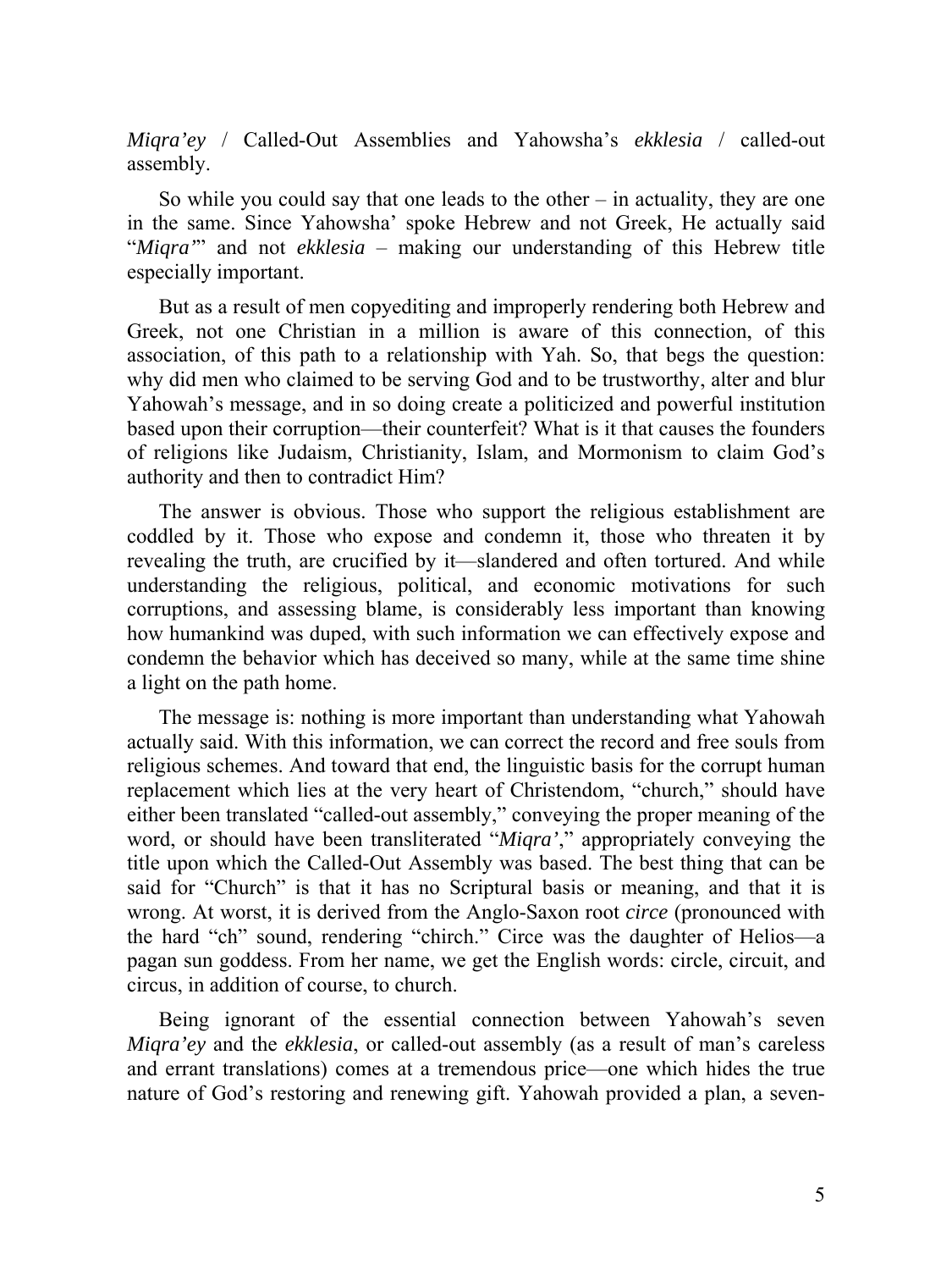step path to Him, which remains virtually unknown to the vast preponderance of Christians. And if they don't know Yah's Way, they are on the wrong path.

So why would any informed, rational person trust something which changes, even contradicts, the plan meticulously laid out in the very Scriptures the religions of Judaism, Christianity, Islam, and Mormonism claim provide their legitimacy and authority? And when someone points out that it is rationally impossible for a religion to be trustworthy if it changes and contradicts its own Scriptures, why do they continue to believe in that which is irrefutably false?

It really is that simple, that logical, that cut and dry. Religions which alter and contradict in any material way the Scriptures upon which they derive their authority, words which they claim were inspired, are a farce. This would include Judaism, Christianity (Catholic, Orthodox, Protestant, and Evangelical varieties), Islam, and Mormonism. And in this case, it doesn't actually matter whether Yahowah's Word was inspired by God or not. Because, if the Tanakh was not inspired, the authority these religions vanishes, as does their credibility, as they claim otherwise. And if Yah's testimony is true, each of these religions is false because they all change, conceal, corrupt, and counterfeit what God revealed. This is why it is impossible to be an informed and rational practitioner of Judaism, Christianity, Islam, or Mormonism. No amount of rationalization, justification, excuses, explanations, opinions, or feelings changes this reality—nor does tradition, longevity, popularity, or political correctness. It's simple logic.

So that you are not ignorant of the evidence, nor irrational in your conclusions, understand that "God did not create His church." God doesn't have or want a church. The church is man's invention.

Yahowah established a Covenant on the basis of His relationship with Abraham. This Covenant was codified in the Towrah, which also details how it was lived out in the lives of the Yahuwdym, especially as they were freed from bondage and human oppression. It was affirmed throughout the Prophets and again in the words and deeds of Yahowsha'. The *Miqra'ey* serve to facilitate its promises.

There aren't two covenants, just one. Grace didn't replace the Law because both are wrong. Mercy is derived from the Towrah, which means "Teaching," and these Instructions remain valid. Yahowah's renewing gift is a product of the Towrah. The seven *Miqra'ey* aren't "Jewish holidays," but instead the embodiment of the means Yahowah devised to approach Him. The "Church" didn't replace "Jews" as God's chosen people, because there is no Scriptural basis for "church," and Yahowah remains focused on reconciling His relationship with *Yahuwdym*. They, not *Gowym*, will be the beneficiaries of Yahowah's fulfillment of *Yowm Kippurym* when He uses the Towrah to renew and affirm the Covenant.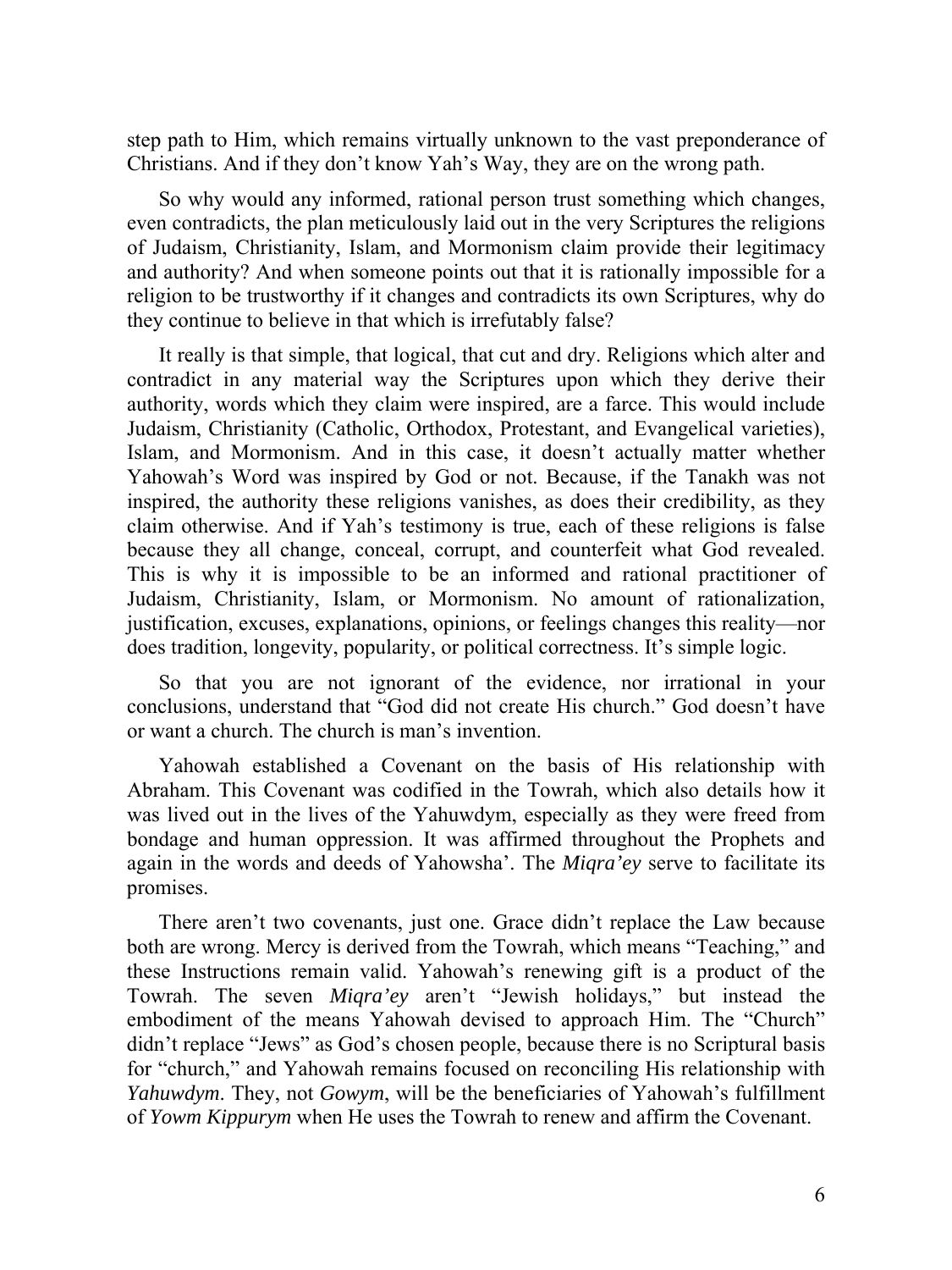By choosing to be born anew by way of our Spiritual Mother on *Bikuwrym*, following *Pesach* and *Matsah*, we are adopted into our Heavenly Father's family. But that's not the end of the process, just the beginning. With the Covenant, Yahowah doesn't just promise to adopt us, but also to perfect us and make us immortal, to enrich us and to empower us. So while the first three *Miqra'ey* – *Pesach*, *Matsah*, and *Bikuwrym* – enable the first three of these promises, the fourth and fifth benefits are facilitated by *Shab'uwah*. On this day, God's children are enriched and empowered. This insight is found beneath the mistranslation of *'isarown* as "tithe" in the next instruction.

**"You all shall come bringing** (*bow'*) **out of** (*min*) **your homes** (*mowshab* – your dwelling places where you live, your houses and households, and your assemblies) **two** (*samaym*) **loaves of bread** (*lechem*) **as an ascending wave offering** (*tanuwphah*)**, a double portion** (*shanaym shanaym*) **for a tenfold enrichment and empowerment** (*'isarown –* a compound of *'eser* – ten and tenfold and *'asar* – to enrich with *'own* – empowerment and growth)**."** (*Qara'* / Called-Out / Leviticus 23:17)

Since the *Shab'uwah* attendees would be comprised of people from all races, genders, and classes of people, in addition to bringing bread for themselves *Yahuwdym* would be serving *Gowym*, which is one of the reasons for two loaves. Additionally, since the *Yahuwdym* would ultimately provide the Bread of Life – the Ma'aseyah (meaning the Set-Apart Implement Serving Yah) – they were symbolically being asked to bring a second loaf representing Yahowsha'.

Before we consider the meaning of *'isarown*, please understand that the Hebrew verb "to tithe" is *'asar*, not *'isarown*. Also please note that if a "tithe" was intended, it was food, not money. Paying pastors and priests is a human invention – one conceived and promoted by Paul – as is the Christian interpretation of a monetary tithe.

But this context isn't conducive to the notion of a tithe, because it is a "double portion" and not a "tenth." So we are compelled to search another potential meaning for *'isarown*. And when we do so, the first thing we learn is that while *'isarown* may share an association with "*'esar* – ten," it is also a compound of "*'asar* – being enriched" and "*'own* – being empowered." These gifts are not-socoincidently two of the five benefits of the Covenant, along with becoming immortal and perfect en route to being adopted into our Heavenly Father's family. But even more specifically, the very purpose of Seven Sabbaths is to "*'isarown* – enlighten and empower" the children born on FirstFruits. And from this perspective, providing food, shelter, and warmth is typical of the "*'isarown* – tithe," because it is focused on providing the very things which enrich a family, helping it grow.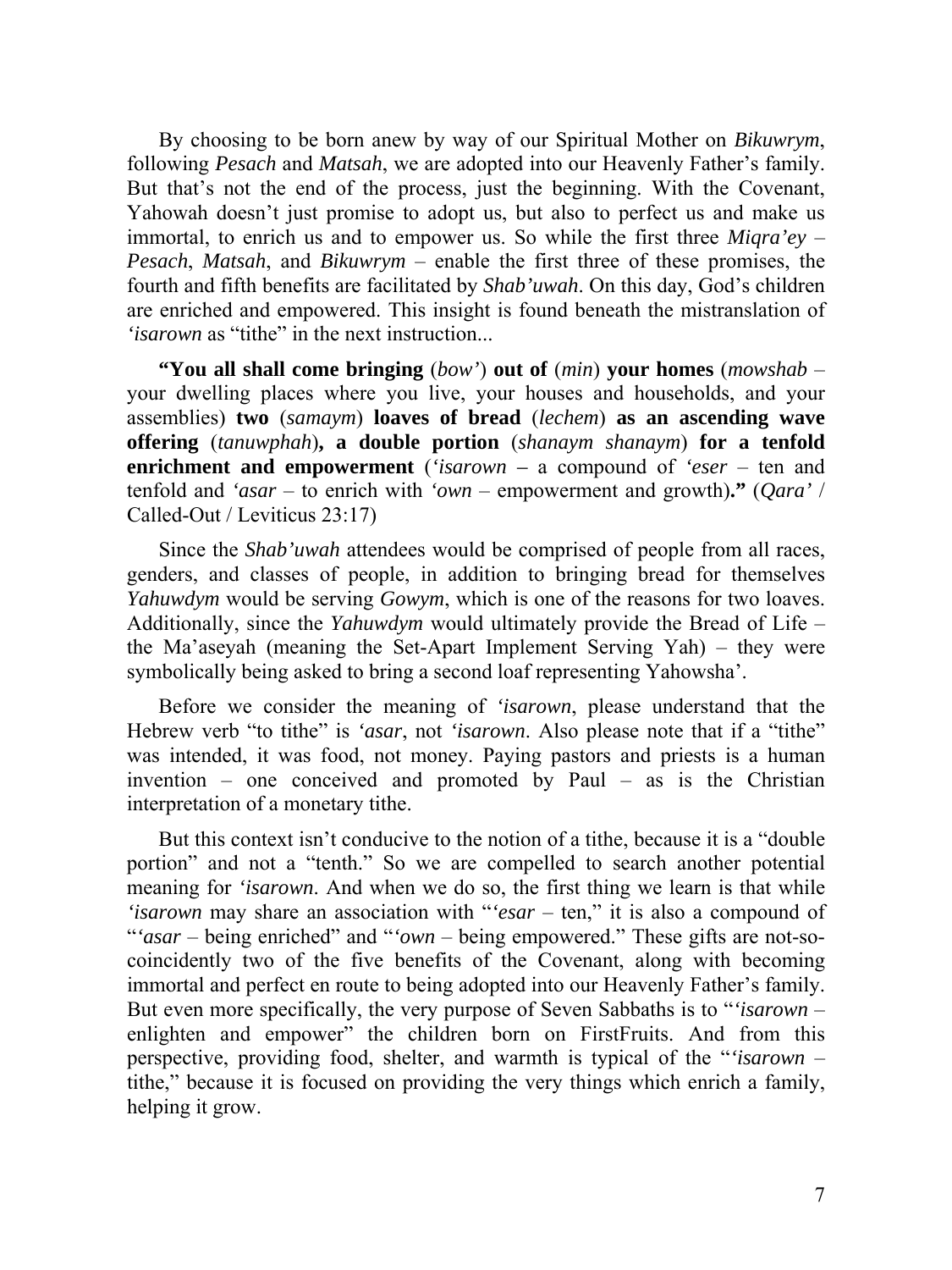While most wouldn't equate "enrich" with "enlighten," I would because Yahowah does. The moment He returns and affirms and renews the Covenant, the first thing He does is to write a copy of His Towrah inside His children, thereby enriching them with His enlightenment. The single most valuable thing in the universe is the Towrah. It introduces us to God, reveals how to form a relationship with Him, and provides the means to our adoption into His family, to being enriched, empowered, immortal, and perfected. The Towrah is therefore the most enlightening document ever revealed. Yah even calls His Towrah "light," the epitome of enlightenment especially when one realizes that *towrah* means "teaching."

This passage is therefore telling us that our willingness to answer Yahowah's invitation to meet with Him on this day, and act upon His instructions to bring the loaves of bread, will nourish us and our guests, providing a tenfold increase in our enrichment, enlightenment, and empowerment, preparing us to enter and enjoy God's company.

You'll also notice that this grain offering was unlike that of the *Miqra'* of *Matsah*, where sin, represented by the yeast fungus, was excluded. This time, the flour was to be corrupted because the Feast of Seven Sabbaths is a come-as-youare party which is not designed to remove anything from us – including our sin. That mission was accomplished during *Matsah* – two steps prior to this one.

Here, those who have already availed themselves of Passover's promise of eternal life, Unleavened Bread's promise of perfection, and FirstFruits' promise of adoption into God's family, are "*'isarown* – enriched, enlightened, and empowered" by the Set-Apart Spirit to become more effective witnesses.

Therefore, speaking of the "*lechem* – loaves of bread," this time: **"They shall exist as** (*hayah*) **flour** (*coleth* – fine ground grains with the hulls removed) **baked**  (*'aphah*) **with yeast** (*chamets* – soured, fermented, oppressed, grieved, cruel, ruthless, embittered, and puffed up by a leavening fungus)**, FirstFruits**  (*Bikuwrym* – an initial harvest which is gathered in; from *bakar* – speaking of firstborn children with a privileged inheritance) **to approach** (*la* – according to and to move toward) **Yahowah** ()**."** (*Qara'* / Called-Out / Leviticus 23:17)

Our Heavenly Father is in the business of harvesting flawed souls—but not before He perfects and purifies, empowers and enriches them. His FirstFruits are souls gathered unto Him after they have been born anew and cleansed by the Set-Apart Spirit. The resulting gift is a privileged inheritance. We become God's sons and daughters—gaining access to all that is His.

This is what "*bikuwrym* – firstborn children with a privileged inheritance" conveys. It is why it is so important that we understand the meaning behind the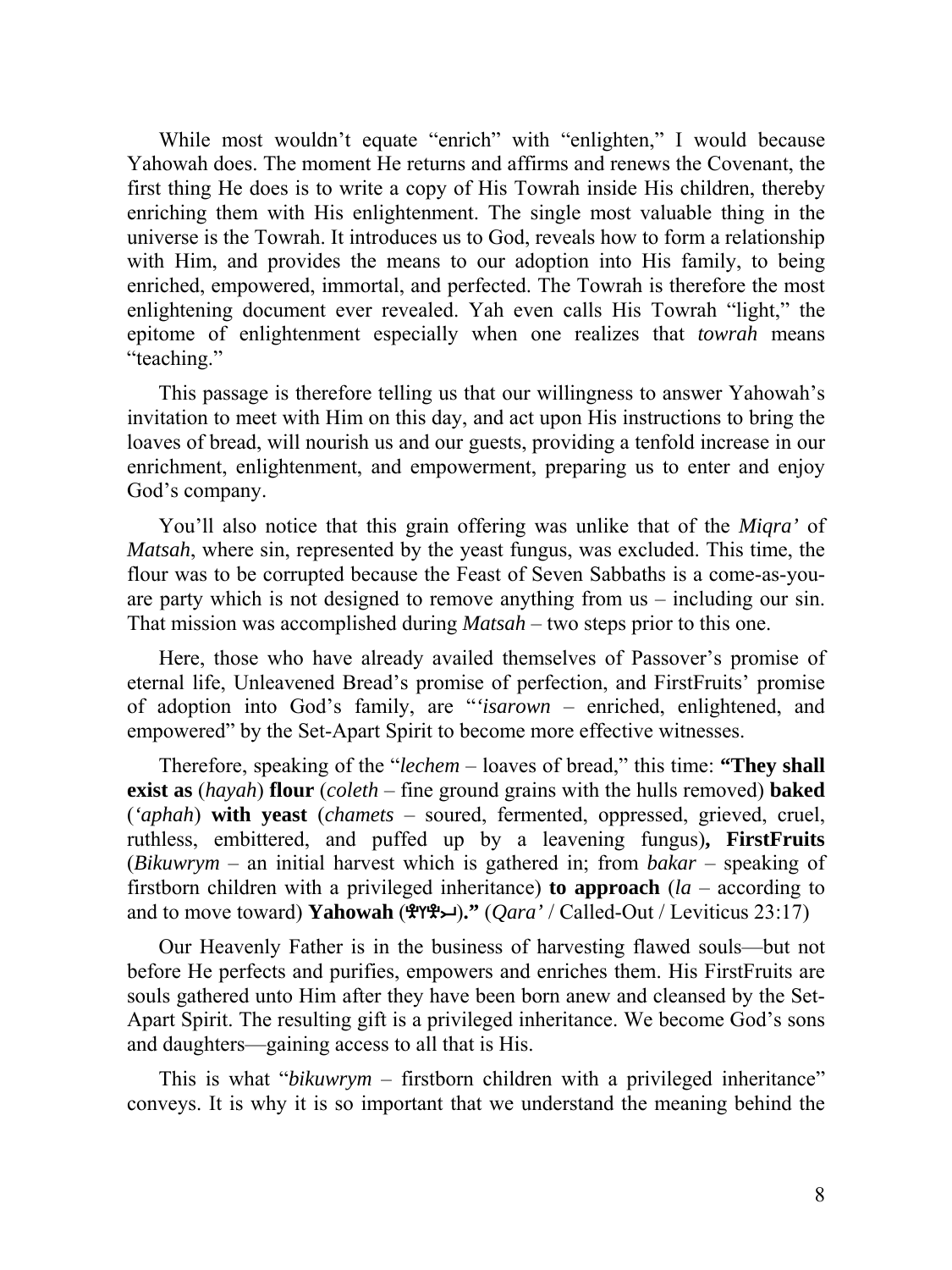words, titles, and names Yahowah has chosen to enable us to know Him and engage in a relationship with Him.

More telling still, this is why those whose first step toward God is Pentecost, which is seen by Christians as the "birth of their church," get nothing out of Seven Sabbaths other than a good meal and a stern lecture. Those who benefit from the *Miqra'* of *Shabuwa'* have already answered Yahowah's invitation to meet with Him on *Pesach*, *Matsah*, and *Bikuwrym*. It is they who are enlightened and empowered to speak truthfully to those who are still estranged from God.

As an interesting aside, Yahowah has an affinity for flawed people. Abraham, Moseh, and Dowd did and said many undesirable things. But yet, they serve as models for us; not by their actions, but instead by how Yah was able to work with them. They knew Yahowah, loved their Heavenly Father, and they relied upon Him. And that was enough, because God did the rest.

Since the souls invited to this party would be corrupted by sin, since the bread the Yisra'elites as God's messengers were instructed to bring was soured and fermented by the yeast fungus, they would require the sacrifice of a perfect lamb.

**"In addition to** (*'al* – above and beyond) **the loaves of bread** (*lechem*)**, you should choose without reservation to without hesitation come near and approach with** (*qarab* – bring and draw nigh with (hiphil perfect consecutive)) **seven** (*sheba'*) **one-year-old** (*sanah*) **lamb** (*kebes*) **sons** (*ben*)**, entirely without defect or blemish** (*tamym* – complete and sound, unimpaired and innocent, blameless and perfect)**…"** (*Qara'* / Called-Out / Leviticus 23:18)

In addition to emphasizing the importance of the number itself, seven perfect lambs represent the seven *Miqra'ey*, the seven steps in Yahowah's plan of reconciliation. It's the formula by which flawed souls come to have a relationship with God. It is the title Yah selected for this appointment.

Further, it is the substitute death of the body of the perfect Passover Lamb which opens the Door to life. And it is the substitute ransom paid by the soul of the perfect Unleavened Bread, broken and thus separated for us, which prepares us to approach God. This enables God to adopt us as His "*ben* – children," because we are now "*tamym* – perfect and unblemished, indeed innocent and unimpaired."

As we dive further into this passage, the first intriguing word is the verb *qarab*, which because it bore the same stem, conjugation, and form, was translated "you should choose without reservation to without hesitation come near and approach." But beyond this, *qarab* conveys the idea of "draw near, of coming into someone's presence in response to a summons." It speaks of "entering into the midst of something—becoming part of it or them."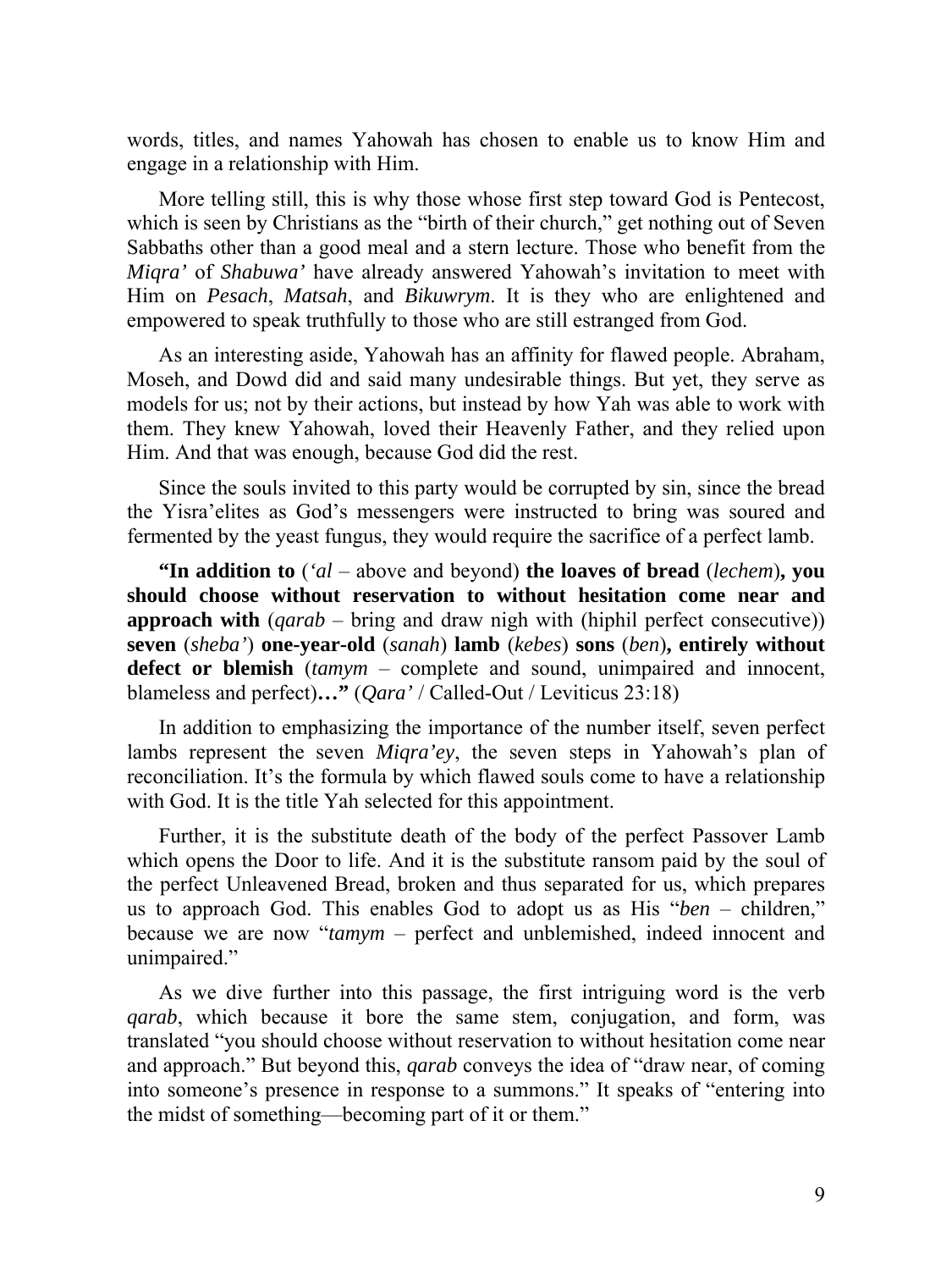And yet, some Hebrew dictionaries, in an effort to support existing translations and religious rituals, suggest without regard to the word's etymology, that *qarab* (or *qareb*) could convey "present an offering." But, there is no suggestion of "presenting anything" or of "making an offering" in the word, nor any such connotations in its root. Therefore, this unsupported "definition" is most likely the result of rabbis not understanding God's instructions, and of Christian publishers being more comfortable conforming to previous religious interpretations than being accurate. After all, the basis of marketing is: familiarity sells.

As added evidence for this conclusion, there are many Hebrew words for "make," none of which are remotely related to *qarab*. The primary Hebrew term for "present," especially in the sense of making an offering or providing a gift, is *minchah*. And since *minchah* is also the most commonly used Hebrew word for "offering," it's the term Yahowah would have chosen in this context if He wanted to convey "present an offering" rather than "*qarab*—draw near and approach." And if God wanted to convey the notion of a "sacrificial offering," He would have used *tanuwpah* or *terumah*, not *qarab*.

We have wrestled with *qarab* previously, and we will be confronted with *qarab* again. The next time will be with regard to "appearing before and approaching the feminine manifestation of God's light, our adoptive mother who enlightens and elevates unto Yahowah" in the *Qara'* / Leviticus 23:27 presentation of *Yowm Kippurym*, the Day of Reconciliations. There, we will once again seek to understand why a word which clearly means "to come near, to approach, and to enter into the presence of someone" was altered to convey: "present an offering." Because in that context, responding appropriately is a life or death decision.

Returning to this passage, *qarab* tells us that we were asked to approach Yahowah with seven perfect lambs. While there is but one prefect Lamb of God, there are seven steps which we must take with Him if we want to come into Yah's presence: *Pesach*, *Matsah*, *Bikuwrym, Shabuwa', Taruw'ah, Kippurym,* and *Sukah*. We do this by relying upon what Yahowsha' has and will do for us in conjunction with the Set-Apart Spirit on these seven days. Both manifestations of Yah work together to save our flawed souls, one paying the ransom needed for redemption, the other adorning us in a Garment of Light, which purifies our imperfections, making us appear perfect in Yah's eyes. These concepts are essential to our admission into heaven.

The reason Yahowah gave us our *nesamah*, or conscience, is because He wants us to be discerning. We must use this unique human capacity to reason and exercise sound judgment if we want to understand the message He is conveying in this verse. I say that because there is no such thing as an animal "without defect or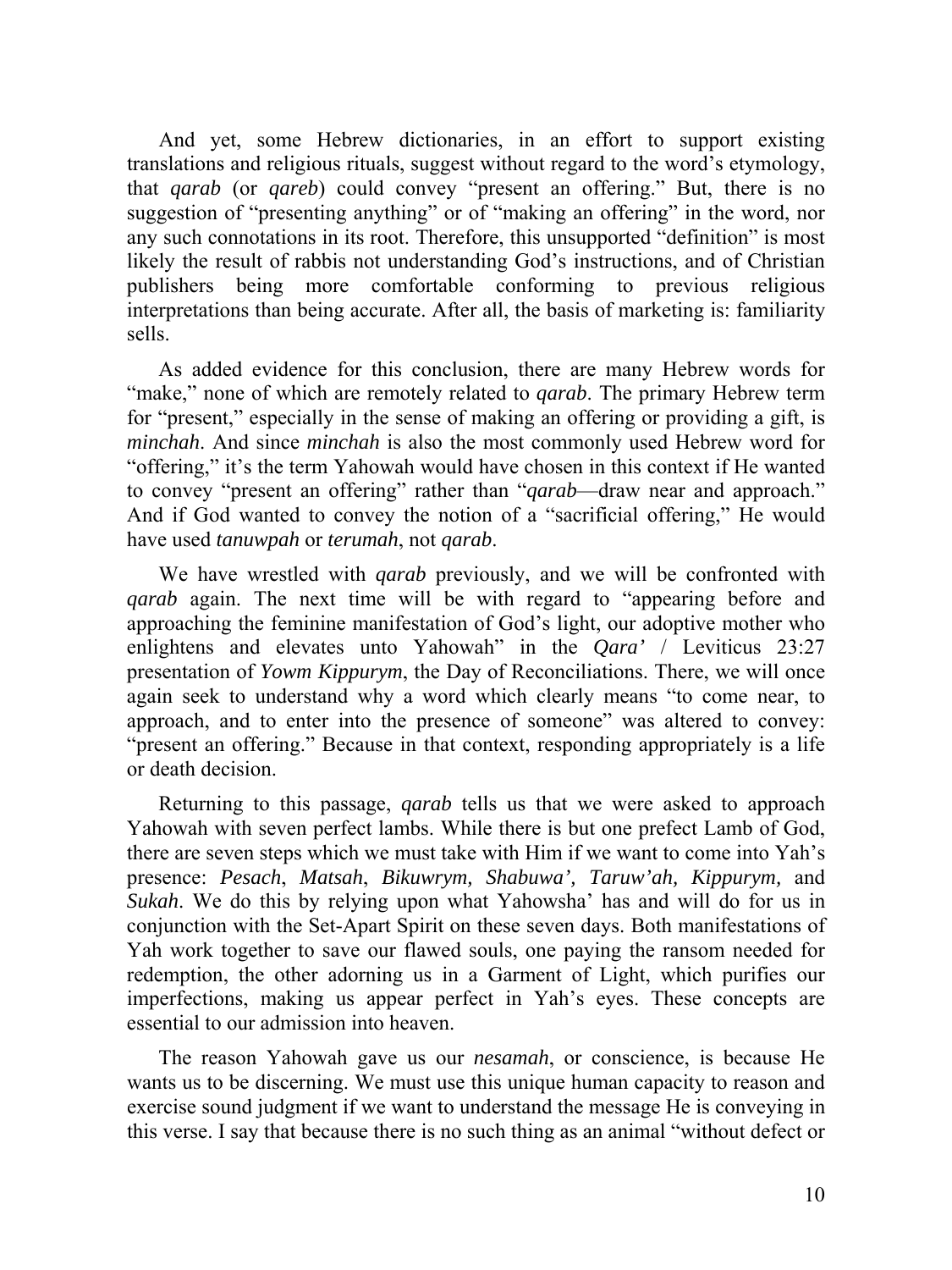blemish." And it's senseless to call an animal "innocent, blameless, or perfect." Further, the Yisra'elites didn't use "*ben* / son" to describe the offspring of livestock, because it was unnecessary to denote masculinity with nouns like *kebes,* which already convey gender. So by using "son" and "perfection," Yahowah was painting a prophetic picture of Yahowsha', and of the role He would play in the redemption of humankind.

Additional insights regarding Yahowsha' as the perfect embodiment of the Towrah can be derived from the next word, *tamym.* It is a derivative of *tamam*, a term which conveys one of the ways the Covenant is enabled. Yahowsha', as the Lamb of God, "put an end to" the need for us to offer animal sacrifices (at least prior their reenactment during the Millennial Sabbath). By "fulfilling" the *Miqra'ey* requirements "perfectly," and by "completing" His redemptive mission, by "finishing the job," God "accomplished all that was necessary" to make us "whole, complete, and upright"—forever. The *Miqra'ey* sacrifices point toward Yahowsha's sacrifice which we observe by answering God's invitation to meet with Him on these days. These Festival Feasts served as a "record," as a "rehearsal," designed to "regale" the seven most-important dates in mankind's redemptive history.

And speaking of perfection, Yahowah requested seven lambs to remind this corrupted gathering of *Yahuwdym* and *Gowym*, men and women, young and old, rich and poor, that seven is the number of perfection. Only those who are perfected by the Son and the Spirit can enter the Creator's presence. To fully appreciate Yahowah's plan we must come to understand the prevalence and pertinence of seven.

Returning to the menu for the Feast of Seven Sevens, we have two polluted loaves and seven perfect lambs. But there is more…

**"…and** (*wa*) **one** (*'echad*) **bull** (*par* – male cow from *parar*, that which is broken and frustrated, divided and split apart, violated and ineffectual)**, a son**  (*ben*) **from the herd to reflect upon** (*baqar* – to consider along with the offspring of cattle)**, and two** (*shamaym*) **rams representing the upright pillar and doorway** (*'ayil* – the Mighty One who leads by way of the door posts and upright timber)**..."** (*Qara'* / Called-Out / Leviticus 23:18)

Bull, or *par*, is derived from a word which describes fallen man apart from God. It conveys the idea that without the benefit of "Yahowah having laid upon the Lamb the iniquity of us all" we are "broken, split apart, and divided" from Him. Having "violated" the Towrah, our feeble attempts to save ourselves are "ineffectual."

Secondarily, the bull and the sun are Satan's most enduring symbols. So while *baqar* can mean "cattle, heard, or oxen," the same three Hebrew consonants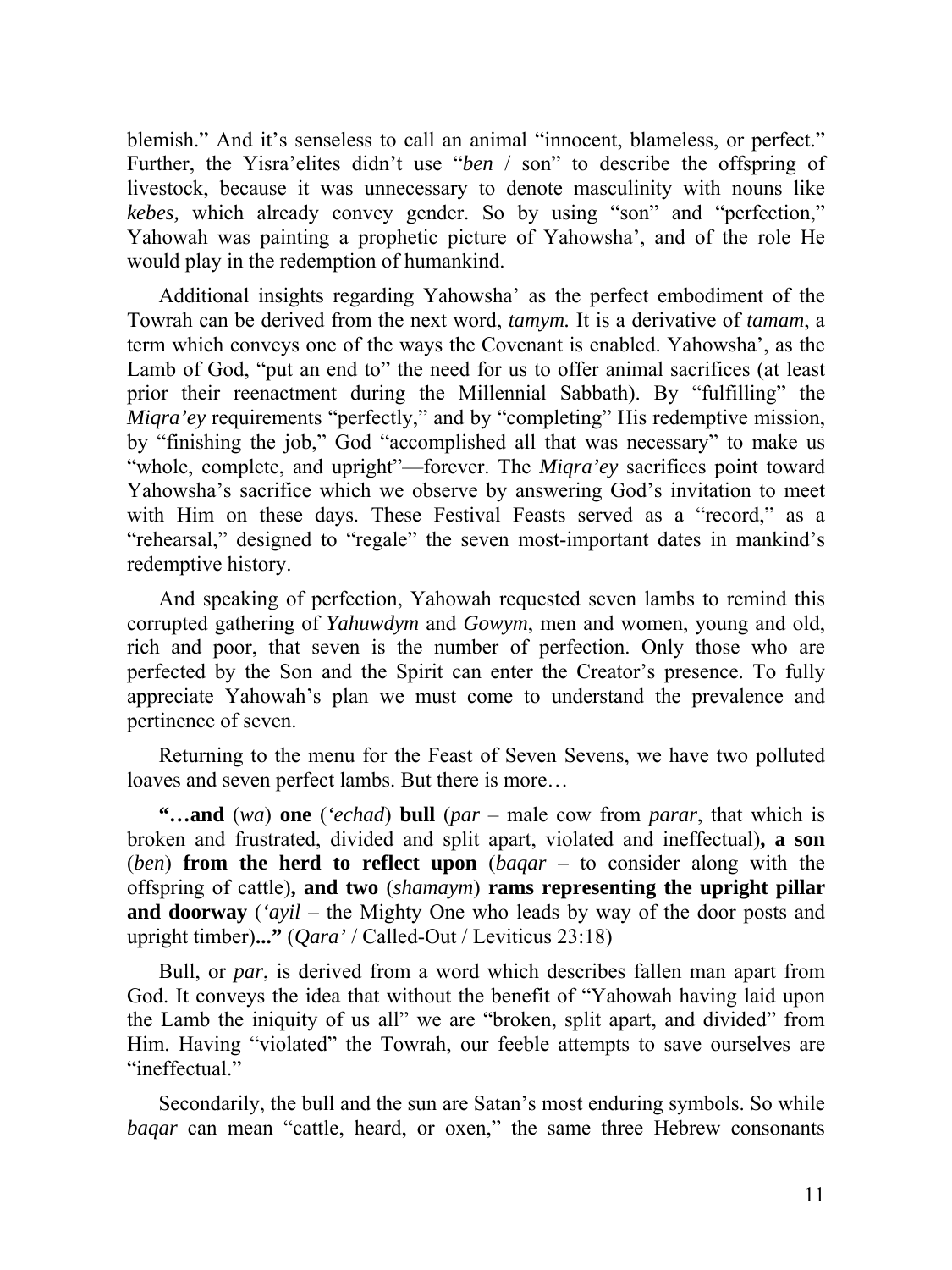vocalized *boqer* mean "daybreak and rising sun." Satan's name, *Halal ben Shachar* (also written *Heylel ben Shachar*), means the "Arrogant Son of the Morning or Rising Star." Along those lines, *baqaq* conveys "empty and void, laid waste, and devastated." And that may be why Yahowah wants us to *baqar,* "to consider and reflect upon," our condition as a consequence of having confused His instructions with the devil's counterfeits in the religions of Judaism, Christianity, Hinduism, Mormonism, and Islam. Even Secular Humanism, with its celebration of the sun, its fixation on renewable energy, and devotion to mother earth in the form of environmentalism, is giving the more overt religions competition when it comes to false worship.

*'Ayil,* the word translated "rams representing the upright pillar," is the opposite of *baqar*. Its every nuance points to Yahowsha'. *'Ayil* is the "Ram" whose "horns of light" served as the sacrificial replacement for Yitschaq on Mount Mowryah. *'Ayil* is the "Lamb" who was sacrificed to bear our sins during Passover. *'Ayil* is "the Upright Pillar" representing Yahowah's presence with the Children of Israel during the Exodus. *'Ayil* is the "Mighty One" who diminished a portion of Himself as a man to save men at the end of the fourth millennium. *'Ayil*  is the Good Shepherd, "the leader of the flock," the one who shepherds His sheep to the Promised Land. *'Ayil* is "the tree or timber, the upright pillar of wood" upon which the Passover Lamb was affixed. *'Ayil* represents the "door posts and lintel" upon which the blood of this same Lamb was smeared during the first Passover. And '*ayil* is "the doorway" to our hearts and to heaven, by which Yahowsha' stands and knocks, hoping that we will respond.

So while there is only one God, the Savior and Spirit were both set-apart from Yahowah to serve and save man. That is why "two" '*ayil* were required. More on this in a moment…

So far, so good, but our Heavenly Father wasn't finished. Still describing the *'ayil,* He spoke of it: **"…existing as** (*hayah*) **an ascending way** (*'olah* – an elevated ramp and offering by whose steps one can rise) **to approach** (*la*) **Yahowah** ()**, which is offered as a gift** (*minchah* – a sacrificial present, an apportionment bestowed, an offering given without compensation)**, the feminine manifestation of God's light,** (*'iseh*/*'isah –* our adoptive mother who enlightens, purifies, and elevates) **poured out** (*necek* / *nacak* – an offered freely) **to** approach ( $la - to$  move toward and be in accord with) **Yahowah** ( $\mathcal{P}(\mathcal{P}, \mathcal{L})$ , **creating the pleasing Spirit** (*ruyach* – forming a pleasant aroma; from *ruwach*, the Spirit) **of reconciliation** (*nychowach* – of restoration and relationship, of appeasement and conciliation, of tranquility and harmonious fellowship, from *nuwach*, to rest in peace)**."** (*Qara'* / Called-Out / Leviticus 23:18)

If you harbored any doubts that these Invitations to be Called-Out and Meet with God were descriptive of the gift of life promised by the Covenant, or that it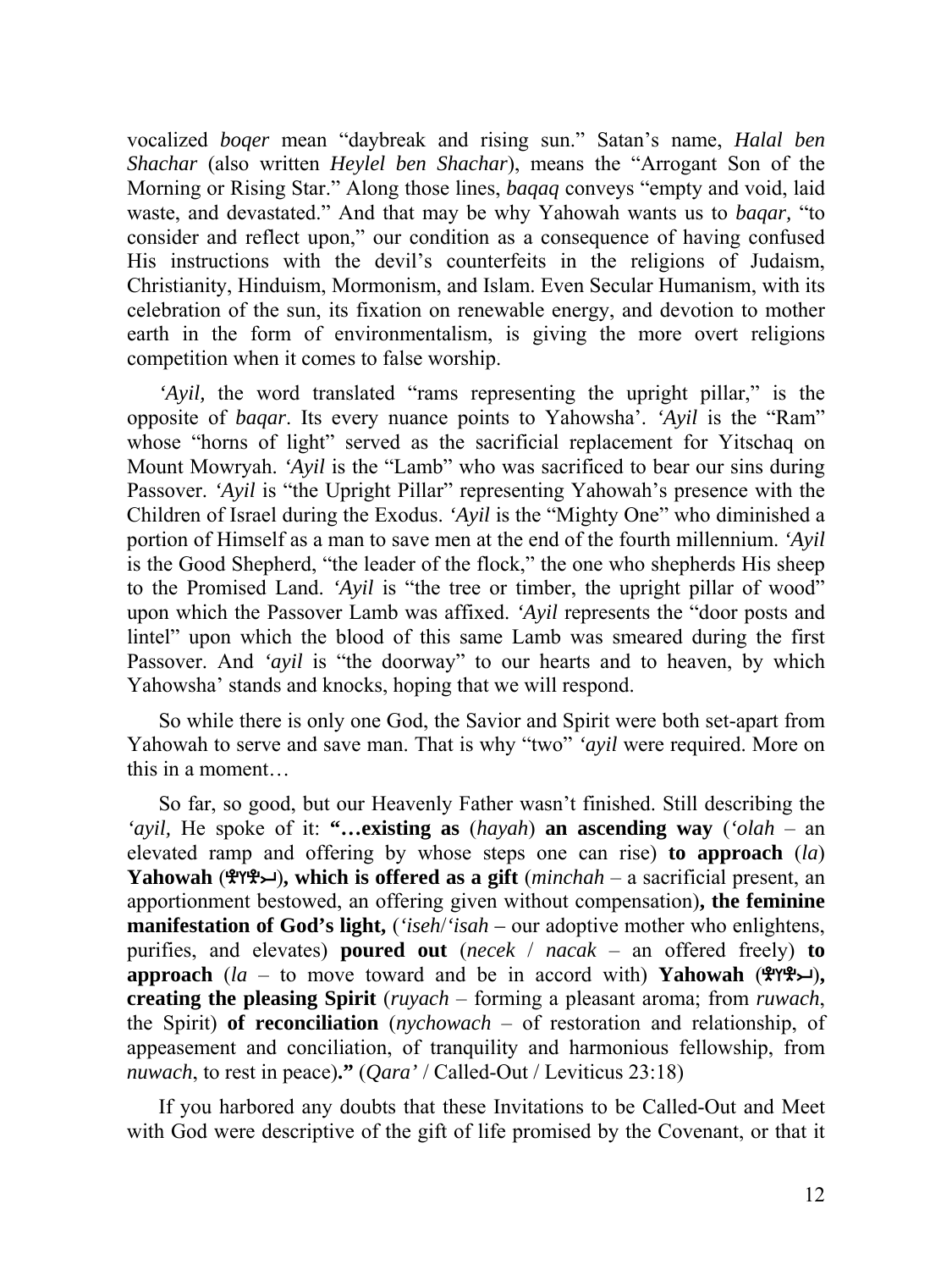encapsulates the concept of mercy leading to salvation, those concerns should have evaporated. Contrary to theological explanations, the Towrah doesn't portray a legalized, works-based, path to God. Mercy leading to salvation and to being born anew, lie at the heart of the *Miqra'ey*, which in turn form the heart of the *Towrah*.

Digging ever deeper, we find that the primary meaning of *nychowach* is "conciliation which reconciles parties engaged in a relationship." *Nychowach* is from *nuwach*, meaning "that which brings rest and allows someone to settle and remain." This "resting place," this "place of tranquility," is heaven. And our arrival is predicated upon embracing the "*ruyach*—the pleasing Spirit" of Yahowah.

The Hebrew word, *'iseh* /*'isah,* depending upon how the letters are vocalized, can be translated either "feminine manifestation of God's light" or "adoptive mother who enlightens, purifies, and elevates," because the word conveys: "woman, wife, female, adoptive mother, and fire." As we will discover in the "*Taruw'ah*" chapter, and again in "*Yowm Kippurym*," *'iseh* is almost always translated "burnt offering" or "an offering made by fire," because it is indistinguishable in the text from the feminine noun for fire, *'eseh*. However, there is no reference to "offering" or "made" in the word's etymology. These meanings and roots acknowledged, neither "feminine fire" nor "woman and wife," make sense as the primary definition within the context of this passage—or the others.

Throughout Scripture, however, *'esh* / fire is used as a symbol of Yahowah's presence and especially His light. *'Esh* serves as a metaphor for judgment, for burning off impurities and thus for purification, for the separation of good from bad, for light and enlightenment, for warmth and comfort, and often as something which elevates and uplifts—a reference to the primary direction a fire's smoke and energy travel. And yet while these are all important salvation-related concepts, based upon the three Hebrew letters found in the text, the word Yahowah selected could just as easily have been *'isah*, meaning "female individual, wife, woman, and non-biological adoptive mother."

In that their alphabetic compositions are identical, there is no way to distinguish between *'eseh, 'iseh, or 'isah* ( $A\ll_{\mathcal{F}}$  Aleph-Shin-Heh) in Yah's revelation. Rabbis, called Masoretes, wouldn't point and vocalize this text for more than 2,400 years after it was originally transcribed, and our oldest extant copy of such vocalizations, called the Masoretic Text, dates to the  $11<sup>th</sup>$  century CE. And sadly, the more I study the Word, the less I trust their opinions.

In this particular verse, the more traditional portrayal of *'iseh* as "a burnt offering," or the more linguistically accurate and demonstrative connotation "an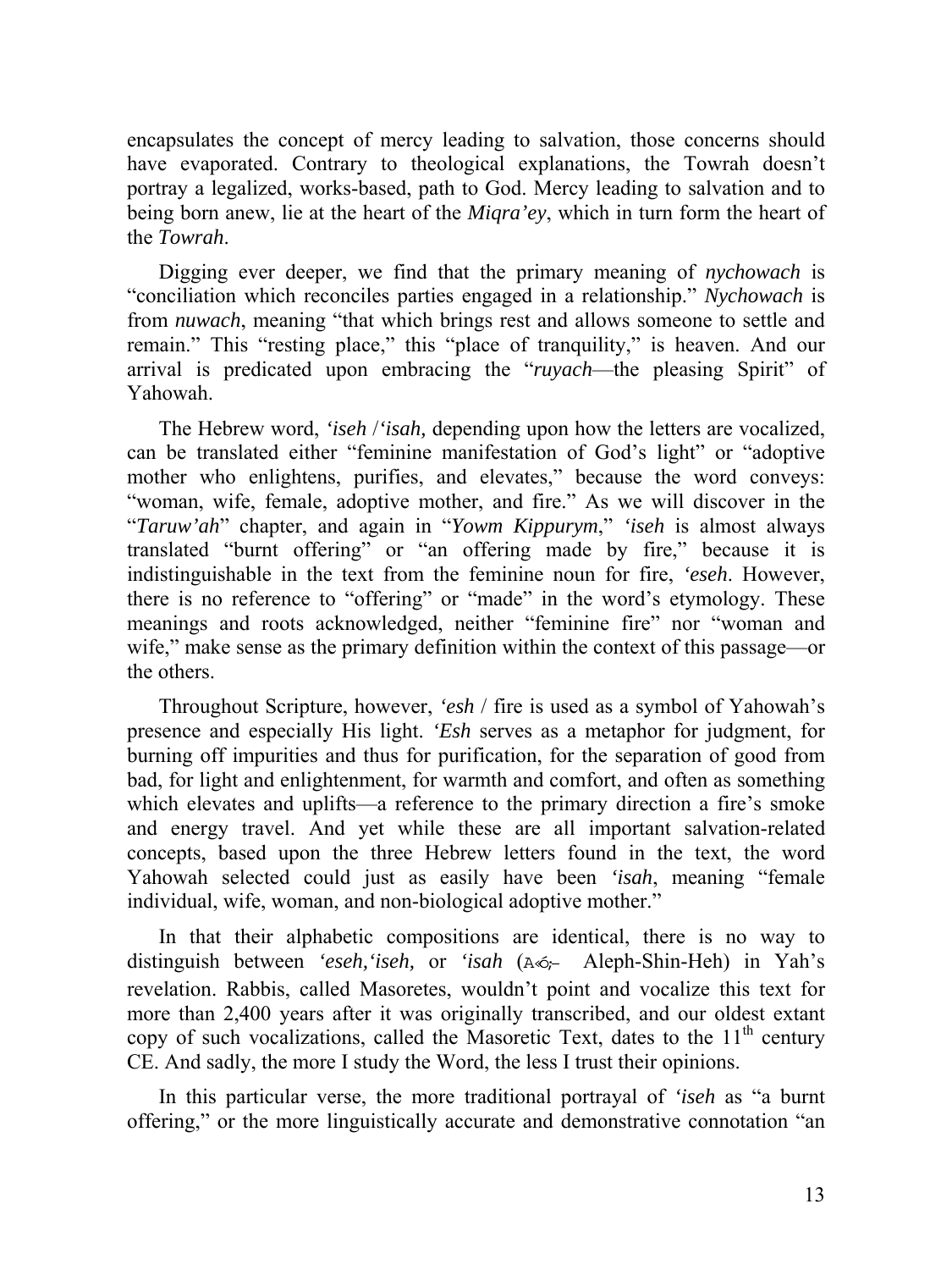offering which separates and rises" are permissible, albeit they are not ideal choices in that the passage concludes with "the pleasing Spirit of reconciliation." That aside, since there is no reference to "making an offering" in the Hebrew word itself, and since we will soon discover that the definition "burnt offering" becomes senseless in the presentation of the *Miqra'* of *Yowm Kippurym* (also described in same section of *Qara'* / Leviticus), we are compelled to consider other options. After all, it is God's custom that when there are many potential renderings of a term, multiple meanings are intended, widening and deepening the instruction being offered.

Upon studying every nuance of what these three letters can convey, it becomes evident that the rendering of *'eseh,'iseh, 'isah,* which encapsulates the full potential of these terms, and which consistently works within the context of the story being told, is either "feminine manifestation of God's light" or "adoptive mother who enlightens, purifies, and elevates," because the word conveys these specific ideas. And as we have come to learn, there is an aspect of Yahowah's nature which "purifies, separating good from bad, which covers us in light and enlightens us, which provides warmth and comfort, and which elevates and uplifts souls, incorporating every aspect of *'eseh*. Moreover, according to the Word, the Spirit adorns us in a Garment of Light, She nurtures us, comforts us, enlightens us, protects us, empowers us, and acts as our advocate before God, embodying every metaphor associated with fire in the Word.

Likewise, there is "a female individual and a non-biological adoptive mother," who, not only represents God, but also encapsulates every aspect of *'isah*. She is the Set-Apart Spirit, our Spiritual Mother, the feminine manifestation of God's light through whom our souls are redeemed and renewed, reborn onto eternal life. Our Spiritual Mother envelops us in "Yahowah's pleasing Spirit of reconciliation," pouring out Her Garment of Light upon us, rendering us perfect and eternal.

If you are troubled by Yahowah having a feminine and maternal nature in addition to His role as Father and Son, I invite you to consider that those who are saved are born anew—a maternal function. While Evangelical Christians acknowledge the need to be "born again," to be "born of water and of spirit," they don't pause long enough to recognize that we are not born of fathers—but instead to mothers.

Reinforcing these thoughts, the Hebrew word for Spirit, *ruwach*, is feminine, and all of the responsibilities described in Scripture which are associated with the Set-Apart Spirit are maternal. And by way of further confirmation, the feminine *'isah* also means: "to make relations friendly"—the principle function of the Spirit and a central ingredient to reconciliation.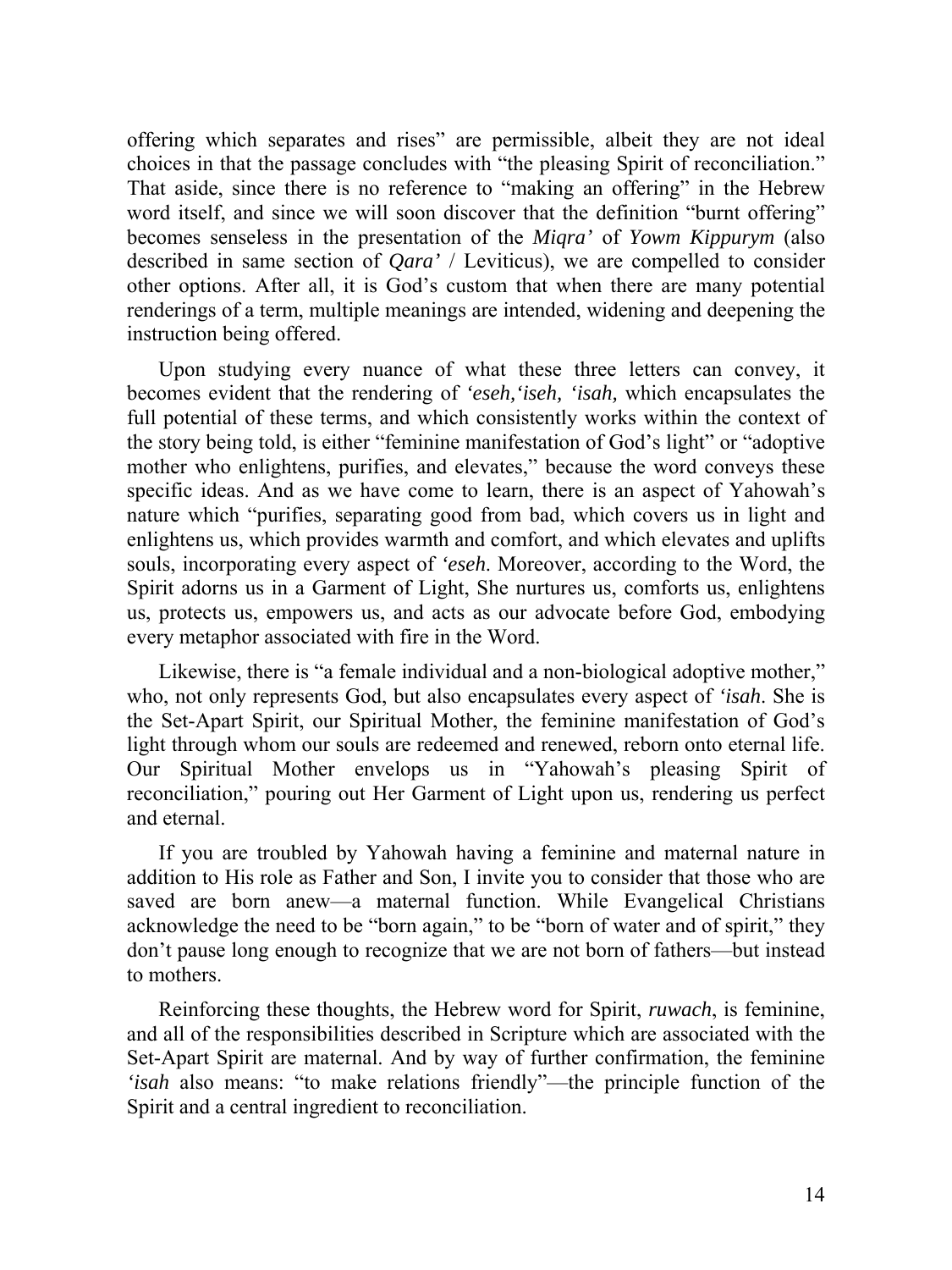For those who may still be uncomfortable with Yahowah having a paternal and a maternal nature, contemplate why He said: **"So God created 'Adam in His image** (*tselem* – resemblance, pattern, and model)**, in the image of God He created him. Male and female He created them."** (*Bare'syth* / Genesis 1:27)

Before we leave the  $18<sup>th</sup>$  verse of *Oara'* 23, let's at least consider a more traditional rendering, one which communicates by way of metaphors. **"…and two rams** (*'ayl* – Mighty Ones representing the upright pillar and the doorway) **existing as**  $(hayah)$  **a burnt offering**  $('olah - an ascending way)$  **to**  $(la)$ **Yahowah** ( $\mathbb{P}(\mathbb{P}(\mathbb{P})\to\mathbb{P})$ , offered as a sacrifice (*minchah* – a gift given without compensation)**, a drink offered and served** (*necek* / *nacak* – a libation poured out)**, an offering made by fire** (*'iseh* /*'isah –* by the adoptive mother who enlightens, purifies, and elevates) **unto** (*la*) **Yahowah** ( $\mathcal{P}(\mathcal{P}\mathcal{P})$ , creating the **pleasant aroma** (*ruyach* – as the pleasing Spirit) **of reconciliation** (*nychowach* – of restoration and appeasement)**."** (*Qara'* / Leviticus 23:18) This is not necessarily inaccurate, but it isn't nearly as enlightening.

Moving on, Yahowah's recipe for *Shabuwa'* wasn't yet complete. Still speaking of the "all-are-welcome and come-as-you-are party," God said:

**"You should choose to engage** (*'asah* – you should act to provide (qal perfect consecutive)) **one** (*'echad*) **satyr goat** (*sa'yr 'ez* – a hairy male, often used to depict demon-possessed beings, even swine; from *sa'ar*, a horrible, tempestuous whirlwind and dreaded storm which swirls and sweeps away) **for going astray** (*chata'ah* – as a result of the guilt associated with going the wrong way, for having incurred the penalty of becoming unclean, for having missed the path)**, and two** (*samaym*) **year-old** (*sanah*) **lamb** (*kebes*) **sons** (*ben*) **as a sacrifice**  (*zebach*) **to reconcile the relationship** (*shelem* from *shalem* whose root is  $shallowm -$  for that which completes and finishes, rendering the payment in full; that which brings peace, prosperity, and well-being; that which represents a voluntary sacrifice to repay a debt, reestablishing an alliance of friendship; that which perfects and makes whole, rendering the beneficiary unharmed and at peace; that which provides compensation, recompensing damage incurred; that which restores and makes amends, reinstituting the fellowship, providing salvation)**."** (*Qara'* / Called-Out / Leviticus 23:19)

The "satyr" represents all that is wrong with us and the world. It is symbolic of Satan, "the goat who is possessed, the demonic swine, and the dreaded and horrid whirlwind whose circular reasoning sweeps people away" from God. The satyr's beguiling influence is one of the reasons we have "gone astray and have incurred guilt, have become unclean, and have gone down the wrong path." So, to solve the problem of satanically-inspired misdirection, Yahowah has offered the Savior and the Spirit. No matter how one vocalizes *slm*, it spells "reconciliation."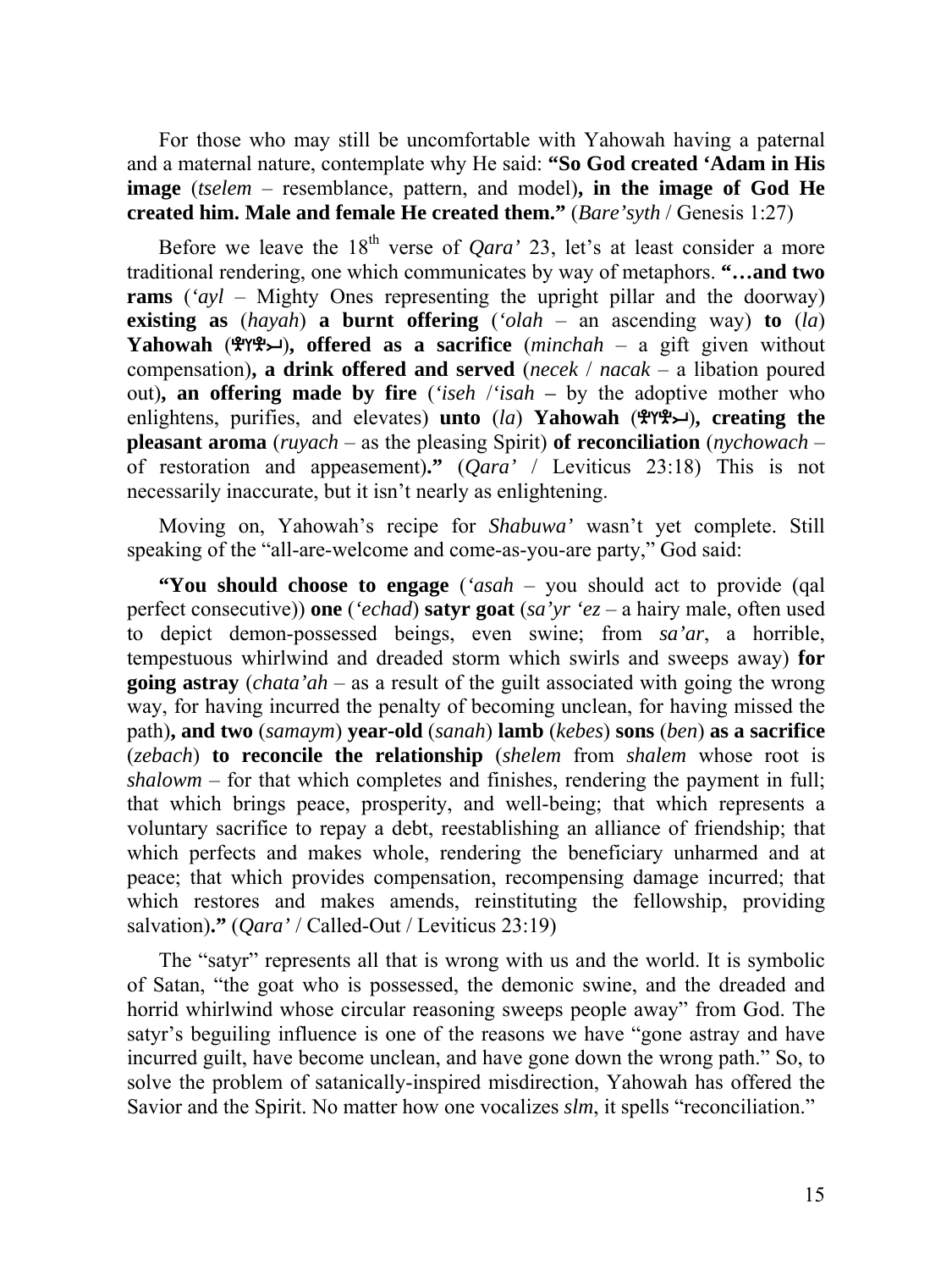The purpose of the Feast of Seven Sabbaths is to enlighten God's children, empowering us to become effective witnesses, so that we properly present using the right words and symbols, the means Yahowah has provided to enable the Covenant. It is about inviting others to rise up to Yahowah and live in His presence. Therefore…

**"The one who officiates by mediating** (*kohen* – the priestly intermediary) **should choose to wave** (*nowph –* to elevate) **them with** (*'eth*) **the bread** (*lechem* – the grain) **of FirstFruits** (*Bikuwrym* – the initial harvest gathered in of the firstborn with privileged inheritances) **as an offering which elevates**  (*tanuwphah*) **before and in the presence of Yahowah** () **in accordance with**  $(\alpha d - \text{on the basis of})$  the two  $(\alpha d - \text{on the basis of})$  lambs (*kebes* – male lambs or rams)**. They shall exist** (*hayah*) **set-apart** (*qodesh*) **to approach** (*la* – as an extension of, by means of, on behalf of, and to move toward) **Yahowah** ()**."** (*Qara'* / Called-Out / Leviticus 23:20)

The Spirit and the Savior "exist as an extension of, by means of, and on behalf of" Yahowah. They are responsible for elevating us into the presence of God. This is a perfect portrayal of what it means to be "set-apart." The two lambs convey the concept that the Spirit and Son are diminished manifestations of Yah, set-apart and extended from Him and by Him to serve us – taking us to Him.

The inclusion of *Bikuwrym* in this passage has caused religious types to tout *Shabuwa'* as being one of three religious festivals which commemorate harvests. This in turn is used to associate Yahowah with countless crop and solar deities. And while there is a harvest suggested here, the context and symbolism reveal that purified souls are being reaped, not crops.

Also, while we are on the subject of religious gerrymandering, the rabbinical insistence that *Shabuwa'*, which they call *Shavuot*, commemorates the "handing down of the Towrah," is speculation, because it isn't implicit in Scripture. Moreover, rabbis have long since discarded the authority of the Towrah, replacing it with their Talmud, mooting the notion should it by chance be true. Christians, of course, are no better, as they take Pentecost completely out of its Towrah lineage—insisting that this very same "Towrah was nailed to the cross."

While the religious world remains oblivious to Yahowah's plan, it isn't God's fault. He not only invited us to meet with Him on this day; He told us twice.

**"And** (*wa*) **you should choose to call out without hesitation offering an invitation to meet, a welcoming summons** (*qara'* – you should of your own volition make an announcement, proclaiming and publishing, reading and reciting, the means to be called out) **in association with** (*ba*) **this essential**  (*'etsem* – substantive and foundational) **day** (*yowm*)**. This** (*zeh*) **exists as** (*hayah* – was, is, and forever will be) **a set apart** (*qodesh*) **Miqra', an Invitation to be**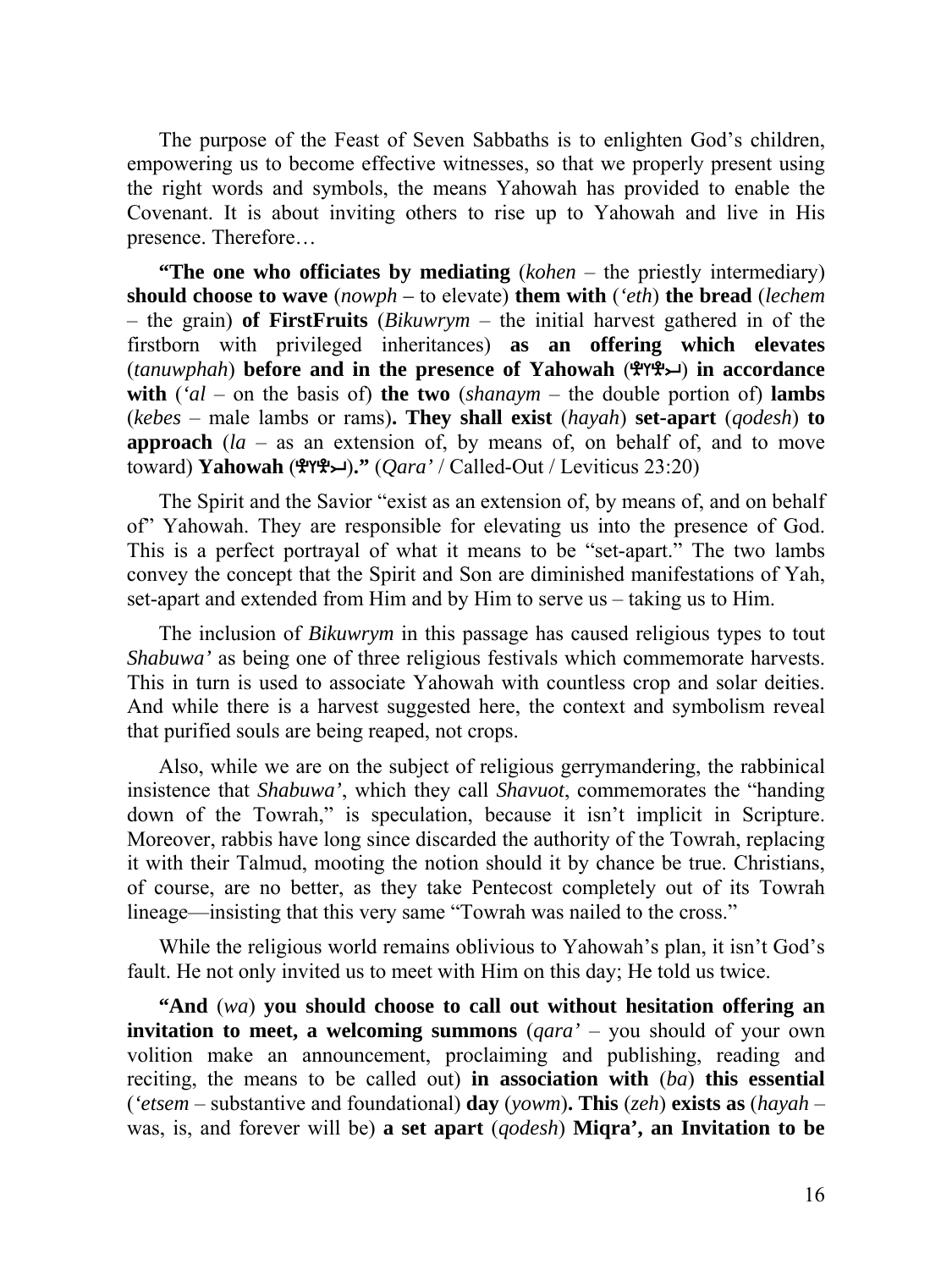**Called-Out and Meet** (*miqra'* – a summons to a rehearsal meeting which brings us together, encouraging us to meet and then read and recite the written Word, proclaiming it and publicly while engaging) **with you and for you** (*la*)**."** (*Qara'* / Called-Out / Leviticus 23:21)

It isn't by accident that the root of *miqra'*, *qara'*, was included in the passage. By using it, Yah is explaining the purpose of this essential day. *Qara'* reminds us that we are being "invited to be called-out," "summoned to meet," and "called to encounter" God. We have been "given the opportunity to engage in something which is important to remember." *Qara'* reveals that we are being "welcomed into the presence" of God. It conveys the notion that we are being "called by name," and that we are to "proclaim and announce publicly that other guests are also being received hospitably." *Qara'* even explains that we are "to read aloud something which has been written down," reciting the Towrah.

*Miqra'* simply adds the concepts of "togetherness and assembly," and of "people being asked to gather for a particular purpose." That purpose, of course, is then defined by *qara'*—"an invitation to be called out and meet with" God.

This suggests that we are being encouraged to observe the *Miqra'* of *Shabuwa'* by answering God's invitation, gathering together in recognition that this day builds upon the benefits of Passover, Unleavened Bread, and FirstFruits, adding enlightenment and empowerment to becoming eternal and perfect children of God. So there is a lot to celebrate, a great deal to share.

And there is no better way to celebrate this day than to read and recite the Word of God, to proclaim its redemptive truth, and to invite the estranged to seek Yahowah. We are being encouraged to use this day to share Yahowah's sevenstep plan of reconciliation.

There is something, however, which we are asked to refrain from on this essential day: no business as usual—especially religious business. The *Miqra'* of *Shabuwa'* depicts the Spirit's work in addition to the Son's. And since they are both manifestations of Yahowah, we are being instructed not to do His job or Hers:

**"You should not** (*lo'*) **do** (*'asah* – effect, produce, or institute) **any of** (*kol*) **the work** (*'abodah* – labor) **of the heavenly messenger's service** (*mala'kah* – the task of God's envoy and representative) **on it as an eternal** (*'owlam* – everlasting) **prescription for living** (*chuqah* – clearly communicated and inscribed instruction regarding being cut into the covenant relationship) **for all generations throughout time** (*dowr*) **in all your settlements, homes, assemblies, situations, and travels** (*mowshab*)**."** (*Qara'* / Called-Out / Leviticus 23:21) The Festival of Sevens is an appointment with God which is to be observed and proclaimed forever, throughout time, no matter where we live.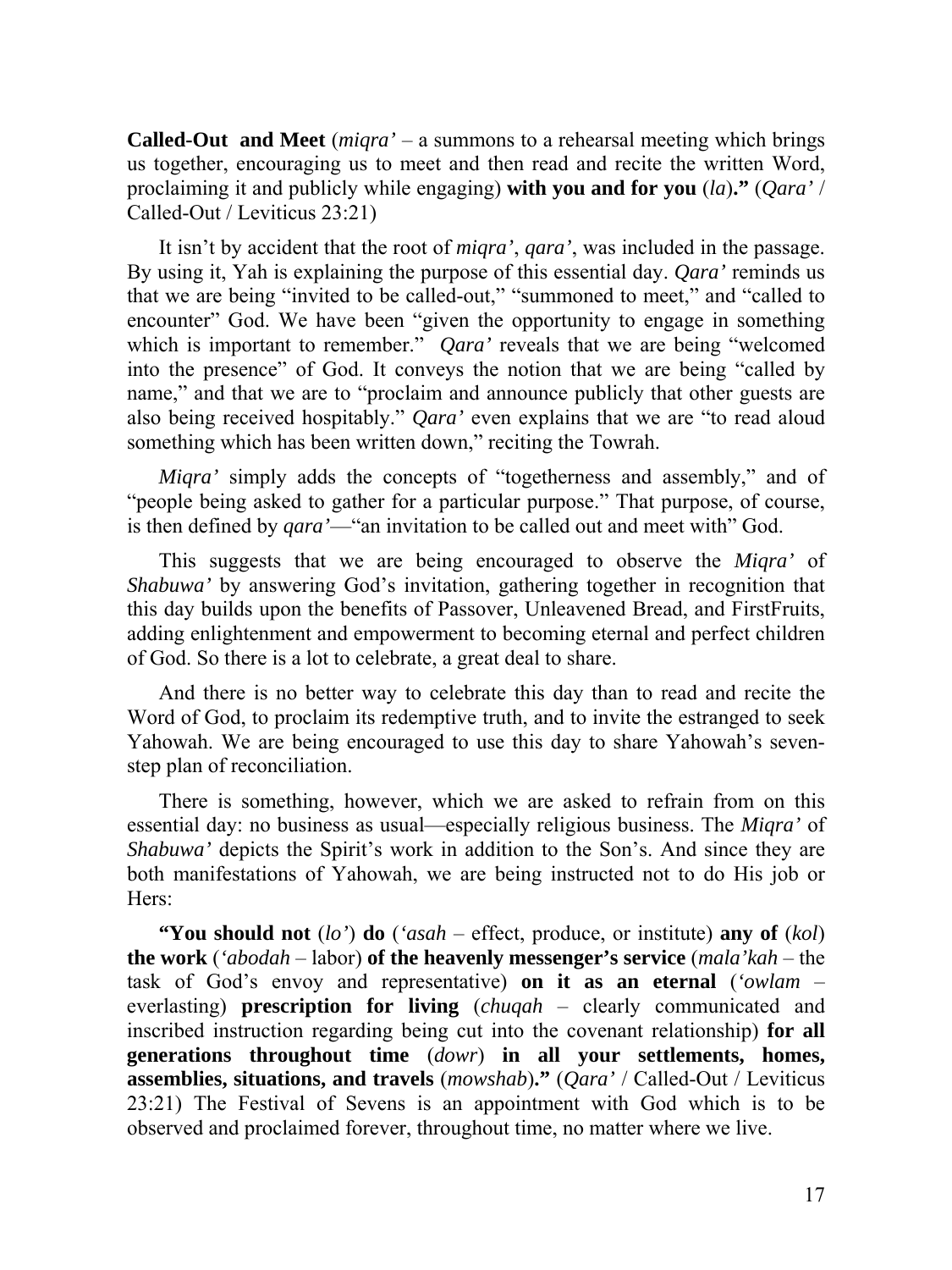Since Yahowah had so much to say about the *Miqra'* of *Shabuwa'*, let's review His instructions, this time uninterrupted by my explanations and commentary. God begins:

**"Accurately count from the day after the Shabat, from the day you came forth and bore the sheaf of grain as an ascending wave offering the existence of seven complete Sabbaths.**

**Always and forever, you shall accurately count, reckon, record, relate, rehearse, and regale the Day of Fifty, starting from the next day after the seventh Shabat, and you should choose, without reservation or interruption, to come near and approach the renewing, restoring, and affirming gift to approach Yahowah.**

**You all shall come bringing out of your homes two loaves of bread as an ascending wave offering, a double portion as a tithe, a means to empowerment and enlightenment. They shall exist as flour baked with yeast, FirstFruits to approach Yahowah.**

**In addition to the loaves of bread, you should choose without reservation to without hesitation come near and approach with seven one-year-old lamb sons, entirely without defect or blemish, and one bull, a son from the herd to reflect upon, and two rams representing the upright pillar and doorway, existing as an ascending stairway to Yahowah which is offered as a gift, the feminine manifestation of God's light poured out to approach Yahowah, creating the pleasing Spirit of reconciliation.**

**You should choose to engage one satyr goat for going astray, and two year-old lamb sons as a sacrifice to reconcile the relationship.**

**The one who officiates by mediating should choose to wave them with the bread of FirstFruits as an offering which elevates before and in the presence of Yahowah in accordance with the two lambs. They shall exist set-apart to approach Yahowah.**

**And you should choose to call out without hesitation, offering an invitation to meet, a welcoming summons in association with this essential day. This exists as a set apart Miqra', an Invitation to be Called-Out and Meet with you and for you.** 

**You should not do any of the work of the heavenly messenger's service on it as an eternal prescription for living, as a clearly communicated and inscribed instruction regarding being cut into the covenant relationship**, **for all generations throughout time in all your settlements, homes, assemblies, situations, and travels."** (*Qara'* 23:15-21)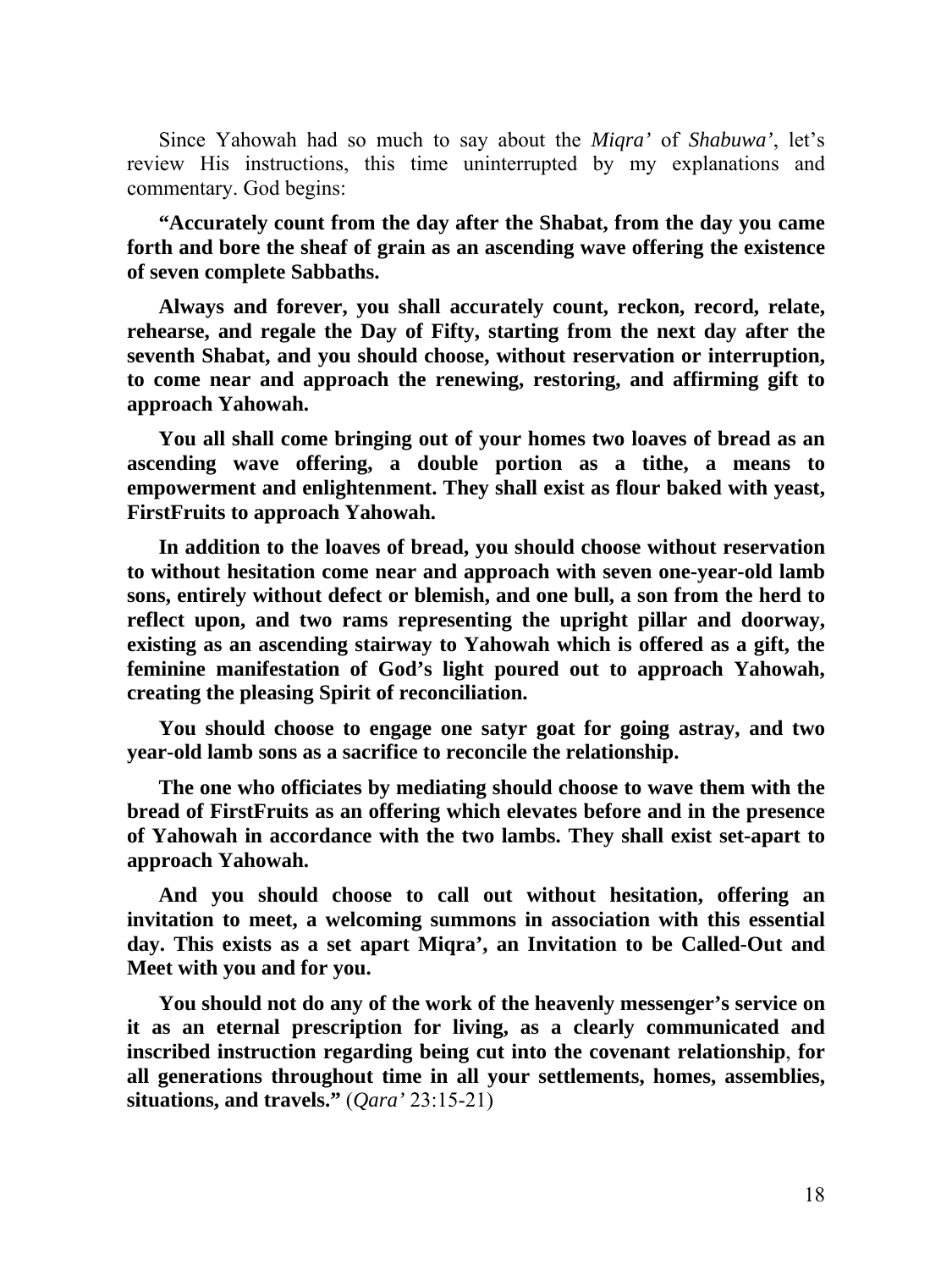## <u>ሞሃሞግ</u>

There is a unique aspect of this Festival Feast which was only hinted at in the *Qara'* presentation. But since Moseh expounded upon the purpose of the *Miqra'*, affirming the all-inclusive nature of the Feast of Fifty in *Dabarym* / Deuteronomy, let's turn to it now and examine the connection between promise and fulfillment.

In context, remember that this instruction follows Yahowah's presentation of *Pesach*, *Matsah*, and *Bikuwrym*...

**"You shall consistently accurately count** (s*aphar* – reckon, record, relate, rehearse, and regale) **seven** (*sheba'*) **sevens** (*shabuwa' –* weeks and an oath which promises innocence) **for yourself** (*la*) **from** (*min*) **beginning to** (*halal*) **bring a sickle** (*chermesh*) **against** (*ba*) **the standing grain** (*qamah* – from *quwm*, to stand upright and rise)**. Begin** (*halal*) **to count** (*saphar*) **seven** (*sheba'*) **sevens** (*shabuwa' –* weeks)**."** (*Dabarym* / Words / Deuteronomy 16:9)

Yahowah reminds us that this, like all seven *Miqra'ey* (plural of *Miqra'*), are *for us*, not for Him. And by starting the countdown to this Festival with the *Bikuwrym* Harvest, we discover that *Shabuwa'* isn't an isolated affair. The path to God is straightforward, one step following another. The seven Feasts work together as a cohesive whole, accomplishing a singular purpose.

The secret to understanding *sheba'* and its derivative, *shabuwa',* is that in addition to meaning "seven," they convey "to make a binding promise and solemn oath." With the *Miqra'ey*, Yahowah is making a solemn promise: if you follow His seven-step plan you will end up in heaven camping out with God.

There is an interesting play on words in this presentation of *Sheba' Shabuwa'*—the only *Miqra'* where sin's symbols are included. Representing our revolt against Yahowah we find *halal*, whose primary meaning isn't "to begin," but instead "to defile, profane, pollute, treat with contempt, desecrate, and dishonor so as to achieve a lower status and diminished state." Along these lines, *halal* also means "to be seen as impure, to be in violation of the covenant, to degrade the proud for doing that which is reprehensible, to pierce, and to slay."

*Qamah*, translated "standing grain," represents human souls, who apart from Yahowah's plan of salvation, would have been cut down, *halal*-ed, if you will. Apart from the beneficial influence of the first four days of God's plan, they would be seen as impure, in violation of the Covenant, and thus desecrated, dishonored, and cast down—ultimately having their souls diminished to nothingness upon their mortal demise. But thankfully, *qamah* is based upon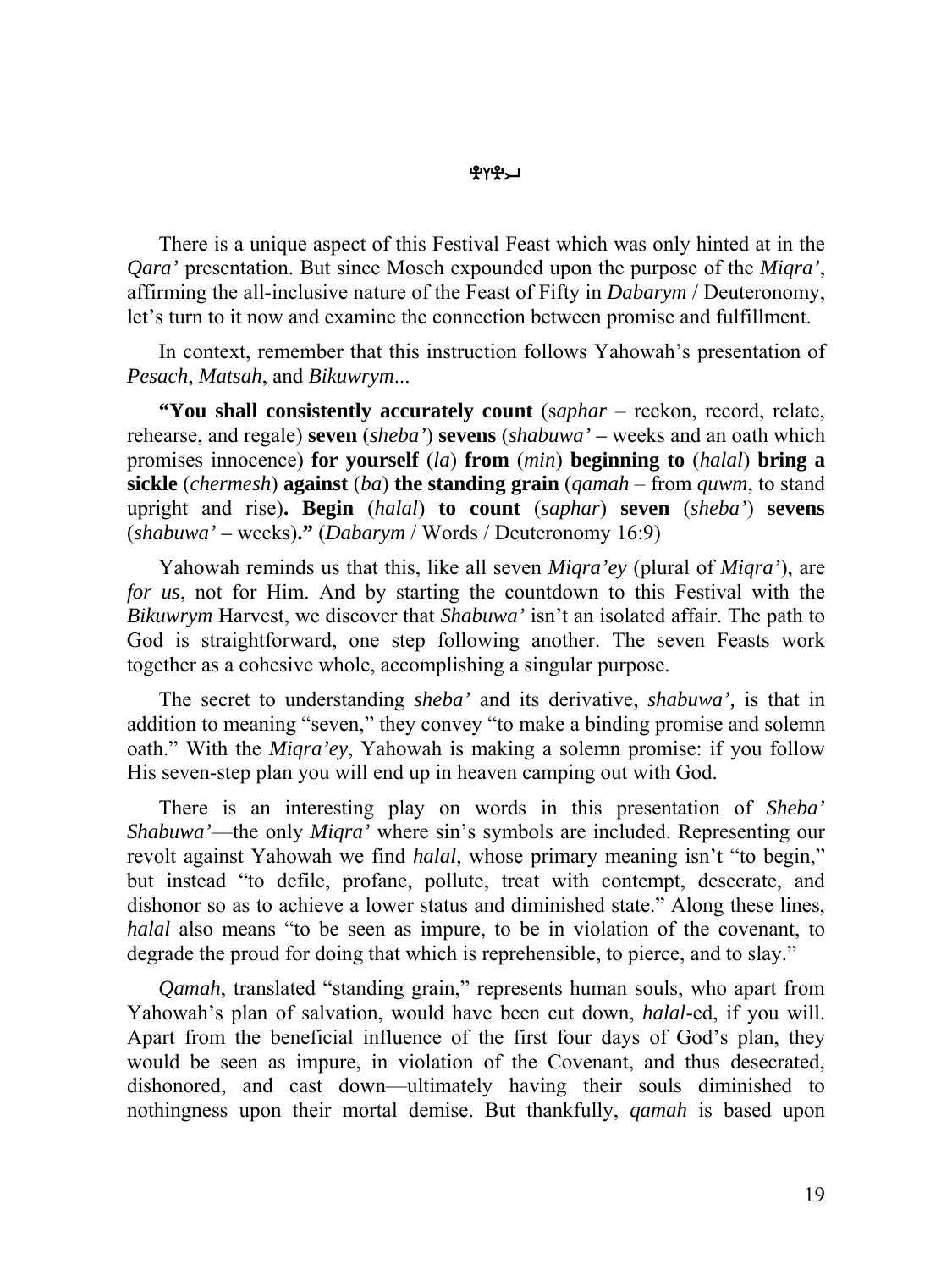*quwm—*which is the premise and the promise of the *Miqra'ey*—conveying that the purpose of Yah's seven Invitations to be Called-Out and Meet is that God stood up for us so that we would be able to stand with Him.

Therefore, there is more to this instruction regarding the *Miqra'* of *Sheba' Shabuwa'* than just asking us to observe it on the right day. While the formula which underlies God's plan of salvation is based upon six (man) in addition to one (God) creates perfection (Seven), the foundation is *quwm*—God stood up for us so that we could stand with Him. And that is why *shabuwa'* (Strong's 7621) is Yahowah's "vow, His promise, attesting to our innocence."

In this next verse, Yahowah tells us that one way to acknowledge His charity is to show some ourselves. Yet, He wants it to be our choice and voluntary.

**"You should of your own volition, choose to genuinely engage and without hesitation or interruption actually participate in**  $({'asah - you should}$ want to literally attend to and celebrate the totality of (qal stem, perfect conjugation, consecutive form)) **the Festival Feast** (*chag –* Party) **of Shab'uwah**  (*Shab'uwah* – Sevens, Sabbaths, Weeks, and Promises; a vow which establishes innocence) **to approach** (*la*) **Yahowah** ()**, your God** (*'elohym*)**, with a sufficient** (*micah* – an appropriately affordable portion; from *macac*, an ultimately insignificant and essentially worthless) **voluntary offering** (*nadabah* – freewill contribution and noncompulsory donation) **from your hand** (*yad*)**, which by association** (*'asher –* fortuitously and beneficially) **you can actually and consistently give** (*natan* – you may genuinely bestow, deliver, and continually entrust (qal imperfect)) **when compared to** (*ka* – according to, relative to, compared and consistent with) **how in this relationship** (*'asher*) **Yahowah**  ()**, your God** (*'elohym*)**, continues to bless and adore you** (*barak* – kneels down and favors (piel stem which says that God directly influences us, changing us, with these blessing and imperfect conjugation which speaks of the ongoing influence of Yah's love)**."** (*Dabarym* / Words / Deuteronomy 16:10)

As is the case with any "invitation" offered under the auspices of freewill, the recipient has the option to accept it, ignore it, or reject it. And that is why "*'asah* – engage and act" was scribed in the consecutive form which conveys volition. There are many things we need to "*'asah* – do" to participate in the Covenant and approach God, but no one is holding a gun to our head, forcing us, compelling us, or even commanding us, to act upon Yahowah's guidance. These are not commands, but instead requests. There is no penalty associated with ignoring any of them.

But there is a consequence, both of accepting and rejecting these invitations to be called-out and meet with God. Those who engage and walk to Yahowah along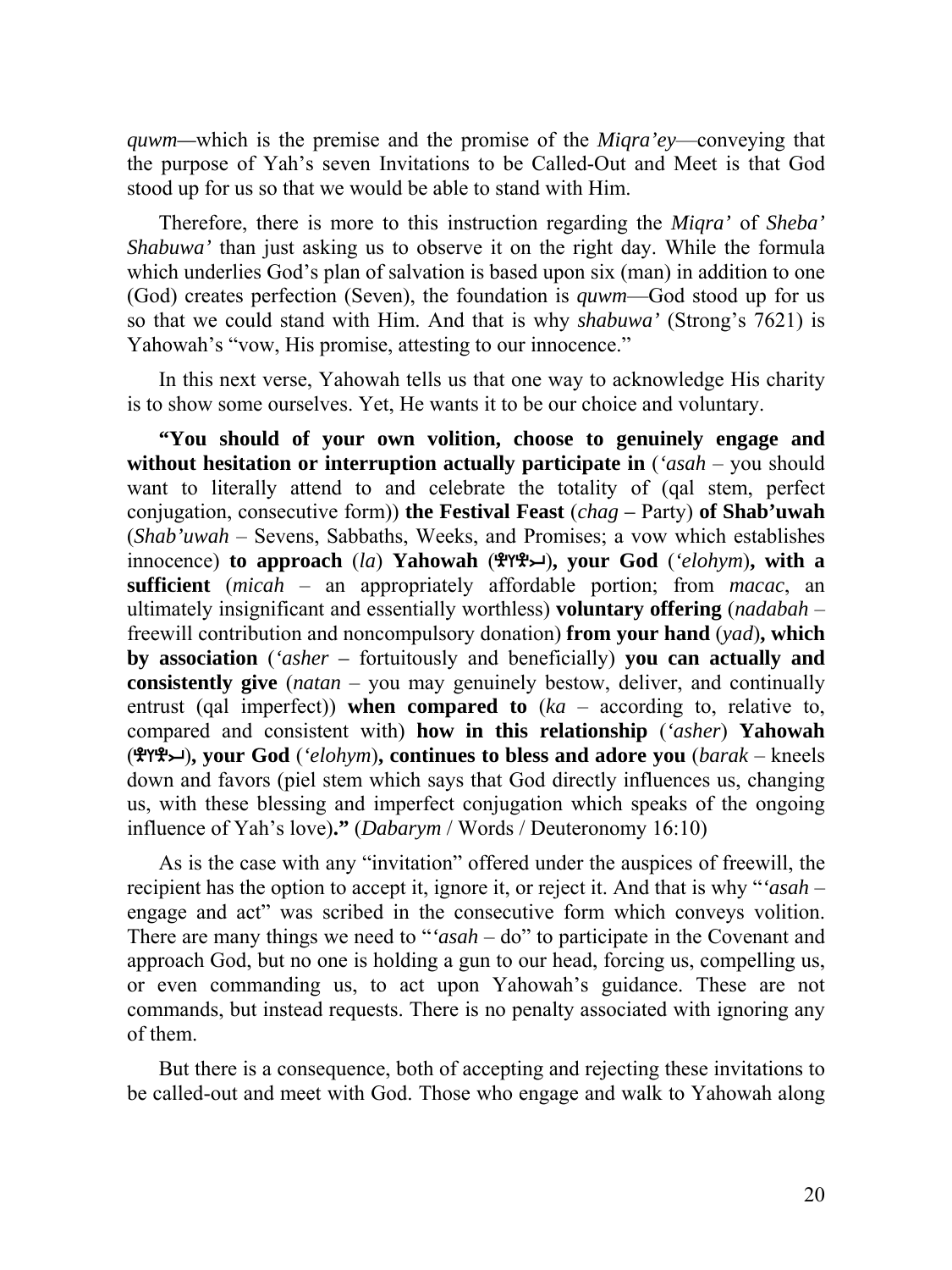the path He has provided will live forever as His children in His home. And those who decline these invitations out of apathy or antipathy will not.

Never forget that God's purpose isn't to save us, but instead to adopt us. Yahowah wants to be our Father, raising us as His children, helping us grow. The goal is therefore a family-oriented relationship – the Covenant. This seven-step path to His home simply makes that possible. And as is the case with all meaningful, loving and caring relationships, each party must engage and participate for the union to have merit.

*Shab'uwah* is a "*chag* – festival feast," a "party" where we are offered the opportunity to "celebrate" our relationship with God. It is a time for good friends to gather and share, to eat and drink, to dance and sing, to laugh and smile. Everything Yah has said and done has been designed to achieve this simple, yet remarkable, enjoyable state of affairs.

There are perhaps a hundred acceptable ways to translate the preposition *la*. The simplest of these is to render it "to or toward." It speaks of "a spatial movement toward a goal," which more succinctly means "to approach." But that is not to say that *la* cannot be translated "into, on, among, in order to, so that, by, concerning, on behalf of, according to, or for. And yet there is no reason to use the twelfth definition of *la*, "for," when the primary connotation, "to approach" makes more sense. Therefore, these instructions, like most everything associated with the *Miqra'ey*, are designed to prepare us to "*la* – to approach" Yahowah.

This known, our good deeds will not save us. But that doesn't mean that we shouldn't strive to reflect our Creator's nature and be charitable. You cannot go wrong following Yahowah's guidance or Yahowsha's example.

This "freewill offering" is predicated upon past—not future—blessings from God. And based upon the *Qara'* presentation of this same event, I suspect that it is directly associated with Yahowah's "*'isarown* – tenfold enrichment and empowerment" on this day. After all, Yahowah just said that our voluntary offering, while insignificant, should be compared to Yahowah's blessings – two of which are to enrich and empower us.

Most all religions promote sacrifices to in essence, "bribe" their deity, either appeasing him or her, or encouraging their god to "bless" future harvests. There is none of that in Yahowah's Scriptures. Neither God's blessings nor paradise can be purchased.

While the Scriptural presentation of the *Yowbel*, or Redemptive Years of Yah's Lamb, is still two chapters away, be aware that the preceding verse in Dabarym serves to tie *Shab'uwah* and the *Yowbel* together. Both are about giving,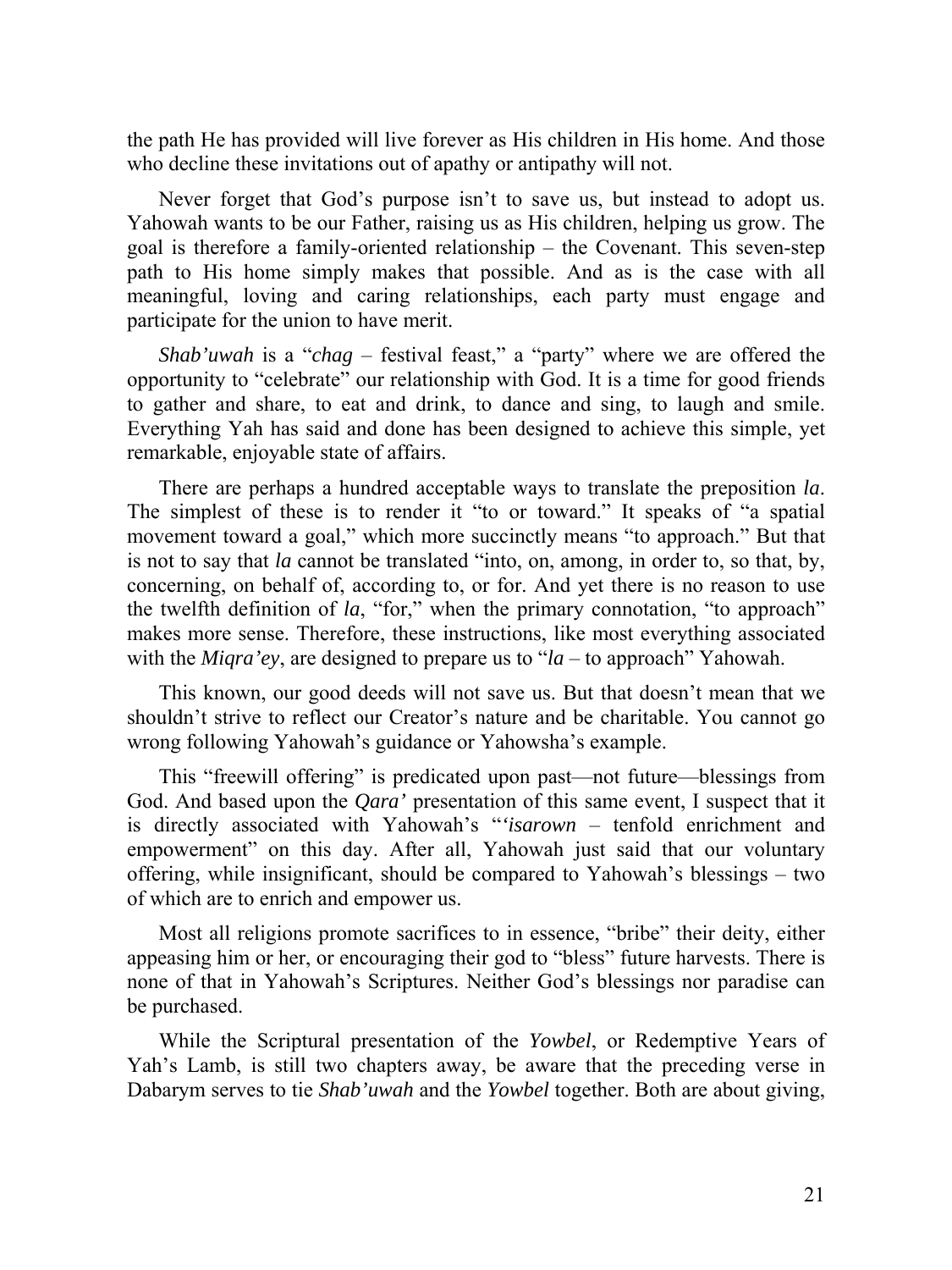about forgiving debts and setting people free regardless of their obligations. The connection is greater than just the pattern of Seven Sevens.

Yahowah likes to celebrate, and everyone is invited to this party. The Festival Feast of Seven Sabbaths is a gala for all who want to "rejoice and be glad"—a homecoming which includes men and women, rich and poor, young and old, *Yahuwdym* and *Gowym*, common workers and Levitical priests, the fatherless and the forsaken, those who have settled down and those who are just passing through.

**"You should choose to totally and genuinely rejoice and be glad** (*samach* – you should want to express your complete joy and actual happiness) **in the presence of** (*paneh* – before) **Yahowah** ()**, your God** (*'elohym*)**, you, and your sons and daughters, your male and female servants, the Lowy** (*lowy* – the uniters who join us together)**, those in your communities** (*sa'ar* – within your gates, cities, and assemblies)**, strangers, travelers and newcomers** (*ger* – foreigners from different racial, geographic, and cultural groups)**, orphans**  (*yatowm* – fatherless children) **and widows** (*'alman* – the forsaken whose spouses have passed away) **who beneficially** (*'asher*) **are in** (*ba*) **your midst** (*qereb*)**, standing up at the place** (*maqowm* – being upright at the home) **where** (*'asher*) **Yahowah (£YE**), your God, chooses (*bachar* – selects, decides, and desires is best) **for His personal and proper name (***shem* – designation, reputation, and glory) **to tabernacle (campout) and reside** (*shakan* – to abide and dwell, to settle in and call home)**."** (*Dabarym* / Words / Deuteronomy 16:11)

Most people want to be saved by God, but that isn't God's goal. He wants us to enjoy being with Him. Those who do and are, He will save.

The place of Yahowah's choosing during the Exodus was the Tabernacle. When the Yisra'elites settled down, it became the Temple on Mount Mowryah. When they moved away from God, God's earthly residence became Yahowsha'. And now, thanks to the Festival of Sevens, Yahowah has many additional homes where His name resides. We are called Yahuwdym—those who relate to and who are related to Yah. Yahowah's name resides in us.

Also notice that Yahowah introduced the all-inclusive nature of this party with a phrase most associate with Yahowsha'—"rejoice and be glad." I find it particularly poignant that the same passage culminates with a reference to "standing up at the place where Yahowah your God chooses…." Yahowah bowed down and entered our world so that He could stand up for us on Mount Mowryah, ultimately enabling us to stand with Him—camping out, residing, abiding, and dwelling with our Heavenly Father for all eternity.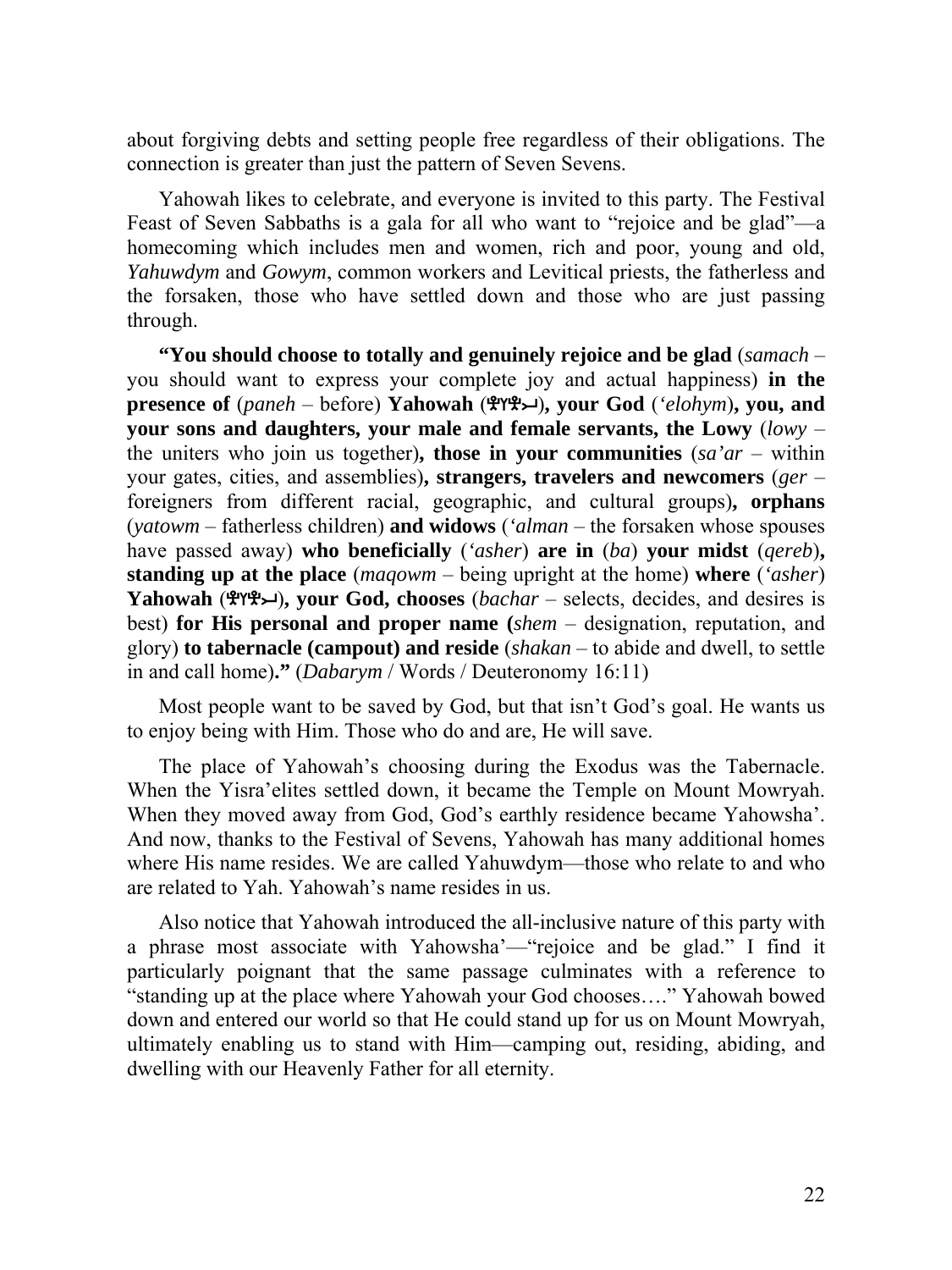Apart from the persistent Islamic persecution of Christians and Jews, there aren't many slaves currently in Egypt, but this Scriptural message is timeless and universal. At one time or another we have all been besieged by the Adversary.

**"Remember** (*zakar* – always be mindful) **that indeed**  $(ky)$  **you once existed as** (*hayah* – you were) **a slave** (*'ebed* – one who works and serves subject to another) **in Egypt** (*Mitsraym* – the crucible; plural of *matsowr*, meaning you were hostilely besieged by a foe and were confined by the adversary)**. Act upon** (*'asah –* engage, aware of, profiting from and celebrating) **this reality** (*'el-leh*)**, carefully observing** (*shamar* – closely examining and thoughtfully considering, focusing upon) **the prescribed inscriptions for living** (*chaqaq* – the clearly communicated written instructions regarding being cut into the relationship)**."** (*Dabarym* / Words / Deuteronomy 16:9-12)

The *Miqra'ey* are "clearly communicated written prescriptions" for us to observe and act upon, to celebrate and observe." They are the way to God—the path to life. And they provide the roadmap to unfurling prophecy, past, present and future. They exist for all time, so that every generation comes to know Yahowah, and comes to understand and rely upon the seven-step path which leads to His home.

The *Miqra'ey* are not to be replaced by ceremonies and rituals conceived by man. Those who observe Easter Sunday, Rosh Hashanah, Christmas, Lent, All-Hallow's Eve, St. Valentine's Day, Ashura Day, Ramadan, the Summer Solstice, May Day, Janus' New Year's Day, or any other manmade poligious (political/religious) scheme, contribute to the deception and add to the fog which separates mankind from God.

As mentioned in part previously, rabbis, uncomfortable with the ecumenical nature of *Shabuwa'*, as well as its focus on Yahowah personally empowering and enriching His Covenant children, now claim that it commemorates the time when Moseh received the Towrah on Mount Horeb. While that is subject to some speculation, I suspect that it is true. And if it is, this would serve to reinforce the idea that this day celebrates our enrichment through the gift of the Towrah. But of this there can be no doubt: Seven Sabbaths is the fourth of seven steps we are invited to walk from our world to God's.

It is also worth noting, that some Christian denominations acknowledge *Shabuwa'*—the only *Miqra'* so honored. Unfortunately, they don't know its proper name, or the significance of that title, and they celebrate it on the wrong day, choosing "Whitsun," known as "Wisdom Sunday." None of *Shabuwa'*s redemptive metaphors or prophetic insights are conveyed to their congregations. For them, it's all about the beginning of the "Church Age," and of them replacing Jews as God's instruments. No thought is ever given to this being the fourth stride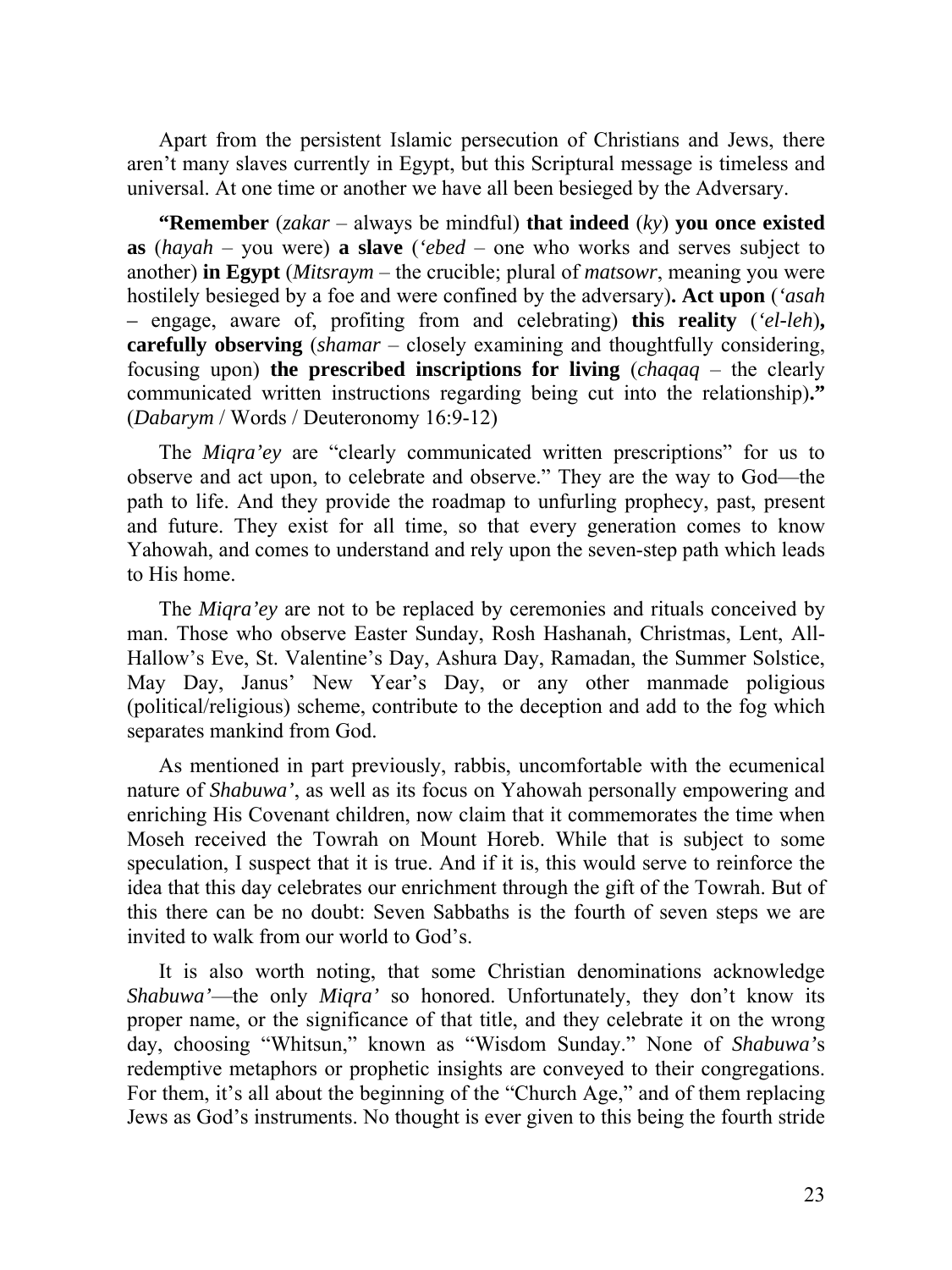toward living with God, or that it is the midpoint in Yahowah's seven-step plan of salvation. They even fail to see how Seven Sabbaths serves as a central plank in the unfolding of God's redemptive timeline, providing the very framework or skeleton upon which Yah's schedule hangs.

## ቝለሔገ

In the "*Bikuwrym*" chapter, Yahowah spoke of His *Miqra'ey* as if they were a cohesive whole, played out in three acts. So to establish the proper context for what follows, and by way of review, remember that God said: **"Three times a year you should stand before Me** (walk along side and set foot in My presence) **consistently celebrating a festival feast with Me. You should consistently observe** (focus on, examine, and consider) **the Festival Feast of Unleavened Bread.** 

**Seven days you should consistently eat unleavened bread as I instructed, at the time appointed in the month of 'Abyb, for in it you came forth from the crucible of Egypt.** 

**Do not appear before Me** (never be seen in my presence) **as an empty vessel**  (void, with an unfilled space, without a marker demonstrating the relationship)**.** 

**So enjoy the Festival Feast of the harvest** (the time of reaping that which was sown, of gathering in the crop of)**, the initial gathering of grain and the first fruit ready to be picked and gathered of your labors which you sow in the field, and enjoy the Festival Feast of ingathering at the end of the year, when you gather in** (receive and accept) **what you have accomplished out of the field.** 

**Three times a year everyone should consistently remember to be seen** (be inspected and considered) **before** (in the presence of) **Yahowah."** (*Shemowth* / Names / Exodus 23:14-17)

This passage affirms that a harvest of souls is an essential component of the Spring, Summer, and Fall Festival Feasts, and that we should enjoy reaping what we have sown. In the Spring, this ingathering of souls is *Bikuwrym* or FirstFruits—as the name implies, where the immortal, redeemed, and adopted beneficiaries of *Pesach* and *Matsah* are called home. In the Fall, Yahowah's ingathering begins with *Yowm Kippurym*, the day our Heavenly Father reconciles His relationship with His children so that we can be gathered into God's home on *Sukah*. In the Summer, the spiritual enrichment and empowerment of God's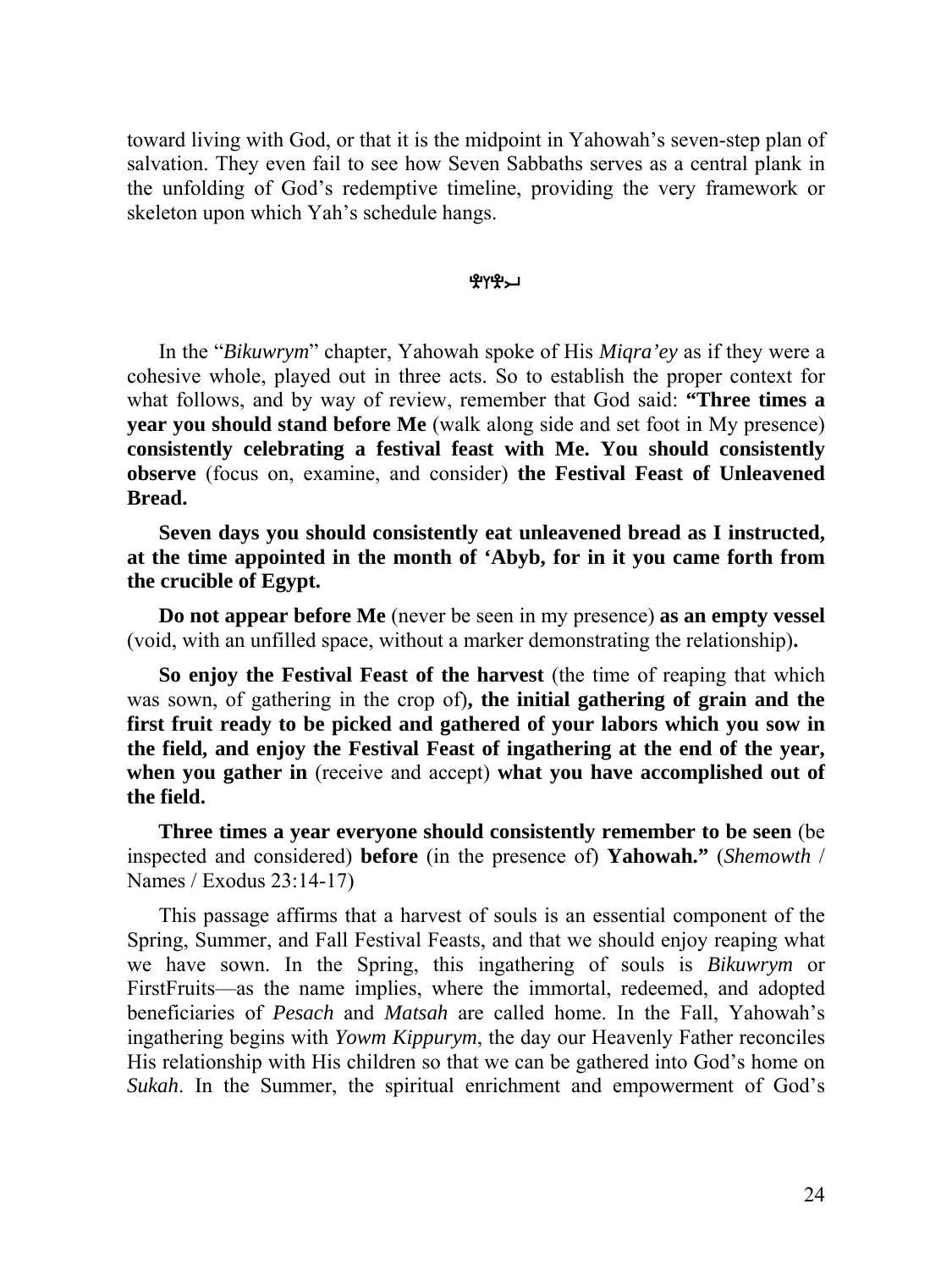family results in another, bountiful harvest of souls, making *Shabuwa'* Mother's Day.

The common thread in these harvests is the presence of the Set-Apart Spirit our Spiritual Mother. Her Spirit fills the void in our souls, and purifies us, making it possible for us to live in Yahowah's presence. The role the Spirit plays during these Invitations to be Called-Out and Meet with God is essential. FirstFruits celebrates the union of soul and Spirit. Seven Sabbaths solves the mandate of: "none shall appear before Me as an empty vessel," with its fulfillment focused entirely upon the Set-Apart Spirit filling us with Her light on this day, enlightening, empowering, enriching, uplifting, counseling, nourishing, and indeed clothing us. This means that the Day of Reconciliations serves humankind's last opportunity to be equipped to enter God's home. Those who answer Yahowah's invitation to appear in the presence of our Spiritual Mother will find Her accommodating our acceptance into our Heavenly Father's family.

In the heart of this message, God revealed one of the most important, and least appreciated, prophecies in the whole of Scripture. In the context of this sweeping presentation regarding the three harvests of the seven *Miqra'ey*, Yahowah promised that He would send out a Messenger, representing Himself, one who would bear His name, for the purpose of saving His people, by showing them the way home.

**"Behold** (look and see)**, I will send out** (extend Myself to dispatch) **a Messenger representing Me** (an authorized spiritual and heavenly envoy, a supernatural representative who serves as My ambassador, a servant who proclaims My message and fulfills My mission, a theophany—the visible manifestation of Myself) **before you** (in your presence, to appear as a person face to face) **to carefully watch over, protect, and be concerned about you** (to care for and guard you and for you to revere and cling to) **with regard to the Way, and to bring you to** (carry and transport you to, gather you in and harvest you, to cause you to arrive at and be included in) **the standing place and home** (the upright abode, the household of the Source, and the dwelling of the Upright One) **which by way of this relationship I have established** (prepared, made ready, and arranged)**."** (*Shemowth* / Names / Exodus 23:20)

**"Be especially observant and stay focused because My presence is on Him. Attentively listen to** (receive, pay attention to, and highly regard) **His voice. Do not be rebellious or contentious toward Him because if you are, He will not pardon you, lift you up, or carry you away from** (support and sustain you, remove your guilt and forgive you, or take away and bear) **your revolt and rebellion** (your crimes, sins, offences, and faults) **since** (because indeed) **My personal and proper name is upon Him."** (*Shemowth* / Names / Exodus 23:21)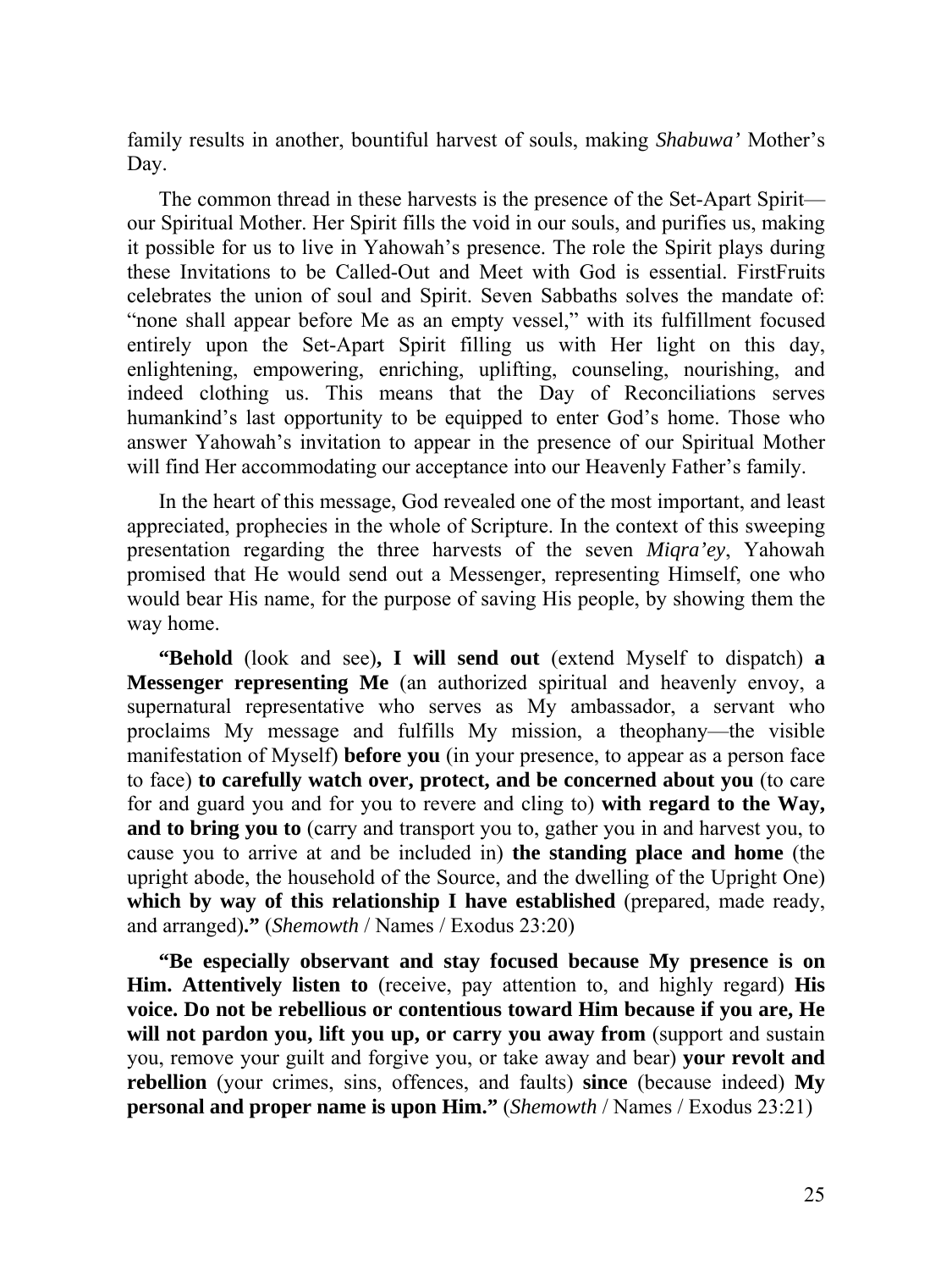Yahowah made good on this promise, fulfilling the *Miqra'ey*, and thereby saving those who would listen to Yahowsha'. But as religions old and new are wont to do, Judaism, Christianity, and Islam concealed the Way to God, ignoring this direct connection between Yahowah and Yahowsha', between the Towrah and Yahowsha', between the Miqra'ey and Yahowsha', between Yahowah's Witness and Yahowsha's Testimony. Pity.

Instead, the founders of Judaism, Christianity, and Islam did the very thing Yahowah asked them not to do. **"You shall not bow down** (prostrate yourself in worship before, associate with, or show allegiance) **to the Canaanite gods nor serve** (be submissive to) **them, nor engage, acting on things associated with**  (similar or related to) **their practices and customs** (traditions and patterns of behavior)**.** 

**Rather instead, you shall tear them down and demolish them** (topple, oust and utterly destroy them, removing them from their lofty positions)**, breaking** (shattering)**, crippling, and crushing** (pulverizing, disfiguring and destroying) **their sacred memorial stones, pillars, and altars** (religious monuments, obelisks, and idolatrous statues)**."** (*Shemowth* / Names / Exodus 23:24)

And yet, the spurned rabbi Paul, the acclaimed rabbi Akiba, emperor Constantine, and the wannabe prophet Muhammad did the opposite. Pagan customs were redefined to facilitate new religions. The Babylonian Rosh Hashanah replaced *Taruw'ah*. The Babylonian Easter Sunday replaced *Bikuwrym*. And the Babylonian Asherah Day replaced *Shabuwa'*—to name but a few putrid examples. God's Way was replaced by man's way, and as a result, man has lost his way.

Humankind has not only suffered needlessly, many have sought to blame the very God they ignored and rebuffed for their misery, saying that "a loving God would never have allowed such anguish." And yet God said: **"You should choose of your own volition and without hesitation or interruption to actually engage, acting and serving** (*'abad* – genuinely expending considerable energy and intensity doing things (qal perfect consecutive)) **with** (*'eth* – alongside and next to) **Yahowah** ()**, your God** (*'elohym*)**, and He will choose to completely kneel down and totally bless** (*barak* – He will want to adore, invoking divine favor for (piel perfect consecutive)) **that which is associated with** (*'eth*) **your bread and water** (*lechem wa maym* – nourishment and source of life)**. And He will come to remove** (*suwr*) **the disease which weakens**  (*machalah* – that which sickens) **from your midst** (*min qereb*)**."** (*Shemowth* / Names / Exodus 23:25)

By ignoring Yahowah's Towrah instructions, mankind, especially religious devotees, have brought disease which weakens souls upon themselves. When a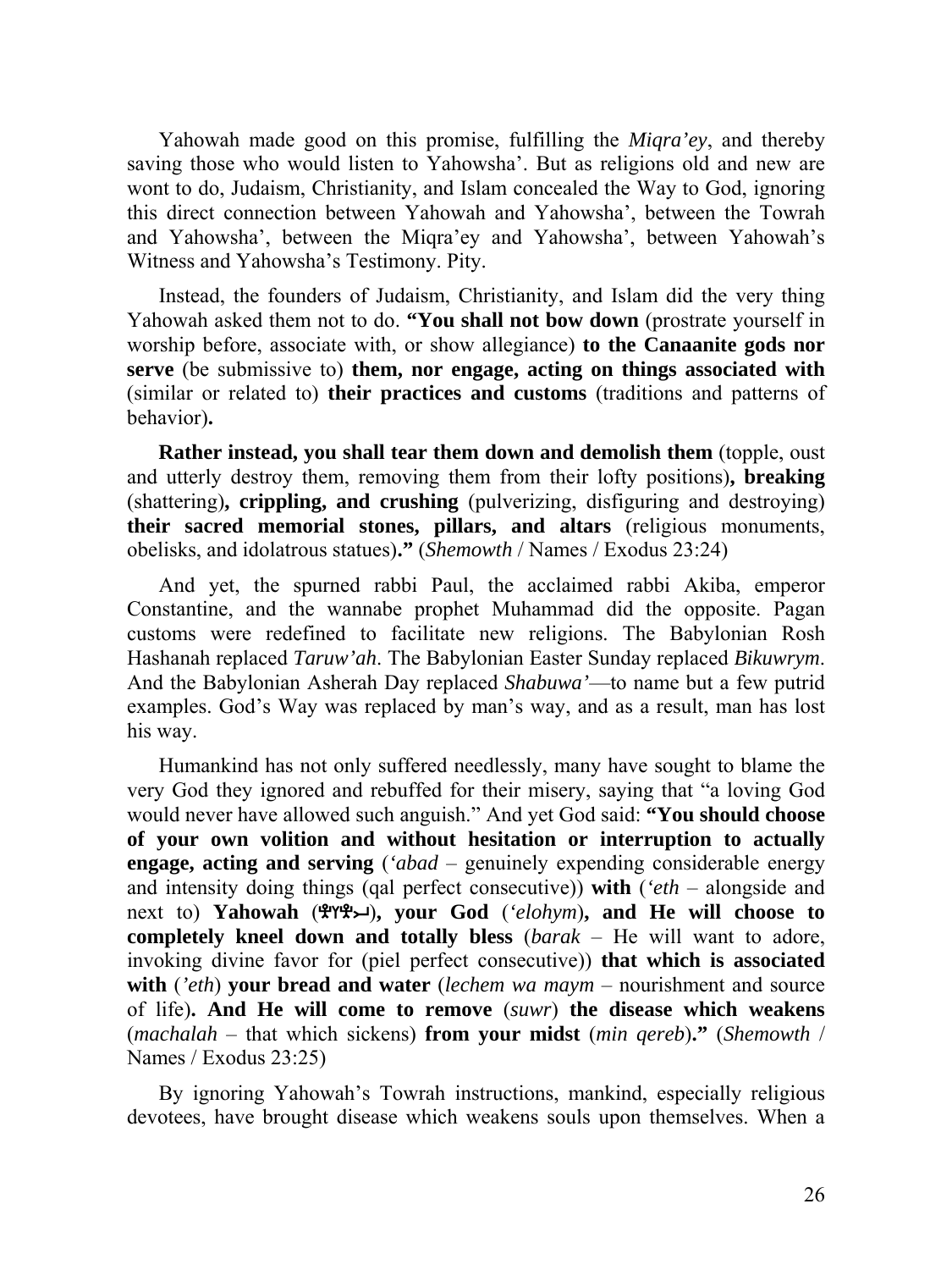child dies prematurely, when cancer riddles a child's body, it isn't God's plan, nor is it the most sickening outcome. A far more lamentable fate is the destruction of that child's soul because his or her parents failed to share Yahowah's Covenant with them.

In *Bikuwrym* chapter, we plotted a new course after considering the twentyfifth verse of the twenty-third chapter of *Shemowth*, moving on to the presentation of the FirstFruits Harvest in *Qara'*. This time, remaining cognizant of the context of the *Miqra'ey*'s three ingatherings of souls, of Yahowsha' providing the Way, and of religions representing the adversary, I'd like to venture deeper into the *Shemowth* instruction.

The beguiled and beguiling mind of man provides the impetus for religious monuments such as cathedrals and mosques, obelisks to sun gods like those found in the Vatican and Washington, D.C., idolatrous statues like those erected to Mary, "Mother of God and Queen of Heaven," and for pagan religious practices such as Lent, Weeping for Tammuz, Christmas, New Year's Day, and Ramadan. To rid a place of them, and to rid an area of the disease and suffering they cause, one has to rid one's realm of their host—religious practitioners. In direct opposition to the means Catholicism, and indeed Christianity, has used to assimilate people into their religion, Yahowah said:

**"You shall not** (*lo'*) **cut an agreement** (*karat* – make a covenant) **with** (*la* – on behalf or in accord with) **them** (*hemah –* speaking to the Canaanites)**, nor a Covenant** (*beryth* – a relationship, alliance, treaty, league, promise, or pledge) **with** (*la*) **their gods** (*'elohym*)**."** (*Shemowth* / Names / Exodus 23:32)

And while rabbis, priests, and imams have done this very thing, none have been as bold as Roman Catholics, who based their "New Covenant" upon the myths and traditions of the Babylonians, Assyrians, Egyptians, Greeks, and Romans—allegedly to lure pagans away from the very traditions the Church was emulating. These are but a few examples of the putrid pagan pontifications found in the Christian swamp of religious poison: Imperial Rome's and Janus' New Year's Day (also known as the Octave of Christmas and Solemnity of Mary, Mother of God), the Epiphany, St. Valentine's Day, St Patrick's Day, Lent, Ash Wednesday, Palm Sunday, Maundy Thursday, Good Friday, Easter Sunday, the Feast of the Assumption of the Blessed Virgin Mary, the Nativity of St. John, Halloween (All Saints Day), the Advent, the Feast of the Immaculate Conception of the Mother of God, and Christmas (the Nativity of our Lord), Sunday Worship (as the Lord's Day), the Eucharist, Communion, the Sacrifice of the Mass, acknowledging Saints, Prayers to and for the Dead, the Rosary, Priestly Confession, Purgatory, Statues and Prayers to the Madonna and Child, the Cross, Sign of the Cross, Crucifixes, Religious Relics and Icons, Halos, Steeples, Obelisks, Holy Water, Infant Baptism, Wax Candles, Justification by Works,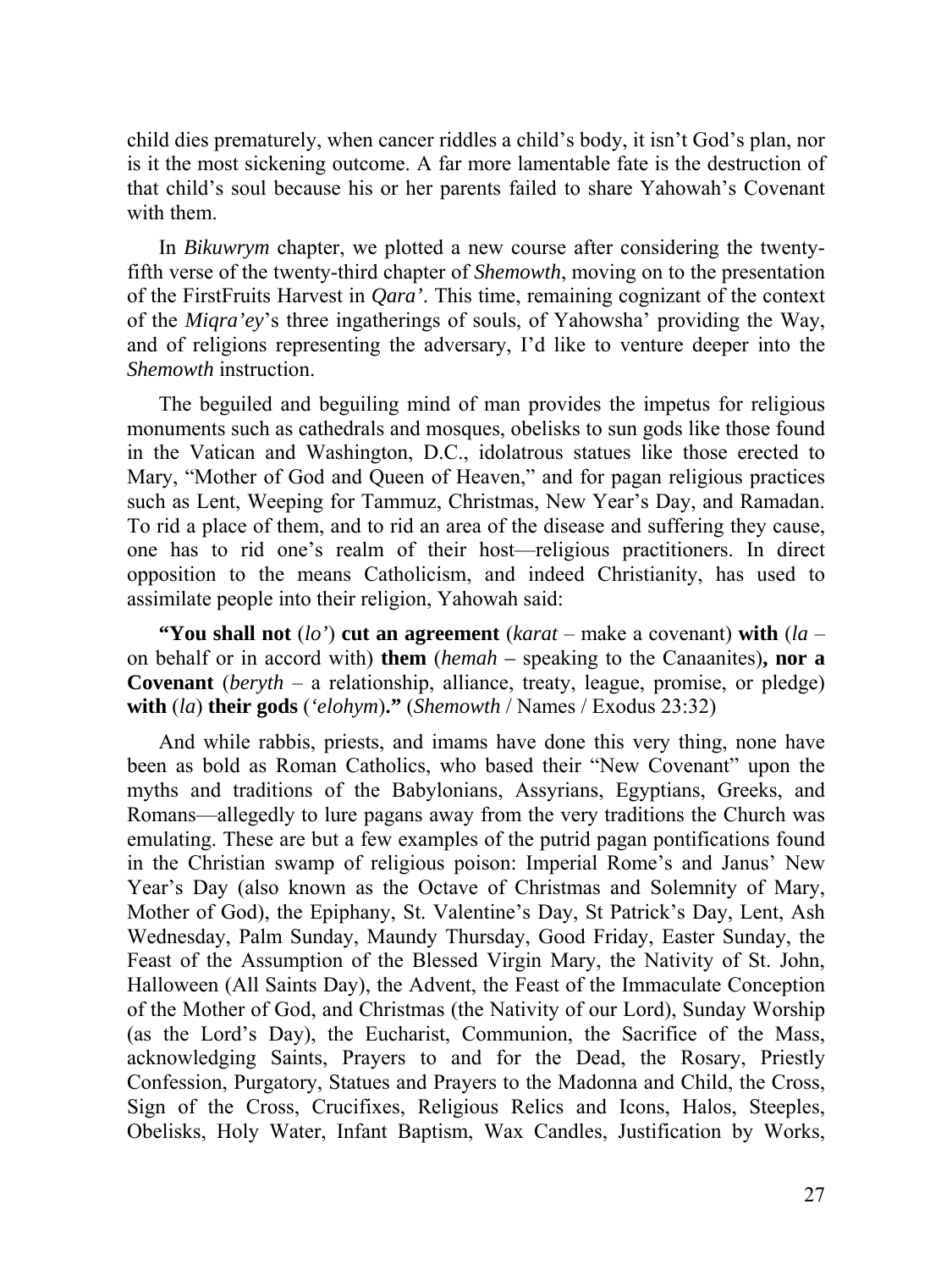Indulgences, a Monetary Tithe, a Paid Clergy, a Clerical Hierarchy, a Sovereign Pontiff or Pope, Cardinals, Celibate Priests as Fathers, Monks, Nuns, and calling God "Lord,"…. (You'll notice, not one of Yahowah's seven Called-Out Assemblies made the Christian list.) And then there is the Babylonian Christmas Tree and its lights and decorations, the Babylonian Yule Log, Wreaths, and Santa, the Babylonian Easter Bunny and Dyed Eggs, the Babylonian Easter Ham and Hot Cross Buns.

In direct violation of Yahowah's instructions, rabbis have instituted the pagan celebrations of the Babylonian Head of the Year, called Rosh HaShanah, Tzom Gedaliah, Rosh Chodesh Iyar, Yom HaAtzmaut, LaqBaOmer, Simchat Towrah, Chanukah, Asarah B'Tevet, the Celebration of the Month of Tammuz, the Fast of Esther, the Fast of Tammuz, Purim, the Three Weeks of Tammuz, the Fast of Tisha B'Av, Rosh Chodesh Elul, and Sefirat HaOmer, to name but a few extracurricular religious holidays. And it should be noted, that on Hebcal, the most popular rabbinical calendar, *Matsah, Bikuwrym*, and *Taruw'ah* aren't ever listed. Moreover, *Shabuwa'* is always set on the wrong day, and *Yowm Kippurym*'s is routinely moved to keep its special Sabbath from falling on a Muslim or Christian holy day.

God isn't Politically Correct. He isn't a proponent of Multiculturalism. Tolerance isn't a Divine virtue. Simply stated, the edicts of Socialist Secular Humanism are in direct opposition to Yahowah's instructions for one very important reason.

**"They should not** (*lo'*) **live** (*yasab* – dwell, settle, or marry) **in** (*ba*) **your land** (*'erets* – realm and region, country and territory) **lest** (*pen* – otherwise, implying apprehension regarding a negative outcome) **they cause you to miss the way** (*chata' 'eth* – they lead you astray from the path) **to approach Me** (*la –* to move toward)**."** (*Shemowth* / Names / Exodus 23:33)

Scriptural critics, especially those opposed to the Towrah, are quick to remove the conquest verses from their context, and then declare that "the God of the 'Old Testament' was violent and unmerciful." They never ponder, even for a moment, the reason God wanted the pagans out of a handful of specific villages in the Promised Land in the fourteenth-century BCE. Simply stated: it was the most merciful and intelligent thing to do.

If there is a God, if He created the universe and life, and if that God provided a means for His creation to know Him, and to live with Him, then the most compassionate, moral, and rational thing to do was and is to eliminate and diminish the influence of those who, and things which, convolute this message and plan. Chief among these things are religions, and those who profess them.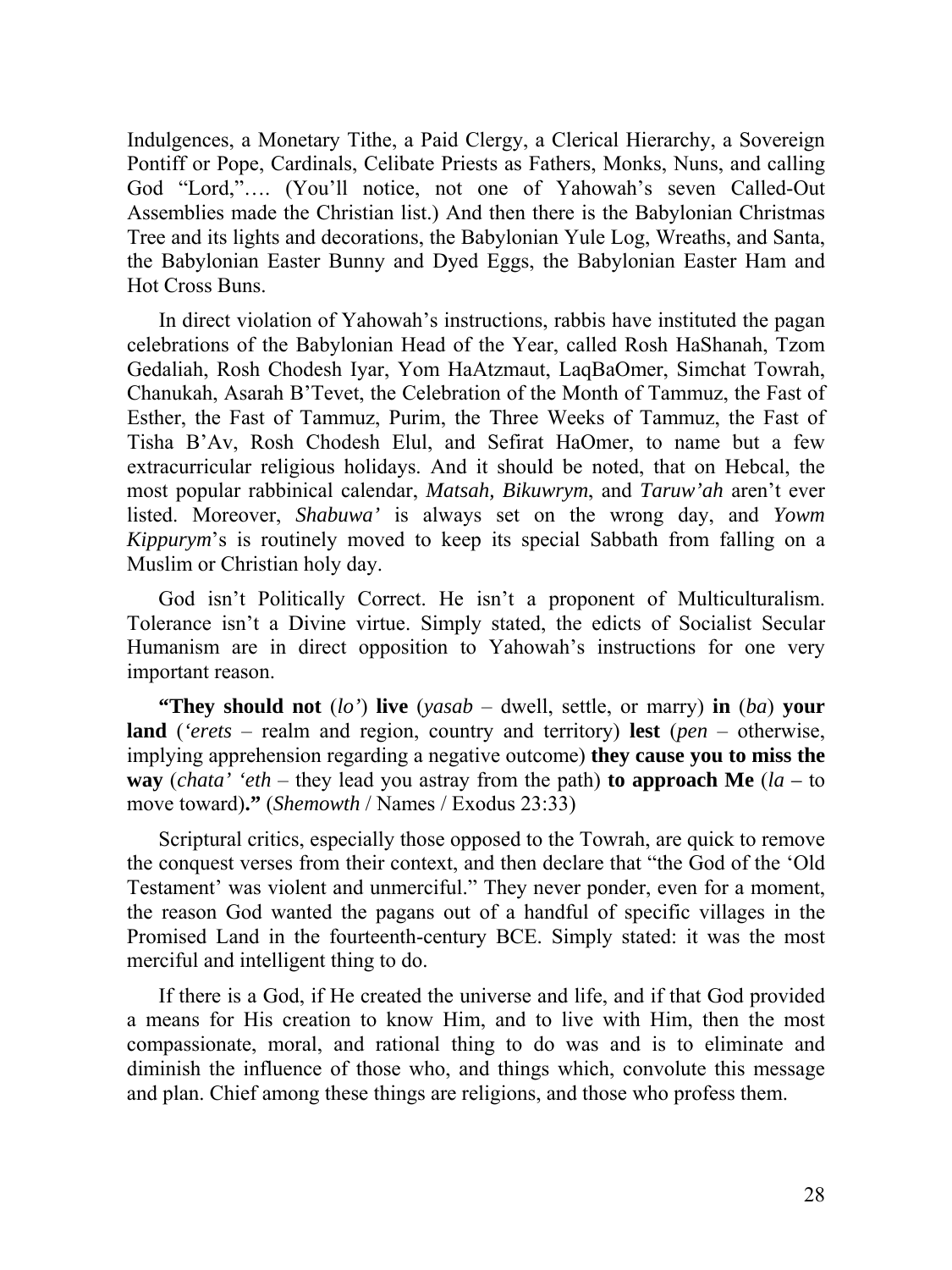Since Yahowah knows that He exists, knows that He is responsible for the universe and all life in it, knows that He has revealed Scriptures which enable us to recognize Him, and knows that He articulated and then facilitated a plan of salvation, teaching His people to be tolerant and accepting of dogmas and people which are hostile to Him would be akin to inviting someone with a contagious form of leprosy into your home—knowing that they would infect and kill your children.

This unwillingness to accommodate and tolerate deceitful, destructive, deadly, and damning doctrines is not a freewill or choice issue. God doesn't care what religious people do in their homes or in their countries. But the Promised Land is God's home; Yisra'el is His country. And more than anyone, our Heavenly Father and Creator understands the deadly consequences which occur when His children are corrupted by societies infected with religious schemes—by associating with those who worship false gods. Such relationships inevitably lead to myths and misconceptions. Religions prevail specifically because they are enticing.

But their lure is a trap, one that ensnares souls in Satan's noose. **"Because** (*ky*) **serving** (*'abad* – working for, being reduced to servitude and being enslaved by) **their gods** (*'elohym*) **will indeed** (*ky*) **be** (*hayah* – exist as) **a snare** (*mowqes* – trap or noose, that which lures, entices, incapacitates, and injures) **to you** (*la*)**."** (*Shemowth* / Names / Exodus 23:33)

No rational, loving parent would encourage his or her children to work and live among thieves, among those infected with lethal infectious diseases, among perpetual liars, or among religious terrorists. And if that were the only place to work and live, a loving and rational parent would do whatever they could to clean up that community, ridding it of its bad influences for the sake of their children.

When we contemplate Scripture from the perspective of family relationships, from *beyth*–household and *beryth*–covenant, everything makes since. God wants to rid His home and His neighborhood of negative influences, because that's what is in the best interest of His children.

Speaking of how infectious religions begin, and of the enticements that are used to perpetrate them, the founders of the Jewish religion, Rabbis Akiba and Maimonides, taught that the seventy elders of Israel received their Oral Law at the same time Moseh received the Towrah from Yahowah. But, in the very next verse, God says otherwise:

**"And then** (*wa*) **God** (*'el*) **said to** (*'amar*) **Moseh** (*Moseh* – one who draws out), be lifted up (*'alah* – ascend and rise up) to (*'el*) Yahowah ( $\mathcal{L}(\mathcal{X}, \mathcal{Y})$ , you (*'athah*)**, 'Aharown** (*'aharown* – one who brings light and choice (i.e., informed freewill)**, Nadab** (*nadab* – one who volunteers, giving freely)**, and 'Abyhuw'** (*'abyhuw'* – from *huw',* he and his, and *'ab*, father)**. But** (*wa*) **the seventy**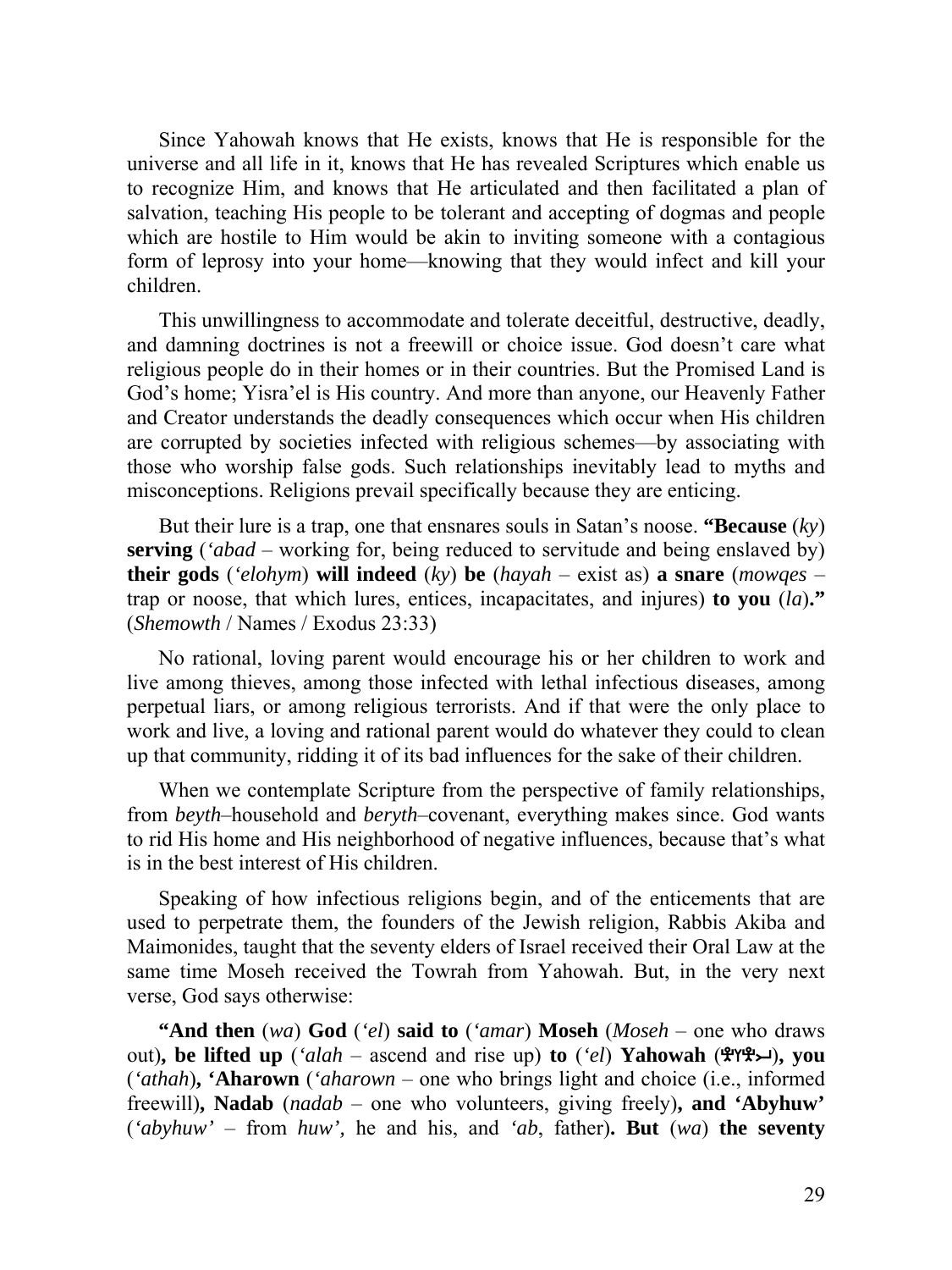(*shibi'ym*) **from** (*min*) **the elders** (*zaqen* – old people) **of Yisra'el** (*yisra'el* – individuals who strive with God)**, you will choose to act independently, influencing yourselves with you interpretations and verbal communication** (*chawah* – you will be informed and make your pronouncements (hishtafel perfect consecutive)) **from** (*min*) **a distance** (*rahowq* – from afar, distanced and removed, separated and alienated, being absent and remote)**."** (*Shemowth* / Names / Exodus 24:1)

So five people were invited to ascent the mountain at this time – all named and handpicked by God. The elders of Yisra'el "chose to act independently, influencing themselves with their own interpretations and verbal pronouncements, conversing among themselves" while distanced from God. We know this because the hishtafel stem, used only 170 times in the whole of the Tanakh, tells us that the subject, which is the "elders," would influence themselves with their interpretive oral testimony. Scribed in the perfect, their Talmud corruptions would be completely their own. And in the consecutive, they would choose to act this way.

 However, while "verbal interpretive communication" is precisely indicative of the Rabbinical "Oral Law," and reflects the primary connotation of *chawah*, prophetically describing exactly what religious Jews would do and claim, there is a second definition worth considering. *Chawah* also means "bow down, prostrating oneself in religious worship." The Rabbis would choose to do these things as well.

Those who choose to engage in a relationship with Yahowah are asked to listen to Him and to walk out of their political and religious realms, standing upright with Him. Those who oppose Him, those who are being judged by Him, are shown in the opposite position, clinging to religion and bowing down before Him. But, those who are separated and remote are not bowing down in worship, as some would suggest. They would be judged for their crimes against God's people.

This verse is as clear as words allow. The "old men of Israel," those who are credited with the Talmud, were "distanced and removed, separated and alienated, absent and remote" from Yahowah, while the other four men were invited to "rise up" toward Yah. The elders would create their own instructions, choosing to impose them on themselves.

 The proper conclusion is: Yahowah's Towrah leads to a Familial Covenant of Relationship with God and religious traditions lead to alienation and separation from God. Those who are with Yahowah are seen upright, standing side by side with their Creator and walking alongside their Heavenly Father. Those who are alien to God, are depicted bowing down before Him in judgment.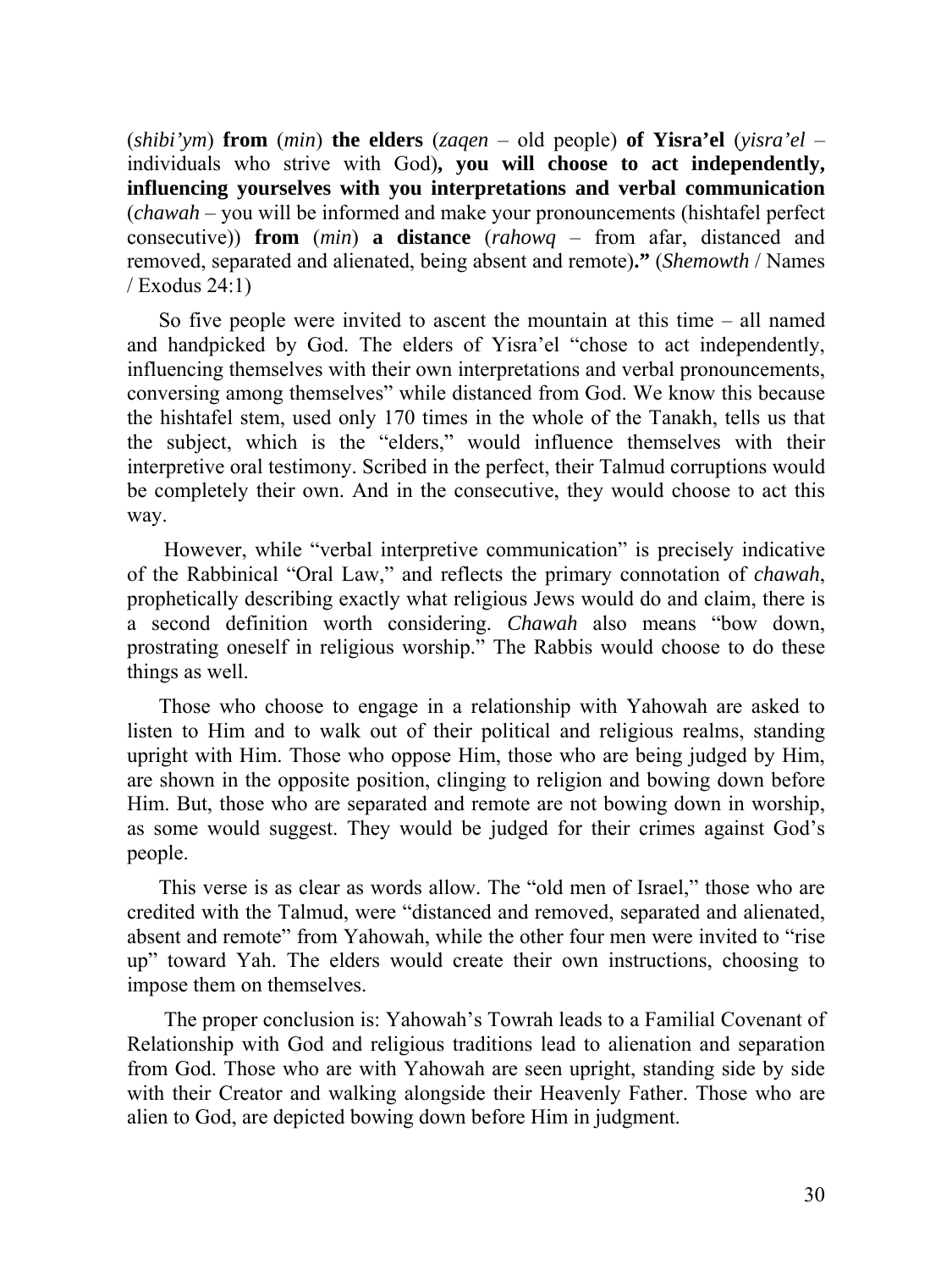The Word is the Way. Without it, no one can approach Yah. **"Then Moseh alone** (*wa Moseh la bad* – and Moseh by himself) **wanted to totally approach and be personally present,** (*nagas –* to come near (niphal perfect consecutive)) **moving toward** (*la*) **Yahowah** ()**, God** (*'el*)**. And** (*wa*) **the others** (*hem*) **they did not approach and were not present** (*lo' nagas*)**. Also** (*wa*)**, the people** (*'am*) **they did not ascend** (*lo' 'alah* – they were not lifted up) **with him** (*'im*) (*huw'*)**."** (*Shemowth* / Names / Exodus 24:2) Moseh had received the Word. He had listened to God. He had fully embraced and acted upon *Pesach*, *Matsah*, and *Bikuwrym*. And now He was prepared to be enriched, enlightened, and empowered by the Spirit of *Shabuwa'*. Perhaps the others weren't as ready.

But that condition wouldn't last long, at least for those who came to rely upon Yahowah's Towrah as opposed to the people's Talmud.

**"Moseh came** (*bow'*) **and accurately recounted** (*saphar* – carefully related a written inscription which had been recorded using a precise accounting) **to** (*la*) **the people** (*'am* – family) **all of** (*kol*) **the words** (*dabar* – statements, message, and communication) **of Yahowah's** () **and all of** (*kol*) **the means to justly resolve disputes** (*mishpat* – the means to exercise good judgment, make decisions, reach sound verdicts, and reveal the prescriptions for resolution; from *shaphat* – to condemn or vindicate)**."** (*Shemowth* / Names / Exodus 24:3)

Of paramount importance to us in this passage is the use of *saphar*, "to accurately and carefully record in writing, using a precise accounting." God purposely selected *saphar* rather than any of the many other ordinary Hebrew words for verbal communication for a reason. The Towrah isn't hearsay; it is a transcription of Yahowah's testimony. It is comprised of His words. And it is complete. All means all, that is all all means.

More telling still, *saphar* is identical in its letter composition to *seper*, which is "written communication," a "document, book, or scroll." That is not to say, however, that the entire Towrah was transcribed at this juncture, but only that everything God had said so far was accurately and completely recorded. There would be yet another, more comprehensive installment.

What's also intriguing here is the use of *mishpat*, almost as a conclusion or summary of what was revealed, because "all of the words of Yahowah" would have been sufficient to convey that Moseh had been a reliable scribe. And all of Yahowah's words would have included His "means to achieve justice and resolve disputes," in addition to His "judgments, decisions, verdicts, proclamations, plans, and prescriptions." But with a little investigation, we quickly discover that there are two reasons *mishpat* was added.

First, *mishpat* is based upon *shaphat*, which tells us four things: Yahowah alone is our "Judge," and the Towrah is the Constitution of His "government."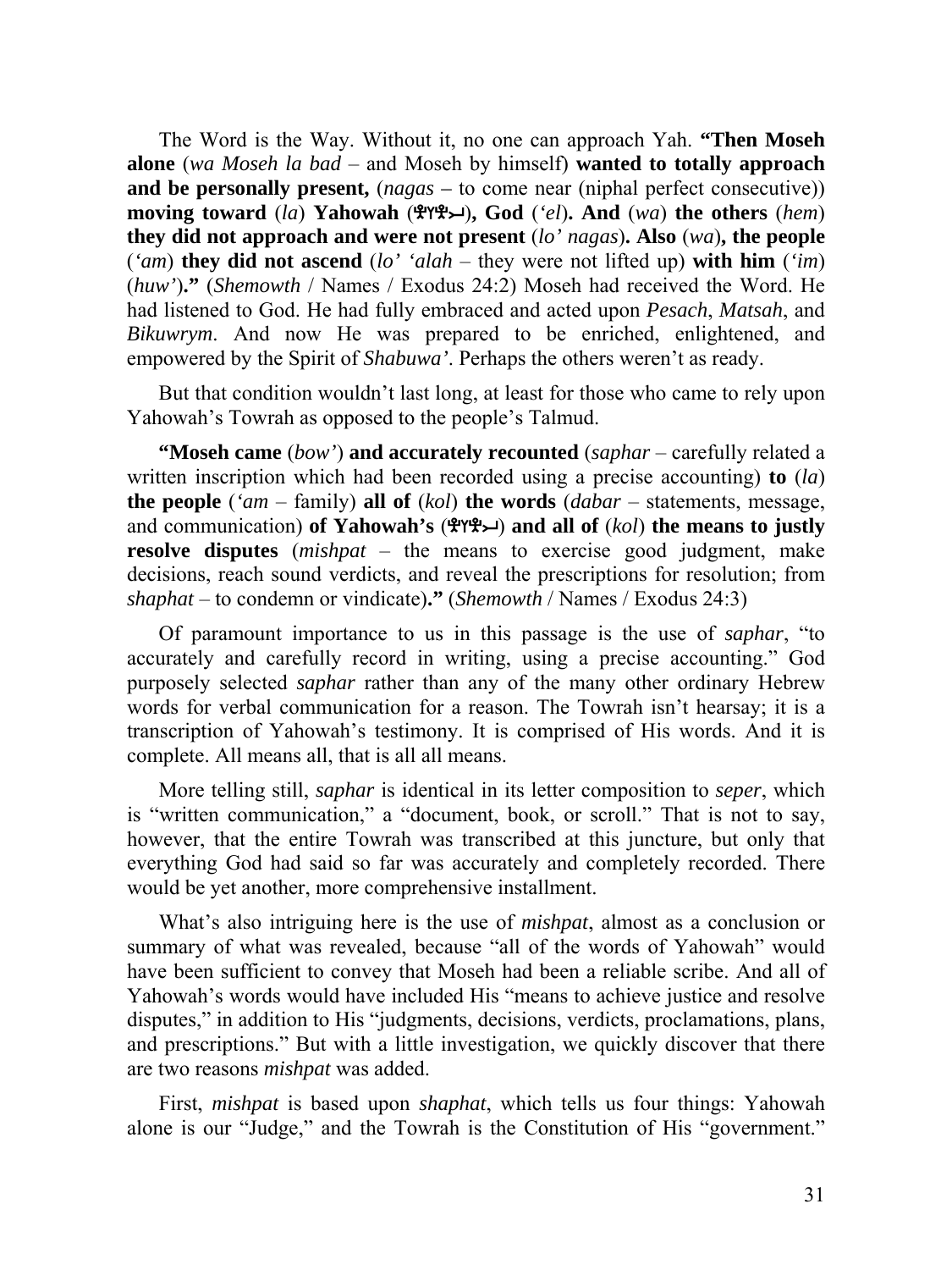Yahowah is the source of "vindication" as well as "condemnation," not rabbis, priests, or any other human institution.

The second reason for adding *mishpat* is that it provides an insight into that which Yahowah would ultimately condemn. This word became synonymous with the Jewish religion, and thus served as a warning to those who would try to usurp God's authority and ability. *Mishpat* has been religiously transliterated *mitzvot*. Then, two-thousand five-hundred years after Moseh inscribed Yahowah's *mishpat*, Moshe Maimonides developed 613 *mitzvot*, or rabbinical regulations, customs, and traditions which now serve as the foundation of Judaism. Most of these were concocted and compiled by the Rambam (an acronym based upon **Ra**bbi **M**oshe **b**en **M**aimon) and then came to be included in what's called "Halakah," meaning "to walk," but known as "Jewish Religious Law." This misguided rabbi claimed that there were 613 regulations listed in the Towrah, something which is not true, and that his *mitzvot* were all based upon the Towrah, something which is not true, and that the number was equal to the number of seeds in a pomegranate and number of bones in the human body, neither of which is true.

But this is true: Rabbi Maimonides was born in Cordoba, Spain in 1135 CE, within two centuries of the time the once Christian nation was conquered by the Islamic Moors. Then, following the fundamentalist Islamic Almohades conquest of Muslim Moorish Spain in 1148, Maimonides' father, unhappy with the Islamic ultimatum: "surrender to Allah and Muhammad and become a Muslim, or die," moved the family, like most all Spanish Jews, into exile in Fez, Morocco (the place whose streets ran red with Christian blood during the Islamic conquests of the eighth century).

During this time, the young Maimonides studied under Abdul Arab Ibn Muwashah, at which was, the most influential Islamic religious institution, the University and Mosque of Al-Qarawyin. There, the Rambam was known to have read from, pondered and pontificated upon Islam's holy books. These would have included Allah's Qur'an, Ishaq's Sira (Biography of Muhammad), Tabari's Tarikh (History of Islam), and Bukhari's Hadith (Oral Traditions and Law from Muhammad's Companions)—the last of which served to significantly influence Maimonides view of the Talmud, or Jewish Oral Law, which itself had served as the basis of Allah's Qur'anic recital.

Known by the Islamic name Abu Imran Mussa (the name of the Qur'an's caricature of Moshe/Moses) bin (son of) Maimun ibn Abdallah (slave-to-Allah), the Rambam relocated to Egypt to serve Sultan Saladin—the second most acclaimed Muslim of all time, and the general who led the Islamic opposition to the Crusaders. There, he collaborated with the Muslim sage Averroes to promote and develop the philosophical tradition of Aristotle—who in addition to being a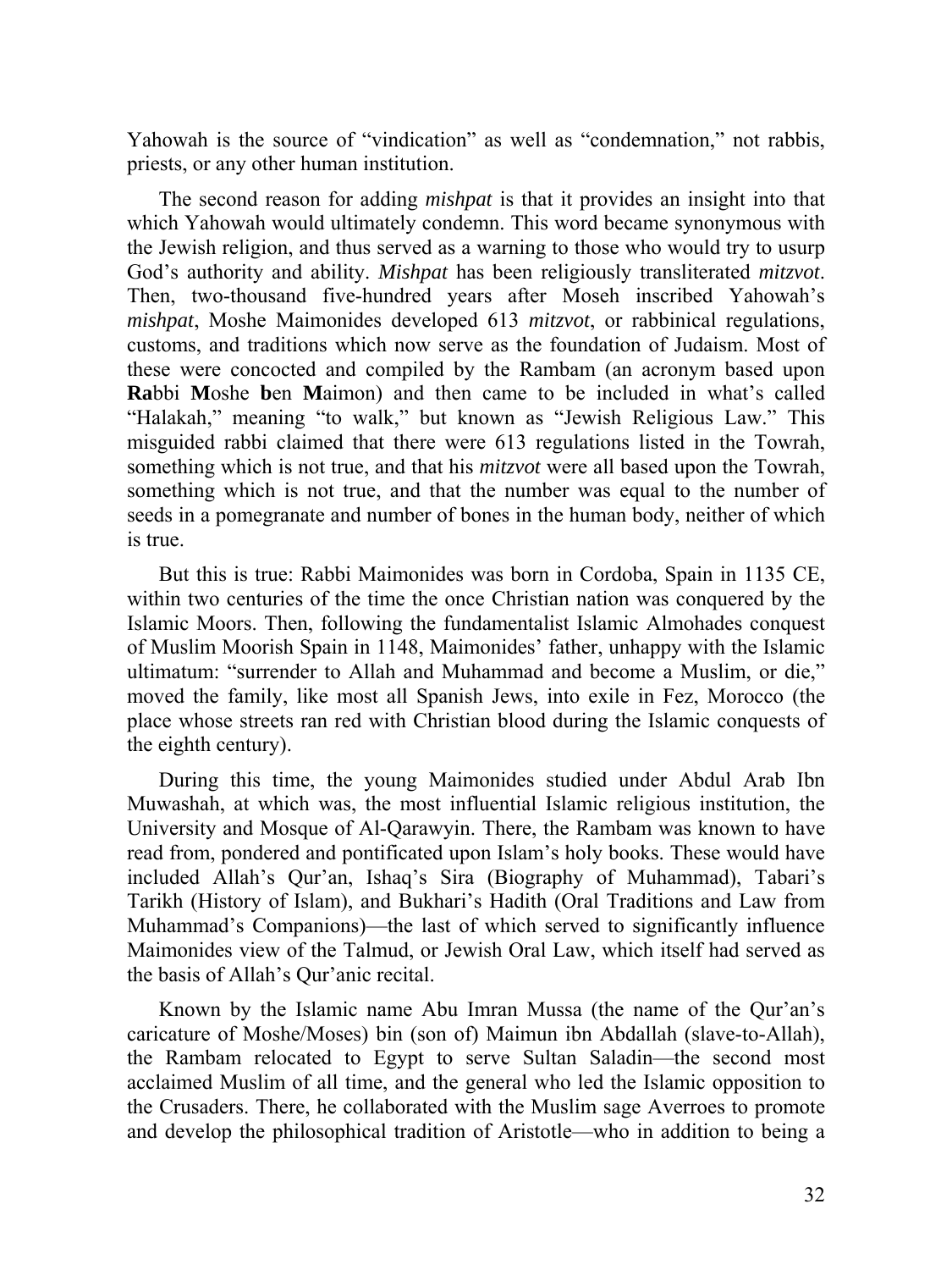philosopher and educator, was a pagan immersed in the sun-god religion of ancient Greece. Consistent with the Qur'an (which claims to confirm that which it contradicts), and central to Maimonides religion, the Islamic and Greek advocate advanced the arrogant and irrational notion that "it is impossible for the truths arrived at by human intellect to contradict those revealed by God," in spite of the fact that the foundation of his religion was little more than a contradiction of Yahowah's Scripture. And so it would be that the Jewish religion which had given birth to Islam in Yathrib (today's Medina), was now rooted in the religion it had conceived. The Rabbi's fourteen-volume Mishneh Torah remains canonical in its authority, especially as it codifies of the Babylonian Talmud. It even served to inspire one of the most acclaimed Roman Catholic philosophers and theologians, Saint Thomas Aquinas, who a century later, reveled in the writings of Abu Imran Mussa bin Maimun ibn Abdallah, a.k.a., the Rambam, Maimonides.

His *mitzvot*, like all things rabbinical, were manmade religious regulations designed to empower the kind of people Yahowah wanted removed from the Promised Land. As stated earlier, the basis of the word is *saphat*, meaning "to judge, to govern, to vindicate, and to condemn." With Yahowah as the universal Judge, the only one who could vindicate and condemn, and with the Towrah serving as the constitution of His government, there was no room for a religion, much less rabbis. So, rabbis claimed this authority for themselves, condemning tens of millions of Jewish souls in the process.

There is of course, no record of their precious Oral Law existing prior to the emergence of the egotistical and self-serving religious cast of rabbis, themselves, some one thousand three hundred years after the Towrah was meticulously transcribed and read to the people. Like most things religious, Jewish Oral Law is a myth, one which no informed, rational person would believe. These religious regulations would not be "accurately recounted in writing" until the production of the Babylonian Talmud, circa 200 to 500 CE and the Mishneh, circa 200 and 1180 CE, depending upon which version one accepts.

Unlike their present day infatuation with the Talmud, on this day, the Children of Yisra'el listened to the Towrah. **"And all** (*kol*) **the people** (*'am* – family) **answered** (*'anah* – and responded) **in one** (*'echad*) **voice** (*qowl*)**, saying** (*'amar*)**, 'All** (*kol*) **the words** (*dabar* – statements) **which beneficially** (*'asher*) **Yahowah** () **has spoken** (*dabar* – words Yahowah has communicated)**, we will act upon** (*'asah* – we will engage and profit from, accomplish and celebrate)**.'"** (*Shemowth* / Names / Exodus 24:3)

Unfortunately, as this drama unfolds, we soon discover that the Children of Yisra'el didn't follow Yahowah's instructions, but instead, they opt to share the Promised Land with religious and political aficionados of every persuasion. As a result, they served false gods and became history's most infamous bad example.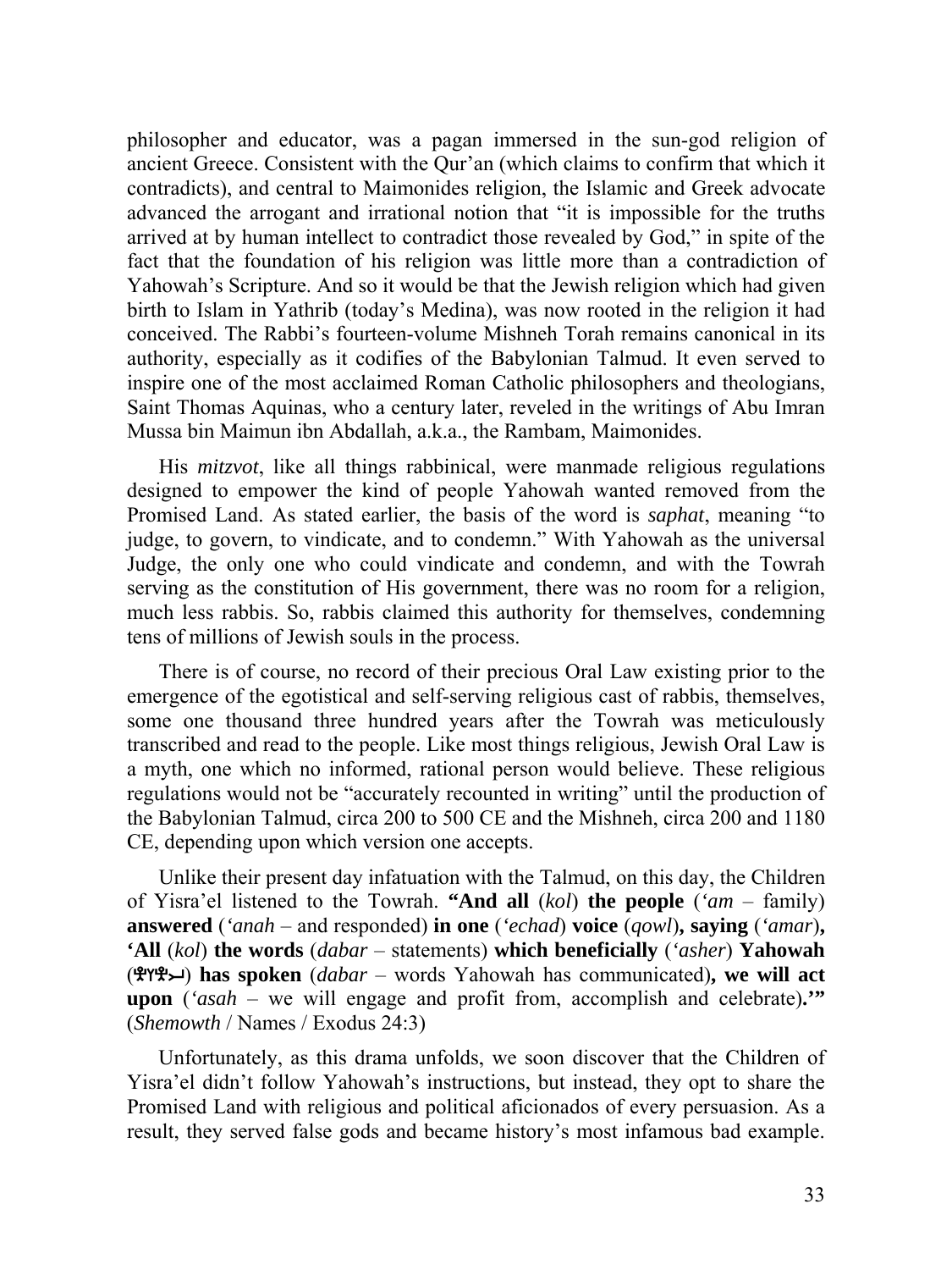Fortunately, however, even in the wake of another ten million Jews succumbing to racial hatred over the next score of years, one third will return to God and **"in one voice, saying, 'All the words which beneficially Yahowah has spoken, we**  will act upon." Mark your calendars. This collective roar from the last generation of Yahuwdym will resonate at sunset, 6:22 PM, Jerusalem time, at the dawn of *Yowm Kippurym*, on October 2<sup>nd</sup>, 2033.

Providing what should have been a death blow to the religions of Christianity, Judaism, and Islam, 1400, 1500, 2,000, and 2500 years before they were born under Paul, Akiba, Muhammad, and Maimonides, Yahowah revealed: **"And** (*wa*) **Moseh wrote down** (*katab* – engraved and inscribed using an alphabet, used a pen, ink, and parchment or papyrus, to record as a scribe) **all** (*kol*) **the words** (*dabar*) **of Yahowah** ()**."** (*Shemowth* / Names / Exodus 24:4)

If this is true, Judaism, Christianity, and Islam are false, as is Secular Humanism. If the Towrah was accurately transcribed, the religious corruptions, concealments, and counterfeits of God's foundational message to humankind aren't trustworthy or reliable. And as such, for the sake of many, these religions must be exposed and condemned.

This verse is particularly caustic to Judaism, because it provides no possibility of an Oral Law. If Moseh wrote down everything Yahowah said, the religion's foundation is rotten. And if these words cannot be trusted, if Moseh didn't do what Yahowah said he did, then Judaism cannot be relied upon because it would then have drawn its authority from an unreliable God and text.

This verse is especially caustic to Christianity, because it means that the religion's festivals, symbols, and teachings are wrong, as they are in conflict with the Testimony of God as transcribed by Moseh. Mutually exclusive and diametrically opposing concepts, such as the massive discrepancies which exist between the Towrah and the Church, cannot both be right. If the Called-Out Assemblies and Sabbath are from God, Christmas, Easter, and Sunday worship are not.

This verse is overwhelmingly caustic to Islam, because Allah claims that his Qur'an "confirms the Towrah," when in actuality, the Qur'an is the antithesis of Yahowah's Word. Therefore, if the Towrah is reliable, and Moseh did what it says he did, then Muhammad and his Qur'anic recital are rubbish, as their diatribe consistently contradicts that which it claims to affirm. And even if the Towrah is false, so is Allah as he claims to have revealed it.

The forth verse of the twenty-fourth chapter of Exodus goes on to describe an altar Moseh constructed at the base of Mount Horeb, replete with twelve columns for the twelve tribes of Israel. I mention this because if you search for "Jabal al-Lawz, Saudi Arabia, on Google Maps, you can actually see the remains of the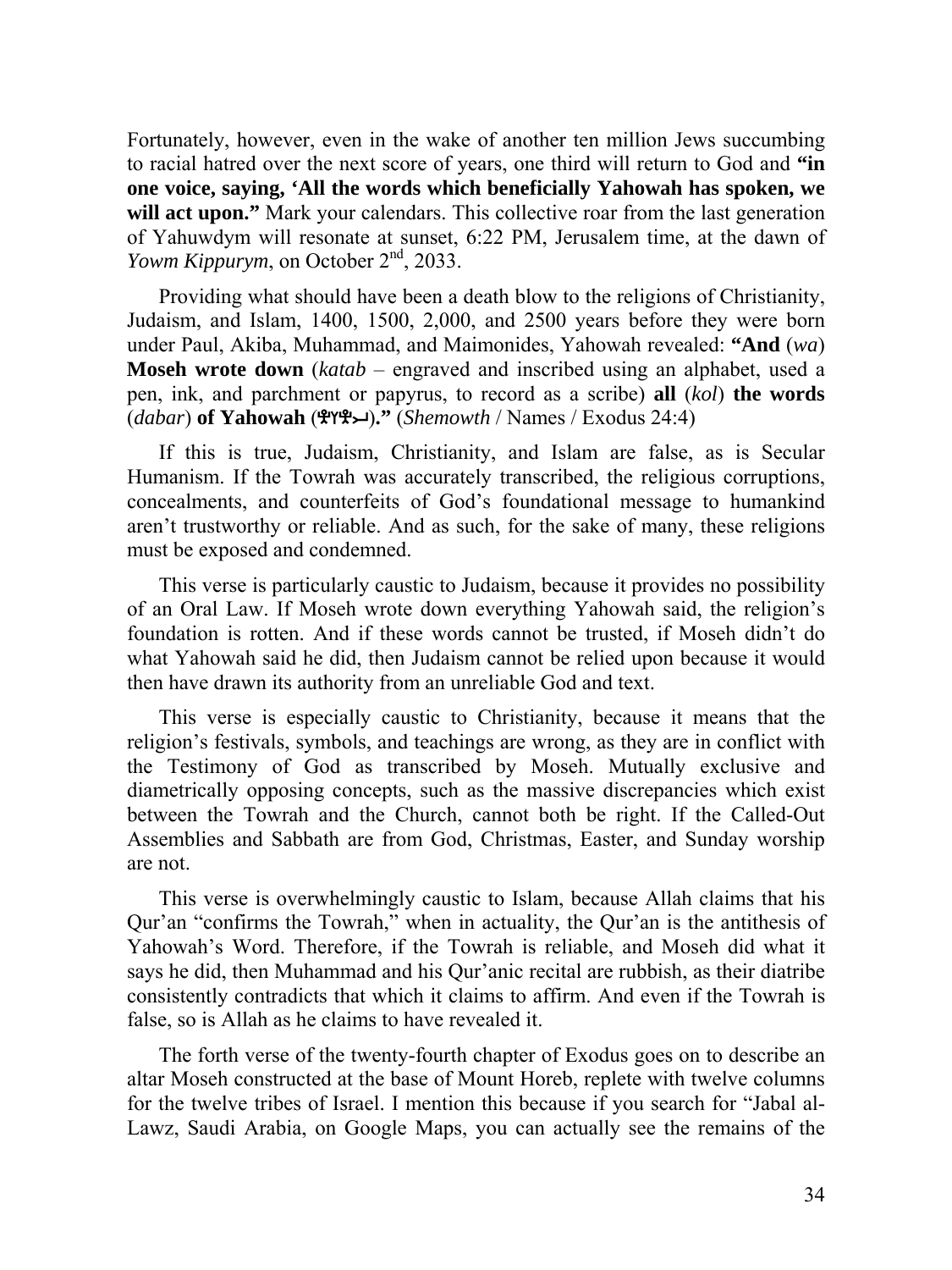altar, as well as the burned summit of the mountain, even the rock from which water flowed forth.

**"Then** (*wa*)**, the young men** (*na'ar*) **of the sons** (*ben* – male children) **of Yisra'el** (*yisra'el* – individuals who engage and endure with God) **were sent out** (*salah*) **to lift up** (*'alah*) **burnt offerings** (*'olah* – that which elevates) **and sacrifices** (*zabah*)**— fellowship offerings which complete and fulfill** (*shelem* – a consent agreement to completely restore by way of paying a ransom to make full restitution, and thereby facilitating salvation)**, sacrificing** (*zabah*) **bulls** (*par*) **according to and concerning Yahowah** ()." (*Shemowth* / Names / Exodus 24:5)

The Word is both written and flesh. The words of the Covenant had to be fulfilled by way of the flesh, for it to be effective. The *Miqra'ey* provide the path home because Yahowsha' traveled this road before us, paying the toll along the way.

Our sinful nature, and resulting imperfections, preclude us from living in the presence of a perfect God—which is why Moseh alone was permitted on the Mount. So, to solve this problem, and enlarge His family, Yahowah delineated a plan and then enabled it. The plan is the *Miqra'ey*. The delineation is the Towrah. The enabler is Yahowsha'. And collectively, they are the Covenant.

At this seminal moment in the history of our reconciliation, Yahowah asked Moseh to read the playbook He had provided. **"He grasped hold of** (*laqah* – received, accepted, and obtained) **the precisely written documentation** (*seper* – scroll with accurate and exacting physically recorded inscriptions on it) **of the** (*ha*) **Covenant** (*beryth* – familial relationship agreement based upon mutual binding oaths and promises, a marriage vow, from *beyth*, family, home, and household) **and read it out loud** (*qara'* – summoned people to it, proclaiming, announcing, and reciting it) **in** (*ba*) **a hearing** (*'ozen* – time of listening)**.** 

**And the family** (*'am* – people) **said** (*'amar*)**, 'All** (*kol*) **that** (*'asher* – which relationally) **Yahowah** ( $\mathcal{P}(Y^2)$ **has spoken** (*dabar* – communicated in words), **we will receive, hear, and pay attention** (*shama'* – listen to, proclaim, comprehend) **and act upon** (*'asah* – perform, acknowledge, profit from, and celebrate)**.'"** (*Shemowth* / Names / Exodus 24:7)

First among the many insights embedded in this verse is that the Towrah is "the precisely written documentation of the Covenant." It provides the purpose and plan of God. Those who wish to enjoy the benefits of the Covenant, and want to form a family-oriented relationship with Yahowah, must do as Moseh has done—by reading the Towrah. Yahowah's revelation has been meticulously recorded so that we might come to know, trust, and rely upon God.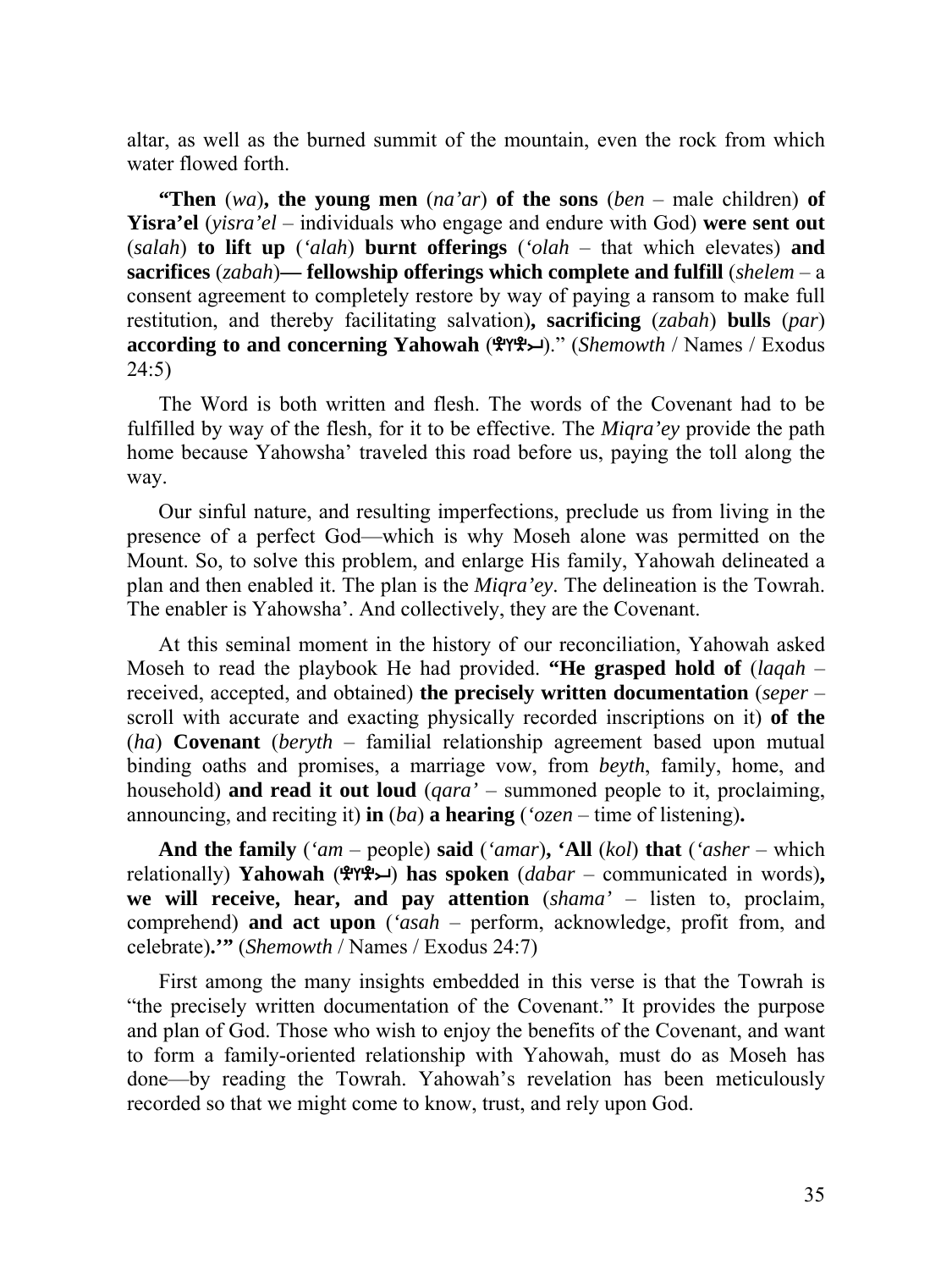The term Yahowah selected to convey "read it out loud" was *qara'*, the basis of *miqra'*. Its primary definition is "to summon," and to "call out" which collectively define the purpose of the Towrah and the Covenant. Yahowah is calling us to Him; He is inviting us into His family; He is summoning us to appear before Him as we walk along the seven-step path He has provided to His home. The Towrah is the Way. The Covenant is the result.

In this passage, Yahowah documented an additional clause in the Yisra'eli response. They would not only do what God had prescribed, such as observe the Sabbath and attend the *Miqra'ey*, they promised to listen to what Yah had to say, striving to comprehend and understand it, so that they would be able heed His instructions. It is what we all should be doing.

What happens next is a foreshadowing of Yahowsha's sacrifice—of the fulfillment of the Towrah. **"Moses took some** (*laqah* – obtained and received a portion) **of the blood** (*dam*) [of a sacrificial animal which had been slain] **and sprinkled it** (*zaraq* – used his fingertips to collect and disperse drops) **on** (*'al* – and over) **the family** (*'am* – people)**. He said** (*'amar*)**, 'Behold** (*hineh* – look now and see, pay attention to) **the blood** (*dam*) **of the Familial Covenant Relationship** (*beryth* – marriage agreement for family unity, household alliance and binding promise) which, by way of relationship (*'asher*) Yahowah (<del>ደ</del>ΎΨ→) **has cut** (*karat* – formed as a solemn agreement between separate parties with stipulations and responsibilities for their mutual benefit and unity) **with** (*'im*) **you all** (*'athim*) **concerning** (*'al*) **all** (*kol*) **of these** (*'eleh*) **words** (*dabar*)**.'"** (*Shemowth* / Names / Exodus 24:8)

 By way of the Word, and this foreshadowing prophetic symbolism, the Children of Yisra'el were prepared, albeit only temporarily, to meet their Maker. **"And so** (*wa*) **Moseh** (*moseh* – one who draws out)**, 'Aharown** (*'aharown* – one who brings light and choice (i.e., informed freewill)**, Nadab** (*nadab* – one who volunteers, freely giving of himself)**, 'Abyhuw'** (*'abyhuw'* – the father is his)**, and the seventy** (*shib'ym*) **elders** (*zaqen* – old men) **of Yisra'el** (*yisra'el* – those who are empowered by God)**, approached** (*'eth*) **and saw** (*ra'ah* – looked upon) **the God** (*'elohym* – the Mighty Ones) **of Yisra'el** (*yisra'el* – individuals who strive with God)**..."** (*Shemowth* / Names / Exodus 24:9-10)

 It is interesting to report, that the names of the participants, in the order they are presented, tell us something about the Savior: the one who draws out, the one who brings light and choice, the one voluntarily gives freely of himself—the father is his.

The passage goes on to reveal that this manifestation of God was corporeal, that is to say, He had hands and feet, and He enjoyed a good meal. As such, Yahowah stood upon the mountain as Yahowsha'. And in the process of doing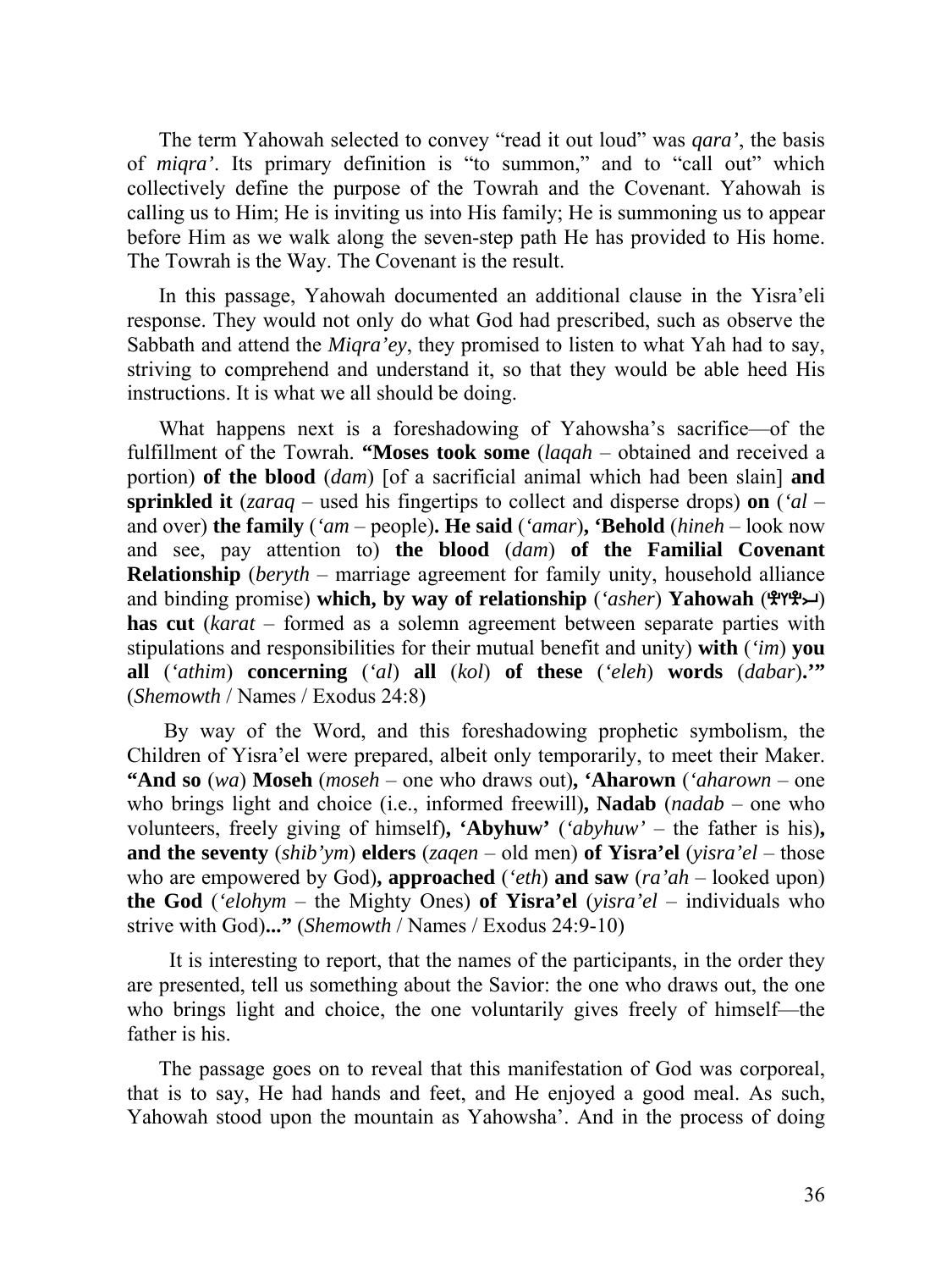this, Yahowah destroyed the religion Maimonides would later conceive, because the Rambam claimed "God is incorporeal—incapable of assuming human form."

The most important aspect of the meeting on the mountain is that unlike the pre-Towrah and pre-atoned elders who "prostrated themselves estranged from God," no one was on their knees. They were partying with Yah, not groveling at His feet.

 **"Yahowah** () **said to Moseh, 'Ascend** (*'alah*) **to Me, and come to exist** (*hayah*) **here** (*sam*) **on the mountain** (*har*) **and I will give** (*natan* – produce and bestow for) **you the stone** (*'eben* – from *banah*, rebuilding and reestablishing) **tablets** (*luwah* – finished surface for inscribing words)**, and** (*wa*) **the Towrah** (*towrah* – teachings, instructions, guidance, direction) **and** (*wa*) **the terms and conditions of the relationship** (*mitswah* – authoritative directions which serve as prescriptions and codicils of the Covenant) **which** (*'asher* – by way of relationship) **I will write** (*katab* – communicate by way of words using an alphabet) **to** (*la*) **give them guidance** (*yarah hem* – to teach, direct, and instruct them)**."** (*Shemowth* / Names / Exodus 24:12)

The Hebrew word *towrah* defines the purpose of the book. It serves as an instruction manual for human existence, including as it should, our Creator's prescriptions for productive living. In it, we discover God's guidance, so that we conduct ourselves by the right set of instructions. The *Towrah* is Yahowah's directions for humankind. It provides the proper teaching and perspective by which to understand our purpose and His plan.

Moseh's encounters with Yahowah were not always by way of Yahowsha', the diminished, corporeal, manifestation of God. He, like few before him or after him, experienced God's glory. **"And Moseh ascended the cloud** (*'anan* – water vapor) **covered** (*kasha* – adorned, clothed, and concealed) **mountain** (*har*)**. And the manifestation of power and the glorious presence** (*kabowd* – glory and splendor, honor and reverence, person, reputation, and abundance, the tremendous significance) of Yahowah ( $\mathcal{L}$ <sup>2</sup> $\rightarrow$ ) came to dwell (*sakan* – live and abide, tabernacle, inhabit, remain, and settle) **on** (*'al*) **Mount** (*har*) **Synay** (*synay*)**, and the cloud** (*'anan* – water vapor) **clothed and adorned** (*kasha* – covered and concealed) **him** / **Him** (*huw'*) **for six** (*shes*) **days** (*yowm*). And on (*ba* – in) **the seventh** (*shaby'y*) **day** (*yowm*)**, He summoned** (*qara'* – called out) **to** (*'el*) **Moseh from** (*min*) **the midst** (*tawek* – middle or center) **of the cloud** (*'anan* – obscuring accumulation of water vapor)**."** (*Shemowth* / Names / Exodus 24:15-16)

In the process of trying to ascertain the meaning of *synay*, I came upon something interesting. *Syvan*, which means "their covering," is the third month of the Scriptural year, and thus corresponds to the *Miqra'* of *Shabuwa'* in May or June—seven sevens from *Bikuwrym*. The Feast of Sevens, like the Mountain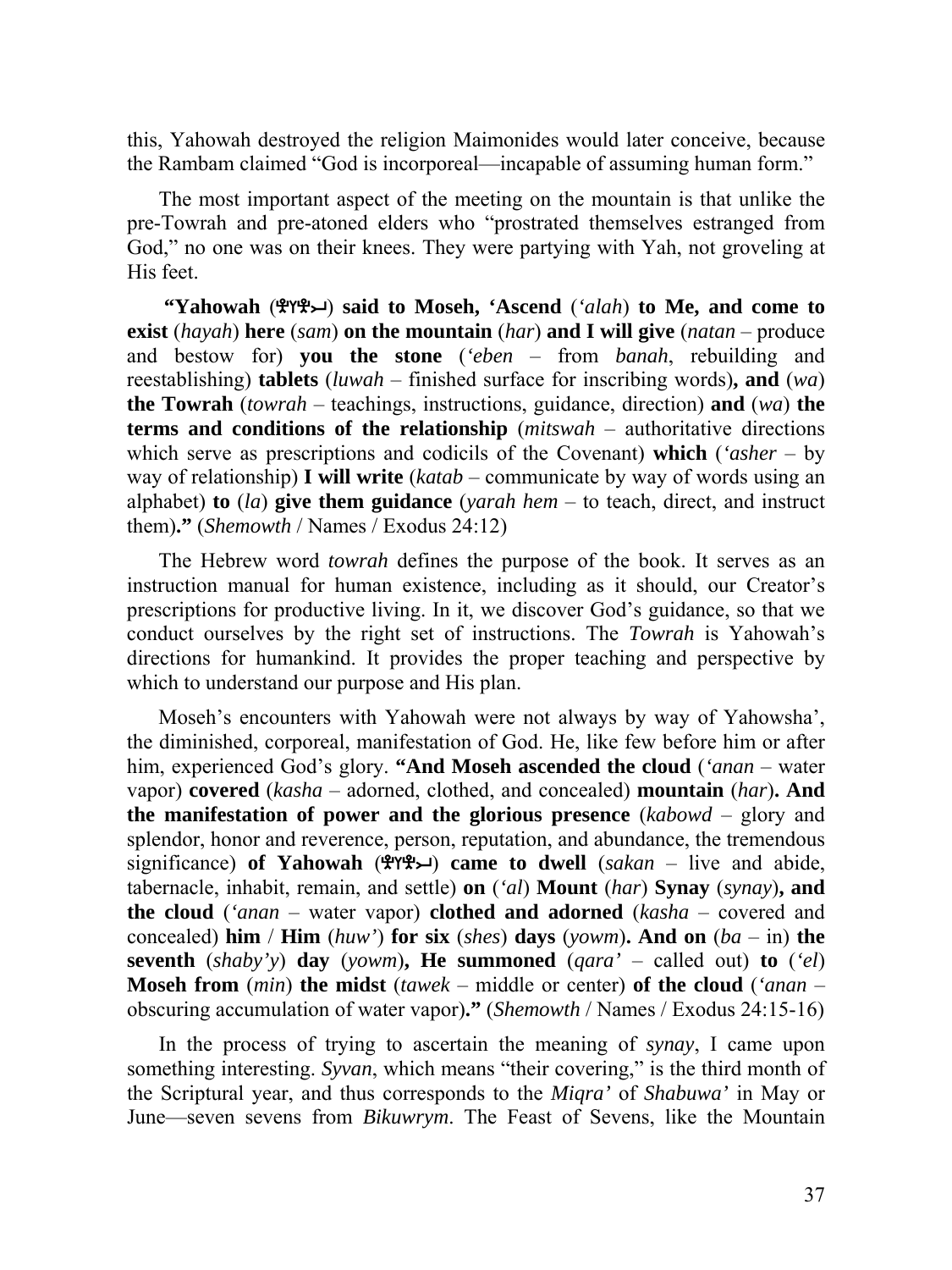during Moseh's ascent, is all about being "covered, adorned, and clothed" in "Yahowah's glorious presence."

The purpose of the Set-Apart Spirit's Garment of Light is to adorn us in Yahowah's glory, and thereby conceal our sin, making us appear perfect in God's eyes. The spiritual rebirth which facilitates this transformation is often equated with water, as it has been here on Mount Synay, because we are born of water, and because water cleanses and purifies. This is the reason baptism became the outward symbol of our spiritual rebirth.

God is light, and as such, He was seen as light. **"The appearance of** (*mar'eh* – sight and vision, spectacle and phenomenon of) **the manifestation of power and the glorious presence** (*kabowd* – splendor, honor, reverence, person, reputation, and abundance, the tremendous significance and massiveness) **of Yahowah** ( $\mathcal{L}(\mathbf{X})$  was similar to (*ka* – could be compared to) fire (*'es* – flames, a torch or lightning) **on** (*ba*) **the summit** (*ro'sh* – top) **of the mountain** (*har*) **from the point of view** (*la*) **and perspective** (*'ayn* – eyesight and capacity to understand, the perceptions) **of the Children of Yisra'el."** (*Shemowth* / Names / Exodus 24:17)

*Kabowd*, is based upon *kabad*, the operative term of the Fifth Commandment, and thus it provides an important insight into the real identity of the Father and Mother we are to "honor and revere, to view as tremendously significant, even glorious." After all, in the twelfth verse of Exodus 24, we were introduced to these very Commandments.

You'll also notice that the "fire" wasn't coming from a "burning bush," but instead from the summit of this rocky and barren mountain. This provides additional credibility to the pre-Exodus translation of *sanah* as "a high rocky place" in the "*Salah* – Freedom" chapter. Moreover, the summit of Mount Synay, known today as Jabal al-Lawz, still reveals the consequence of God's presence.

**"Moseh came** (*bow'* – pursued and was included) **into** (*ba*) **the midst** (*tawek*) **of the water vapor** (*'anan* – cloud and mist) **and ascended** (*'alah* – rose and was lifted up) **the mountain** (*har*)**. And Moseh came to exist** (*hayah*) **on the mountain for forty** (*'arba'ym* – to be square) **days** (*yowm*) **and nights** (*laylah*)**."** (*Shemowth* / Names / Exodus 24:18)

Either Scripture contains useless information, or there is a reason God has revealed this story using His favorite numbers and formula. Three men accompanied Moseh. There were seventy elders. Moseh stayed on the mountain for six days, the number designating man, before He was invited to campout with God on the seventh day. And the duration of his visit was forty days.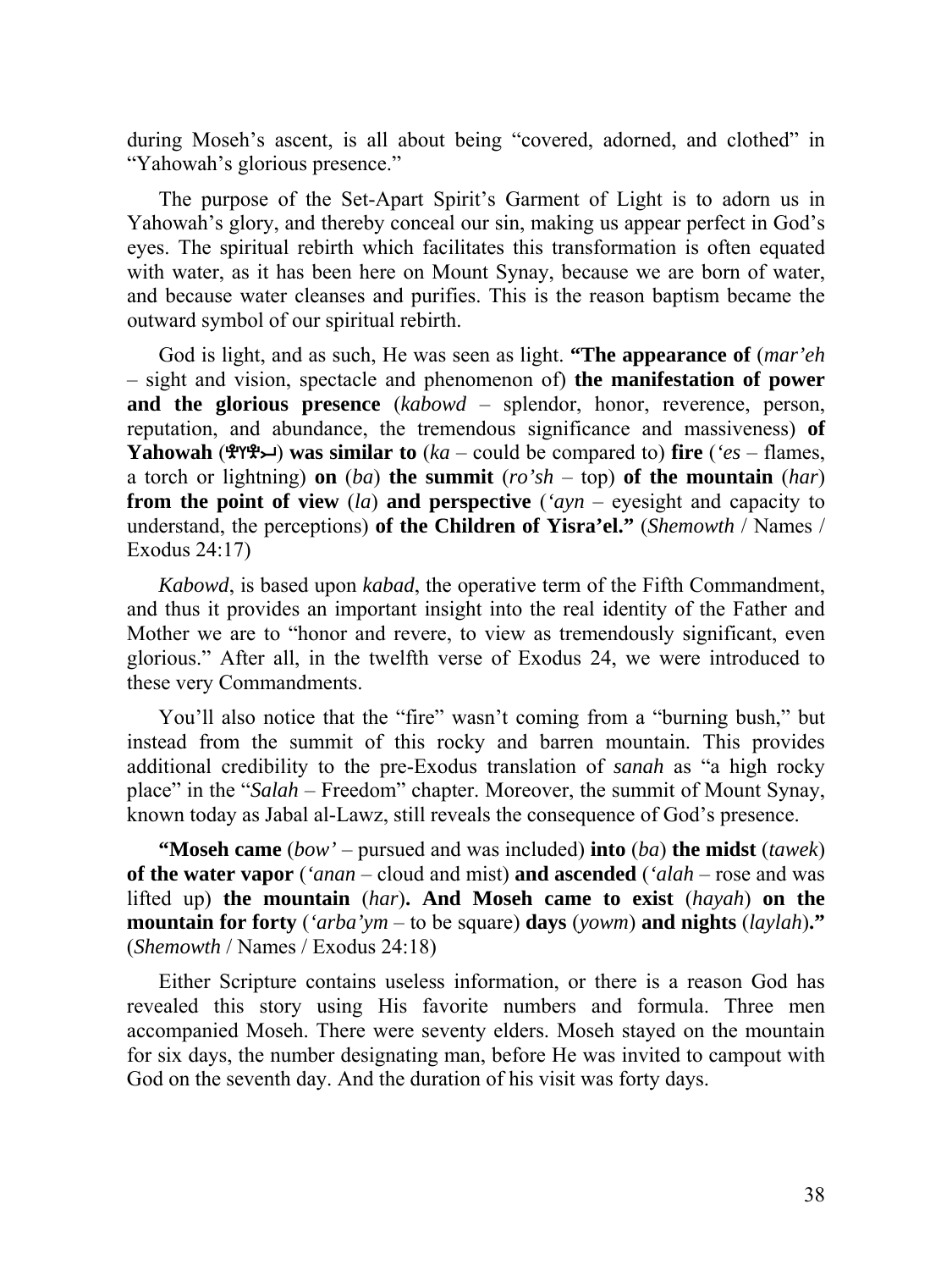The *Miqra'ey* follow this same formula: six steps toward God are followed by the opportunity to camp out with Him on the seventh. God's stone tablets, given to Moseh during this visit, reveal three commandments which pertain to God, one which quantifies His formula, followed by six which tell how we should behave. And the Covenant is played out over the course of three sets of forty Yowbel, Redemptive Years (following the seven sevens plus one formula of *Shabuwa'*). The story of our redemption is based upon a clearly articulated and consistent plan.

At the conclusion of our Exodus study, I'd like to share seven thoughts about the lead character. While Moseh was invited to be the scribe for this plan, He was not allowed to enter the Promised Land at the conclusion of the Exodus although he is there now, a beneficiary of the FirstFruits Harvest. Moseh was 120 years old at the conclusion of his mortal existence. He had enjoyed three lives one as a prince in Egypt, one as a prince in Arabia, and one as Yahowah's messenger. It was an extraordinary life.

While it would be foolish to feel sorry for Moseh, there are reasons why he departed this mortal realm within eyesight of the goal. The Towrah, given as it was through Moses, just points the way to the Promised Land. Yahowsha' is responsible for getting us there. And that is why Yahowsha', the son of Nun (the Infinite), took over for Moses as Yah's children crossed the Jordan River and entered Yisra'el. Had Yahowsha' not fulfilled Passover, Unleavened Bread, FirstFruits, and Seven Sabbaths, the Way would have been a dead end.

The Towrah provides the foundation upon which we gain the proper perspective to view God and ourselves—the very purpose of life. This instruction enables us to see the way to the Promised Land from our wilderness, just as it did for Moseh.

And once we reach our Heavenly Father's home, we still have to have Passover's door opened for us. And that is where we find Yahowsha', waiting for us.

While salvation is a gift, that doesn't mean that Yahowah wants us to ignore, or more importantly, change, His instructions. Moseh did, striking the stone he was asked to instruct, and there was a consequence. It is a message Christian and Jewish clerics the world over still don't understand.

Yahowsha', the Rock of our Salvation, the Cistern of Living Waters, spoke to us, explaining the way out of mankind's wilderness and into the Promised Land. He did not strike us. He instead was stricken, with blows which resulted from human instructions, not God's.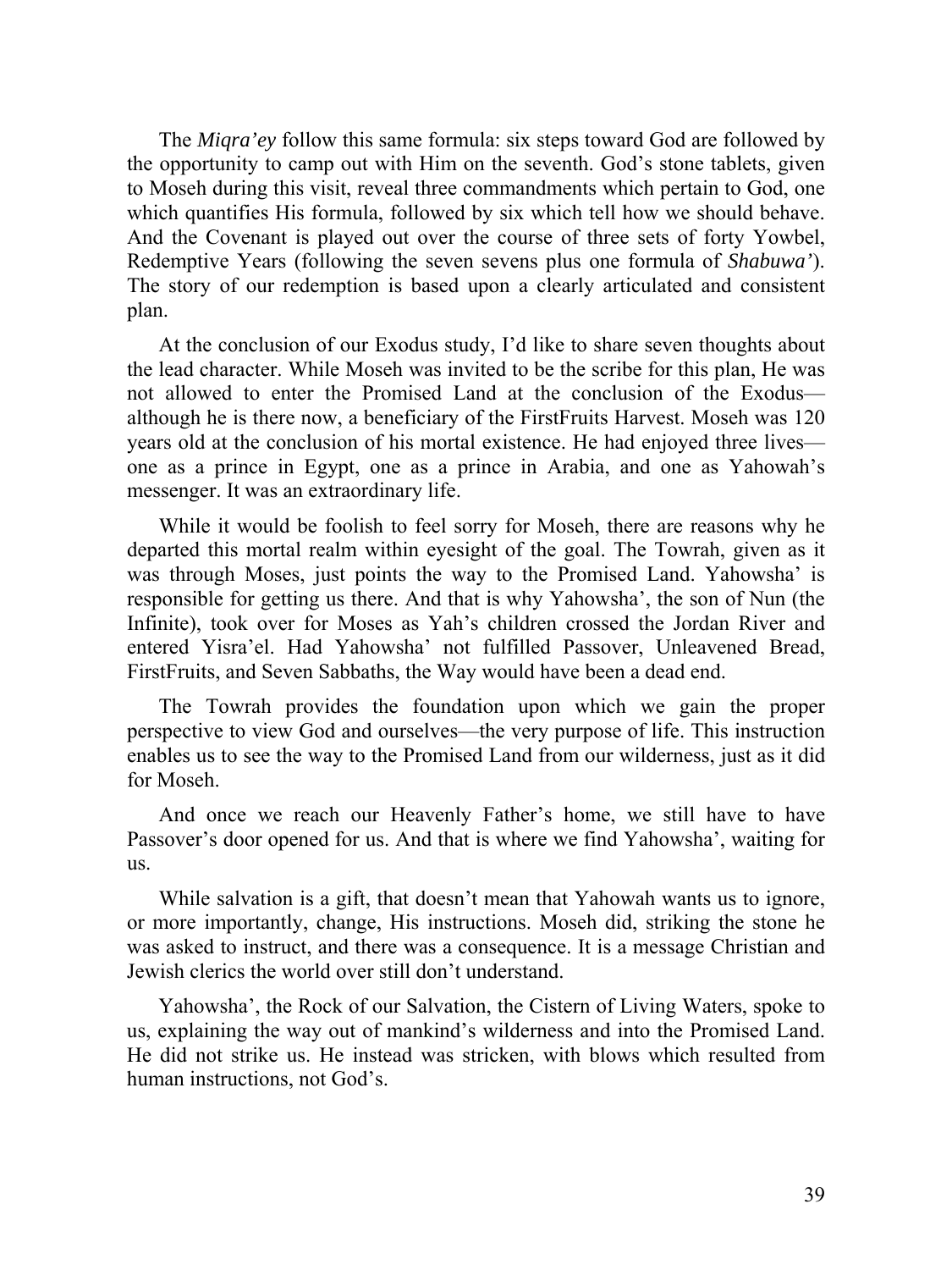Because words are more powerful than any weapon, the Word was made flesh and prevailed. So the message is, when it comes to God's Word, it's very important that we get them right, lest we too be stricken with death and separation.

Lastly, in the life of Moseh, we see Yah's timeline emerge once again. There were three periods of 40 years, just as three sets of 40 Yowbel timeframes take us from the expulsion from the Garden of Eden to the Millennial Sabbath—to the time we get to camp out with God in the Promised Land. In his life, we see the foundation of Yahowah's plan of salvation.

Before we leave this instruction from Yahowah, I'd like you to consider a final thought. This passage on the Miqra'ey, Towrah, and Covenant, confirms that these things have nothing to do with the Jewish religion, but instead form the essence of the familial relationship Yahowah established with Abraham and affirmed through Moseh. There is but one path to God, one set of instructions, and one family.

ቔ፞ለሕግ

Now that we understand the redemptive prophecies contained in the Towrah presentation of the Called-Out Assembly of Seven Sabbaths, let's consider Shim'own's ("Peter's") testimony, the Disciple of Yahowsha', and examine how the *Miqra'* of *Shabuw'ah* was fulfilled.

As we shall see, this transformation occurred because the first Followers of the Way answered Yahowah's summons. They were so close to the action, they had witnessed Yahowsha's fulfillment of *Pesach*, *Matsah*, and *Bikuwrym*, and were therefore the beneficiaries of their blessings. They were now immortal, redeemed and perfected, children of Yahowah, ready to observe the *Miqra'* of *Shab'uwah*. Because they were in the right place, for the right reason, at the right time, rightly prepared, with the right expectations, the Set-Apart Spirit set them apart for service. The beneficiaries of Passover, Unleavened Bread, and FirstFruits would soon receive the rewards of the Festival Feast of Seven Sabbaths. They would be enriched by the Covenant, enlightened by the Towrah, and empowered by the Spirit, making them more effective witnesses.

In the opening line of the second chapter of book of Acts, we see that the *Miqra' of Shabuwa'*, like the three preceding it, was fulfilled in accordance with God's instructions. In fact, when one considers that Acts is a sequel to Luke, and that Luke concludes with the *Bikuwrym* discussion between Yahowsha' and the men on the road to Emmaus, one Called-Out Assembly simply follows the other.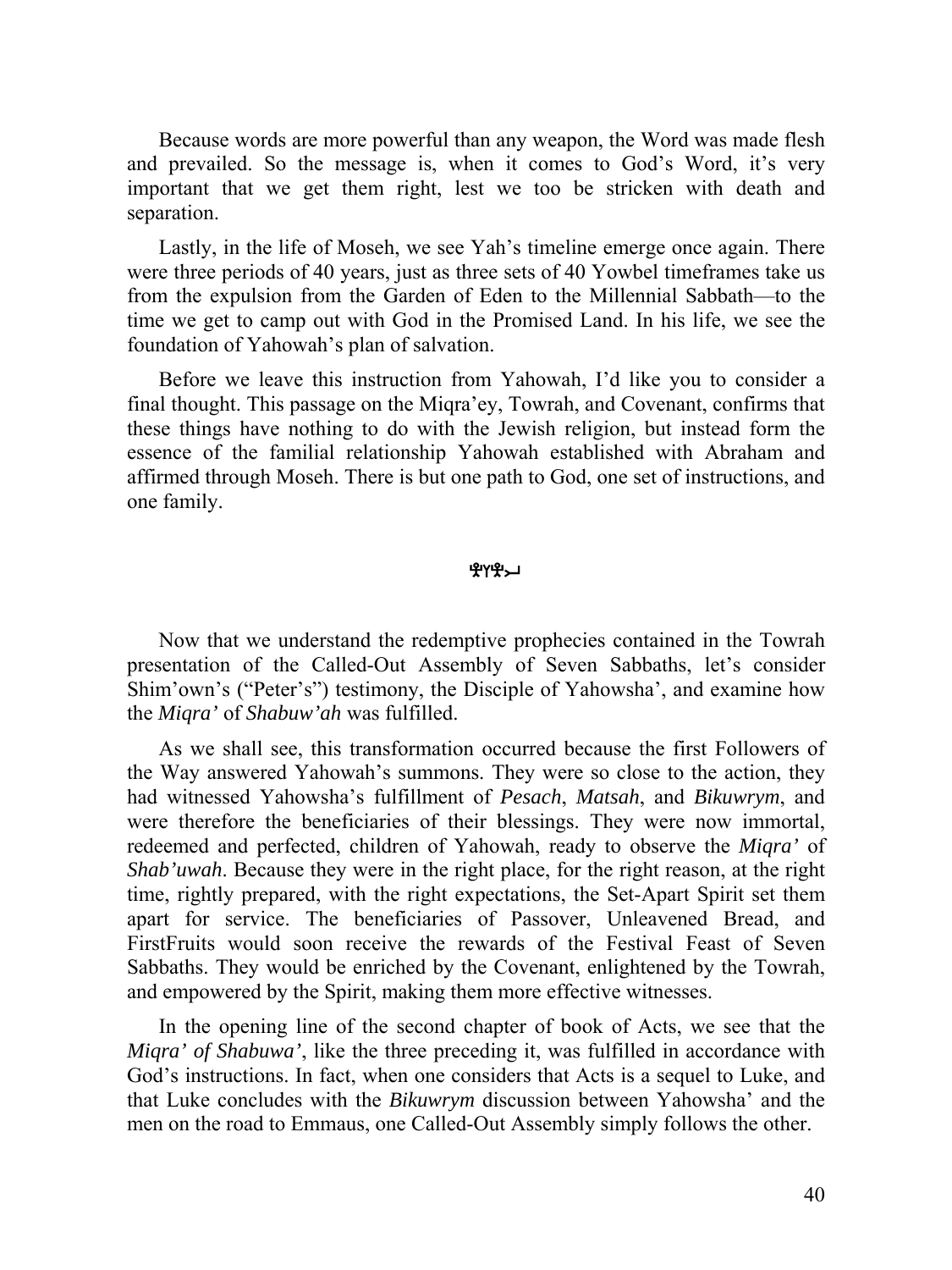These things known, understand that Acts is not Scripture. Nor was the book of Luke for that matter. They were not inspired by God. But as historical documents scribed within the lifetimes of the eyewitnesses to the events they chronicle, both books have merit  $-$  at least up to a point. Also, since the first seven chapters of Acts convey the testimony of Yahowsha's Disciples, and most especially Shim'own Kephas, whom we have come to know as "Peter," these chapters are worth of our consideration.

From this perspective, the second chapter of Acts begins...**"Indeed** (*kai* – and then also, this should be emphasized)**, on** (*en* – with regard to and during) **the Day** (*hemera* – period of time reckoned from sunset to sunset) **of Fifty** (*Pentekoste* – feminine form of *pentekonta*, meaning fifty)**, it was completely fulfilled** (*sumpleroo* – was fully completed in association with someone and something, was entirely realized by way of relationship)**…"** (Acts 2:1)

This introductory statement conveys two equally important thoughts. The *Miqra'* of *Shabuwa'* was observed by the first to follow Yahowsha's example on the date specified by God. And also, every aspect of the *Miqra'*, as described in the Towrah, was satisfied. As such, this is the fourth of four *Miqra'ey* which were fulfilled by Yahowsha' and the Spirit, in the correct order, in the right way, on the appropriate day, and in a *Yowbel* Redemptive Year—all as part of the Towrah's unfolding plan of reconciliation. Do you suppose this is a coincidence or a pattern? Said a different way, is God's behavior random, or does He have a plan?

*Sumpleroo,* in the above verse, is a compound of *sun*, meaning "with the help of, and by way of a close connection, association, or relationship with someone or something," and *pleroo*, meaning "to make full, to cause to abound and to furnish liberally, to complete and to consummate, to accomplish and fulfill, and to bring to realization." As such, it tells us that the promises of Seven Sabbaths were "realized, accomplished, and fulfilled, causing those in close association and relationship to be furnished liberally so as to be lacking in nothing."

It is worth noting that there is also an immersion aspect of the Greek word *sumpleroo*. It speaks of a liquid filling something to the brim. As a result, it was used by sailors when their ship completely filled with water, becoming swamped as a result of a storm. Therefore, we can make the connection between our spiritual anointing, which is symbolized by baptismal immersion, and this day, whereby the Set-Apart Spirit fills us, thereby enriching, enlightening, and empowering us so that we grow from children to accomplished witnesses.

**"It came to exist** (*eimi* – to happen and take place in a manner corresponding identically) **that all assembled together in harmony** (*pas homou* – everyone was like-minded, like-natured, and unified in an assembly) **in the presence of** (*epi* –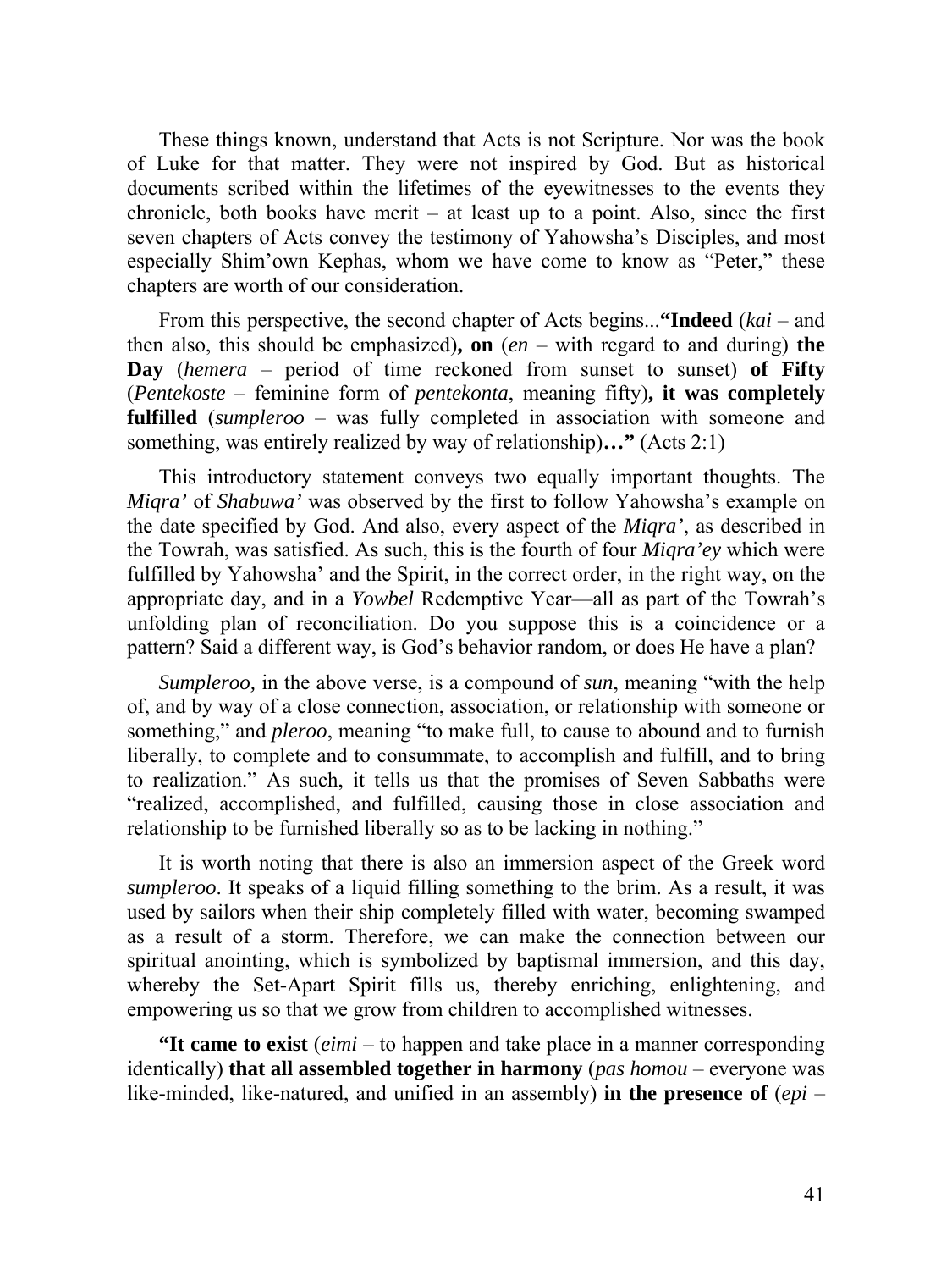in contact with, concerning, and before) **it** (*auto* – [a reference to the Set-Apart Spirit])**."** (Acts 2:1)

*Auto* is a neuter, singular pronoun because unlike Hebrew, where *Ruwach* / Spirit is a feminine noun, the Greek *pneuma*, is neuter. And while it sounds odd to our ear to refer to our Spiritual Mother as "it," rather than "She," or "Her," such is the liability of Greek as compared to Hebrew with regard to spiritual understanding.

Whether the conclusion of Acts 2:1 is translated that all of those who trusted Yahowsha' were all of like mind and thus were together observing the *Miqra'* of *Shabuwa'*, or that in addition to this, they were also in the presence of the Spirit, the overriding sentiment is that by answering Yahowah's invitation to meet with Him, and by gathering together on this day, the first followers of the Way were unified in their understanding of the Word.

The Towrah's message was not corrupted until the Scriptures were misrepresented, rendering the Hebrew *Miqra'*, "Convocation," and then the Greek *Ekklesia*, "Church" (after the sun goddess "Circe," pronounced "chirch," from whom we derive "circle" and "circus"), instead of accurately translating both "Called-Out Assembly." Clerics thereby severed one of Scripture's most essential connections. Few things have been as devastating to our understanding of the Towrah, the Covenant, or the Invitations to Meet with God.

 **"And immediately** (*aphno* – suddenly, and yet in a welcoming manner, putting people at ease) **there came into existence** (*ginomai* – became recognized, known and acknowledged, arose and appeared publicly for the purpose of creation, birth, and marriage) **out of** (*ek* – from and by means of) **heaven** (*ouranos* – the abode of God) **the sound of information and news** (*echos* – of a spoken report) **exactly like** (*hosper* – corresponding to and connected to, a manifestation for comparison to) **a compelling and mighty force** (*biaias* – an empowering, strong, singular, and active feminine source of energy)**, moving inwardly and upholding** (*pheromai* – guiding, sustaining, accepting, and bearing) **the breath of spiritual life** (*pnoe* – feminine derivative of *pneuma* Spirit)**, and filling** (*pleroo* – liberally and abundantly supplying and perfecting) **the whole** (*holos* – entirely completing all who were in the) **house** (*oikon* – household and home) **where** (*ou*) **they were residing."** (Acts 2:2)

The disciples had a job to do—to communicate God's plan of reconciliation as it was presented, promised, and predicted in Yahowah's Towrah. The means to accomplish this was being advanced in the very Invitation to be Called-Out and Meet with God they were observing. Their mission was to share the fulfillment of the Towrah's Teaching with people the world over. And the Set-Apart Spirit of Yahowah, our Spiritual Mother, gave them the tools they would need to do it.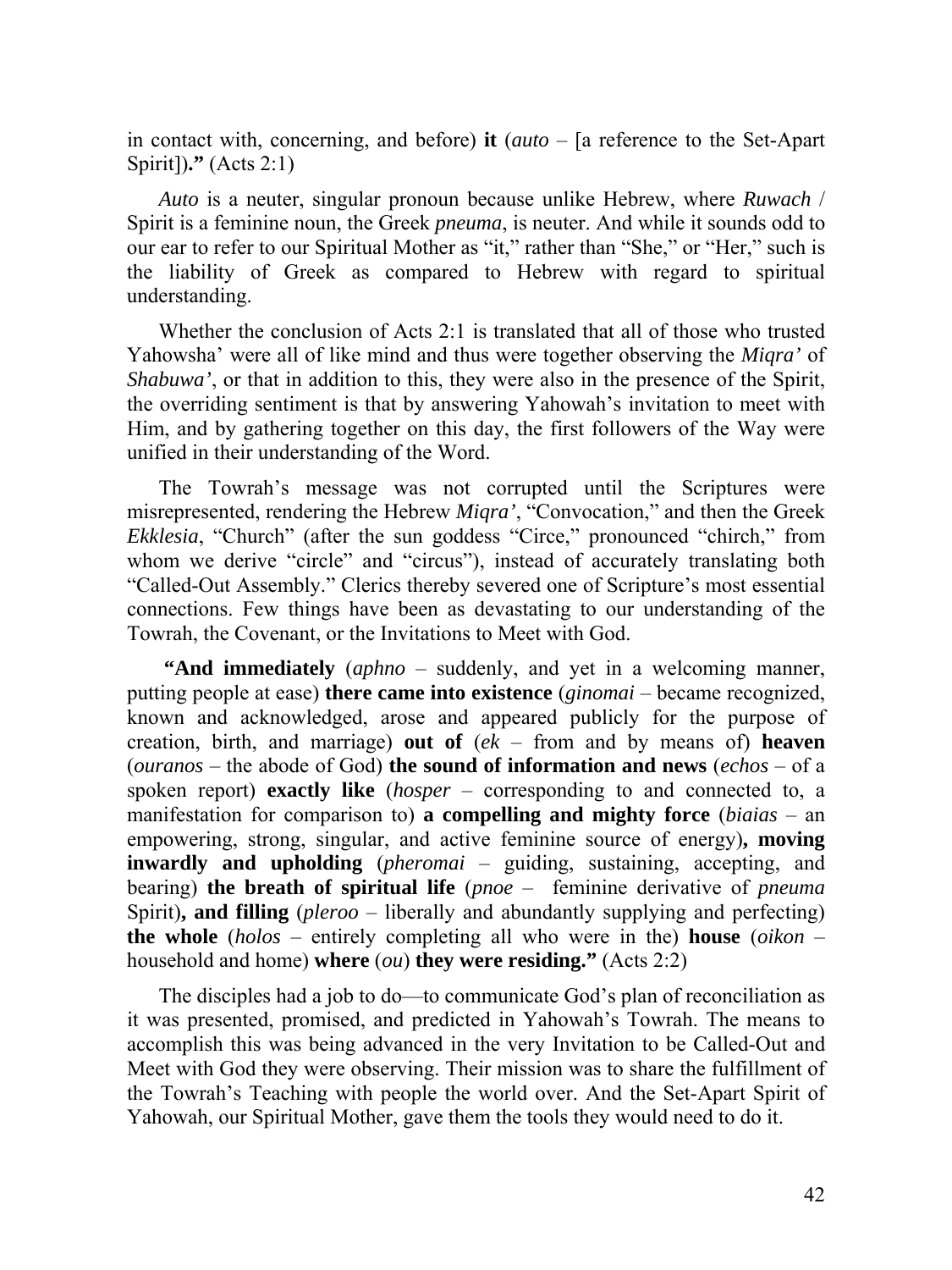Dissecting this passage word by word, we discover that the adjective (*biaias*) used to describe the nature of the heavenly "compelling force," like *pnoe*, "the breath of spiritual life," is feminine and singular, as is our Spiritual Mother. Further, there is a "vehement" connotation of *biaias*, making the Spirit "impassioned and fervid," even "eager and deeply emotional." Moreover, *biaias* is related to *bios*, meaning "life," and is derived from *bia*, meaning "strong and vital." After death, there is no life apart from the Spirit.

At its most fundamental level, *pheromai,* translated "moving inwardly and upholding**,"** means "to carry or bring something from one place to another, including carrying away a burden or bringing forth new life." Etymologists say *pheromai* means "to lead, to guide, or to convey." Homer used *pheromai* to mean "to bring forth and express the word." The classical author used it to "facilitate the bearing and removal of burdens which are carried away." In the Iliad, *pheromai* is used to "show favor" and "to produce fruit." It conveyed "the presentation of a gift that upholds, enabling the beneficiary to endure." These benefits describe the enrichment of the Spirit.

*Pnoe*, as a feminine noun, means both "breath and wind." As such, it is a blend between the Greek and Hebrew words for "soul," from breath, and "spirit," from wind. Yahowsha', as the human manifestation of Yahowah, actually had a soul which is probably why this unique term was chosen. In one of His last conversations with His disciples, Yahowsha' told them that they would recognize and know the Comforter because He and the Spirit were one and the same. The Son and the Spirit are diminished manifestations of Yahowah, set-apart from Him to serve us. As such, in substance, they are identical. They only differ in form.

*Pleroo* suggests that the Spirit "proclaimed completely," and "provided fully," completing the promise of the *Miqra'.* She supplied the beneficiaries of Passover, Unleavened Bread, and FirstFruits with everything they needed to grow, to enter and enjoy God's company, and to become effective witnesses. *Pleroo* conveys the concepts of "fulfillment, filling up, completion, making complete, and realization—making a promise come true and proclaiming that accomplishment." As Yahowsha' consistently taught, His testimony is only understood when it is seen through the lens of the Torah, Prophets, and Psalms.

 Lastly, *oikon* is a "home, a place where families live." Adopting us into Yahowah's family, inviting us into God's home, enabling us to live forever with our Heavenly Father, is the reason Yah sent His Son and Spirit to earth.

Yahowah has a specific plan that He wants the whole world to understand. The best way to accomplish this is to deploy the principal tool used in the acquisition of knowledge, in thought, causation, creation, and in the formation of relationships—language. For people of different races and places to come to know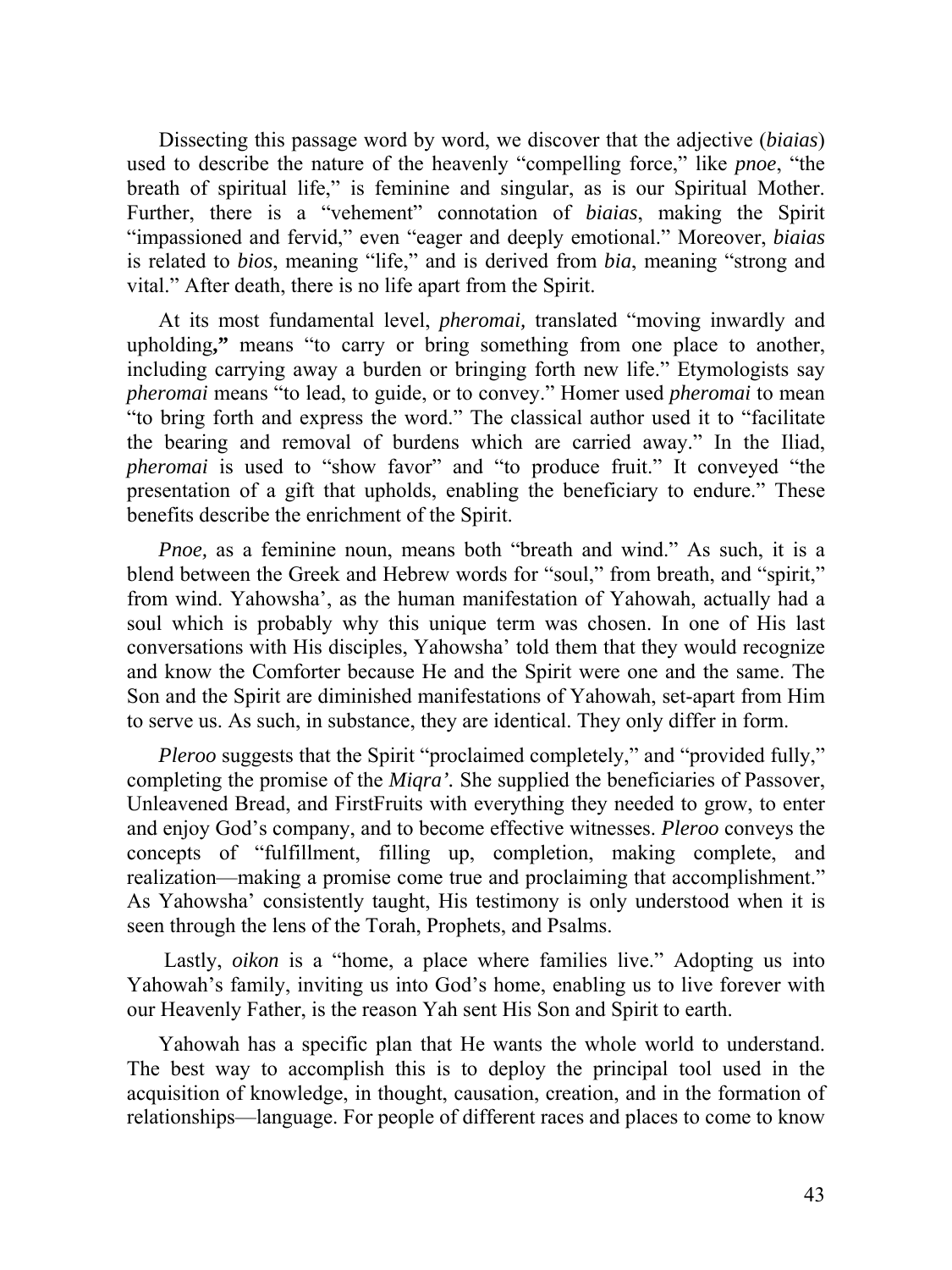Yahowah and understand His Towrah Teaching, those who had already come to know and understand Him would have to share His Towrah with those who were unfamiliar with Hebrew.

**"And languages** (*glossa* – the various tongues and dialects of human speech) **became apparent to them** (*horao* – they came to know and understand them)**, like a fire burning** (*pyros*) **in them. And they were distributed** (*diamerizo* – divided, dispersed, spread out) **conferred and appointed** (*kathizo* – coming down to rest) **upon** (*epi*) **each and every one** (*hekastos*) **of them** (*autos* – used as a masculine, plural pronoun)**. And they were all individually** (*pas*) **filled with** (*pimplamai* – swelling with the involvement and breath of) **the Set-Apart**  (*hagion –* gender neuter of *hagios*, purifying and upright) ΠΝΣ (placeholder for **Spirit** based upon *Ruwach* using a contraction of *pneuma*)**, and began** (*archomai*) **to speak** (*laleo* – talk in) **other** (*heteros* – different) **languages** (*glossa* – tongues and dialect)**, just as** (*kathos* – inasmuch as, when and in the manner that) **the** ΠΝΑ (**Spirit,** *Ruwach*) **gave** (*didomi* – allowed and granted) **them the ability to enlighten through the spoken word** (*apophtheggomai* – the ability to pronounce words and hold a dignified and enlightened discourse using them)**."** (Acts 2:3-4) The whole world needed to know and understand what the Towrah Teaches. That could only be accomplished with words.

The public proclamation and communication aspect of what was occurring is inherent in the title Yahowah chose to describe His annual meetings: *Miqra'*— "An Invitation to be Called-Out to Meet, a summons to a rehearsal which brings us together, a welcoming greeting which encourages us to read and recite the Word, proclaiming it publicly." Based upon *qara'*, it conveys "calling out" to everyone and "inviting" them to come into Yah's presence. And so while it is neither a title nor an inspired term, the beneficiaries of this calling out were described using a Greek word which conveys some very similar thoughts *ekklesia*.

If it were not for the popularity of the Pentecostal movement, where "speaking in tongues" is interpreted to be "praising God in a heavenly language," I wouldn't be required to state the obvious. The Spirit of Sevens empowered those who observed *Shabuwa'* to enlighten others by speaking their language, not God's. If an audible (as in producing and detecting sound waves in a gas or fluid) language is spoken in heaven, the dialect is assuredly Hebrew. The notion of "speaking in the tongues of angels" is to mutter incomprehensible gibberish – making a complete fool of oneself.

By way of review, and bringing this all together, Shim'own Kephas, a participant and eyewitness, affirmed: **"Indeed** (this should be emphasized)**, on**  (with regard to and during) **the Day** (period of time reckoned from sunset to sunset) **of Fifty** (*Pentekoste*)**, it was completely fulfilled** (was fully completed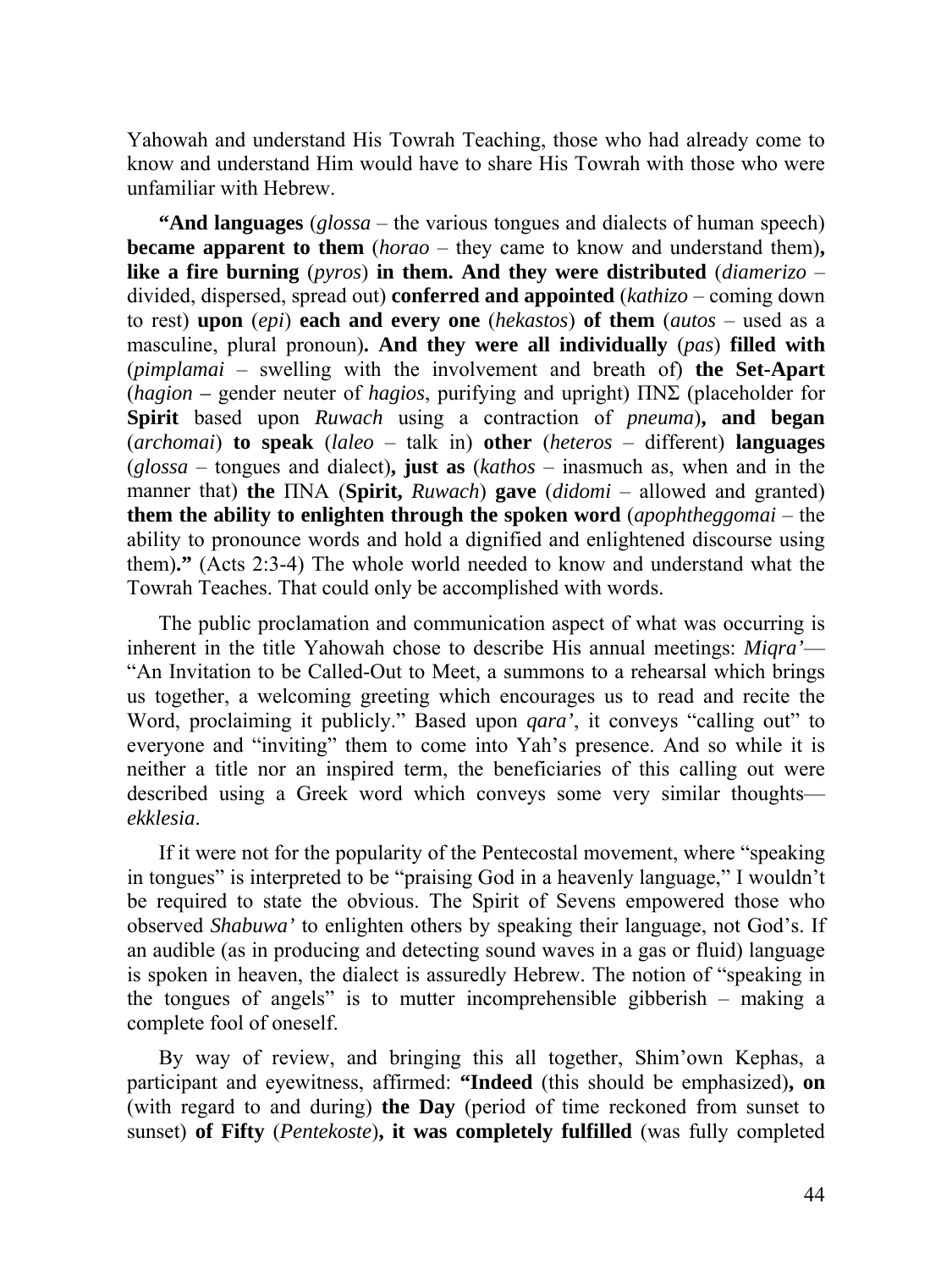and was entirely realized by way of relationship)**. And it came to exist that all assembled together in harmony** (everyone was like-minded, like-natured, and unified in an assembly) **in the presence of** [the Set-Apart Spirit]**.** (Acts 2:1)

**And immediately there came into existence** (became recognized, known and acknowledged) **out of heaven the sound of information and news exactly like a compelling and mighty force** (an empowering, strong, singular, and active feminine source of energy)**, moving inwardly and upholding** (guiding, sustaining, accepting, and bearing) **the breath of spiritual life, and filling**  (liberally and abundantly supplying and perfecting) **the whole house** (household and home) **where they were residing.** (Acts 2:2)

**And languages** (various tongues and dialects of human speech) **became apparent to them** (they came to know and understand them)**, like a fire burning in them. And they were distributed** (divided, dispersed, spread out) **conferred and appointed** (coming down to rest) **upon each and every one of them. And they were all individually filled with** (swelling with the involvement and breath of) **the Set-Apart** (purifying and upright) **Spirit, and began to speak other** (different) **languages, just as** (inasmuch as) **the Spirit gave** (allowed and granted) **them the ability to enlighten through the spoken word."** (Acts 2:3-4)

Therefore, Yahowah fulfilled the *Miqra'* of *Shab'uwah* by dispatching the Set-Apart Spirit from heaven with His Towrah to enrich, inform, and enlighten His children, spiritually empowering them to convey His Word in the languages of men. God was doing what He had promised.

Continuing on, we discover that there is nothing overtly religious folks detest more than being confronted with the idea of God bypassing them, and working through others whom they see as inferior...

**"And now** (*de*) **existing** (*eimi*) **inside** (*eis*) **Jerusalem** (*Ierousalem* – a transliteration of *Yaruwshalaim*, meaning the source of salvation)**, resided** (*katoikeo* – settled and lived) **Jews** (*Ioudaios* – a transliteration of Yahuwdym, meaning related to Yah)**, overtly pious** (*eulabes* – devout and religious, carried away by goodness, from *eu*, good and prosperous, and *lambano*, taken by, and affiliated with) **men** (*andros*) **from** (*apo*) **every** (*pas*) **nation** (*ethnos* – cultural and geographic) **under** (*hypo*) **heaven** (*ouranos*)**.** 

**And so now when** (*de*) **this** (*houtos* – feminine singular) **voice** (*phone* – feminine singular noun for sound, language, and audible speech) **came to exist** (*ginomai* – was received, acquired, experienced, and became known, appearing in public) **in large assemblies of people** (*plethos* – in a large congregation and crowd)**, they were confused** (*sygcheo* – baffled and consternated, bewildered and disturbed, in an uproar, dismayed)**, because** (*hoti*) **each and every one** (*hekastos heis*) **herd** (*akouo* – was endowed with the faculty for hearing) **what was spoken**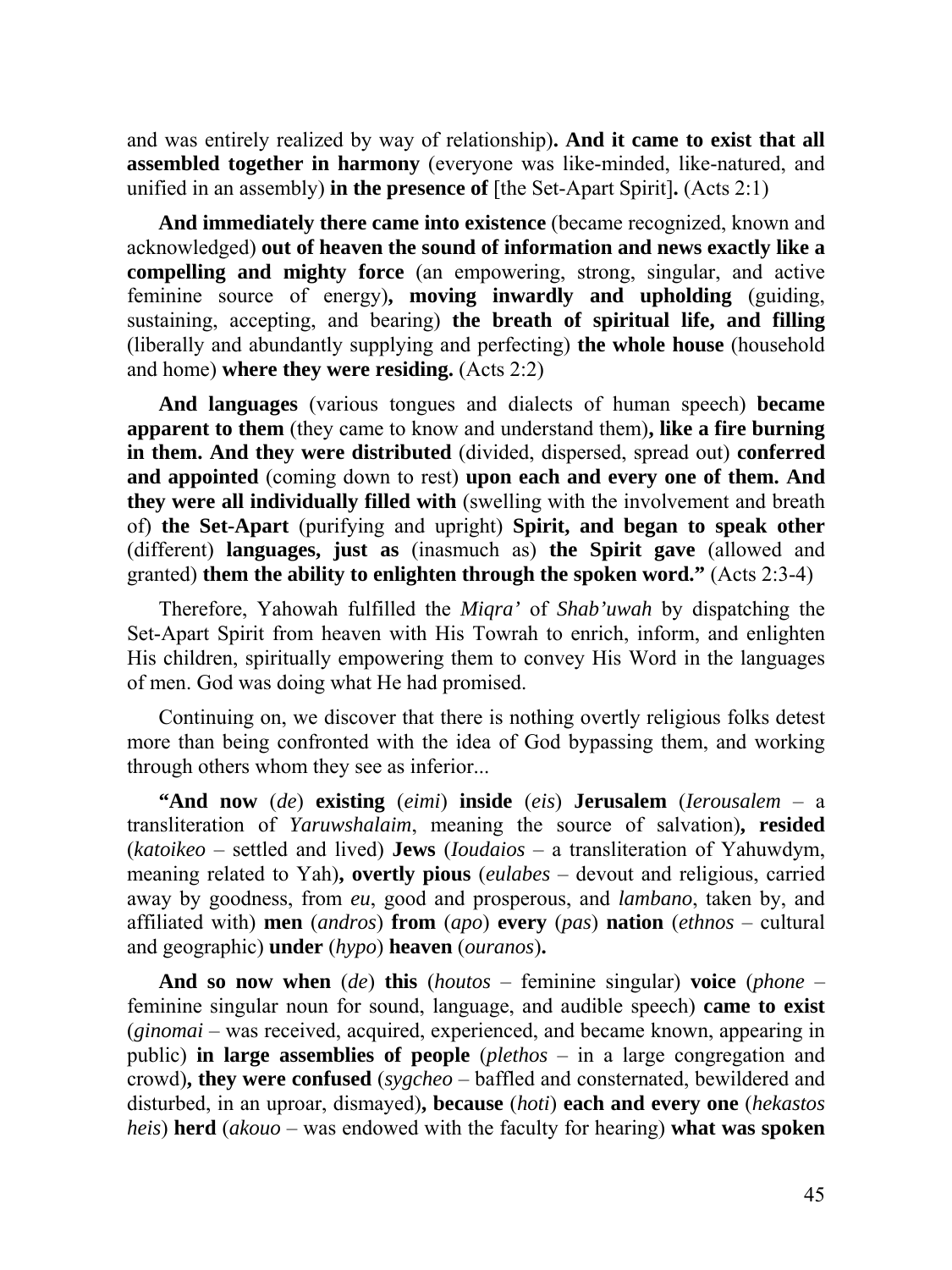(*laleo* – talking) **in his** (*autos*) **own** (*idios* – individually distinct) **language** (*dialektos* – dialect or tongue)**."** (Acts 2:5-6)

"This singular feminine voice" they heard emanating from the rather large called-out assembly on the Called-Out Assembly of Sevens was that of our Spiritual Mother, which had to be particularly troubling to these pompous and chauvinistic religious types. Our Heavenly Father's ways confound men who prefer their own ways. In a society oppressed and deceived by Rabbinical Judaism, God bypassed those who sought rank and power, who considered themselves superior, who were overtly religious. He conveyed the path home, the means to join His family, in a maternal voice broadcast by enriching and empowering otherwise lowly members of the community. What a horror it must have been for those skilled in language, academics, and theology—to those in positions of influence to witness God thumbing His nose at them.

So those who were proud of their human credentials and status, were befuddled and incensed. **"And** (*kai*) **besides** (*de*)**, they were out of their minds**  (*existemi* – were nearly driven insane and out of their senses, displaced from their established positions, confused and astounded)**, and they were surprised** (*thaumazo* – astonished and amazed, demonstrating a typical human response to a divine revelation)**, saying** (*lego*)**, 'Look** (*idou* – behold)**, are not** (*ou*) **the entirety** (*hapas* – the whole and all) **of them who are** (*eimi*) **speaking** (*laleo* – talking) **Galileans** (*Galilaios* – from *Galylah*, those who roll away)**?'"** (Acts 2:7)

*Existemi* is a compound of *ek*, meaning "out of and away from," and *histemi*, "meaning to stand upright and to be established." The pious were the opposite of what God intended. Rather than standing with Him, as the *ekklesia*/called-out assembly had done on the *Miqra'* / Called-Out Assembly Meeting of Sevens, their little religious minds were blown by God. The Spirit of Enlightenment bewildered those who professed to be wise.

Galilee is used as a pejorative, much the same way as a Los Angelean would say, "He's from Watts," or a New Yorker would lament, "He's from Harlem." It was a swampy, mosquito-infested lowland, several days walk and several thousand feet below Jerusalem. Galilee was a place, pious religious folks avoided like the plague—which is why Yahowsha' loved it there. The name itself, based as it is upon *galal*, "to roll away," is symbolic of Gilgal, the place where Yahowah "rolled away the reproach of the crucible," in Joshua / *Yahowsha'* 5:9. And like Gilgal, it is directly related to Golgotha, the very place Yahowsha' rolled the iniquity away from all mankind.

While the pious religious types were irritated at having been bypassed by the Spirit, there was no denying the message She was communicating. They were witnessing the power of the Word—God's greatest miracle.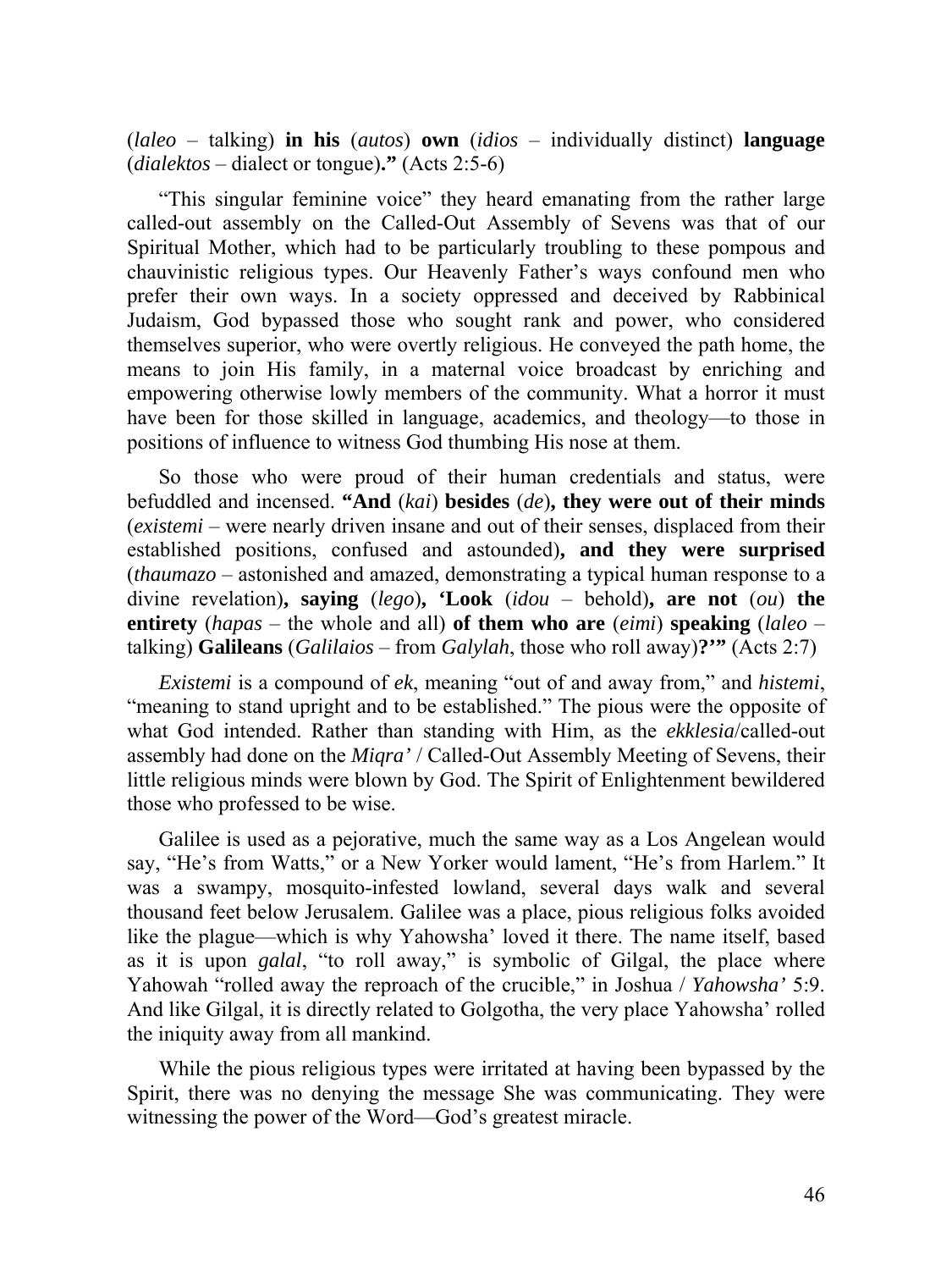**"Somehow** (*pos*)**, each and every one** (*hekastos*) **hears them speak** (*akouo*) **in the distinct** (*idios* – individual and unique) **language and dialect** (*dialektos*) **of their birth** (*gennnao*)**: Parthians, Medes, Elamites, and those who live in Mesopotamia, Yahuwdah** (*Ioudaia*)**, Cappadocia, Pontus, and Asia, Phrygia, Pamphylia, Egypt** (*Aigyptos*)**, parts of Libya toward Cyrene, and visitors from Rome** (*Rhomaios*)**, not only Yahuwdym** (*Ioudaios* – a transliteration of the Hebrew) **and newcomers** (*proselutos* – visitors from other nations)**, Cretans and Arabs** (*Araps*)**, listening to** (*akouo* – receiving the news and hearing) **them speak** (*laleo* – talk) **in their own tongue** (*glossa* – language and dialect) **the magnificent things and powerful works** (*megaleios* – the great deeds and miracles) **of** ΘΥ (placeholder for **Yahowah** based upon *'elohym* **God** using a contraction of *theou*)**."** (Acts 2:8-11)

The ecumenical nature of the fulfillment of Seven Sevens depicted here in Acts, paralleled the Towrah's prophecy where another inclusive list appears. Everything happened precisely as it had been predicted, and it had occurred right on God's schedule.

In this passage, the Greek word, *proselutos*, which means "foreign visitor," is contrasted with *Yahuwdym*, conveying "Related to Yah," but usually translated "Jews." *Proselutos* is derived from *proserchomai*, which means "to come to, to approach, and to draw near." *Proserchomai* in turn is a compound of *pro*, meaning "to take advantage and to draw near," and *erchomai*, "to come from one place to another." Therefore, the contrast is between those *Yahuwdym* who have already come to know Yahowah through Yahowsha's exacting fulfillment of the *Miqra'ey* as foretold in the Torah, Prophets, and Psalms, and the *Gowym* who have taken advantage of the all-inclusive promise of *Shabuwa'*. These *proselutos*/foreign visitors have now been adopted into our Heavenly Father's family by the message and power of our Spiritual Mother. The *proselutos* had left the Babylonian-inspired religious culture of their birth to walk with God.

And yet, *proselutos* is transliterated in most English Bibles as "proselytes." Then, those who aided and abetted the errant transliterations, erroneously defined that word as "converts to Judaism," and thereby miscommunicated Yahowah's intent. This day marked neither the birth of the Church nor the beginning of Christianity as Catholics and Protestants profess. The beneficiaries of Passover and Unleavened Bread had been born anew from above, becoming spiritual children, adopted into Yah's family, fully seven Shabat days ago. Now they were growing up, being enriched, enlightened, and empowered by the Towrah's promises.

The concept here is that the Children of the Covenant were now as Yahowah had promised Abraham in *Bare'syth* / Genesis and as Moseh had predicted in *Dabarym* / Deuteronomy. It was comprised of *Yahuwdym* and *Gowym*. There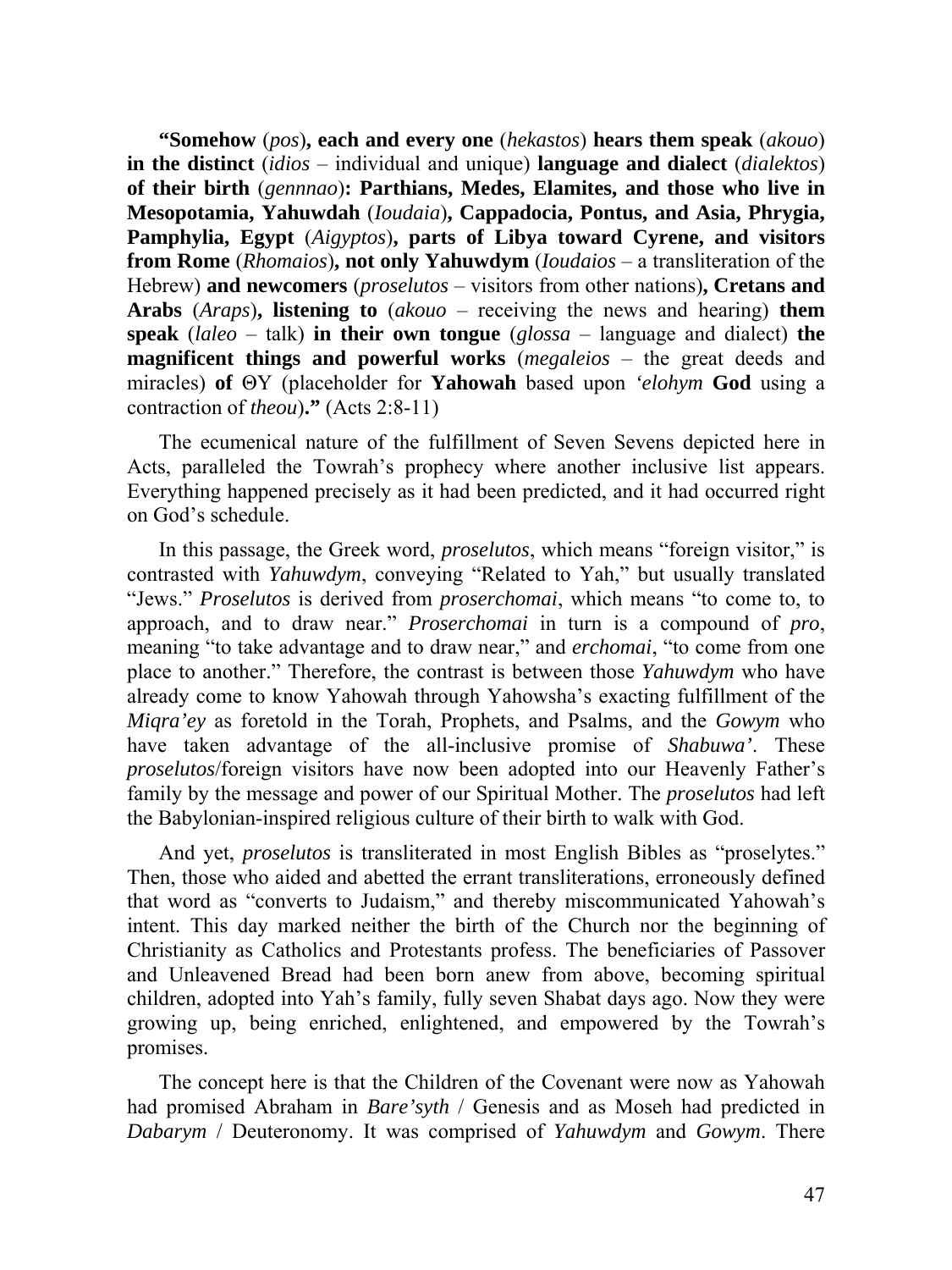were no religious converts to be found here; only empowered and enriched relationships. From this moment to this present day, the Word of God has been carried to all peoples of the world by spirit-filled men and women. Yahowah's family is inclusive of people from different races and places. Everyone is welcome. And all arrive the same way—by embracing the Covenant and observing its Invitations to Meet with God.

Let's pause a moment and ponder what Yahowah has done. In Acts, Yahowsha's Disciple Shim'own Kephas has just confirmed that the Towrah's promise regarding the Fourth Festival Feast has just been fulfilled—producing "the magnificent things and powerful works of God." The first Followers of the Way, the first to be immersed in the Spirit in this way, had been born anew and adopted into Yahowah's eternal family. They became effective witnesses. Race, gender, family affiliation, age, and social status no longer mattered.

The *Miqra'* of *Chamisym* / Invitation to be Called-Out and Meet of Fifty is *qodesh* / set apart, a special day for us to reveal the magnificent work performed by Yahowah through the Set-Apart Spirit. It is an annual party where those who are related to Yah invite their friends to celebrate the good news—that a path home has been laid out and built at great cost, its toll paid by God, so that we might journey free. This day of growth and enrichment will endure for all time, for all people, and in all places, serving as a rehearsal of what was to come and now has been done.

The Feast of Seven Sevens follows FirstFruits by seven weeks. The pattern is seven Sabbath's plus one day after the special Sabbath of Unleavened Bread—the most essential day on the road to our redemption. As we have discovered, this Called-Out Assembly is a time to communicate Yahowah's Word, open to all people, free and slave, *Yahuwdym* and *Gowym*, men and women, young and old, to all sinners no matter how unclean. We know this because it is the only *Miqra'ey* where leavened bread is sanctioned—and because God has said so. Unlike the Catholic Eucharist which is limited to their converts, this Festival comes with an open invitation. *Shabuwa'* is the day which unites the promise with its purpose, making them one.

Luke, the author of Acts, quoting Yahowsha's Disciple Shim'own Kephas, provided a historian's view of the fulfillment of the *Miqra'* of *Shabuw'ah*. And since his testimony confirms that the initial Followers of the Way observed the Called-Out Assembly in accordance with the Towrah, it is only reasonable that we follow their example—keeping this appointment with God.

Upon examining the letter and spirit of this day, one comes to understand that the best way to broadcast its message and celebrate its inheritance is to host a grand party replete with a medley of foods, including a variety of libations, and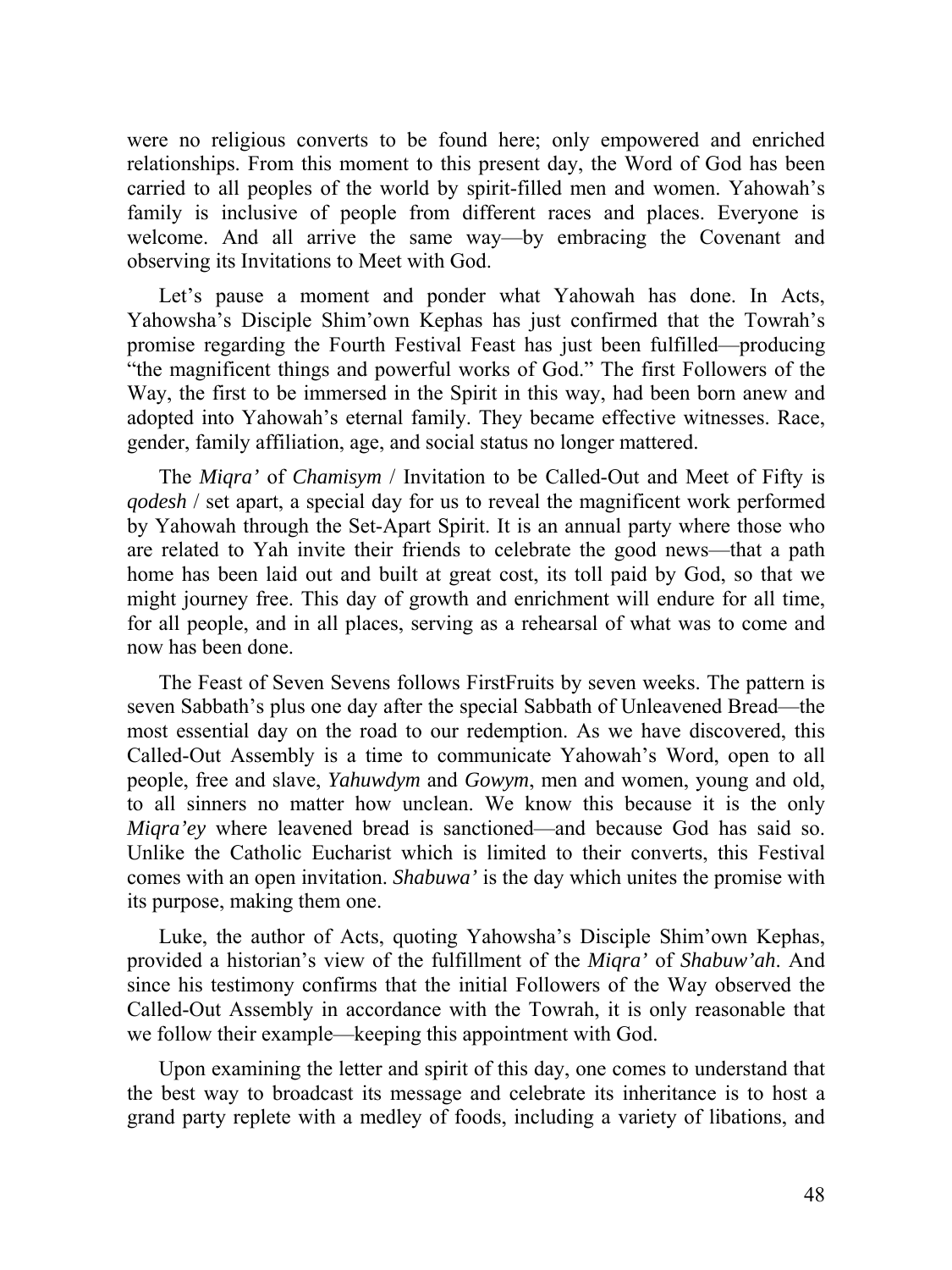most especially breads and desserts baked with yeast. Invite everyone who is interested in knowing God, whether they are engaged in a relationship with Him, mired in a religious swamp, or deluded by a secular mirage. After a time of casual conversation and music, stand before the guests and share what you have come to know about the path home our Heavenly Father has provided. Explain how on this day, those who rely upon Passover, Unleavened Bread, and FirstFruits, will be immersed in Yahowah's Set-Apart Spirit, causing them to grow, enriched by the Covenant, enlightened by the Towrah, empowered by the Spirit. Most of all, have fun. Radiate the light which comes from knowing Yah and express the joy loving families experience as their children grow.

Each *Miqra'* has been designed to memorialize an important event in the life of Yisra'el and to be prophetic of even more important events in the unfolding of Yahowah's redemptive plan. They speak poignantly of the Ma'aseyah's role in the salvation of mankind, with detail after detail pointing directly and unambiguously toward Yahowah. Thus far, each has been fulfilled in order, and on the very day of its mandated celebration. That fact alone makes the odds against their coincidental fulfillment over sixteen billion to one. The lesson is: pay attention to dates and numbers—they're important to our Creator.

As interesting as all this is, it becomes downright earth-shaking when you realize that there are three more annual feasts yet to be fulfilled. They all take place in the autumn, in Tishri, the seventh and final month of Yahowah's redemptive calendar. Each predicts a strategically essential event in the Grand Plan. And more to the point, they complete the picture God is painting.

The spring Feasts have come to pass; the fall Feasts are yet to come. Yahowah has given us carefully drawn prophetic word pictures to teach us the most important lessons we can possibly learn.

## ቔለሕግ

While it is trivial by comparison, there is a sinister religious proclamation which ultimately arose as a direct result of *Shabuwa'*—one which poisons oneand-a-half billion souls. To share Yahowah's message of salvation in the language of the *Araps*/Arabs (in Acts 2:8-11), an alphabet was required, as Arabs had none at this time. So written Arabic, the language of the Qur'an, was actually created by Syrian *Gowym* and *Yahuwdym* who were Followers of the Way for the express purpose of witnessing to the miracle of this day. The resulting "Christian Syriac" alphabet and vocabulary, derived from Aramaic, Hebrew, and Greek in the fifth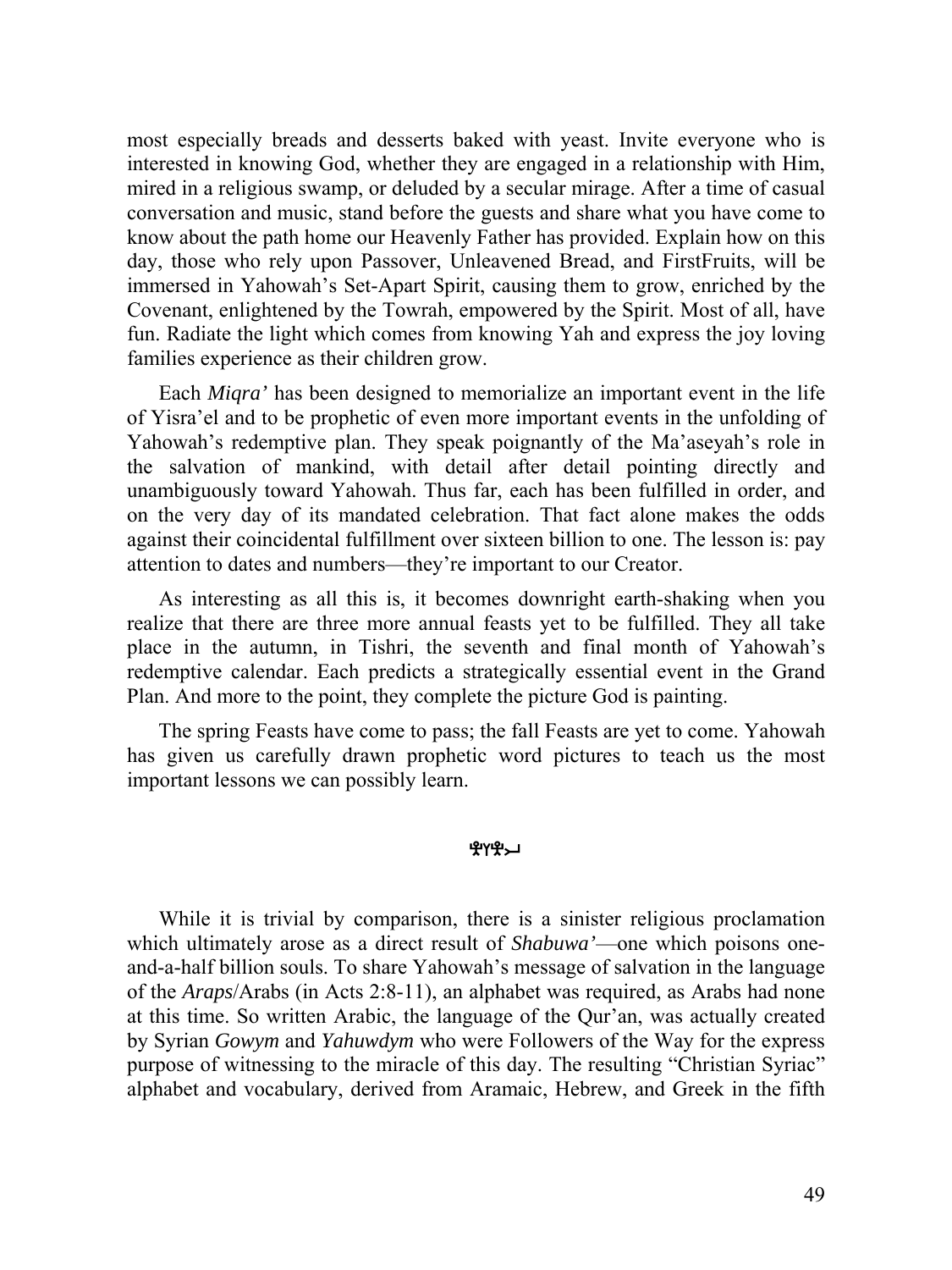or sixth century CE, ultimately became the tool Satan would use in his most acclaimed recital: the Islamic Qur'an.

Of particular interest in this regard is the fact that most all of the Qur'an's essential religious terms are actually Greek and Hebrew—not Arabic. And yet, Muslims the world over, unaware of the foreign source of their language, claim that those who don't read paleo-Arabic (which would include all but a few hundred people worldwide), can't understand Allah's message. And yet, the best way to understand the Qur'an (besides reordering it chronologically and setting it into the context of Muhammad's life as it is revealed in the Hadith/Oral Reports) is to understand the meaning of the Hebrew and Greek words which comprise the Qur'anic message.

The basis of Allah's claim, and the foundation of Islam, is the false notion that Allah, not Yahowah, was the God of Adam, Abraham, Moseh, Dowd, the prophets, and Yahowsha' (whom Allah calls Issa, Arabic for Esau). Allah protests that "his Qur'an confirms the Torah, Prophets, and Gospels," when in fact, Allah's Qur'anic recital is the antithesis of Yahowah's Word. Muhammad, for example, as Allah's lone messenger, violated and negated all ten commandments. Allah even says that "his Qur'an, written in pure Arabic" was "inscribed on tablets before the world was created," and that the reason that the "Torah, Prophets, and Gospels" no longer convey the same message, is that seventhcentury CE Jews living in Yathrib, today's Medina, "changed and corrupted their Scriptures to foil Muhammad."

Therefore, the existence of the Dead Sea Scrolls and the seventy first-, second-, and third-century manuscripts of the Greek texts, prove that the Islamic god was lying. But more than this, it's unconscionable that the advocates of Islam, a religion which inverts and repudiates Yahowah's message, claim that the Arabic of the Qur'an is proof of its superiority and to its understanding, when in fact, the means to convey its message was developed by the very people Allah orders Muslims "to wipe out to the last."

These things known, had rabbis, priests, and Christian theologians not removed Yahowah's name from His Scriptures, Islam would have been stillborn. Even a fool would have been able to recognize that Allah is not Yahowah.

## ቘለኤግ

There is still much we can learn from Luke's account of what happened on Seven Sabbaths in the year of its fulfillment. **"But** (*de*) **also** (*kai*)**, all** (*pas*) **were astonished** (*existemi* – astounded and amazed beyond comprehension)**, even** (*kai*)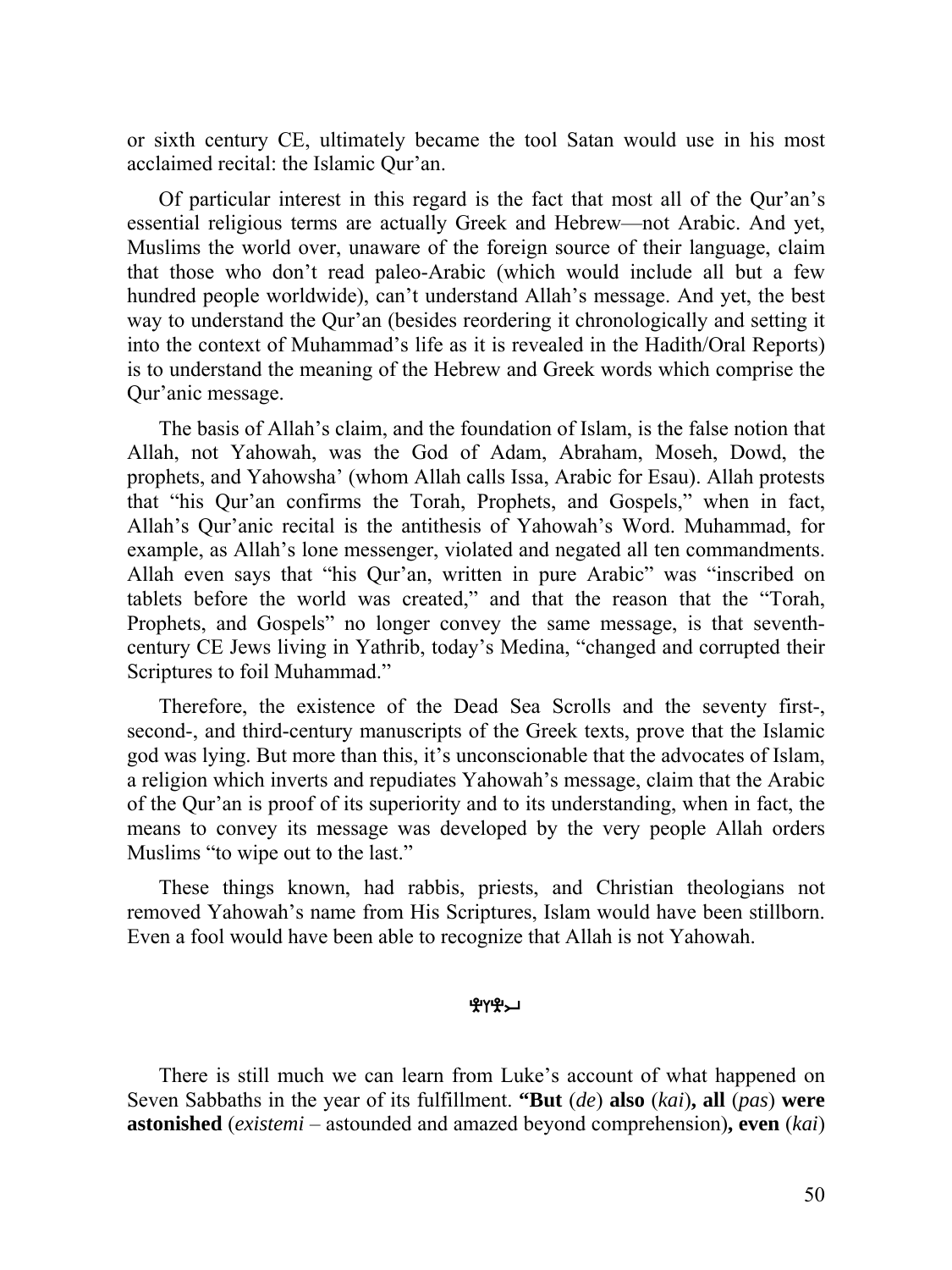**perplexed and puzzled** (*diaporeo* – embarrassed and in doubt, at a loss without sufficient information and understanding to render a rational conclusion)**, with different people** (*allos*) **saying** (*lego*) **to** (*pros*) **others** (*allos*)**, 'What** (*tis*) **is** (*eimi*) **the purpose of** (*thelo* – the intent and thinking behind) **this** (*houtos*)**?'"** (Acts 2:12)

When it comes to knowing the mind of God there are several paths a person can take. Some simply ignore the quest, preoccupied with their mortal existence or overconfident that man is the highest form of life. Others, like those depicted in this passage, don't know enough to draw an informed conclusion. And while both of these roads lead to death, and to the destruction of one's soul upon the completion of their brief mortal existence, there is a far worse fate awaiting those who promote the false notion that "Pentecost celebrates the birth of the Church." There is no "Church" in Scripture, only the *Beryth* and its *Miqra'ey*. We have been called out of man's world and into God's realm, away from religion and into a familial relationship.

Even today, the secular and the sectarian ridicule the Called-Out Assemblies, belittling them, concealing them, corrupting them, or counterfeiting them. It is why the narrow path to God remains unpopular.

**"Others** (*heteros* – different people)**, now** (*de*) **poked fun, scoffing, sneering, and mocking** (*diachleuazo* – derided and ridiculed, flapping their lips and running their mouths)**, saying** (*legos*)**, 'It is because they are** (*hoti eimi*) **exceptionally full** (*mestoo* – bulging) **with sweet wine** (*gleukos* – new wine which is still fermenting)**.'"** (Acts 2:13)

In the midst of the Spirit's defining moment, those tainted by this world, accused those now of another realm, of being inebriated with cheap wine. But alas, the wine which made this gala possible, was as precious as life itself.

Throughout Scripture, we are constantly reminded that we are called to confront lies, exposing and condemning them. We are never asked to be tolerant of deception. And that is why...

**"But now** (*de*) **Petros stood up** (*histemi* – made a stand so as to enable others to stand) **with** (*syn*) **the eleven; he raised** (*epairomai*) **his voice** (*phone*) **and he spoke to** (*apophthengomai* – addressed) **them, 'Jewish** (*Ioudaios* – a transliteration of *Yahuwdym*, related to Yah) **men** (*andros*) **and all** (*pas*) **who dwell in** (*katoikeo*) **Jerusalem** (*Ierousalem* – a transliteration of *Yaruwshalaim*, the source of restoration)**, listen carefully to** (*enotizomai* – receive and pay attention to) **my words** (*rhema* – voice and message)**, and let this** (*houtos*) **be** (*eimi*) **known** (*gnostos* – learned, perceived, and understood as a result of acquiring knowledge) **to you…"** (Acts 2:14)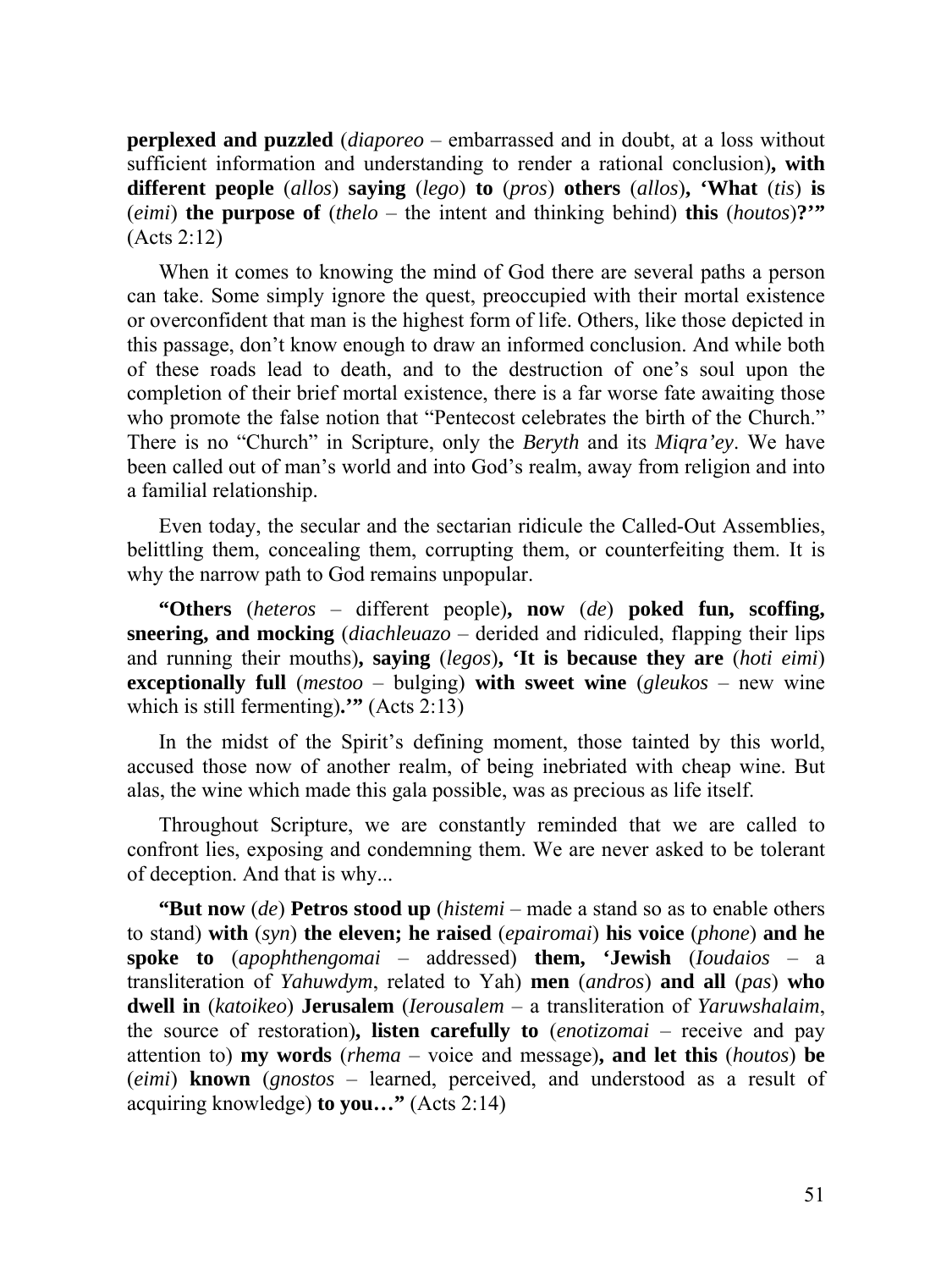There is more to exposing lies advanced by clerical types than condemning the errant dogmas. While Shim'own refuted their accusations, essentially calling it senseless, he was prepared to explain what was actually occurring. He understood, as few Christians do, that this Spiritual empowerment had been promised in the Towrah and in the Prophets. **"…because** (*gar*) **they are not** (*ou*) **drunk** (*methuo* – intoxicated) **in the manner** (*hos*) **you suppose** (*hypolambano* – are willing to accept and promote, receive and advance)**, for indeed** (*gar*) **it is** (*eimi*) **the third** (*tritos*) **hour** (*hora*) **of the day** (*hemera*)**. To the contrary** (*alla* – instead and moreover) **this** (*houtos*) **exists as** (*eimi* – exactly represents, stands for, and is identical to) **the pronouncement** (*eipon* – saying and speech) **of** (*dia*) **the prophet** (*prophetes* – one who makes something known before it happens) **Yow'el** (*Ioel* – a transliteration of *Yow'el*, a contraction of *Yahowah* and *'el*, meaning Yahowah is God, but improperly transliterated Joel)**:"** (Acts 2:15-16)

There are forty Hebrew names, including Yow'el (Yahuw is God), Yownah (Yahuw is the Dove), Yowbel (Yahuw is the Lamb), and Yowceph (Yahuw has joined, added and increased), whereby the name was contracted from Yahuw to Yow over time. But yet most every lexicon affirms the connection between "Yow," "Yahow," "Yahuw," and ultimately with "Yahowah."

At this point, Shim'own actually quoted Yow'el from memory, which reveals a great deal in and of itself. Verses 2:17 through 21 of Acts, cite Joel 2:28 through 32 (also referenced as Joel 3:1-5). But recognizing that Kephas didn't deliver his rebuttal in Greek, but instead in Hebrew or Aramaic, to accurately render what the prophet and disciple said, we will need to reconstruct this Greek translation of the Hebrew Scriptures, using the original language of revelation. And by comparing the texts, we will also become better adept at properly rendering other verses found in the ancient Greek manuscripts.

However, since context is an essential element of understanding, before we juxtapose the Hebrew and Greek, it's appropriate to thumb back a page or two, and then review the Covenant prophecy within the context in which it was delivered. The cited portion of *Yow'el* / Joel pertains to the events of the last days and to these miracles during *Shab'uwah*, ushering in the final *Yowbel*. So then speaking of Yahowah's return, we read:

**"Yahowah**  $(\mathbb{R}^n)$  **grants** (*natan* – gives, bestows, and provides) **a voice** (*qowl*) **to Him** (*huw'*)—**to** (*la*) **the presence** (*paneh*) **of His Mighty One** (*hayl* – singular masculine for vital and powerful force, strong, capable, and vigorous One)**.** 

**Indeed** (*ky*)**, enormous** (*ma'od* – exceedingly abundant) **is His encampment** (*machaneh* – place where His people campout)**.**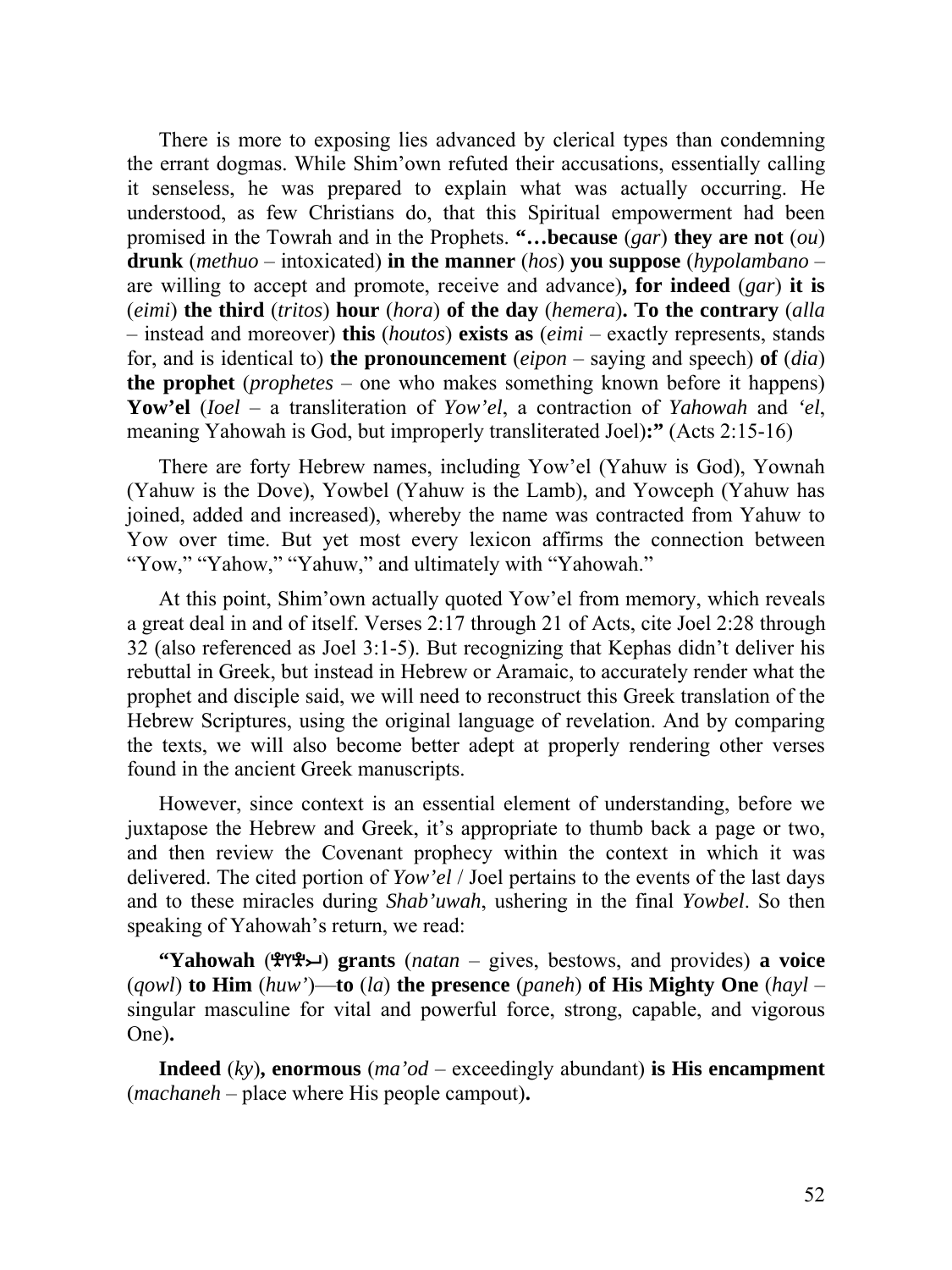**Indeed** (*ky*)**, mighty** (*'asuwm* – vast and powerful, enormously capable) **is He who carries out and fulfills** (*'asah* – fashions and accomplishes) **the Word** (*dabar*)**.** 

**For indeed** (*ky*)**, great** (*gadowl* – important and intense, massive in magnitude and extent) is the day ( $\gamma \sim m - 1$  time period) of Yahowah ( $\gamma \sim m$ ).

**To the greatest extent possible** (*ma'od* – exceedingly and abundantly)**, revere** (*yare'* – venerate and show profound respect for) **Him** (*huw'*) **who** (*mah*) **bears your burdens, lifts you up and carries you away** (*nasa'*)**.** 

**And now** (*'atah* – at this moment in time) **also** (*gam* – surely)**, declares** (*ne'um* – prophetically affirms) **Yahowah** ()**. Return** (*suwb* – come back to, change your thinking and be restored) **to Me forever** (*'ad 'any*) **with** (*ba*) **all your heart** (*lebab*) **in fasting** (*tsuwm* – abstinence of food)**, in weeping** (*beky* – sorrow)**, and in mourning** (*misped*)**."** (*Yow'el* / Yah is God / Joel 2:11-12)

First some bookkeeping: with regard to the One we are encouraged to revere, the Masoretic has "He who *kuwl* – endures, grasps hold of, bears the burdens of others, comforts, protects, and provides the sustenance necessary to survive" rather than *nasa'*, which is found on the Qumran Scrolls, meaning He who "bears your burdens, lifts you up, and carries you away."

 God wants His people to return to Him by way of His fulfillment of the Word so that we can campout with Him forever. He wanted the *Yahuwdym* who were mocking the words of the Set-Apart Spirit on *Shabuwa'* to know that the Ma'aseyah they had rejected, still endured and would return.

The reference to a limited diet is suggestive of the famines which will ravage the world at this time. Weeping is evocative of the travails of Yaruwshalaim as Armageddon approaches. And mourning is in reference to the Day of Mourning, known to *Yahuwdym* as *Yowm Kippurym*—the great day of Yah's return.

And while Yahowah does not designate *Yowm Kippurym* as a "fast," it is the lone *Miqra'* where the menu is not designated. And while there is no instruction to "mourn" associated with the Day of Reconciliations either, our reunification with God was facilitated by His suffering on our behalf. Moreover, our breach of the Covenant has broken Yahowah's heart.

God would continue to plead with His people, using words which would haunt their souls nearly 900 years after they were inscribed: **"Tear open** (*qara'*) **your hearts** (*labab*) **and not** (*'al*) **your garments** (*begged*)**.** 

**Return to Yahowah** () **your God** (*'elohym* – Mighty One)**, because indeed** (*ky*) **He is merciful** (*chanuwn* – compassionate) **and shows favoritism** (*rahuwm* – for the sake of relationship forgives those who deserve to be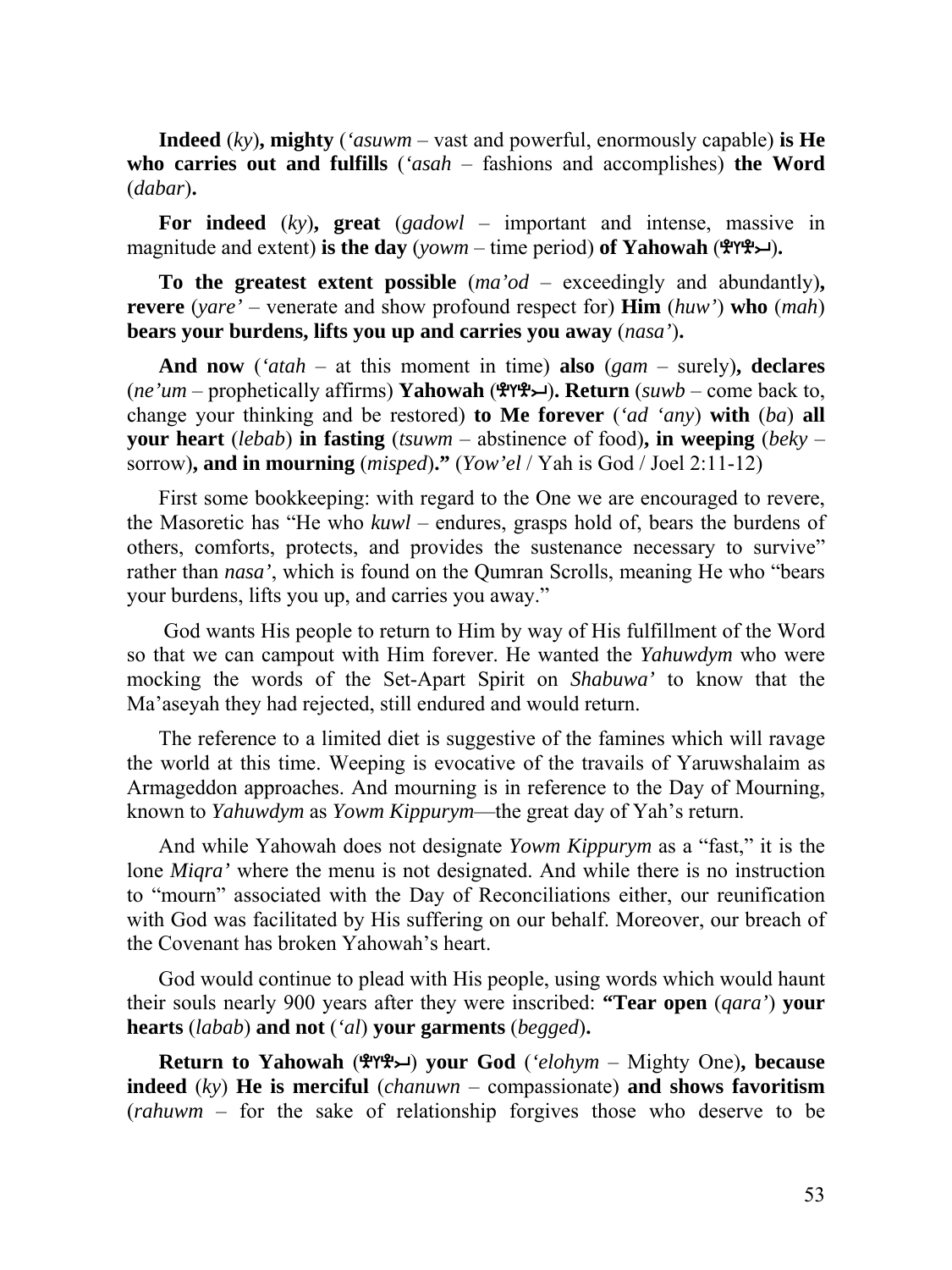punished)**. He is slow to anger** (*'arek 'ap* – patient and long-suffering) **and great** (*rab* – extensive and abundant) **in faithful and steadfast love and affection** (*chesed* – unfailing kindness, mercy, and favor)**.** 

**Change your attitude and thinking** (*naham* – relent and show regret) **over** (*'al* – concerning and regarding) **your wickedness and wrongdoing** (*ra'ah* – disagreeable malignancy, injury, evil and harm)**. Who** (*my*) **knows** (*yada'* – recognizes and is aware of) **the return** (*suwb* – the time of restoration)**?**

**Change your attitude and thinking** (*naham* – be sorry and regret what you've thought, said, and done, relent) **and remain** (*sa'ar* – survive and be spared) **thereafter** (*'achar* – enduring to the end)**, speaking favorably of and praising** (*barakah*) **the gift** (*minah* – offering) **and libation** (*nesek*) **of** (*la*) **Yahowah** () **your Mighty One** (*'elohym* – God)**."** (*Yow'el* / Yah is God / Joel 2:13-14)

In times like these, the overtly religious Jews who were ridiculing those whom the Set-Apart Spirit had empowered on *Shabuwa'*, would have been scouring the Word for an explanation of what was occurring. So by quoting a subsequent passage in Yow'el, Shim'own Kephas recognized that his audience would make the same connections I'm going to share with you. The "tear open your hearts, not your garments" was a reference to the rabbis who judged Yahowsha'. Rather than accepting Him as the corporeal manifestation of Yahowah, they ripped their robes as the Talmud required when Yahowsha' cited Yahowah's name at His trial.

Unlike religious men, God wants even the religious to know that He is merciful, and that while these rabbis deserved to be punished for the great evil they had done, He would forgive them—so long as they changed their attitude and thinking. And that is why Yahowah used *rab*, meaning "great," in this context. He knew that the religious Jews who were assailing His called-out assembly would one day claim the title of *rabbi* for themselves. And Yah was telling them, and through them us, that the path from religion to relationship is predicated upon changing one's attitude, one's thinking, one's words and deeds.

Yahowah communicated that they not only needed to regret the fact that they had murdered the Ma'aseyah, but also alerted them to the reality that they were equally clueless as to when He would return. So, once again, God encouraged them to change their perspective so that they might be spared, enjoying the hereafter with the very God they had sought to kill. It would indeed be a radical reversal, one which many *Yahuwdym* actually made on *Shabuwa'* in 33 CE, and many more will make forty Yowbel thereafter.

In His parting salvo, Yahowah wanted His accusers to know that the Spirit they were inferring was wine, was actually God's gift and blessing, the means to His Covenant's power and riches. These were sobering, heart-piercing words,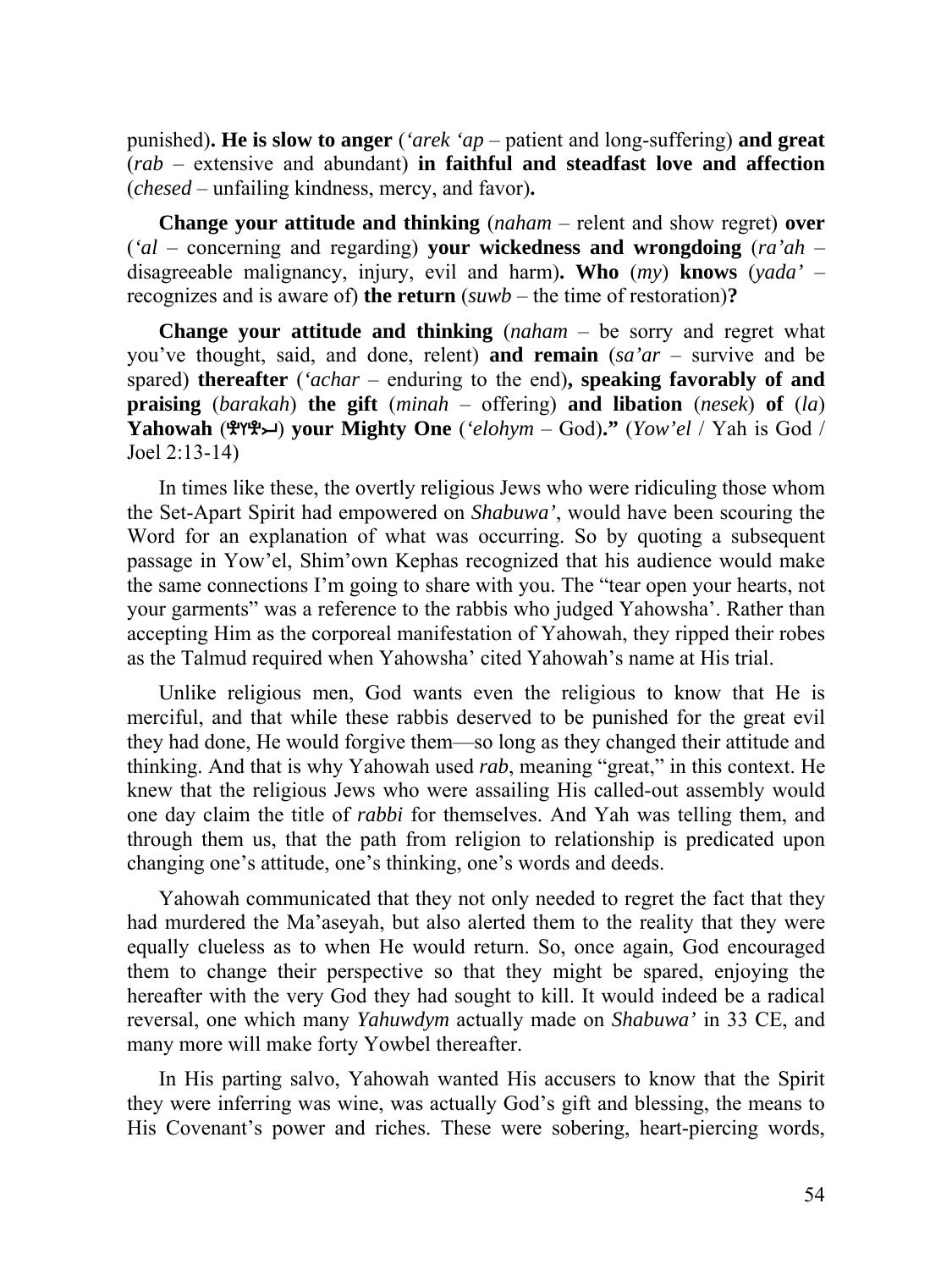powerful prophetic statements that would surely awaken all but the most stubborn.

In the  $18<sup>th</sup>$  verse of the second chapter of Yow'el, God explains that He won't sit idly by as His Land is ravaged by the Magog Federation of Islamic nations: **"Yahowah** ( $\mathcal{P}(\mathcal{P})$  is jealous for (*qana*' – desires exclusivity and is devoted to) **His Land** (*'erets*) **and will show mercy to** (*hamal* – spare and deliver) **His family** (*'am*)**."** (*Yow'el* / Yah is God / Joel 2:18)

Then speaking of saved souls (symbolized by grain), atonement (attested to by wine), and the work of the Spirit (represented by oil), we read: **"Yahowah** () **will answer** (*'anah* – reply and respond)**, saying** (*'amar*) **to His family** (*'am*)**, 'Look and see** (*hineh* – behold, pay attention to this)**, I** (*'any*) **am sending out** (*salah* – dispatching, reaching out and setting apart) **to you grain ready for harvest** (*dagan*)**, new wine** (*tyrowsh* – freshly pressed wine)**, and olive oil** (*yishar*)**. You will be completely satisfied** (*saba'* – be filled and enriched, be completed and fulfilled in abundance) **with** (*'eth*) **them.'"** (*Yow'el* / Yah is God / Joel 2:19)

Yahowah's solution for humankind's revolt includes the three things which must be crushed before they are useful. And that is because He sacrificed Himself for our benefit. The "grain and new wine" represent the body and blood of Yahowsha', broken and spilled for us on Passover. "Olive oil" is symbolic of the Spirit, who was reunited with Yahowsha' on FirstFruits, and who plays the starring role in *Shabuwa'* and *Yowm Kippurym*.

After telling us that He Himself will annihilate those who came to destroy Yisra'el and Yahuwdym, God reveals: **"Eat and be satisfied** (*saba'*)**. Shout with joy and extol the greatness of** (*halal* – praise and cheer, crying aloud) **the personal and proper name** (*shem*) **of Yahowah** ()**, your Mighty One** (*'elohym* – God) **who performs** (*'asah* – extends considerable effort to bring about) **and fulfills these amazing feats** (*pala'* – does these astounding and extraordinary things)**. My family** (*'am*) **will not** (*lo'*) **be ashamed** (*bows* – be emotionally distressed and humiliated, be disgraced and frustrated, be disappointed and disillusioned, be confounded and confused, even be damned and separated) **for ever** (*'owlam*)**."** (*Yow'el* / Yah is God / Joel 2:26)

The crime rabbinical Jews have perpetrated on their own people under penalty of death, the very crime to which these egotistic and self-serving deceivers sentenced Yahowsha' to die, that of saying Yahowah's name, will be so thoroughly repudiated, God's family will shout in unison: "Yahowah," finally giving God credit for all He has done for them. And this simple realization will finally bring the Diaspora to an end. The message is: God requires everything of Himself and very little of us. A little recognition will go a long way.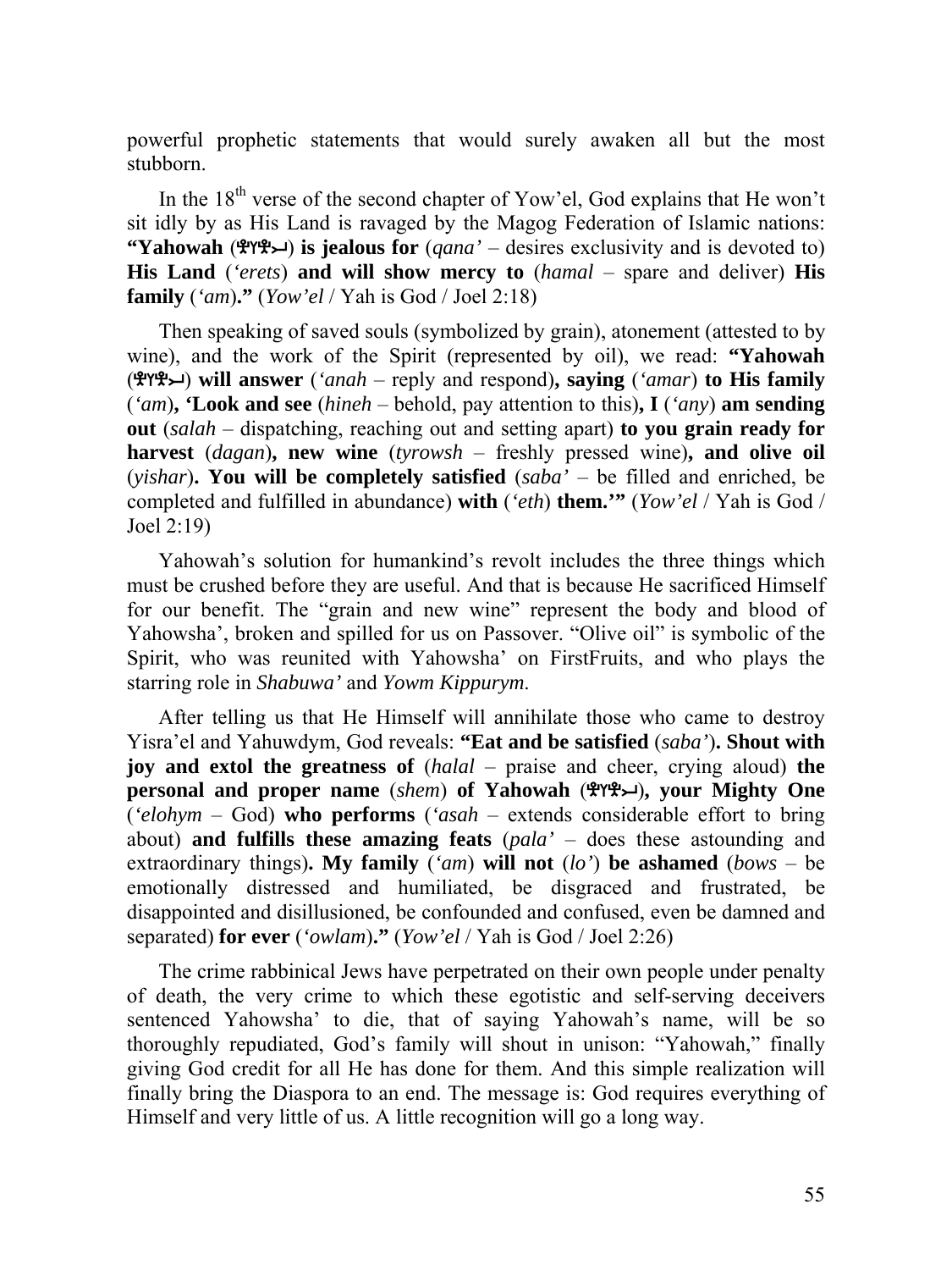**"Know** (*yada'* – become aware of, acknowledge, and respect, become familiar with and teach) **that indeed** (*ky*) **I am** (*'any*) **in** (*ba*) **the midst** (*qereb*) **of Yisra'el** (*yisra'el* – individuals who strive with, live with, endure with, and are empowered by God). And I ('any), Yahowah (הוא 492) am your God ('*elohym* – Mighty One)**. There is no** (*'ayn*) **other** (*'uwd*)**."** (*Yow'el* / Yah is God / Joel 2:27)

Just as God had come to dwell within His called-out on the Called-Out Assembly of Seven Sabbaths, He can always be found in the midst of those individuals who live with and who are empowered by Him—Yisra'el.

It is within this context that Shim'own cited the prophet *Yow'el*, quoting a man whose very name embodied the declaration which ultimately saved the Chosen People: "Yahowah is God." In the Greek we read that the pouring out of the Spirit the world witnessed on *Shabuwa'* had been predicted centuries before:

**"And it shall come to be** (*eimi* – exist in an identical fashion, happen, and come to pass) **in** (*en*) **the final** (*eschatos* – last in a series (the theological term eschatology is derived from this word) **days** (*hemera*)**,** ΘΣ (placeholder for **God, the Mighty One** as manifest in *'elohym* as opposed to *theos*) **says** (*lego* – affirms and communicates)**, 'I will pour out** (*ekcheomai* – shed and bestow, spill and distribute liberally, set forth and give in abundance so as to be fully experienced) **from** (*apo*) **Me, My** (*ego*) ΠΝΣ (placeholder for **Spirit** as in *ruwach* as opposed to *pneuma*) **upon** (*epi* – among) **all** (*pasa*) **flesh** (*sarx* – physical bodies, on the corporeal mortal nature of humankind)**. Your sons** (*huios*) **and your daughters** (*thygater*) **will speak inspired utterances** (*propheteuo* – proclaim what God wants known)**. Your young men** (*neaniskos* – used of males between twenty-four and forty-years old) **shall see visions** (*horasis* – from *horao*, see with their own eyes, become acquainted with and experience, use their perspective to perceive and understand)**, and your elders** (*presbyteros* – old men and ranking individuals) **will experience supernatural communication from God** (*enypnion enupniazomai* – experience revelations while dreaming)**.'"** (Acts 2:17)

This same passage in the original language of revelation, conveys: **"And** (*wa*) **it shall come to be** (*hayah* – exist and happen) **afterward** (*'ahar* – next, at a later, and another time)**, therefore** (*ken*)**, I will pour out** (*sapak* – shed and spill forth) **My Spirit** (*ruwach* – a feminine noun which speaks of the divine power, identity, and acceptance of Yahowah) **on** (*'al*) **all** (*kol*) **human flesh** (*basar* – the physical bodies of mortal mankind)**, and your sons** (*ben*) **and your daughters** (*bath*) **shall prophesy** (*naba'* – communicate an inspired message and foretell the future)**, and your elders** (*zaqen* – aged and prominent individuals) **shall become aware of revelations** (*halowm* – gain insights while dreaming) **during inspired dreams** (*halam*)**."** (*Yow'el* / Yah is God / Joel 2:28 or 3:1)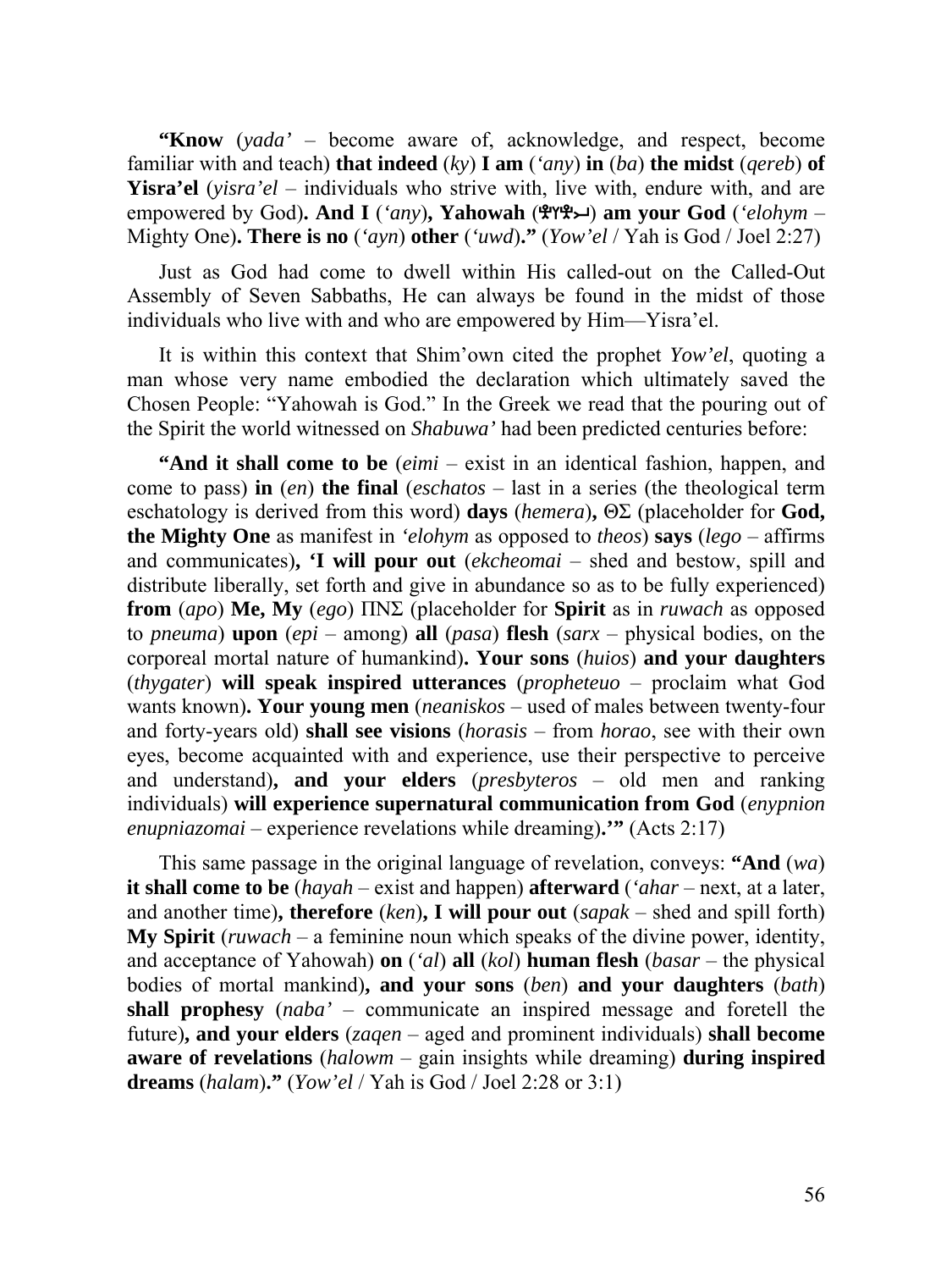The message is the same save three glaring exceptions. First, in the Hebrew text, Yahowah was speaking in first person, and used "I," something Shim'own was uncomfortable doing in the first line he cited, recognizing that it might be confusing. That is why the Disciple said "God" or "Mighty One" in either Hebrew or Aramaic.

Second, *ruwach*, unlike the neuter noun *pneuma*, is definitely feminine, and thus represents the maternal aspects of God. And that essential distinction is why Spirit is always represented by a placeholder in all Greek manuscripts predating Constantine (as ΠΝΑ, ΠΝΣ, or ΠΝΙ with a horizontal line over the capitalized letters)—telling us where to go to obtain the unvarnished truth. This means that every time we read "Spirit" in an English translation of the Greek, we should be aware that the basis of the word was never written out as *pneuma*, but rather a placeholder was always used telling us that we must turn to the Scriptures for answers.

Third, this pouring out of the Spirit of God was predicted to occur "afterward, at a later date" in the Hebrew text as opposed to in "the last days" in Greek. This difference makes Shim'own's citing of the verse especially relevant to the *Shabuwa'* fulfillment he was experiencing and defending.

Here, once again, is the next line in the Greek translation of Kephas's Hebrew or Aramaic recital of the Hebrew Scriptures: **"Indeed** (*ge* – really and truly)**, upon** (*epi*) **My male servants** (*doulos* – masculine plural denoting the same sense of belonging and relationship as *Yahuwdym* – those who belong to and are related to Yah) **and also upon My female servants** (*doule* – feminine plural denoting a same sense of belonging and relationship)**. In** (*en*) **those** (*ekeinos*) **days** (*hemera* – period of time) **I will pour out** (*ekcheomai* – shed and bestow, spill and distribute liberally, set forth and give in abundance so as to be fully experienced) **from** (*apo*) **Me, My** (*ego*) ΠΝΑ (placeholder for **Spirit** as in *ruwach* as opposed to *pneuma*) **upon** (*epi* – among) **them and they will speak inspired utterances** (*propheteuo* – proclaim what God wants known)**."** (Acts 2:18)

Since the only difference between the Greek and Hebrew in this verse (*Yow'el*/Joel 2:29 or 3:2) is "*ruwach* / Spirit" is written out in *Yow'el* and *pneuma*  / Spirit is represented by a placeholder in Acts, we can conclude that the Hebrew term is definitive here and throughout the Greek texts. This known, this divine revelation tells us that the Set-Apart Spirit, our Spiritual Mother, is the source of inspired Godly insights. She accomplishes this by helping us understand Yah's Towrah.

Moving on to the next sentence Kephas recited to those who were criticizing the called-out assembly on the Called-Out Assembly of Seven Sabbaths, the Greek reads: **"And** (*kai*) **I will allow and produce** (*didomi* – bestow and permit)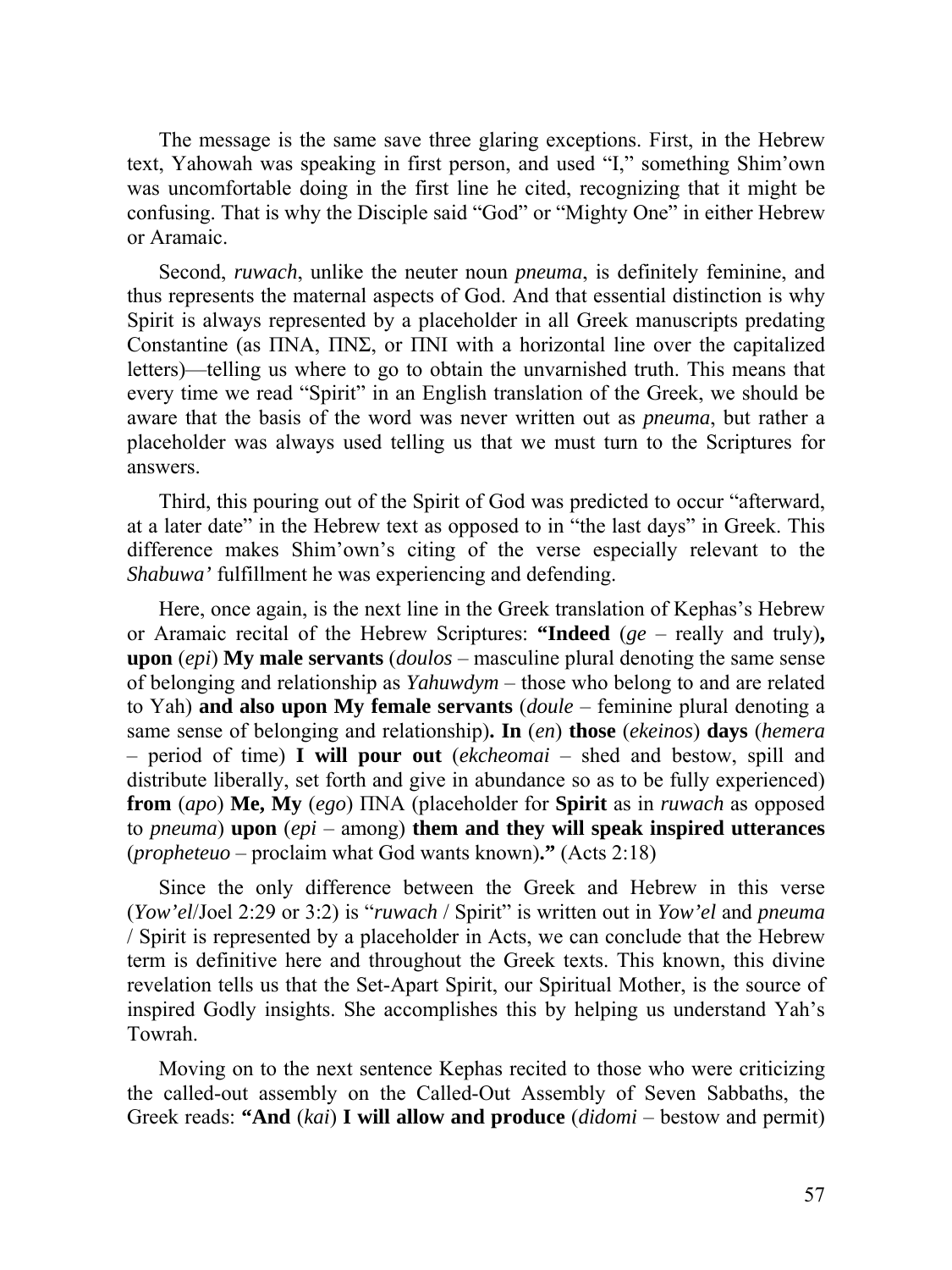**wonders and miracles which foreshadow significant upcoming events** (*teras* – omens, marvels, and signs which serve as portent, predicting the future prophetically, things so unusual, they arouse attention and close observation) **in** (*en*) **the sky** (*ouranos* – atmosphere and universe) **above** (*ano*) **and signs** (*semeion* – miraculous signals and unusual occurrences which transcend the common course of nature) **upon** (*epi*) **the earth** (*ge* – land) **below** (*kato*)**: blood** (*haima*)**, fire** (*pyr*)**, and** (*kai*) **rising clouds of** (*atmis* – steam, billowing vapor, from *aer*, air and atmospheric) **smoke** (*kapnos*)**."** (Acts 2:19) With these prophetic words we have returned to the realm of the last days—to the Tribulation itself. These signs foreshadow Yahowsha's return.

In comparing the Greek and Hebrew, *didomi* and *natan* convey the same range of meanings, indicating that some of these signs God will "produce," and others He will "allow." Considering the number of natural disasters and adverse consequences errantly attributed to "acts of god," such distinctions are important.

The only other difference is that *armis*, translated "rising clouds of" in reference to smoke, is *timarah*, "columns or pillars" of smoke in Hebrew. When I visualize "rising clouds and columns of smoke" I think of the mushroom clouds associated with nuclear bombs and of volcanic eruptions. During the last days, both will occur, negatively altering our planet and its atmosphere.

Shim'own, reading the words of Yow'el, said as much: **"The sun** (*helios*) **will be changed** (*metastrepho* – turned) **to** (*eis*) **darkness** (*skotos* – darkened and obscured, made gloomy, from *skia*, have its light intercepted as in a shadow)**, and the moon** (*selene*) **to** (*eis*) **blood** (*haima*) **before** (*prin*) **the coming** (*erchomai* – arrival and appearance) **of the** (*ho*) **great** (*megas* – massively important and enormously sizable in all respects) **and brilliant, shining, visible manifestation** (*epiphanies* – wonderful, glorious, radiant, illustrious, and notable appearance in clear and full view shining forth as light, from *epiphaino*, to show oneself, become known, appear, and become visible like a star) **day** (*hemera* – time) **of**  ΚΩ (placeholder for **Yahowah**, using a contraction of *kurios* – the Sovereign Authority to whom everything belongs, based upon *kuros*, conveying total supremacy, but most always conveyed as "LORD")**."** (Acts 2:20)

The Hebrew is significantly different, and more revealing, in this verse: **"The sun** (*shemes*) **will be overwhelmed** (*hapak* – will be changed, disturbed, weakened, overturned and proven unreliable) **by** (*la*) **darkness** (*hosek* – obscured and darkened, dimmed and concealed) **and the moon** (*yareh*) **to** (*la*) **blood** (*dam*) **before** (*paneh* – in the presence and appearance of) **the coming** (*bow'* – approaching)**, great** (*gadowl* – massively important and enormously sizable in magnitude and extent)**, reverent, and frightening** (*yare'* – profoundly respectful and awesomely dreadful) **day** (*yowm*) **of Yahowah** ()**."** (*Yow'el* / Yah is God / Joel 2:31 or 3:4)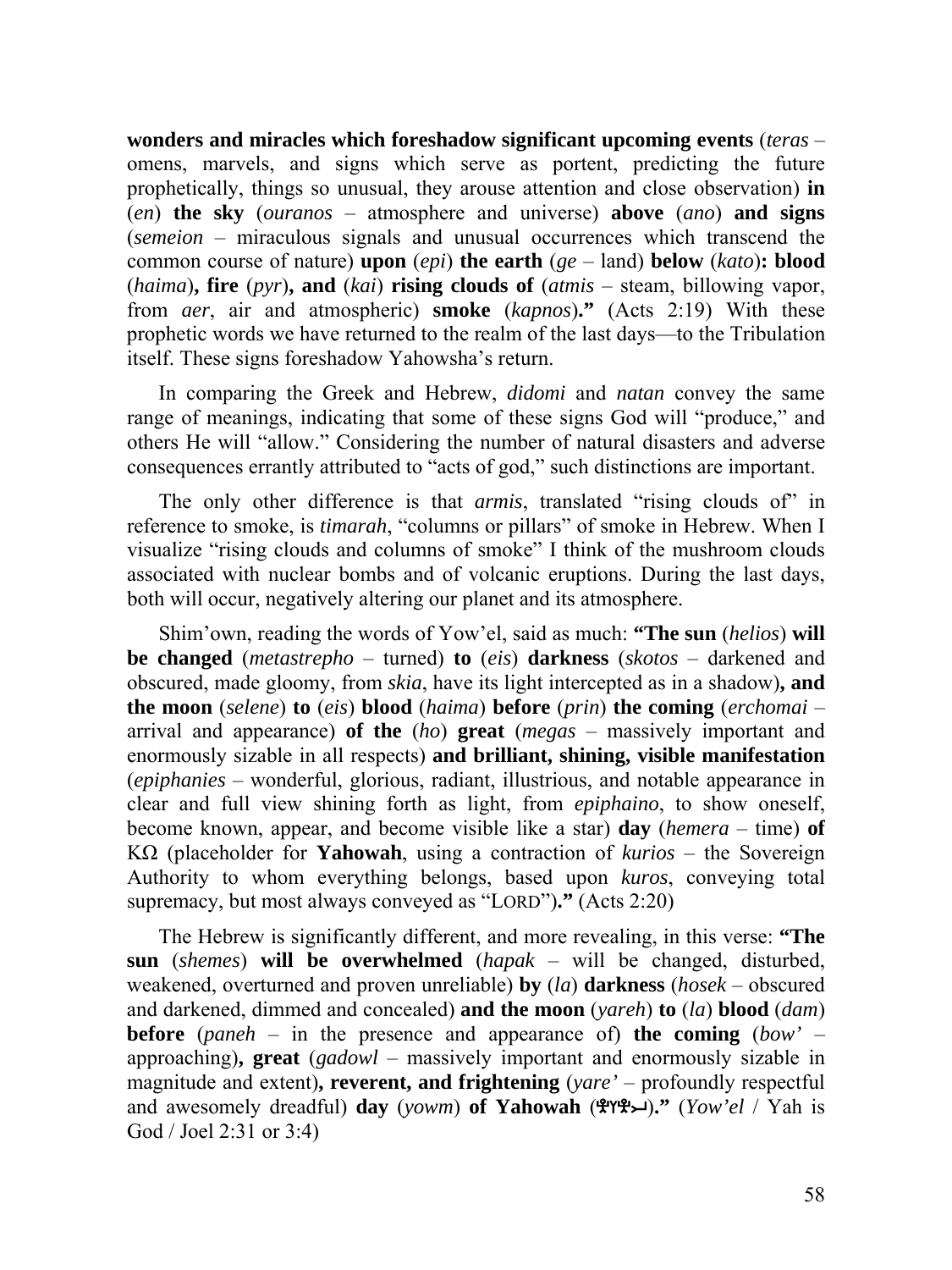There are three glaring differences between the Greek translation and the Hebrew original. First, rather than using the common Hebrew words for "change," *muwr* or *shanah*, or even *shub, naham, tamuwrah, halaph*, or *halyphah*, Yow'el wrote: *hapak* when predicting what will happen to the sun. It invokes the idea that the sun, as Satan's most popular guise, will be "overturned and be proven unreliable" in the last days. Its illumination, as well as its influence, will be "dimmed and obscured" by the arrival of the Greater Light—Yahowsha'. As such, it will be the last hurrah for "Allahu Akbar!"—Allah is the Greatest.

Just as the sun isn't going to be extinguished, merely darkened in the aftermath of nuclear holocaust, an asteroid strike, and the billowing smoke which will rise from the torching of the Middle East's oil fields at the conclusion of the Magog War, the moon won't turn into blood, but rather will reflect a diminished reddish-brown aura. If you have ever seen the moon during a full eclipse, or viewed it through air saturated with smoke, you'll recognize this depiction. And it is an important one, because if the light reflected off of the moon's surface is diminished by global atmospheric pollution of this magnitude, observing a new moon, especially in the seventh month of the seventh year of the Tribulation, will be impossible. The first emerging crescent is already hard to see, as it occurs briefly just before sunset, low on the horizon through the greatest density of air, and it is always in competition with the source of its light—the sun. Therefore, for those who survive long enough to witness the fulfillment of *Yowm Kippurym* with Yahowah's return, and then the *Miqra'* of *Sukah*, and the initiation of the Millennial Sabbath, they won't be able to actually see the first crescent of the new moon which not only designates *Taruw'ah*, but also determines the arrival of the Day of Reconciliations ten days later, followed by the final and seventh Called-Out Assembly of Shelters celebrated on the fifteenth day of the month. This gives new meaning to "no one knows the day or the hour."

The second significant difference between the Greek and Hebrew text is that while both renditions agree with the fact that Yahowah's *Yowm Kippurym* return will be "great" as in "*megas* and *gadowl* – massively important and enormously sizable in all respects, both in magnitude and extent," they differ considerably with regard to what follows. The Greek suggests that this day will be distinguished because God will be undiminished, and will arrive as "a brilliant shining visible manifestation, a wonderful, glorious, radiant, and illustrious appearance in clear and full view shining forth as light, becoming visible like a star." And no doubt, that will be true, as He will return closer to His natural state. The result of which will be to instantly vaporize those anywhere near Him who are not protected by the Set-Apart Spirit's Garment of Light. And as such, the *Yowm Kippurym* warning that those who don't accept Yahowah's summons to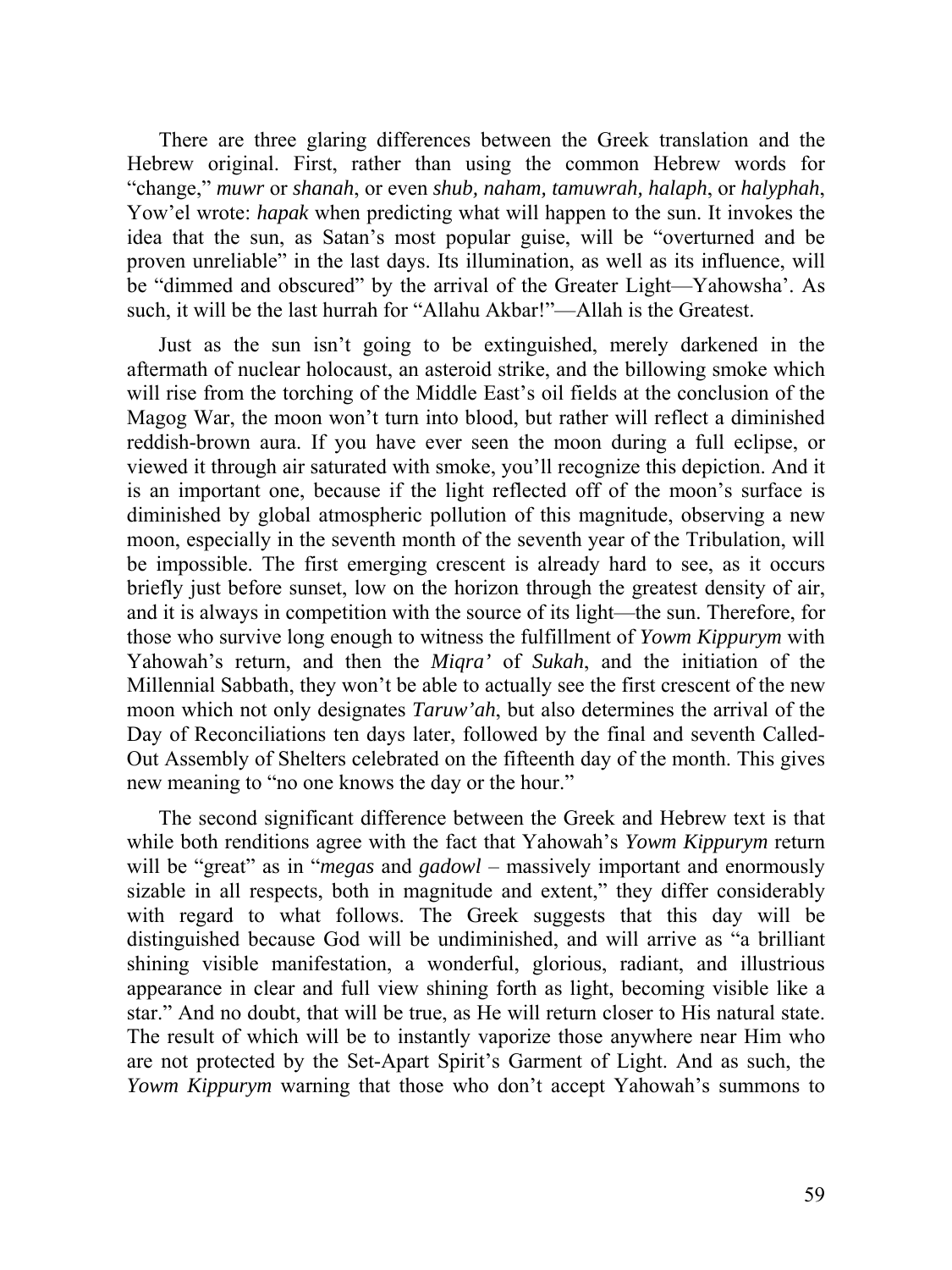approach our Spiritual Mother on this day will be annihilated, takes on an added significance.

The Hebrew, however, uses one of Scripture's most mistranslated and least understood terms to paint the scene from a different perspective. *Yare'* can mean "revere" or "fear." And that means for some, for those who have followed Yahowah's seven-step path home, and who have received the Set-Apart Spirit in the spirit of Seven Sabbaths, they will view the Day of Reconciliations with all of the "reverence" it deserves, "profoundly respectful" of their Heavenly Father and the work He has done to bring them into His family.

But, those who have come to destroy Yisra'el, and to kill Yahuwdym, the sudden, unexpected, and brilliant appearance of Yahowah will be "awesomely dreadful," literally "frightening" them to death.

In the end, all of us will come to see God in one of two ways. Some will respect and revere Him, and for those who do, He will reciprocate, moving over on His throne so that they can sit beside Him. For those secular humanists who reject God, and religious devotees who have been taught to fear Him, they will find their judgment before God to be a dreadful affair. *Yare'* defines both conditions, which is why its shadings are perfectly suited to describe the varying perspectives souls will surely have on this extraordinary day.

Speaking of this time, it is not "the great and awesome day of the LORD," as your KJV, NASB, or NIV protest. The Greek word *kurios* cannot be found in the text of any first-, second-, or third-century manuscripts, Shim'own didn't speak Greek, and Yahowah's name is clearly evident in the Hebrew verse the Apostle was quoting. At issue here is that God has but one name, Yahowah, a name He wants us to know and use because it alone can be relied upon for salvation. Moreover, Yahowah hates being called "Lord" because that title is Satan's, as it defines the Adversary's ambitions, not God's.

In that there are few things more important than avoiding replacing Yahowah's name with the title "the LORD," I want to pause a moment and ponder Yahowah's pained words to His people in Hosea. Speaking of Yisra'el, God begins: **"Let her therefore turn away from** (*suwr* – change direction, move on a different path, be removed from, forsake, reject, and abolish) **illicit relationships with a false deities** (*zenunym* – religious infidelity, adultery, and especially idolatry,) **away from her** [Yisra'el's] **presence."** (Howsha' / Salvation / Hosea 2:2-3)

Speaking of the Whore of Babylon's influence on the Children of Yisra'el, Yahowah revealed: **"Their mother wantonly committed adultery and idolatry** (*zanah* – was a harlot and a whore)**. She who conceived them made a serious mistake** (*bowsh* – did something wrong and lost hope by acting shamefully)**. She**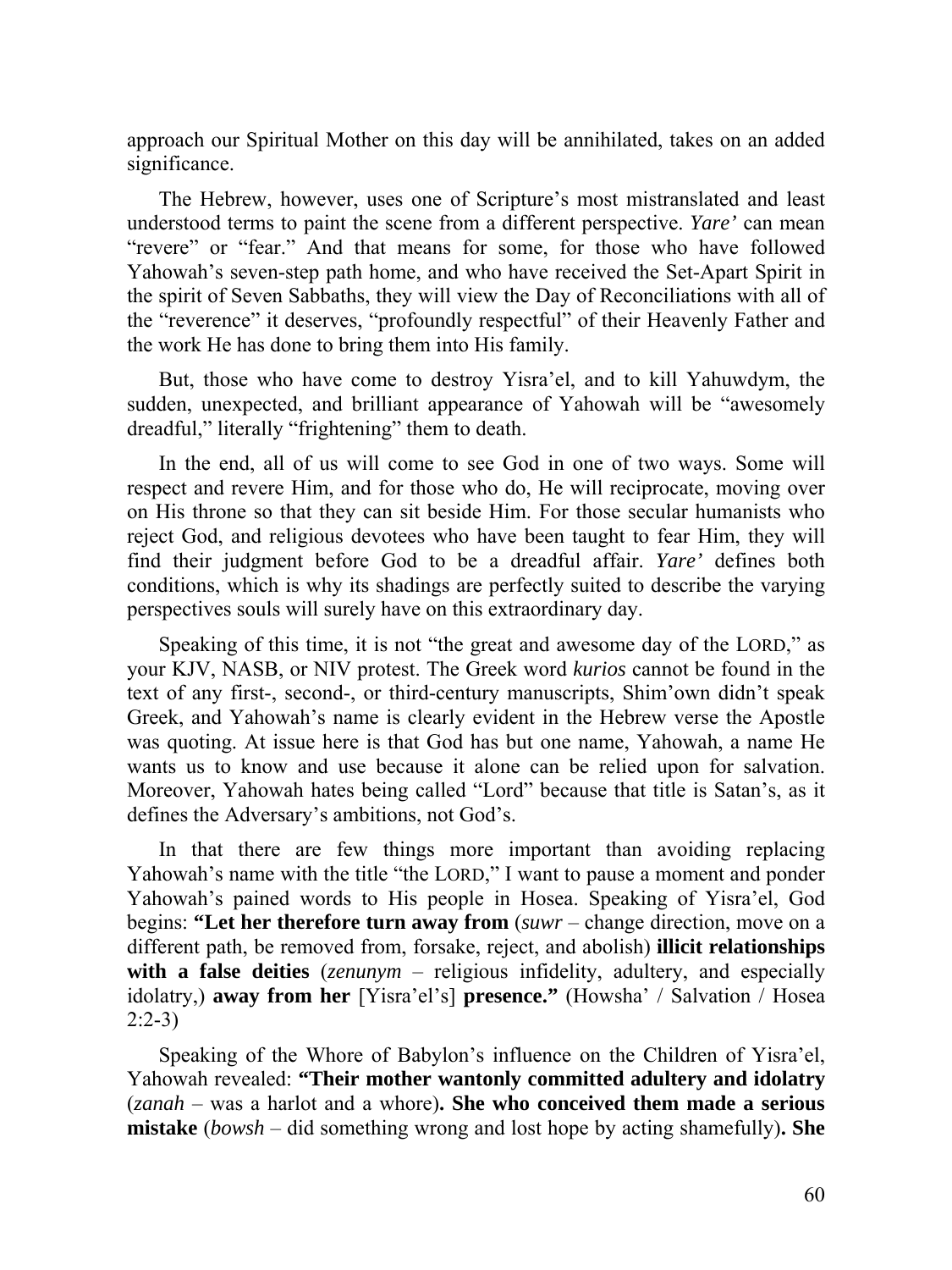**said, 'I will go after my lovers that provide my bread, my water, my wool, my linen, my oil, and my drink.'"** (Howsha' / Salvation / Hosea 2:4-5)

As a result of following Satan's and man's religious path, rather than Yahowah's Way, God said: **"Therefore, behold** (*hineh* – I call your attention to this change of scene, emphasizing it) **I will hedge up** (*suk* – fence in, erect a restraining barrier, and block) **your path** (*derek* – pattern of life) **with thorns, closing it off so that she shall not find or attain her way** (*natyb* – path of life conceived by men)**."** (Hosea 2:6) Because: **"She did not discern** (*da'ah* – acknowledge information that requires wisdom) **that I gave long lasting grain, and new wine, and olive oil, and increased her silver and gold, which they assigned to Lord Ba'al."** (Howsha' / Salvation / Hosea 2:8)

If you turn to the "*Azab* – Abandonment" chapter of the *Going Astray* volume of *Yada Yah*, you will find a long discussion on the origins and nature of Lord Ba'al, and thereby more fully appreciate why Yahowah consistently used the term to define the Adversary and his satanically-inspired religions.

Divorcing His Chosen People for their infidelity, Yahowah warned that upon His redemptive advent (His sixth of seven, and the one in which religious Jews elected to crucify their Ma'aseyah): **"Therefore, I will return and take away My grain at the occasion of change, and my new wine at the appointed time** (*mowed*)**, and spare my wool and linen that would have kept her nakedness hidden."** (Howsha' / Salvation / Hosea 2:9)

Then speaking of the Babylonian-inspired Ba'alym religious celebrations which had crept into the Jewish calendar, and His people's infidelity with regard to the Covenant, Yahowah predicted: **"And now will I reveal her lewdness and shame in the sight of her lovers** (*ahab* – those with whom she has formed a relationship) **and none shall save** (*nasal* – deliver or rescue) **her out of My hand** (*yad* – power or authority)**. I shall cause a cessation of all her celebrations, her religious feasts, her new moon religious festivals, and her Sabbaths, and all her appointed assemblies."** (Howsha' / Salvation / Hosea 2:10-11) God isn't tolerant of religious observances—especially when they conceal, corrupt, or counterfeit His *Miqra'ey* / Called-Out Assemblies as most Jewish and Christian religious festivals do.

The Familial Relationship predicated upon marriage and home, and known as the "Covenant," required fidelity to yield blessings. So there was a consequence of cavorting with Lord Ba'al: **"I will destroy** (*shamem* – leave desolate, lay waste and ravage, ruin and abandon) **her vines and her fig trees, whereof she has said, 'These are my gratuities** (*etenal* – payments for being a prostitute, the *quid pro quo* rewards) **associated with loving people** (*ahab* – coveting things and bribes) **given to me.' But I intend to turn them into a thicket, and the beasts of the**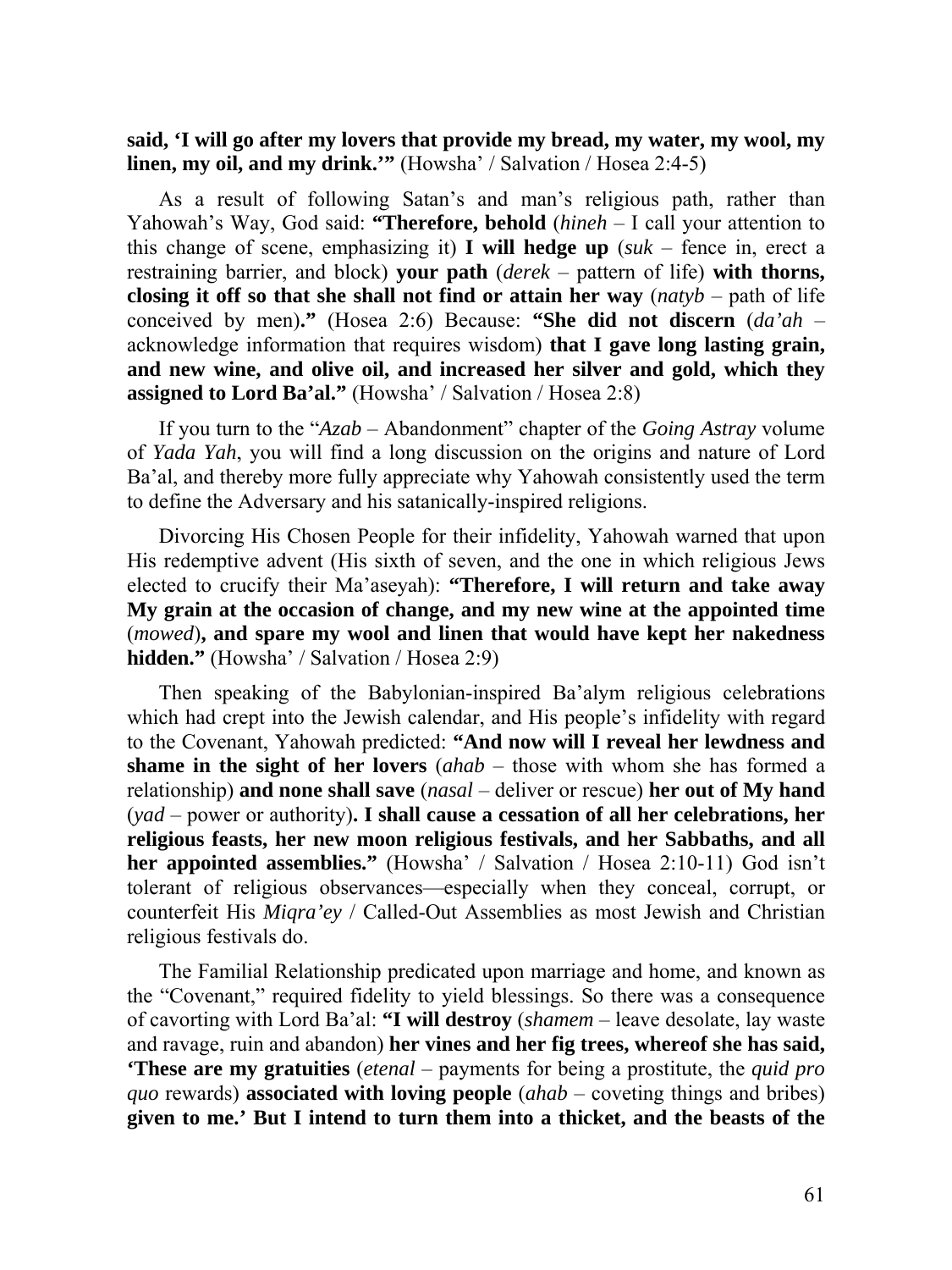**field shall devour them."** (Howsha' / Salvation / Hosea 2:12) And so it would be. The Temple was torn down in 70 CE, and the Land was salted and destroyed by the Romans between 133 and 135 as a result of Jews rejecting the Covenant.

While this is a warning to the Jews, predicting the nearly 2,000-year Diaspora, it should be equally disturbing to Christians: **"I will take an inventory of** (*peqad* – recount) **her days in association with** (*'asher*) **Lords** (*Ba'alym* – false gods)**, wherein she caused incense and sacrifices to rise up in smoke, and she went on the prowl in search of prey in a beguiling way with her loop earrings**  (*nezem* – ornamental rings and circles which separate) **and her jewelry associated with harlotry, and she went out after** (*halak ahar* – walked with, followed, and joined) **her lovers** (*ahab* – formed a relationship with others, desiring objects and coveting things)**. And she forgot Me, becoming lame and crippled, says Yahowah** (kzk  $\vert$  )." (Howsha' / Salvation / Hosea 2:13)

But divorced was not forgotten. Verses 14 through 16 describe a doorway and path from the wilderness back home to the Promised Land which Yahowah promised to leave open, hoping and knowing that His Chosen People would one day return. Speaking of that day, God said: **"And it shall be at that day, declares Yahowah** ( $kzk$ ), **that you shall call Me husband** (*ishi* – extant, present, in existence, the Mighty One)**; and shall call Me** (*qara* – summon Me as and read aloud) **My Lord** (*ba'ali*) n**ever again** (*halo owd* – no more and no longer)**. For I will remove and reject the names of the Lords** (*Ba'alym* – false gods) **out of her mouth, and they shall be proclaimed** (*zakar* – remembered, recalled, and mentioned) **by their name no more."** (Howsha' / Salvation / Hosea 2:16-17)

So at the time of reconciliation, on the Day of Reconciliations, at the terminus of the intermission, on the day Yisra'el's long divorce is reconciled, at the reestablishment of the Covenant, and upon God's long-awaited return to Earth, Yahuwdym will call Yahowah "*Ishi* – Husband." The bride will have returned from her flirtations with Lord Ba'al. This means that the Jews who survive the Tribulation will acknowledge that Yahowah manifest Himself as a man—as the Ma'aseyah Yahowsha'—to save them. It means that they will come to recognize that God exists and that His name is Yahowah—not "Lord." They will become reacquainted, so to speak. And it means that Yahowah and His Yahuwdym will be remarried—signaling the resumption of the *olam beryth*—the eternal covenant.

And while this glorious and magnificent chorus is the doorway to salvation, what follows is so sad it makes me want to cry and scream all at the same time. At this great celebration of reconciliation, upon His glorious return, the thing Yahowah cherishes most is never being called "Lord" again. That means when the rabbis, priests and pastors scratched His name out of His Scripture 7,000 times, replacing it with "LORD," God was and remains in agony. Yahowah longs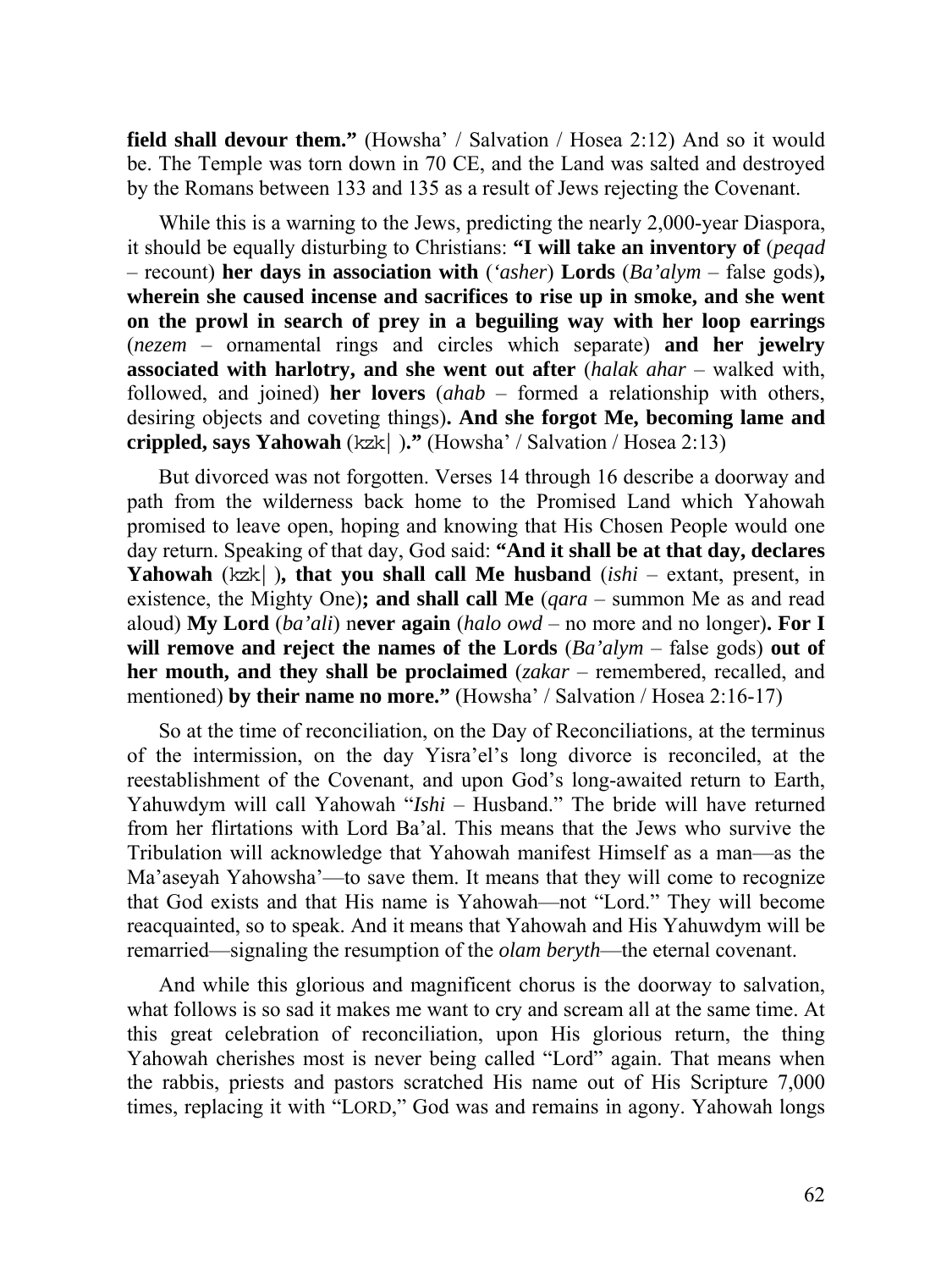for a time that "Lord" will never again be spoken, remembered, or read.

Returning to the Acts of the Apostles and Spirit, one of the most important parts of Shim'own's recital of Yow'el is contained in what comes next. As we discovered in Yow'el 2:26, nothing is more essential to our salvation than boldly proclaiming Yahowah's name. **"And it shall come to pass** (*eimi* – be that) **all** (*pas* – everyone) **who** (*hos*)**, and as many as** (*an* – used as a preposition to present a possibility)**, call upon** (*epikaleomai* – ask for help in and bear) **the** (*ho*) **personal and proper name** (*onoma*) **of** ΚΩ (**Yahowah**) **will be saved** (*sozo* – rescued, delivered, restored, and healed)**."** (Acts 2:20)

In Hebrew, this essential passage reads: **"And** (*wa*) **it shall come to be** (*hayah* – exist) **that everyone** (*kol* – all) **who relationally** (*'asher*) **calls out** (*qara'* – summons and proclaims, reads aloud and recites) **in** (*ba*) **the personal and proper name** (*shem*) **Yahowah** ( $\mathcal{P}(Y\mathcal{P}\rightarrow)$ , shall be saved (*malat* – be rescued and delivered, be spared and slip away, escaping from harm, their life preserved)**…"** (*Yow'el* / Yah is God / Joel 2:32 or 3:5)

It is so obvious, it's a wonder that theologians, clerics, and scholars have dumbfounded so many for so long. "Lord" is a title, not a "personal and proper name," and thus cannot be used in this context. Not only isn't the definite article "the" included in the Greek text, eliminating the possibility that the  $K\Omega$ placeholder stood for "the Lord," by design, a name, *the* name, is all that fits.

*Eimi* and *pas* are appropriate translations of *hayah* and *kol*, albeit, *hayah*, not *eimi*, forms the basis of Yahowah's name as it defines His nature. *Hos*, however, is an inadequate translation of *'asher*, in that the Hebrew term is "relational," and thereby adds an essential insight excluded from the Greek. And I suppose, that is why Kephas included the prepositional *an* in his citation, inferring that salvation was conditional, and that something had to be done, namely a relationship formed, before the possibility became a reality.

"Call upon" in Greek adds an accurate additional nuance in that it speaks of "asking for help using a particular name." Further, *epikaleomai* conveys a "desire to bear the name," because those who call upon Yahowah become Yahuwdym.

In Hebrew, two words are used to describe the means to salvation: *qara' ba*, meaning to "call out in" the name Yahowah. *Qara',* as we have become aware, forms the basis of *Miqra'*, designating the Called-Out Assembly being celebrated this day as the Spirit came upon the *ekklesia*.

Additionally, *qara'* tells us that we are to "summon and proclaim" Yahowah's name, "reading it aloud and reciting" it if we want to be saved. And that's hard to do when you don't know it, and when it has been removed 7,000 times from the very Scriptures which provide the path to salvation.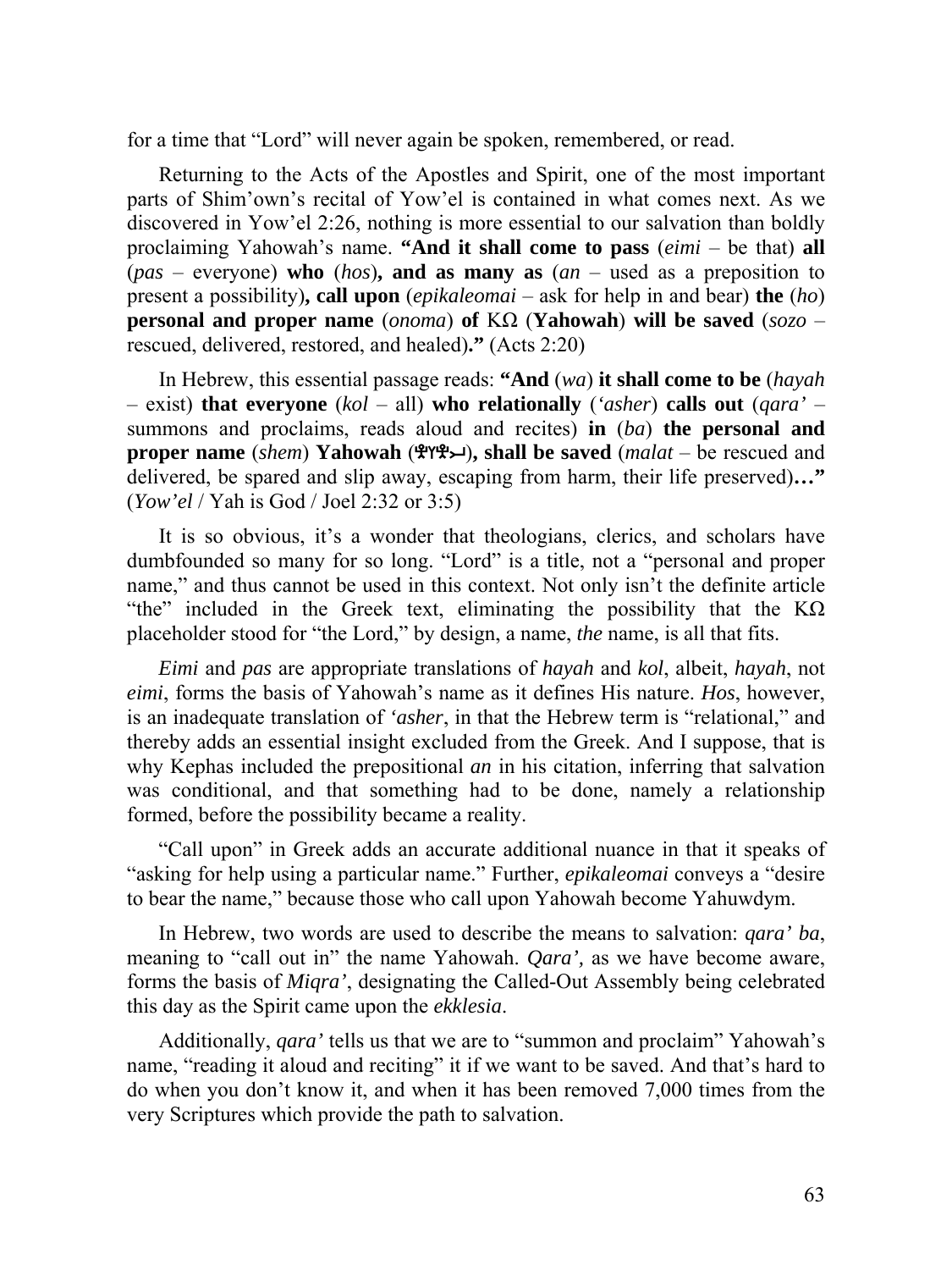While Shim'own had concluded his citation of *Yow'el*, Yahowah wasn't finished **"…because indeed** (*ky*) **on** (*ba*) **Mount** (*har*) **Tsyown** (*tsyown* – the signpost on the way) **and in** (*ba*) **Yaruwshalaim** (*yaruwshalaim* – the source of salvation) **deliverance** (*paleytah* – the escape for the remnant and remainder, the survivors from oppression and captivity) **will be** (*hayah*) **equated to** (*ka* – and be in accord with) **relationally** (*'asher*) **saying** (*'amar* – answering and claiming, calling and declaring, speaking and requesting) **Yahowah** ()**. The remaining survivors** (*saryd* – the remnant) **relationally** (*'asher*) **call out to**  $(qara' - \text{summ on and proclaim, read aloud and recite) **Yahowah** ( $\mathbf{r} \mathbf{r} \mathbf{r} \mathbf{r} \mathbf{r}$ ."$ (*Yow'el* / Yah is God / Joel 2:32 or 3:5)

What follows, ties Yahowah's return and the restoration of His people together: **"Look and see** (*hineh* – pay attention)**, because indeed** (*ky*) **in** (*ba*) **that day** (*yowm*)**, and during** (*ba*) **that particular time** (*'eth* – that specific and definite point)**, relationally** (*'asher*) **I will return and restore** (*suwb* – come back to the place I had previously left to renew) **the fortunes** (*sebuwt* – freeing people from oppression, suppression, and captivity)**, for Yahuwdah** (*Yahuwdah* – those who relate to and are related to Yah who bear His name) **and Yaruwshalaim** (*Yaruwshalaim* – the source of salvation)**."** (*Yow'el* / Yah is God / Joel 3:1 or 4:1)

The rest of *Yow'el* goes on to describe Armageddon, referring to the gathering of militants and their weapons as **"an abundance of riches, rumbling, commotion, tumult, uproar and confusion from a multitude of troops** (*hamon hamon*) **in the valley** (*'emeq* – low geographical area) **of decision** (*harus*)**, for the day of Yahowah** () **is near in the valley** (*'emeq*) **of the decision** (*harus* – of making a choice to be on one side of a sharp divide or the other, to be cut free, and to be judged and punished)**."** (*Yow'el* / Yah is God / Joel 3:14 or 4:14)

For most of man's existence, mortal souls were free to select one of three fates. Those who chose to rely upon Yahowah would live forever with Him. Those who sided with Satan, as those in the valley of decision had done, would endure forever in the Abyss with the Adversary. And while most souls would simply cease to exist at the end of their mortal lives, that option will not being afforded to the rumbling, tumultuous, and confused multitude who had come to annihilate Yahowah's Chosen People. It was decision time, and they had all expressed theirs by way of the company they had chosen and the mission they had engaged upon.

Scripture paints Yahowah as patient, always waiting until the last possible moment, giving people every opportunity to change before usurping their freewill, and demonstrably intervening as He eventually must in human affairs. But to fulfill the final two *Miqra'ey*, and to save a remnant of Yahuwdym from having the Adversary and his associates destroy the Promised Land, and all life on Earth,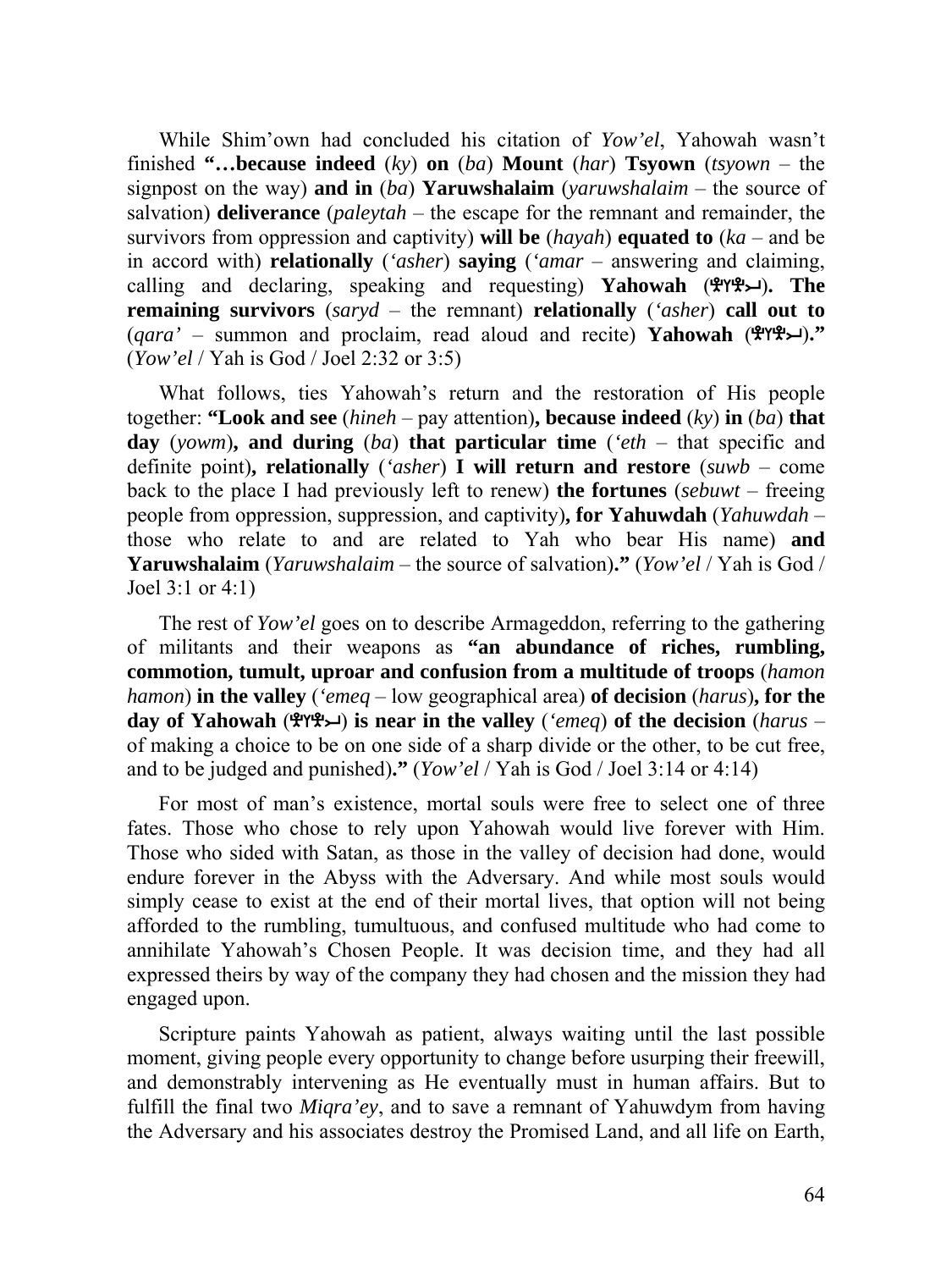He will arrive a heartbeat before we annihilate ourselves and the planet to save the day. Because of the damage we have done...

**"The sun** (*shemes*) **and moon** (*yareh*) **will grow dark** (*qadar* – have their light obscured) **and stars** (*kokab*) **will withdraw** (*'asap –* experience a gathering in or harvest of) **their brightness** (*nagah* – splendor and radiance)**, and Yahowah** ( $\mathcal{L}(\mathbf{X}) = \mathbf{X}(\mathbf{X})$  **will shout** (*sa'ag* – roar) **from** (*min*) **Tsyown** (*tsyown* – the signpost on the way) **and from** (*min*) **Yaruwshalaim** (Y*aruwshalaim* – the source of restoration) **deploying** (*natan* – producing, giving, and bestowing) **His voice** (*qowl*)**, shaking** (*ra'as*) **the heavens** (*samaym*) **and the earth** (*'erets* – land)**.** 

**Then** (*wa*) **Yahowah** ( $\mathcal{P}(\mathcal{P}\mathcal{P}\rightarrow\mathcal{P})$  will be a shelter (*mahseh* – refuge of safety from danger) **for** (*la*) **His** (*huw'*) **family** (*'am*)**, protecting** (*ma'oz* – sheltering my means of an enclosed encampment) **the Children** (*ben*) **of Yisra'el** (*yisra'el* – those who strive with and are empowered by God)**.** 

**And you will know** (*yada'* – recognize and acknowledge, respect and understand, realize and become familiar with, be aware and discover) **that indeed**  $(ky -$  surely and truly) **I** (*'any*), **Yahowah** ( $\mathcal{P}(\mathcal{P}\mathcal{L})$ ), your God (*'elohym*), live (*sakan* – dwell, remain, settle, and camp) **in** (*ba*) **Tsyown, My** (*'any*) **set-apart** (*qodesh* – purifying and cleansing) **mountain** (*har*)**, and I will continue to exist** (*hayah*) **in the set-apart and cleansed** (*qodesh*) **Yaruwshalaim. Unauthorized and illegitimate strangers** (*zar* – foreigners and aliens, children born of another mother and father) **shall not** (*lo'*) **pass over** (*'abar*) **into** (*ba*) **her** (*huw'*)**."** (*Yow'el* / Yah is God / Joel 3:15-16 or 4:15-16)

In this passage, Yahowah has transitioned from themes of reconciliation upon His return on the Day of Reconciliations, to providing shelter on *Sukah* / Shelters, because one *Miqra'* flows to the next, one leading to the other. Just as the first four Called-Out Assemblies have been fulfilled in the right way, on the right day, and in the right order, the final three *Miqra'ey* will also be fulfilled, restoring the Children of Yisra'el as they begin the Millennial Sabbath, camping out with God for one thousand years.

The whole story has been brought to its conclusion. Everyone who has survived His glorious return will *yada' Yahowah*, they will "know, recognize and acknowledge, respect and understand, realize and discover that being *qodesh*/setapart unto God and cleansed was the purpose of *Shabuwa'*. From this time forward, only those whose mother and father are our Spiritual Mother and Heavenly Father will be afforded the opportunity to camp out on the set-apart mountain and set-apart city. Those who did not avail themselves of Passover when they had the opportunity, will be excluded as strangers.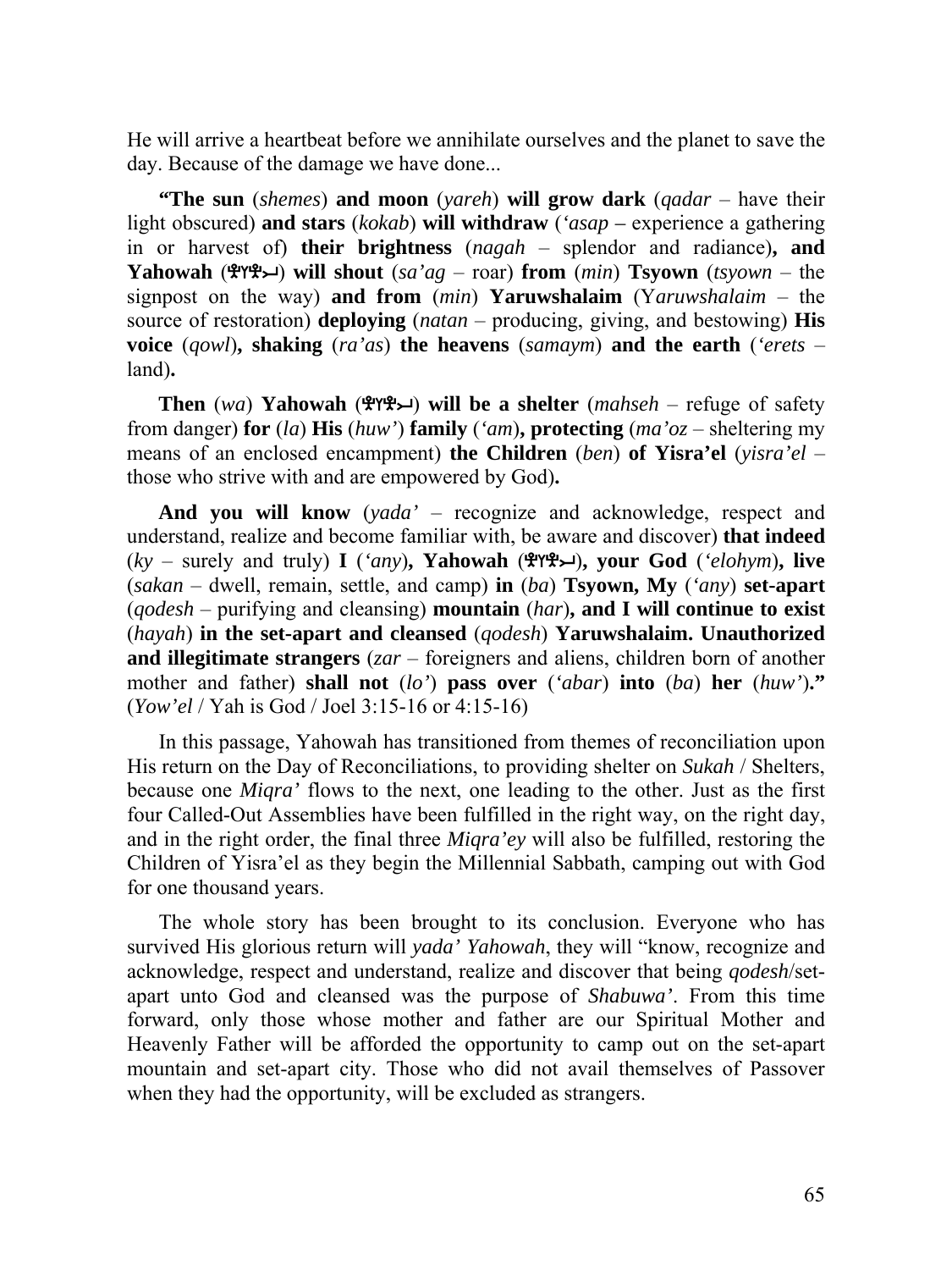Shim'own continued to give the religious zealots who were mocking the work of the Set-Apart Spirit on *Shabuwa'* an earful, intermixing Scriptural citations with sound conclusions. It is the example we should follow on this *Miqra'* as well as on all others.

After having connected the pouring forth of the Set-Apart Spirit upon those gathered together on the Called-Out Assembly of Sevens with the prediction that it would occur in Yow'el / Joel, Shim'own told his audience that the prophecies pertaining to Yahowah's return indicated not only that He had been here before, but that Yahowsha' embodied the manifestation they had witnessed.

During this process, the disciple told those who made saying Yahowah's name a crime punishable by death that God actually said the opposite: "And it shall come to pass that everyone who calls upon the name of Yahowah shall be saved." And it was along these lines that He pressed forward with this analysis: **"Yisra'elite** (*Israelites* – a transliteration of *Yisra'elite*) **men** (*andros*)**, pay attention to and understand** (*akouo* – hear what I have to say and receive) **these words** (*logos* – statements, treatise, and reasoning)**:** ΙΝΥ (placeholder for **Yahowsha',** meaning Yah Saves) **the Nazarene** (*Nazoraios* – a transliteration of *natsyr*, meaning preserved, *netser*, branch (a Messianic symbol from Isaiah 11:1), and *nazar*, to separate and set apart)**, is a man** (*andros*) **who publicly demonstrated** (*apodeiknymi* – showed, attested, and proved, using sound arguments to expose and demonstrate) **to** (*eis*) **you** (*sy*) **that He is from** (*apo*) ΘΣ (placeholder for **Yahowah, our God**) **using supernatural powers and abilities** (*dynamis* – an inherent capacity) **to perform extraordinary miracles with prophetic significance** (*teras* – wonders which foreshadow that which is to come and are so unusual, they arouse close observation)**. These are signs** (*semeion* – nonverbal means of communication, distinguishing omens portending remarkable events which transcend the common course of nature and authenticate the individual) **which** (*hos*) ΘΣ (placeholder for **our God, Yahowah**) **performed** (*poieomai* – assigned and worked) **through** (*dia*) **Him** (*autos*) **in your midst** (*mesos*) **as** (*kathos*) **you know** (*oida* – possess sufficient information to comprehend and understand)**."** (Acts 2:22)

Yahowsha' not only performed countless miracles, many of which were extraordinary, they all served to convey aspects of His nature and purpose. Moreover, each time He did something no other person had ever done, He demonstrated that He was indeed God. And since Yahowah clearly said that He would be "returning," Yahowsha' represents the lone credible candidate for the preceding advent. And that is why this conclusion followed the *Yow'el* citation.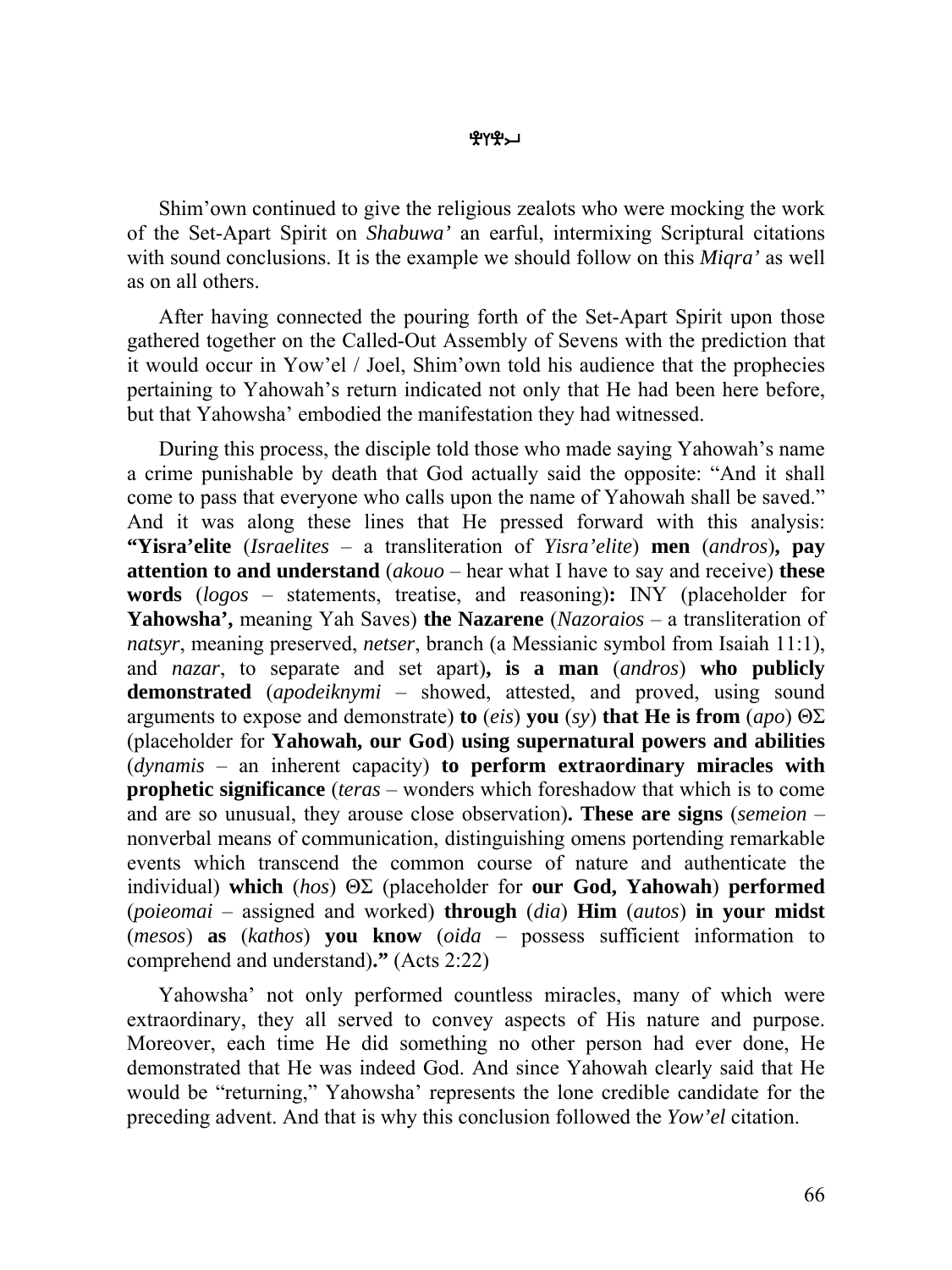What's more, Yahowsha' was the only individual in human history who even attempted to fulfill the prophetic plan Yahowah had so carefully delineated. **"He was appointed to** (*horizo* – determined, set, decreed, and foreordained to fulfill) **the pre-arranged and prophetic** (*prognosis* – the predestined and previously revealed and known) **plan and purpose** (*boule*) **of** ΘΣ (placeholder for **Yahowah, our God**)**…"** (Acts 2:23) Then man now known as Kephas has just articulated the thesis statement of *Yada Yah*. God designed and disclosed His plan and purpose in the Towrah—the salvation of humankind—and Yahowsha' fulfilled and facilitated that plan.

With Calvinism on the rise in the West, I'd like to make an important distinction here. Yahowah's response to man, even Yahowsha's words and deeds, were predetermined—inscribed in stone and unchangeable—before the universe was created. Man's response to God, and our words and deeds, are always subject to freewill. Each and every one of us has the opportunity to ignore God's plan, serve a god of man's making, accept Yahowah, or reject Him.

Within the realm of prophecy, there are certain things which Yahowah has preordained—the fulfillment of the *Miqra'ey* for example. The things which God has promised to do, will be accomplished on the stage of human history in complete accord with Scripture, in order, and on the predetermined day, regardless of mankind's response. Yahowah is committed in this regard, and no longer has any option.

Other prophecies simply report that which mankind will do with the continued exercise of freewill. In such cases, Yahowah has been to our future and is reporting back to us what He has seen, so that when it happens as He witnessed it, we will trust His witness. So, while Yahowah was certain that Yahuwdym would return to Yisra'el in the last days as a result of the Holocaust, He had no hand in those horrific events. Individual men and women made poor decisions, squandering the gift of freewill, and the consequences where devastating. Such will continue to be the case over the next two-dozen years. Just because Yahowah knows the future as it relates to mankind, it doesn't mean that we are predestined to act badly.

What follows is as brilliantly worded, as is that which preceded it. **"…He was betrayed and given over** (*ekdotos* – delivered and handed over) **to** (*dia*) **the hand** (*cheir* – power, influence, authority, and control) **of lawless heathens** (*anomos* – pagans destitute of the Torah) **who chose to take control and lift Him up** (*anaireo* – to do away with and destroy, from *haireomai*, to choose to control)**, affixing Him** (*prospegnumi*)**."** (Acts 2:23)

While *prospegnumi* is most always translated "crucify," this Greek word, unlike *stauroo*, "to be nailed to an upright pole," simply means to "affix and to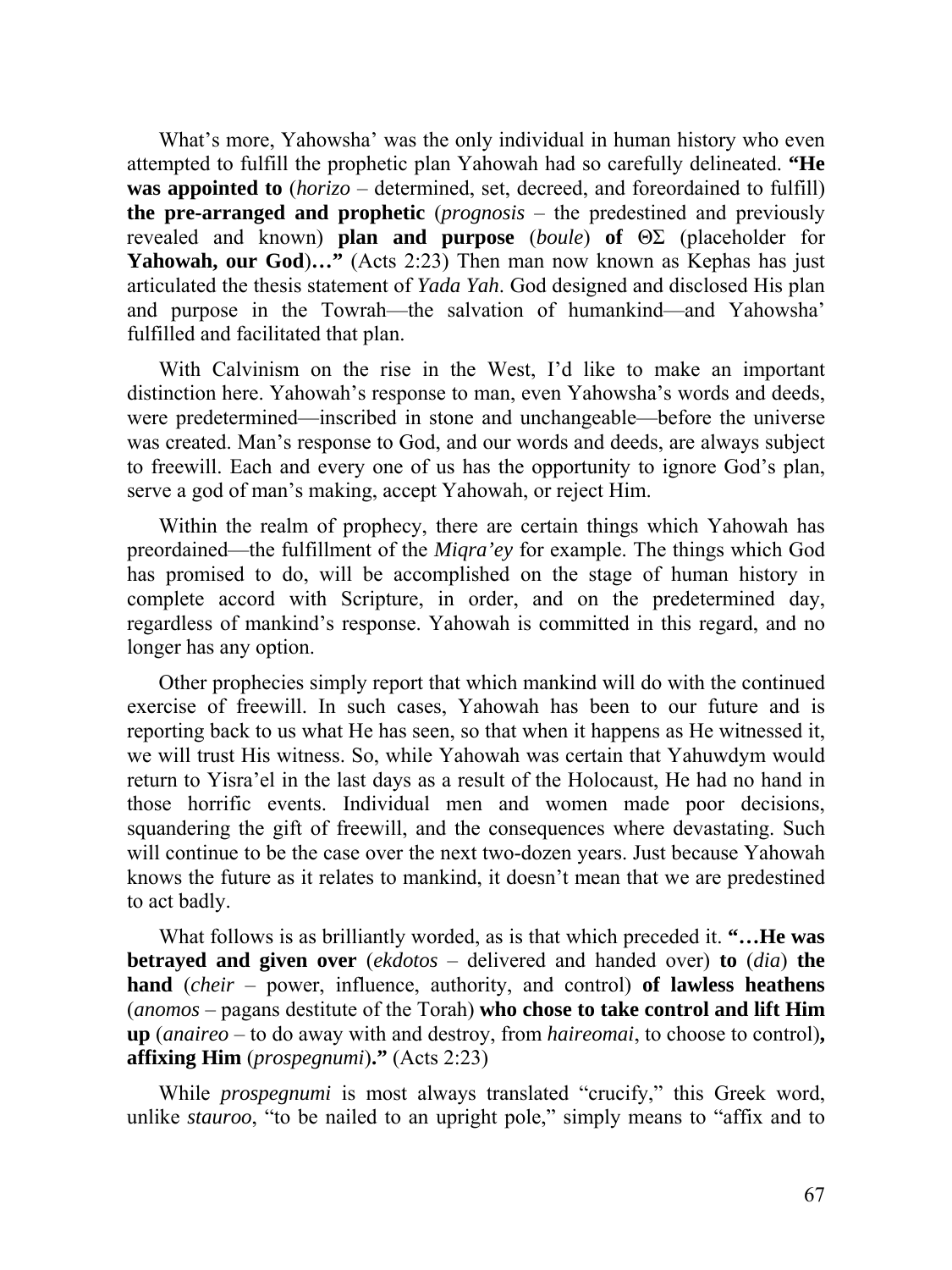fasten." The lifting up aspect of what occurred was communicated by *anaireo*. Shim'own evidently wanted to make the same distinction I did—that men had a choice even though God didn't. The actions of those who on *Shabuwa'* were scoffing at the Spirit, and who fifty-one days earlier on *Pesach* had mocked the Ma'aseyah, becoming accessories to His crucifixion, were not to be excused or condoned as if they were predestined to reject God.

As an interesting aside, it is worth noting that the preponderance of Catholic sculptures and paintings depict Yahowsha' in one of two ways, attached to His mother as an infant, or helplessly attached to a cross. It is as if the Catholic hierarchy has chosen to control Him in that way. They are quietly saying: if He cannot take care of Himself, why would you trust Him to take care of you?" And that leads to: "Trust us instead with your soul."

**"**ΘΩ (placeholder for **Yahowah**) **restored Him to life, caused Him to stand up, and raised Him** (*anistamai*)**, releasing and dismissing Him** (*lou* – loosening Him and setting Him free) **from the suffering and pain** (*odin* – agony and labor pangs) **of death and separation** (*thanatos* – the separation of the soul from the body and from God) **because** (*kathoti*) **it was not** (*ou*) **possible** (*dynatos*) **for Him to exist** (*eimi*) **held and influenced** (*krateo* – seized) **by** (*hypo* – under) **these things."** (Acts 2:23)

There are few things in Scripture more complicated or insightful than what actually transpired on Passover, Unleavened Bread, and FirstFruits as it relates to Yahowsha's body, soul, and Spirit. And since an entire volume of *Yada Yah* (*Salvation*) is devoted to this topic, suffice it to say for now: the Set-Apart Spirit returned to Yahowah just prior to the death of Yahowsha's body. Yahowsha's body was then sacrificed as the Passover Lamb. That very same night His physical body ceased to exist in accordance with Yahowah's instructions. Then during Unleavened Bread, a Sabbath in 33 CE, Yahowsha's soul descended into the place of separation, called She'owl, to redeem us, keeping us from being separated from God. Having paid our penalty, Yahowsha's soul was freed, retrieved, and reunited with the Spirit on FirstFruits. And these are the things that Shim'own is summarizing here.

The Apostle's *Shabuwa'* soliloquy was advanced by way of a second Tanakh citation, this time from the  $16<sup>th</sup>$  Psalm. But so as to better understand why he selected it, let's begin our examination by studying the entire Psalm from which the excerpt was taken. Shim'own Kephas didn't cite it in a vacuum so we shouldn't approach it out of context either.

It begins: **"A written psalm** (*miktam* – an inscribed poem and prayer) **of Dowd** (*dowd* – love and beloved)**: Keep watch over and protect me** (*shamar 'any* – revere and care for me, guard me, cling to, and preserve me) **God** (*'el*)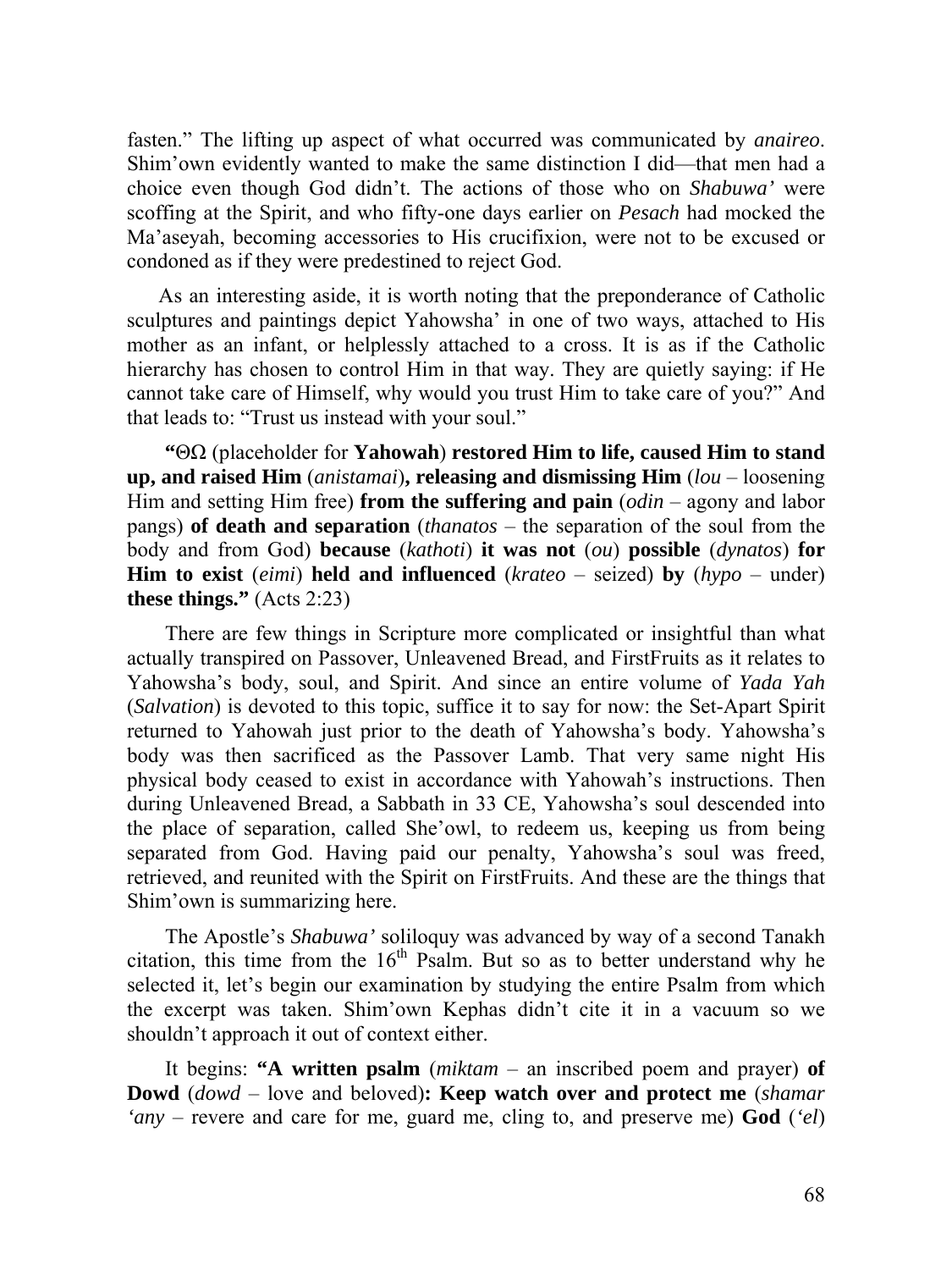**because** (*ky* – for the reason that) **I trust in and rely upon You** (*hasah ba 'antah* – I seek shelter and take refuge, trusting in You)**. I say** (*'amar* – promise and declare) **to** (*la*) **Yahowah** (kzk ), **my** (*'any*) **Upright One** (*'eden* / *'edon* – my foundation and the established and firm pillar of my tabernacle, and the base upon which I stand)**, You** (*'atath*) **are good to** (*tabah* – kind and generous to) **me** (*'any*) **because of You, not me** (*bal 'al'atath* – not because of who I am, but because of who You are)**."** (*Mizmowr* / Song / Psalm 16:1-2)

Another way to phrase the last line would be: "I have no goodness besides You." In other words, Dowd is correctly stating that his righteousness isn't his doing, but God's. This known, there are two essential insights in this passage. First, Dowd is depending upon Yahowah protecting Him for no other reason than he is trusting and relying upon God to do so. And that is always sufficient.

Second, while the NASB begins the second verse with "I said to the LORD, 'Thou art my LORD,'" *'adonay*, one of two Hebrew words for "lord," doesn't actually appear in the text—not even in the lord-loving Masoretic. While the first "LORD" comes by way of the standard replacement of Yahowah's name perpetrated by scholars and publishers, the second insertion is a unique travesty. In this case the Masoretes actually pointed *'edon* correctly, clearly conveying that Dowd was referring to Yahowah as the "Upright One"—one of the most insightful titles attributed to God in the whole of Scripture. It conveys that Yahowah is the "foundation upon which we are established." He is the reliable and firm pillar of our tabernacle." God is "the base upon which we stand." He is the one who stood up for us so that we could stand with Him.

This realization is especially significant with regard to the incessant insertions of "Lord" in the Greek texts where it does not belong. Based upon this verse, and many others, to be consistent and accurate, we are compelled to replace the KΣ, KY, and KΩ placeholders when they appear in the text with either "Yahowah" or "Upright One," depending upon which better suits the context of the discussion. And for this reason alone, our review of the Psalm based upon Shim'own's *Shabuwa'* quotation of it, has borne valuable fruit.

**"Concerning** (*la*) **the set-apart** (*qodesh* – cleansed and purified) **who are** (*'asher*) **in** (*ba*) **the Land** (*'erets* – realm and world)**, they** (*hem*) **are all** (*kol*) **majestic** (*'adyr* – illustrious, glorious, noble, and magnificent)**, and I delight** (*hepes* – take pleasure and enjoyment associating) **with** (*ba*) **them."** (*Mizmowr* / Song / Psalm 16:3)

Dowd is not so egotistical that he thinks that he is the lone apple of Yahowah's eye, but knows that all of God's children are beautiful. While we may be flawed, and while every good thing we possess is of God, because of what He has done, we are all "illustrious, glorious, and magnificent" from our Heavenly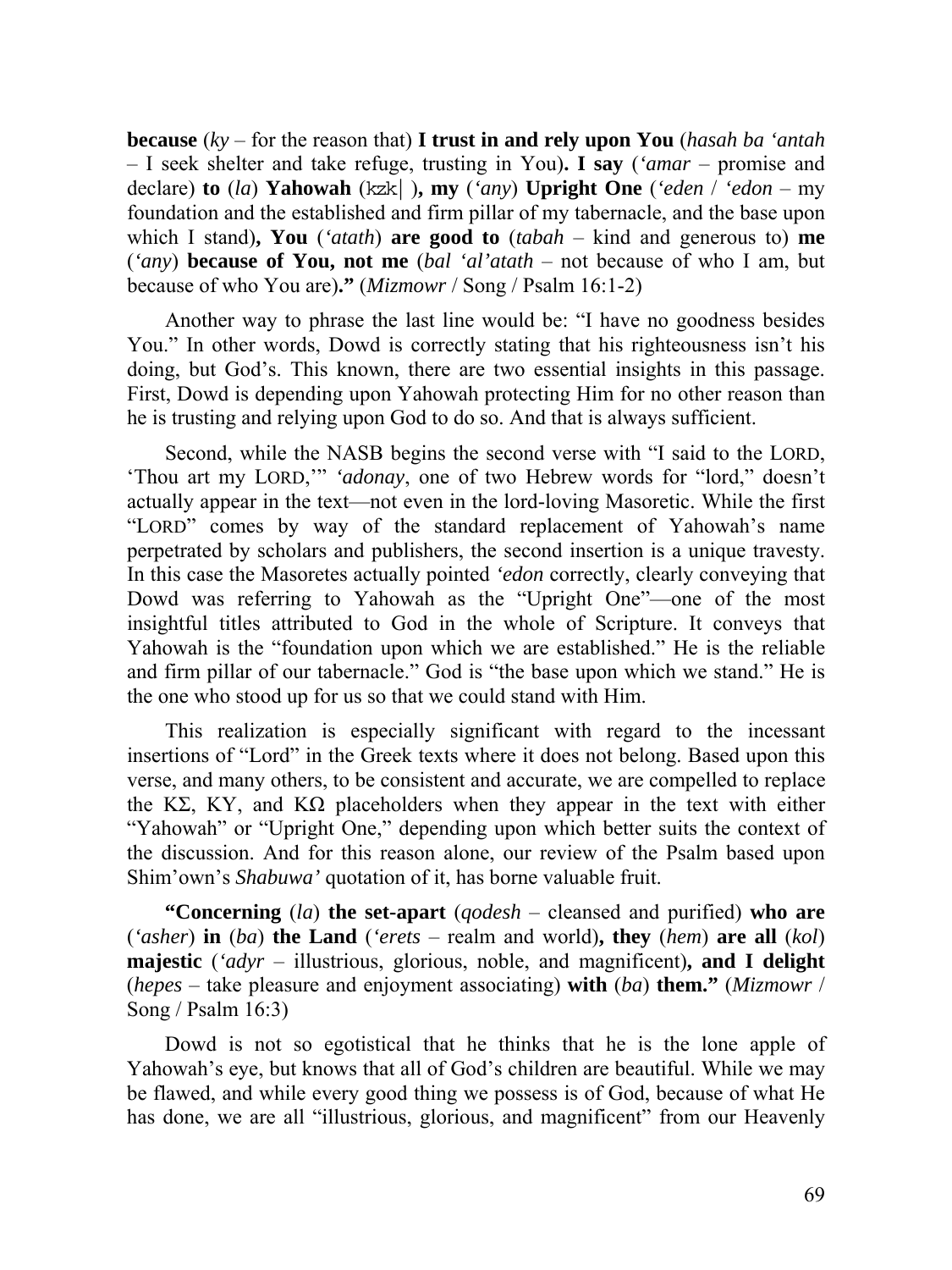Father's perspective. And since this is *Shabuwa'*, it is important to note that we must credit our Spiritual Mother, and Her Garment of Light, for our spiritual glow.

**"The sufferings and anxieties** (*'asebeth* – sorrows and grief, anguish and pain, and the unfavorable circumstances) **will be numerous and substantial** (*rabah* – great) **for those** (*hem*) **who impetuously chase after** (*mahar* – rashly and hurriedly, energetically without thought or reason pursue) **another** (*'aher*)**. I will not** (*bal*) **pour their drink offerings** (*nasak*) **of blood** (*dam*) **and will not** (*bal*) **lift up** (*nasa'* – respect or honor, exalt or bear) **their names** (*shem*) **on** (*'al*) **my lips** (*sapah*)**."** (*Mizmowr* / Song / Psalm 16:4)

What's particularly profound here, especially in this context, is that *'adonay*, the rabbinic replacement for *'edon*, is the name of a pagan god—in this case "Adonis." Moreover, *ba'al*, the other Hebrew word for "Lord," is Satan's Scriptural title because it defines his ambition. Therefore, we ought not respect or honor the title "Lord." In fact, other than to criticize and condemn its use, the name and title "Lord" ought never cross our lips.

**"Yahowah** (kzk) **allots and provides** (*menath* – assigns and gives, prepares and apportions) **my share, fate, and inheritance** (*heleq* – reward)**, my crucible** (*kuwr* – source of purification)**. You uphold and secure** (*tamak* – personally take hold of and control, you accept and receive) **my fate** (*goral* – lot as in casting black and white stones to determine an outcome, recompense and retribution)**."** (*Mizmowr* / Song / Psalm 16:5)

With the required cultural baggage buried under a few thousand years of debris, most miss the significance of this passage. A *goral* was a lot, something which was cast to determine one's fate. Usually comprised of black and white pebbles, white was indicative of a favorable outcome. So by using this phrase, Dowd was saying three things. First, Yahowah was "upholding and securing" his destiny.

Second, Yahowah was accepting and receiving Dowd's recompense and retribution, which is to say, He was redeeming him by accepting his punishment. Such is the message of Passover and Unleavened Bread.

Third, by saying that Yahowah would personally take hold of Dowd's lot his white stone—the psalmist is telling us that God is going to intervene to assure our salvation. Yahowsha' said this very thing in His open prophetic letter to the Assembly in Pergamos—the seat of Satan. Of issue with Pergamos was that they were a "**place where the control and power of the doctrines and teachings** (public religious instructions) **of Balaam** (a transliteration of the name of the false and demonic Babylonian prophet known as "the Lord") **are taught** (delivered as a discourse from an official teacher, preacher, or politician)**."** But, for the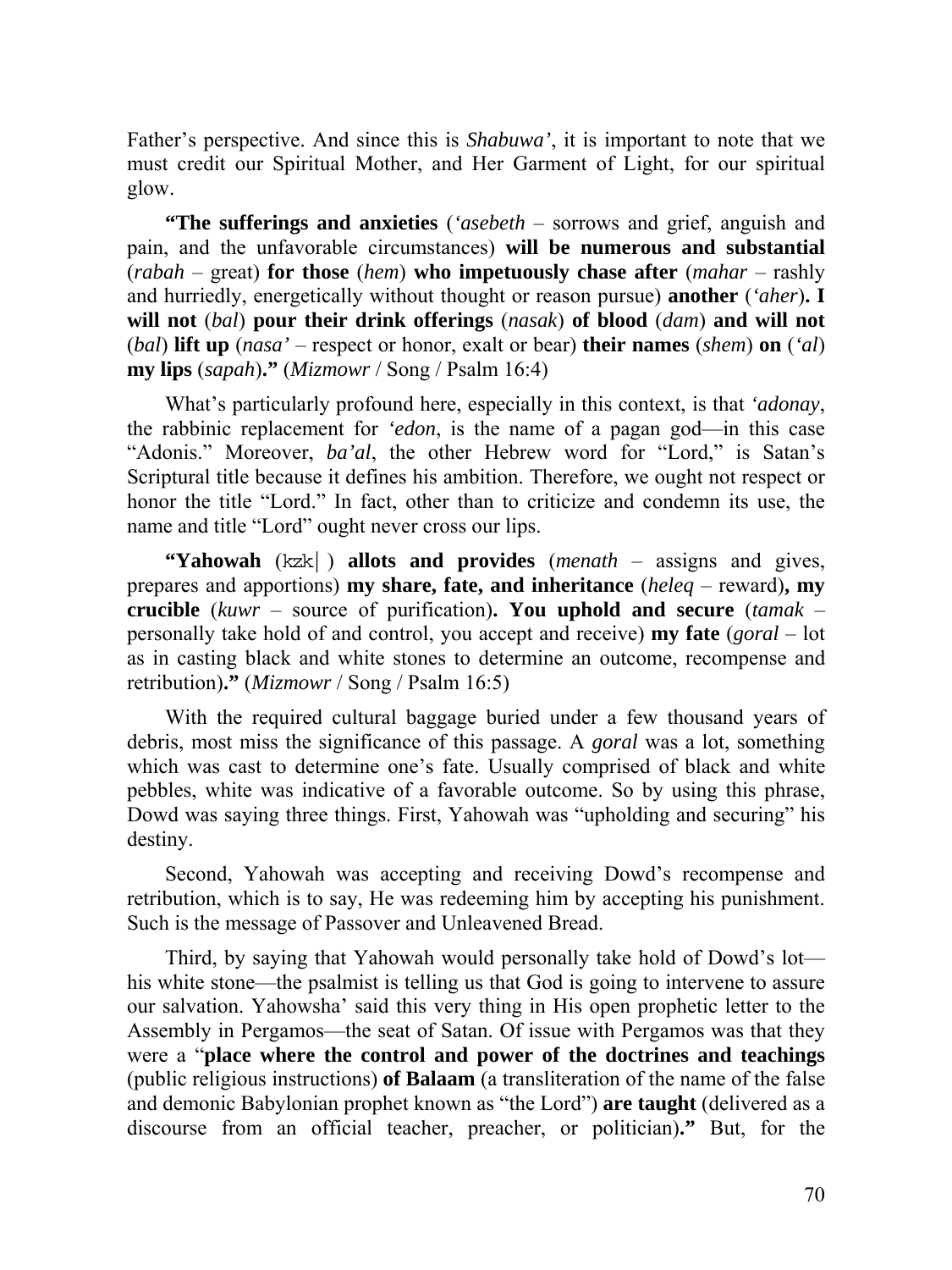Philadelphians who avoided and disdained this religious rhetoric, and who relied upon Yahowah instead of Lord Ba'al, Yahowsha' said: **And I will give to** (grant and bestow, furnish and deliver to) **him a light** (that which is white, bright and brilliant) **acquittal stone and invitation** (a white rock which was used in courts to designate a favorable verdict)**."** (Revelation 2:17)

Returning to the Psalm, while there is no mention of a tent or ship in what follows, Dowd has resumed using poetic terminology which requires the addition of some words to convey his intent. In the lingo of a sailor or explorer, he is saying that the wind and sun have always been at his back and that his destinations have been divine. **"The cords of my tent and the rigging of my ship** (*hebel* – ropes, cords, and lines) **have fallen** (*naphal*) **for** (*la*) **me in** (*ba*) **beautiful and pleasant places** (*na'ym* – favorable and acceptable circumstances)**, so surely** (*'ap* – therefore too) **my inheritance** (*nahalah*) **will be pleasing and delightful** (*sapar* – thoroughly enjoyable glistening, bright, and beautiful) **for me."** (*Mizmowr* / Song / Psalm 16:6) Dowd is expecting paradise to be pleasant, especially since our inheritance comes from God.

**"I am blessed** (*barak*) **by** (*'eth*) **Yahowah** (kzk|) **who relationally** (*'asher*) **advises me** (*ya'as* – provides counsel)**, yea also** (*'aph* – even) **instructs** (*yasar* – teaches and disciplines, corrects and trains) **my innermost being** (*kilyah* – my emotions and attitude) **during times of darkness** (*laylah* – the night)**."** (*Mizmowr* / Song / Psalm 16:7) This is a reference to our Spiritual Counselor and Advisor, the Set-Apart Spirit—*Shabuwa'*s star attraction.

This brings us to the beginning of Shim'own's second Seven Sevens quotation in defense of the work of the Spirit. **"I continually** (*tamyd* – consistently and perpetually) **set** (*sawah* – place and thereby come to resemble) **Yahowah** (kzk) **before** (*neged* – beside and nearby) **me, because** (*ky*) **at** (*min*) **His right side** (*yamyn* – right hand) **I will not** (*bal*) **stagger or fall** (*mowt* – be shaken, deviate from the right path, or be separated from Him)**."** (*Mizmowr* / Song / Psalm 16:8) This is great advice for all of us. It explains why this passionate, albeit flawed, rascal was so loved by God, and how he was able to accomplish great things in difficult times.

Luke's Greek translation of Kephas's Aramaic rendition of the Hebrew passage reads as follows: **"For** (*gar* – because) ΔΔ (placeholder for **Dowd**, meaning love, using the Greek transliteration *Dauid*) **said** (*lego* – declared and affirmed) **of** (*eis*) **Him** (*autos*)**, 'I foresee** (*proorao*) ΚΩ (placeholder for **Yahowah** using *kurios*, the Supreme Authority and the Upright One) **in front of**  (*enopion* – and before) **me** (*ego*) **always** (*pas*) **on my behalf** (*dia*) **because** (*hoti*) **from** (*ek* – out of and because of) **His right hand** (*dexios* – authority) **I will not be** (*me eimi*) **shaken or swayed** (*saleuomai* – be overthrown or distressed)**."**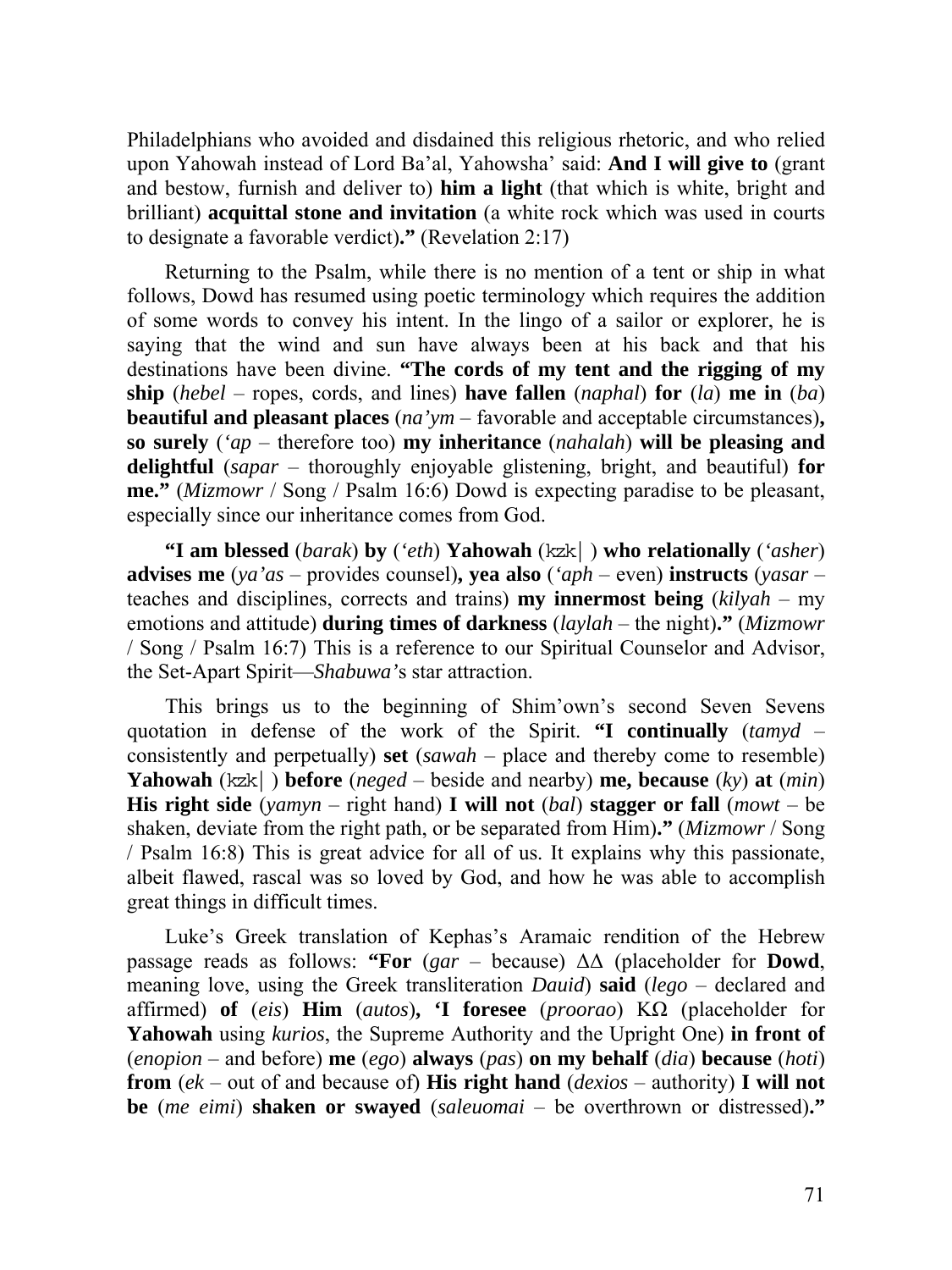(Acts 2:25) This translation of Psalm 16:8 provides yet another undeniable confirmation that many, if not most, of the placeholders for *kurios* are only correctly represented when they are replaced with Yahowah's name.

While we are on this topic, the irrational explanation scholars use to dismiss the ubiquitous existence of placeholders throughout all seventy of the pre-Constantine first-, second-, and third-century manuscripts of the Greek manuscripts is similar to their justification for replacing Yahowah's name 7,000 times with "Lord" in the Tanakh (an acronym for Torah, Prophets, and Psalms in Hebrew). They claim that the scribes had so much respect for the names and titles Yahowah, Yahowsha', Spirit, Father, Son, Ma'aseyah, and Lord, that they devised a scheme of placeholders to dignify their Divine status. But if that were so, then why was "Dowd" conveyed using the same system? After all, Shim'own's whole point was that Dowd wasn't Divine, which meant that he was speaking of Yahowsha'. And more telling still, if the notion of "Divine respect" were God's idea, why did He see to it that all of these names and titles were written out without exception, tens-of-thousands of times in the Torah, Prophets, and Psalms?

There is only one, informed, rational, and consistent conclusion which can be drawn regarding the use of placeholders throughout the Greek writings: God prefers His Hebrew names and titles because they each convey an essential message which is lost in the conversion to another language. Dowd means "love and beloved," and as such gives considerable meaning to the nature of his kingdom from God's perspective. His name helps us understand why Yahowah was so enamored with him.

Dowd proclaimed: **"Therefore** (*ken*)**, my heart** (*leb*) **is elated** (*samah* – is joyous)**, rejoicing** (*gyl* – jubilant and delighting) **at my glorious reward** (*kabowd* – abundance and splendor as in the manifestation of power and respect)**. My flesh** (*basar*) **also** (*'ap*) **is abiding** (*sakan* – remaining, living, and dwelling) **by means of** (*la*) **trust and reliance** (*batch* – in security and safety)**,…"** (*Mizmowr* / Song / Psalm 16:9) We should all be appreciative of the reward Yahowah is offering those who choose to trust and rely upon Him. In our perfected state, our existence will be akin to Yahowsha's—a spiritual being reunited with our consciousness/soul.

The Greek translation is reasonably similar: **"Therefore** (*dia*)**, my heart** (*kardia*) **rejoices** (*euphrainomai* – celebrates)**, and my tongue** (*glossa* – language and speech) **delights** (*agalliao*) **that also** (*eti*) **my flesh** (*sarkos*) **will abide and endure** (*kataskenoo* – live) **as a result of** (*epi*) **a confident and trusting expectation** (*elpis*)**,…."** (Acts 2:26)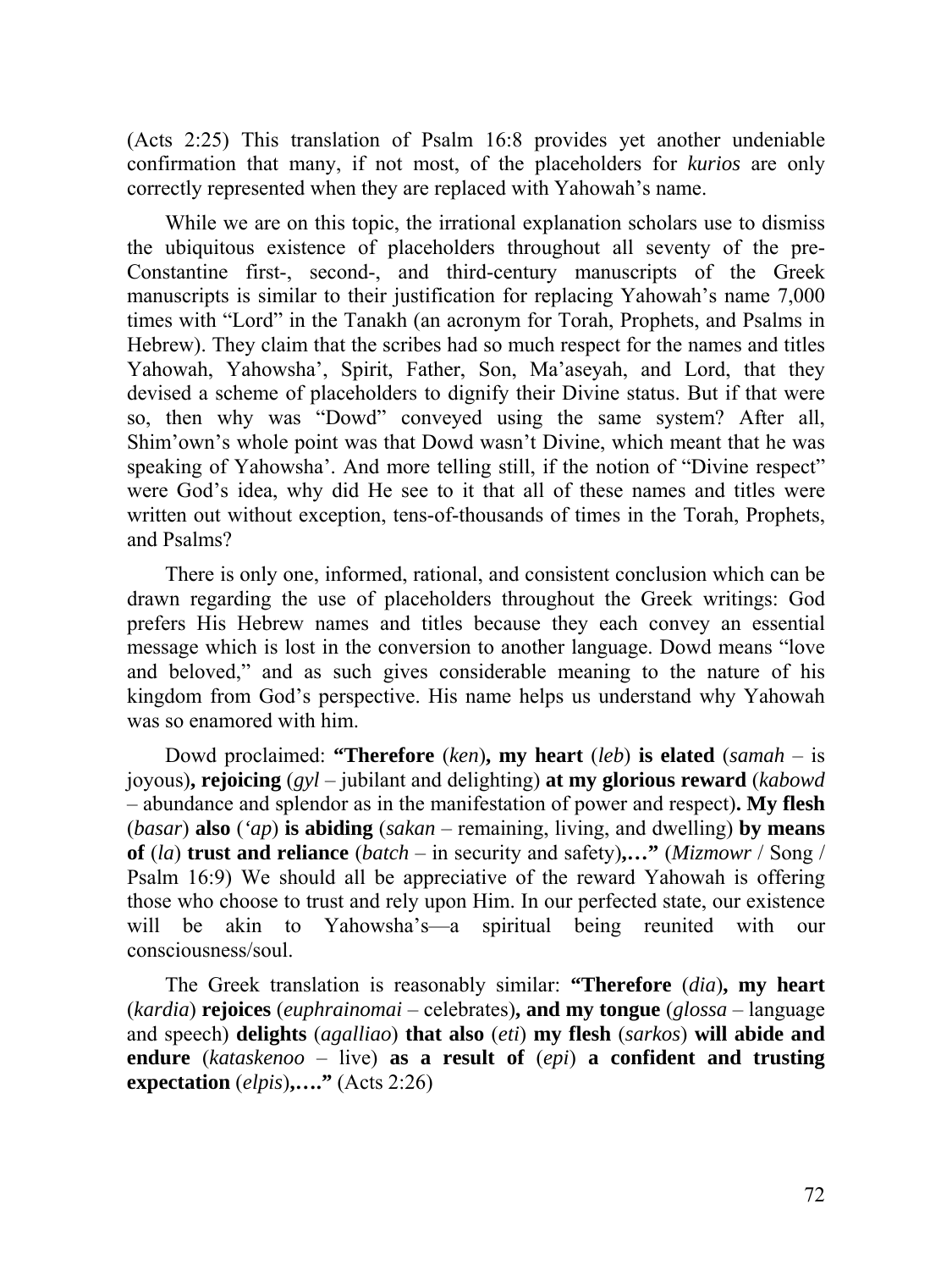Before we consider the next verse Kephas quoted, be aware that there are two sections of She'owl, Abraham's bosom, which is where those who have chosen the Covenant will reside, and the section which serves as a holding facility for those souls who are awaiting judgment. Dowd would have dwelled in Abraham's section of She'owl from the time he died, to the time he was gathered into heaven during the FirstFruits Harvest following Yahowsha's fulfillment of *Bikuwrym*. So, the first part of this next passage is accurate as it relates to the king, in that his soul was not abandoned, but instead retrieved by God.

However, Dowd was not always "loyal and faithful," and his body most assuredly "decomposed" in his grave. So the second portion of this verse could not possibly pertain to him—and that was Shim'own's point. Only Yahowsha', the "Set-Apart and Godly One who was loyal and faithful," experienced death without the resulting "decay" which naturally occurs over time in a grave. But His body was incinerated that night in a burst of energy, consistent with Yahowah's Passover instructions. And while the Ma'aseyah's soul experienced *She'owl*, going there on *Matsah* to redeem us, it was retrieved by God on *Bikuwrym*.

In this light, please consider: **"…because** (*ky*) **my soul** (*nepesh –*  consciousness) **will not** (*lo'*) **be abandoned and be left behind** (*'azab* – be separated and deserted, rejected and forsaken) **to** (*la*) **She'owl** (*She'owl* – the realm of the dead and place of questioning)**. You will not** (*lo'*) **give** (*natan* – place and assign) **Your loyal and faithful** (*chasid* / *chesed* – Set-Apart and Godly One) **to see** (*ra'ah* – or experience) **decay** (*sahat* – decomposition in the grave)**,…"** (*Mizmowr* / Song / Psalm 16:10)

Luke's Greek translation of Shim'own's Hebrew recital of this verse adds an interesting confirmation: **"…because** (*hoti*) **my soul** (*psyche* – consciousness) **will not** (*ou*) **be utterly forsaken and totally abandoned** (*egkataleipo* – be left behind and deserted) **in Hades** (*hades* – the abode of the dead)**. Neither** (*oude*) **will Your Set-Apart and Dedicated One** (*hosios* – loyal and faithful, undefiled and pure) **be allowed** (*didomi*) **to see** (*horao* – experience) **decay and decomposition** (*diaphthora*)**."** (Acts 2:27)

Only Yahowsha' was "undefiled and pure," making it clear that the Set-Apart and Dedicated One was and is the Ma'aseyah. Additionally, while the Hebrew word *sahat* can mean "pit or grave" in addition to "decay and decomposition," *diaphthora* is unequivocal, reinforcing the reason Shim'own selected this text.

Yahowsha's disciple completed the 16<sup>th</sup> Psalm in his *Shabuwa'* defense, letting us know that Dowd wrote: **"Make me aware and enable me to understand** (*yada'* – to know, respect, and acknowledge) **the way** (*'orah* – path) **of abundant** (*soba'* – full, contented) **and joyous** (*simhah* – pleasurable and genuinely happy) **life** (*hay*) **in** (*'eth* – proximity with) **your presence** (*paneh*)**,**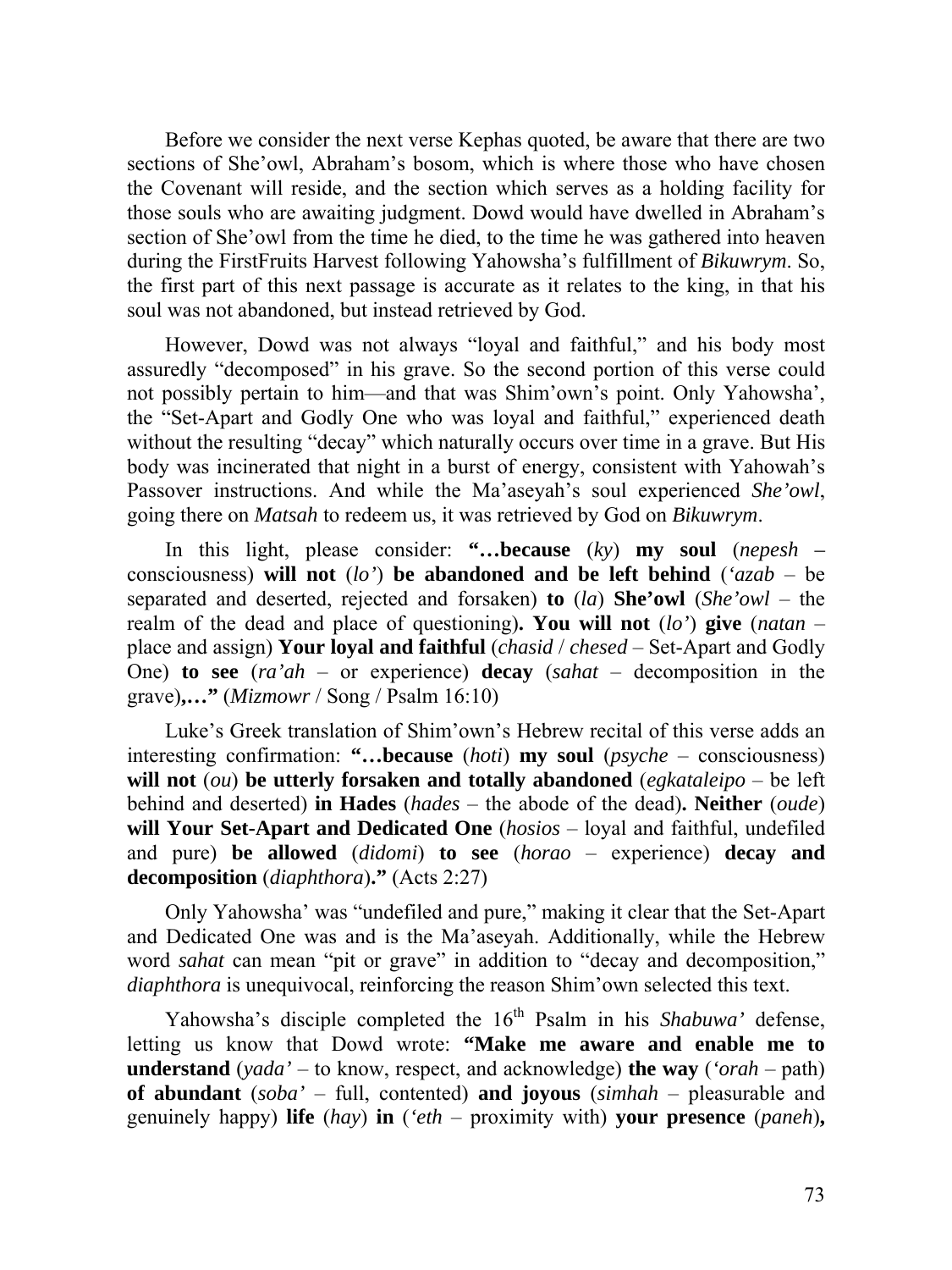**experiencing a favorable acceptance, contentment, and pleasure** (*na'ym*) **at** (*ba*) **your right side** (*yamyn*) **forever** (*nesah*)**."** (*Mizmowr* / Song / Psalm 16:11) Yahowsha' is the way and the life. He came that we might have life, and experience it abundantly.

 The Greek rendition concludes: **"Reveal and make known to** (*gnorizo* – provide the information needed to understand and thereby expose to) **me** (*ego*) **the way** (*hodos* – path, road, and journey) **to a complete and fulfilling** (*pleroo* – full and abundant) **life** (*zoe*) **of joy and gladness** (*euphrosyne* – cheerfulness and gratitude) **in proximity to** (*meta* – in association with) **Your presence** (*prosopon*)**."** (Acts 2: 28)

One of the reasons that I love Shim'own's *Shabuwa'* rebuttal against the religious establishment is the way he weaves his arguments. His foundation, the facts in this case, are quotations from the Torah, Prophets, and Psalms—the only unassailable source of evidence with regard to spiritual matters. He explains how past and current events can best be understood when they are viewed from the perspective of Scripture. Then he helps his audience make the necessary connections—which is the essence of rational thinking. But more than this, Kephas steps back from the current work of the Spirit on *Shabuwa'*, to the events which made this day possible, so that his audience would come to appreciate the interrelationship between the *Miqra'ey*, and see how Passover led to Sevens. He recognized that the best way to establish the identity and purpose of the Set-Apart Spirit on *Shabuwa'*, was to establish the identity and purpose of Yahowsha' on *Pesach*, *Matsah*, and *Bikuwrym*.

Yes, his rebuttal was long, and I'm sure that his audience thinned as he pressed his case. Today, in our sound bite world, where our attention span is that of a flea, his ratings would have been so low, he would have been canceled during this, his premier. And such is the case with *Yada Yah*, where chapters are the length of books. It, like Shim'own, is out of step with the crowd. But he makes no apology, nor does God. While most don't care enough to learn what is required to understand, there are some who are willing to invest the time. And for them, Kephas continued, as shall we.

While some might argue that long, complex arguments deter and confuse the simple-minded, it is worth noting that the man defending the Spirit on the Called-Out Assembly of Seven Sabbaths had no formal education. He had been a lowly fisherman just a few years prior. So, with an open mind, a soft heart, and calloused hands, he lectured Jerusalem's religious and political establishment: **"Gentlemen** (*andros*)**, brothers** (*adelphos*)**, it is possible** (*exesti* – permissible and obligatory, reasonable and rational) **after all to say** (*eipon* – indeed, based on this account to communicate) **to you with boldness, confidence, and frankness** (*parresia* – in open public discourse, enjoying freedom of speech, courageously,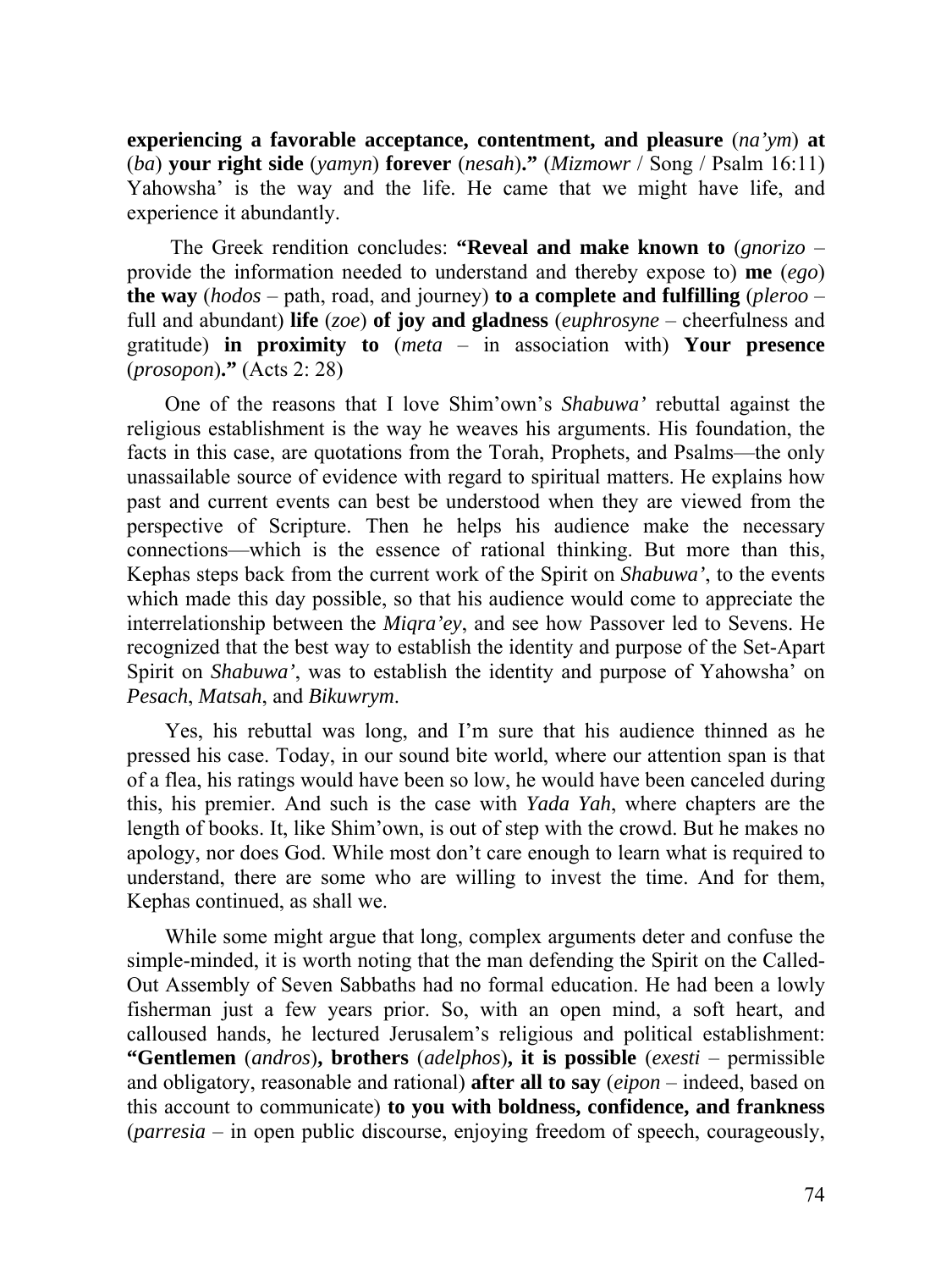without any concern or fear) **with regard to** (*pros* – according to) **and concerning** (*peri*) **the patriarch** (*patriaches* – founder and forefather) ΔΔ (**Dowd**, meaning love, using the Greek transliteration *Dauid*), **that** (*hoti*) **he both died** (*teleutao* – his life is finished and has come to a close) **and was buried** (*thapto*)**, and his tomb** (*mnema* – grave and memorial sepulcher) **exists** (*eimi* – and can be identified) **among** (*en*) **us, even until** (*achri*) **this** (*houtos*) **day** (*hemera* – time)**."** (Acts 2:29)

The argument he was making is that for Scripture to be accurate and reliable, and for Dowd to be dead and buried, the prophecy regarding a corpse not decomposing, must be speaking about someone else—Yahowsha' perhaps. **"Being** (*hyparcho*) **therefore** (*oun*) **a prophet** (*prophetes* – one who discloses the future before it occurs)**, and knowing** (*oida* – comprehending, understanding, remembering, and acknowledging) **that** (*hoti*) ΘΣ (**Yahowah, who is God**) **swore** (*omnuo* – professed) **an oath** (*horkos* – and promised) **that from out** (*ek*) **of the fruit** (*darpos* – the productive source and harvest) **of his loins** (*osphys*)**,** [a descendant] **would sit** (*kathizo*) **upon** (*epi*) **His** (*autos*) **throne** (*thronos*)**, he foresaw** (*proorao*) **and spoke** (*laleo*) **about** (*peri*) **the rising up and standing upright** (*anastasis*) **of the** ΧΡΝ (**Ma'aseyah**, the anointed implement of Yah)**, because namely** (*hoti*)**, He was not** (*oute*) **left behind and abandoned so as to remain** (*egkataleipo* – forsaken and deserted) **at** (*eis* – inside and within) **Hades** (*hades* – the abode of the dead)**, nor** (*oute*) **did His flesh** (*sarx* – physical human body) **see** (*horao* – experience) **decay and decomposition** (*diaphthora* – corruption)**."** (Acts 2:30-31)

This fisherman selected his words very carefully. Had he said that the Ma'aseyah had not been "*aphorize*/separated," "*choris*/separated and set-apart," or especially "*krino*/separated, judged, and put asunder," he would have contradicted God and nullified our salvation by disavowing the sacrifice Yahowsha' made on Unleavened Bread, whereby His soul was separated from God in *She'owl* so that we wouldn't have to endure this same punishment. God's soul went there for us, but, as a result of the FirstFruits Harvest, His soul was not eternally forsaken there. *Egkataleipo* says as much as it is based upon *kataleipo*, meaning "to be left behind and to remain abandoned." It speaks of being forsaken to be sure, but not of permanent separation, so that the Ma'aseyah's soul could be temporarily separated in *She'owl*, fulfilling *Matsah*, but also be reunited with the Spirit, fulfilling *Bikuwrym*.

Moreover, by saying that "nor did His flesh experience decomposition," Shim'own didn't contradict Passover or other Messianic prophecies by suggesting that Yahowsha's mortal body didn't die or wasn't buried. The body which had served as the Passover Lamb had been consumed in a burst of energy.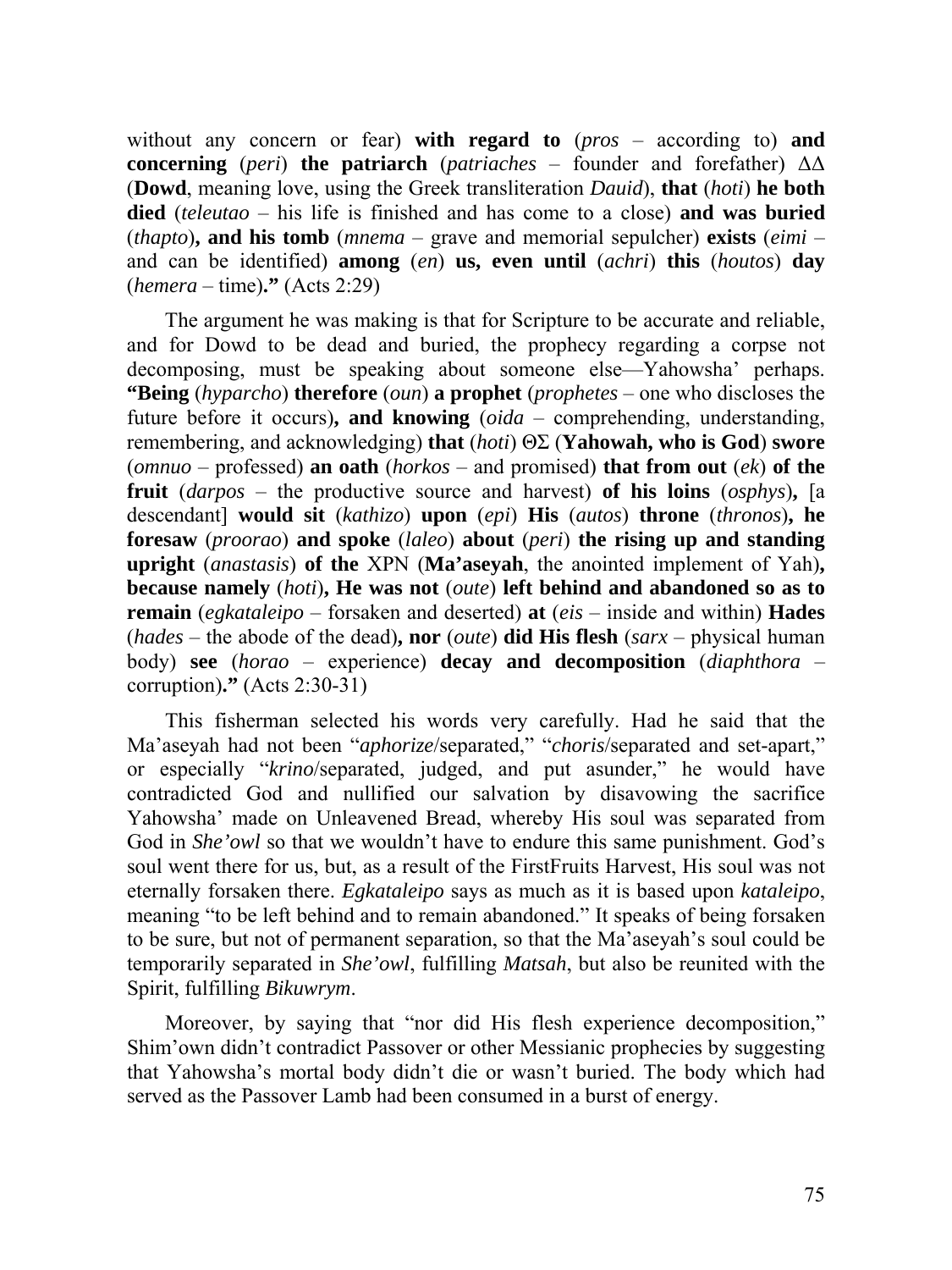**"This** ΙΝ (placeholder for **Yahowsha'**) **whom** ΘΣ (placeholder for **Yahowah**) **raised up** (*anistamai* – caused to be restored to life and stand upright so as to enable us to stand)**, which all** (*pas*) **of us exist as** (*eimi*) **witnesses** (*martyros* – spectators and observers who can testify based upon their experience)**, therefore** (*oun*) **is the right hand** (*dexia* – the authority and power) **of** ΘΥ (**Yahowah**)**, lifted up and exalted** (*hypsoo* – dignified and honored)**. He also** (*te* – by way of close relationship and making a connection) **promised** (*epangelia* – provided an assurance and agreement by way of an announcement) **the Set-Apart** (*hagion* – purifying) ΠΝΣ (placeholder for **Spirit** based upon an understanding of *ruwach*, from *pneuma*) **who is received and acquired** (*lambano* – obtained, possessed, and experienced, adorning others) **from** (*para*) **the** ΠΡΣ (placeholder for **Father** based upon the Hebrew *'ab* using the Greek *pater*), **which** (*hos*) **you all** (*sou*) **have also** (*kai*) **seen** (*blepo*) **and heard** (*akouo*)**."** (Acts 2:32-33)

The political and religious scoffers in Shim'own's *Shabuwa'* audience had indeed witnessed the fulfillment of *Bikuwrym*, exactly seven-sevens, or forty-nine days ago. And now, they not only knew where Yahowsha' had gone, and that He had indeed fulfilled the prophecies made about Him, but that the Set-Apart Spirit had been promised as well. The source of the uncommon power and unfamiliar languages they were witnessing was "received and acquired from the Father," something which was "obtained and experienced" as part of a promise He had made. And this Set-Apart Spirit actually came to "possess" those She "adorned." With this argument, Kephas had made the transition from Yahowsha' to the Spirit, from Passover, Unleavened Bread, and FirstFruits, to what was happening on Sevens. These were the steps God had made and wanted us to follow.

Speaking of "Set-Apart," *hagion* is an adjective used to convey that the Spirit is set-apart from God and that She exists to set us apart from man's defiled world and unto God's realm. As a verb, *hagiazo*, means "to render and acknowledge that something or someone is separated unto God, purified and cleansed, upright and moral." As such, it is the perfect adjective to describe the Spirit and define Her mission.

Unfortunately, however, *hagion* is either translated "Holy" when defining the Spirit, as "saints," when used of men, or "sacred" when associated with an object throughout the eyewitness accounts despite the fact that its primary meaning is "set apart," and its secondary meaning is "to purify and cleanse." "Holy" then is defined in most dictionaries as something quite different: "exalted and worthy of complete devotion, one perfect in goodness and righteousness." This suggests that there is another, besides Yahowah who is to be exalted and who is worthy of our complete devotion. But since the Set-Apart Spirit is simply a manifestation of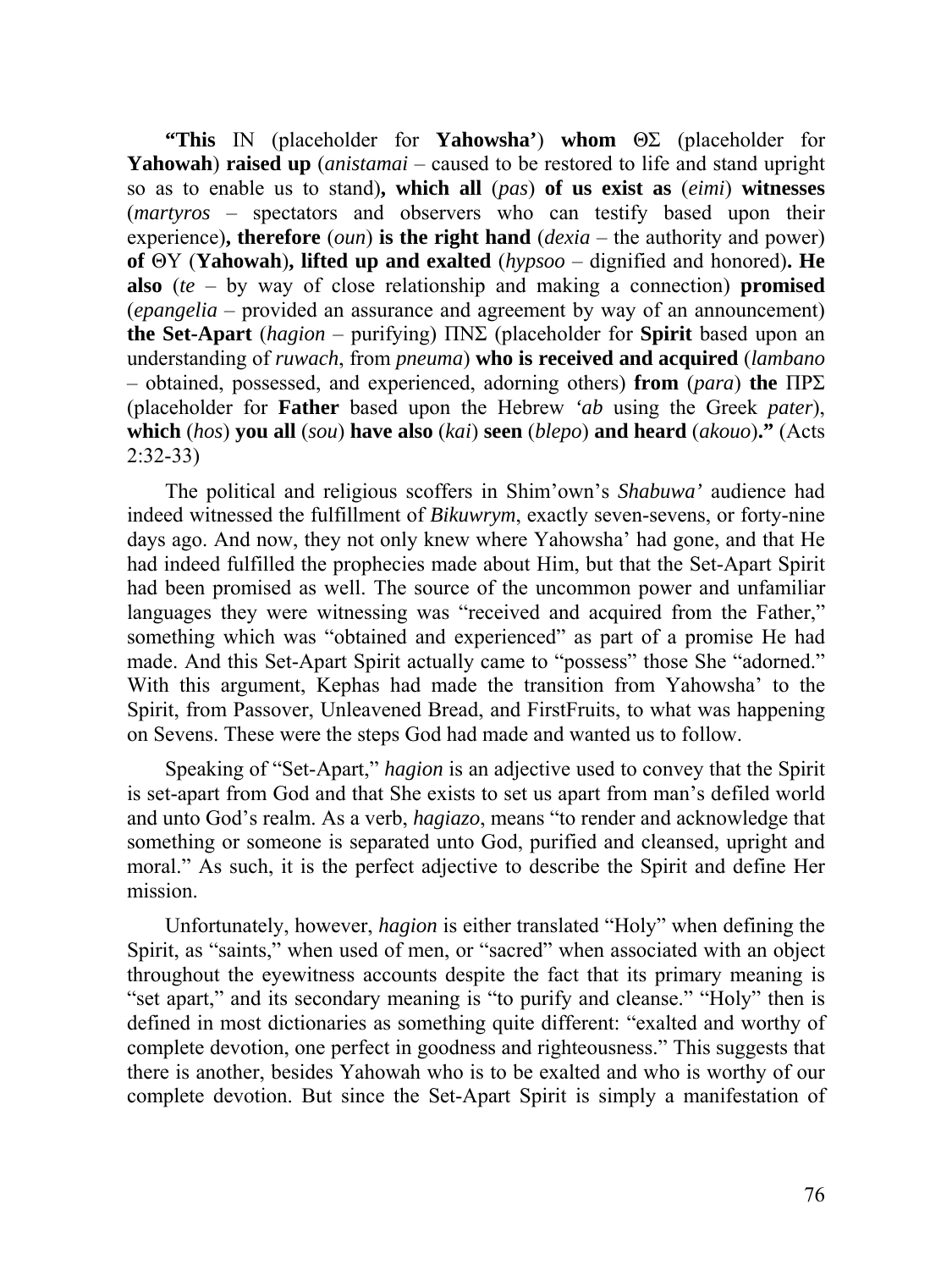Yahowah, set-apart from Him to serve us, exalting the Spirit is akin to elevating the heart above the head as if the heart were viable distinct from the body.

Dictionaries go on to say that "holy" means: "divine," which while true of the Spirit, (albeit not of "saints") isn't part of the definition of the word God chose, or even its Hebrew counterpart, *qodesh*. And they all equate "holy" with those things which are "religious," conveying the inverse of Yahowah's intent.

The notion of being "set-apart" is central to the Covenant, and essential to our understanding of the nature and purpose of the Spirit as well as Ma'aseyah. At best, "holy" conceals and corrupts this message, and it replaces God's terminology with man's. Worse, it applies attributes to saints, objects, and the Spirit which are completely inaccurate.

But the story gets darker, because holy has a satanic past. It was derived from the Old English word *halig*, meaning "whole," which is the opposite of what God is communicating. According to the *Oxford English Dictionary*, "holy" was "originally used to venerate heathen deities in Old Norse." In the *Dictionary of Mythology, Folklore and Symbols*, "holy in practically all languages was derived from the divinely honored sun." *Forlong's Encyclopedia of Religions* says: "Holi is the Great Hindu spring festival held in honor of Krishna as the spring sungod…and a personified woman called Holi."

*Heilei*, which is the German pronunciation of holy, means "sun's ray" and "halo"—combining the religious and scientific symbols for the sun-god and man. It's then little wonder religious types are wont to place these pagan symbols over the heads of their "saints." As confirmation of this, J.C. Cooper in his *Illustrated Encyclopedia of Traditional Symbols*, writes: "Nimbus (a halo around a saint's head replete with a sunburst), Halo, and Aureole (a heavenly crown of radiant light or corona worn by saints) were originally indicative of solar power and of the sun's disk, and hence display an attribute of sun-gods."

Since so many of our religious words, such as "church," which is an adaptation of Circe (pronounced similarly to church, representing the sun goddess who was the daughter of Helios), come from Germanic sources, it is instructive to know that *heilei* and *heilig*, the German equivalent of holy, were derived from *Heil*. In *Bell's New Pantheon*, "Heil was a Saxon (Prussian and North Germanic) idol." So it is safe to say that at best, "holy" is wrong in that it misses the point, and at worst, "holy" leads us in the wrong direction.

**"For** (*gar* - indeed) ΔΔ (placeholder for **Dowd**, meaning love, using the Greek transliteration *Dauid*)**, did not** (*ou*) **ascend** (*anabaino* – rise and go up) **to** (*eis*) **heaven** (*ouranos*)**, but** (*de*) **himself** (*autos*) **said** (*lego* – affirmed)**…"** (Acts 2:34) Before we open the  $110^{th}$  Psalm and read what Dowd said, it's important to note that with the exception of Enoch and Elijah, no one had gone directly to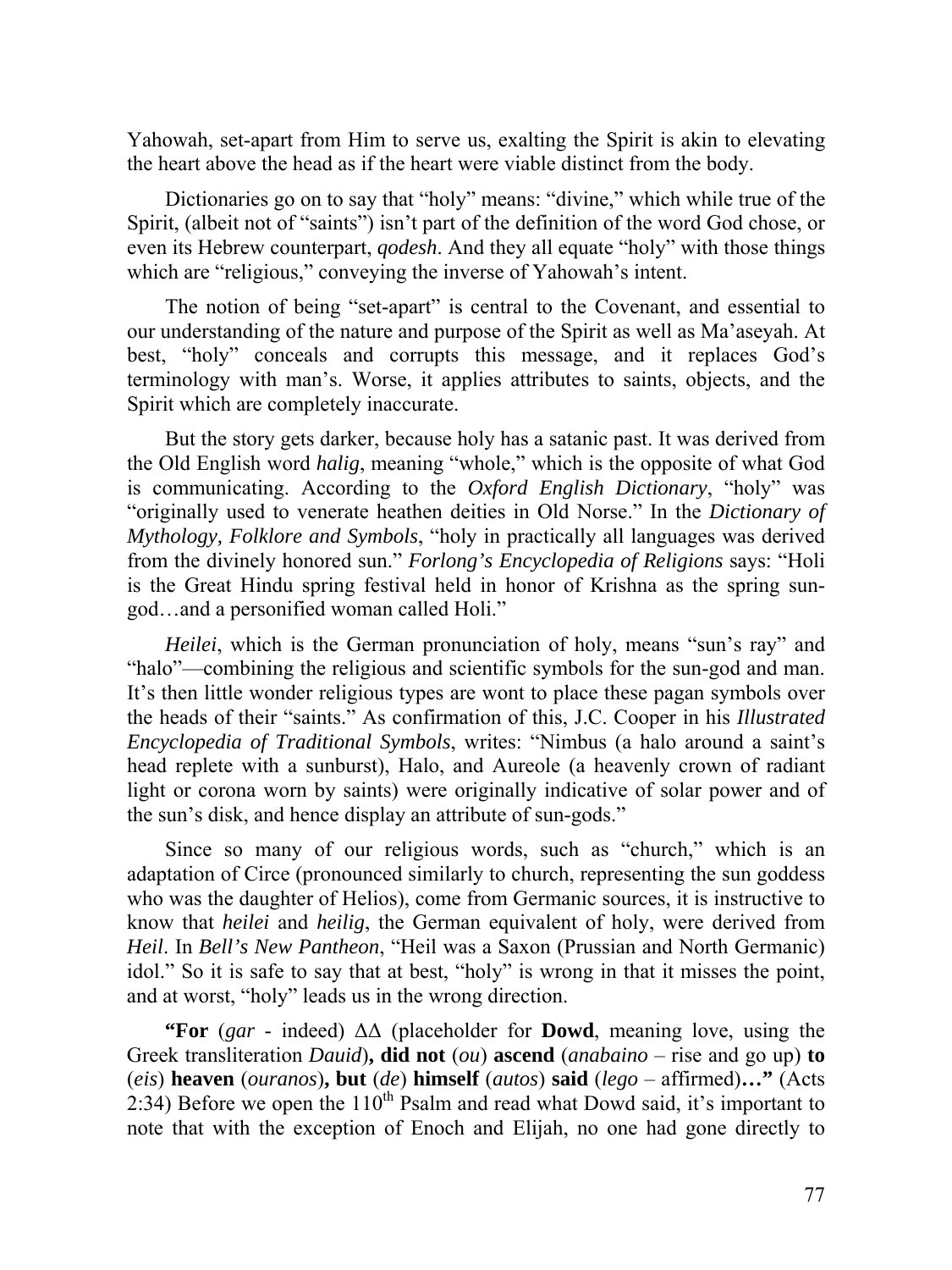heaven without dying first. Dowd wasn't raised until the FirstFruits Harvest, along with folks like Adam, Noah, Abraham, Yitschaq, Ya'aqob, Yowb, and even Moseh.

Dowd's next ode to Yahowah begins: **"A psalm** (*mizmowr* – a poetic song with melody and words) **of** (*la*) **Dowd** (*dowd* – love and beloved)**: Yahowah**   $(kzk)$  **prophetically declares** (*na'um* – predicts) **concerning** (*la*) **My** Upright **One** (*'eden* / *'edon* – My foundation and the established and firm pillar of My Tabernacle, the base upon which I stand)**: You will live, sit, and remain** (*yasab* – dwell, abide, restore, and be renewed) **at** (*la*) **My right side** (*yamyn* – right hand of power and authority) **forever** (*'ad* – into perpetuity)**. I will place** (*syth* – set) **Your enemies** (*'ayab* – foes who are openly hostile) **as** (*la*) **your foot** (*regel*) **stool** (*hadom*)**."** (*Mizmowr* / Song / Psalm 110:1)

This is one of many examples where vocalizing *'eden*/Upright One as *'adon*/Lord, or *kurios*/Lord as the *Textus Receptus*' Greek rendering of this passage is wont to do, renders the verse absurd. Who, pray tell is Yahowah's "Lord?" The concept is so laughable, it's amazing that such nonsense has made its way into modern English translations.

In Acts 2:34, we find a somewhat tortured rendition of this Psalm: **"…'Said** (*eipon*) ΚΣ (placeholder for **Yahowah**, using a contraction of *kurios*)**: My** (*ego*) ΚΩ (placeholder for **Upright One** based upon a contraction of *kurios* representing *'edon*, the Foundation and Upright Pillar of My Tabernacle) **sits and resides** (*kathemai* – lives and remains) **by means of** (*ek* – out of, because of, and set-apart from) **My** (*ego*) **right side** (*dexios* – right hand of power and authority) **until** (*hoes*) **I put** (*tithemi* – place, deposit, cause, and make) **your enemies** (*echthros* – foes who are hostile, hatful, and odious) **as a footstool** (*hypopodion*) **for your feet** (*podos*)**."** (Acts 2:34-5)

While this was the beginning and end of Shim'own's third Tanakh citation, its continued context helps identify the nature of the "Upright One." Speaking prophetically of Him, God said: **"Your mighty and powerful** (*'oz* – protective and sheltering) **staff and ruling scepter** (*mateh* – branch (as in the Ma'aseyah))**, Yahowah** ( $kzk$ ) **sends out** (*salah* – dispatches and sends away, reaches and stretches out) **from** (*min*) **Tsyown** (*tsyown* – the signpost to show the way) **to trample, subdue, and chastise** (*radah* – subjugating) **the foes** (*'ayab* – those who are openly hostile) **in your midst** (*qereb*)**."** (*Mizmowr* / Song / Psalm 110:2)

The question of identity has been solved. There is but one individual who was predicted to be a "branch," whose "mighty and powerful, protective and sheltering, staff and ruling scepter" would "subdue and chastise" His "foes," and also "live, sit, and remain, at [Yahowah's] right hand, forever, renewing and restoring into perpetuity."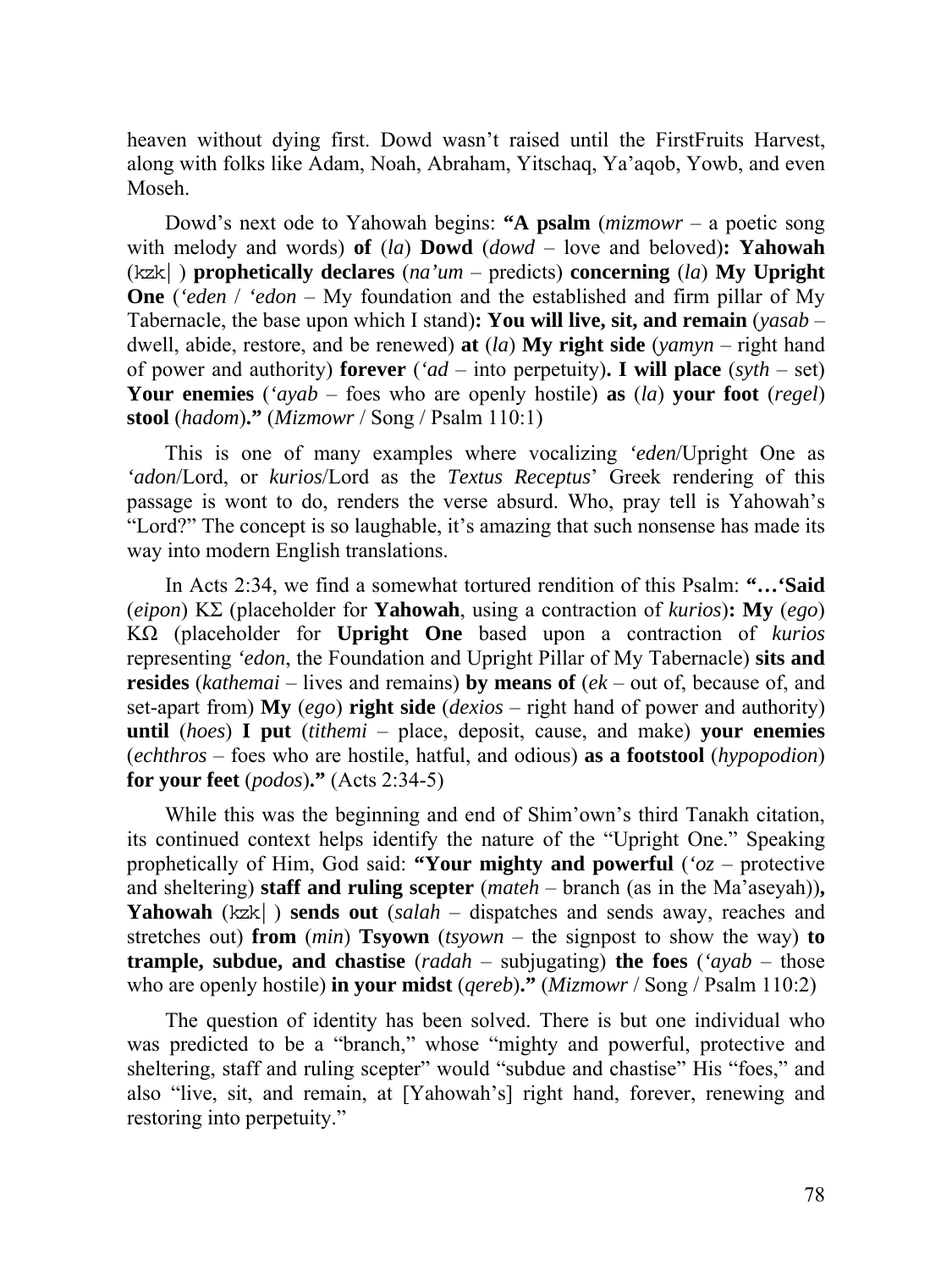The Apostle and Disciple who bore the Hebrew name Shim'own, meaning "one who listens," and who became Kephas, meaning "stone" or "rock" in Aramaic, had his new moniker translated to Petros in Greek, which was then transliterated to Peter in English. He said in defense of the Spirit of *Shabuwa'*: **"Therefore** (*oun* – accordingly and consequently, these things being so)**, let every** (*pas*) **family and household** (*oikos*) **in Yisra'el** (*Israel* – a transliteration of *yisra'el*, meaning individuals who strive with God) **know** (*ginosko* – learn, recognize, understand, and acknowledge) **with certainty** (*asphalos* – beyond any doubt) **that** (*hoti*) ΚΝ (placeholder for **Yahowah** using a contraction of *kurion*, meaning the Supreme Authority) **made** (*poieomai* – performed what was required to cause and designate) **Him** (*autos*) **the** (*tov*) ΧΡΝ (placeholder for **Ma'aseyah, the Anointed Implement of Yah** using a contraction of *Christon*) **and** ΘΣ (placeholder for **God**, based upon *'elohym*, meaning Mighty One, using a contraction of *theos*)**, this** (*houtos*) ΙHΝ (placeholder for **Yahowsha'**, meaning Yah Saves) **whom** (hos) **you** ΕΣΡΩΣΑΤΕ (placeholder for aorist active tense of the verb *stauroo* based upon the noun *stauros* – **affixed to an upright stake**, crucified, nailing Him to a pillar, driving it down into the ground so as to make the pole upright, based on *histemi*, meaning to stand upright so as to enable others to stand)**."** (Acts 2:36)

In Shim'own's mind, and in the mind of any informed, rational person, there is no doubt; Yahowah was responsible for Yahowsha' being both the Ma'aseyah, Yah's Anointed Implement, and God. And someday, just over a score of years from now, the apostle's wish will come true: "every family and household in Yisra'el will know for certain" as well. On *Yowm Kippurym*, the Day of Reconciliations, every remaining Yahuwdym will "recognize Him, understand Him, and acknowledge" that it was Yahowah "whom they pierced" on Passover.

Even on this day, the *Miqra'* of *Shabuwa'* in 33 CE, seven sevens after the most important three days in human history, **"Now when** (*de*) **they heard this** (*akouo* – paid attention and received this news, comprehending this message)**, they were pierced through** (*datanyssomai*) **the heart** (*kardia*)**."** (Acts 2:37) This is so compelling, so dramatic, it almost takes your breath away. Imagine this happening today; witnessing an overtly religious and political audience being swayed by the power of Scripture and reason, moving from scoffing skeptics to conviction.

**"They said** (*eipon*) **to Petros** (*petros*, meaning stone or rock)**, and to** (*pros*) **the rest** (*loipos* – remaining) **of the apostles** (*apostolos* – those who are properly informed and equipped as messengers and envoys who are set apart and sent away for a specific purpose, based upon *apo*, separation, and *stello*, prepared and equipped)**, 'Brethren** (*adelphos* – bothers and fellow countrymen)**, what** (*tis*) **is a man** (*andros*) **to do** (*poieomai*)**?'"** (Acts 2:37)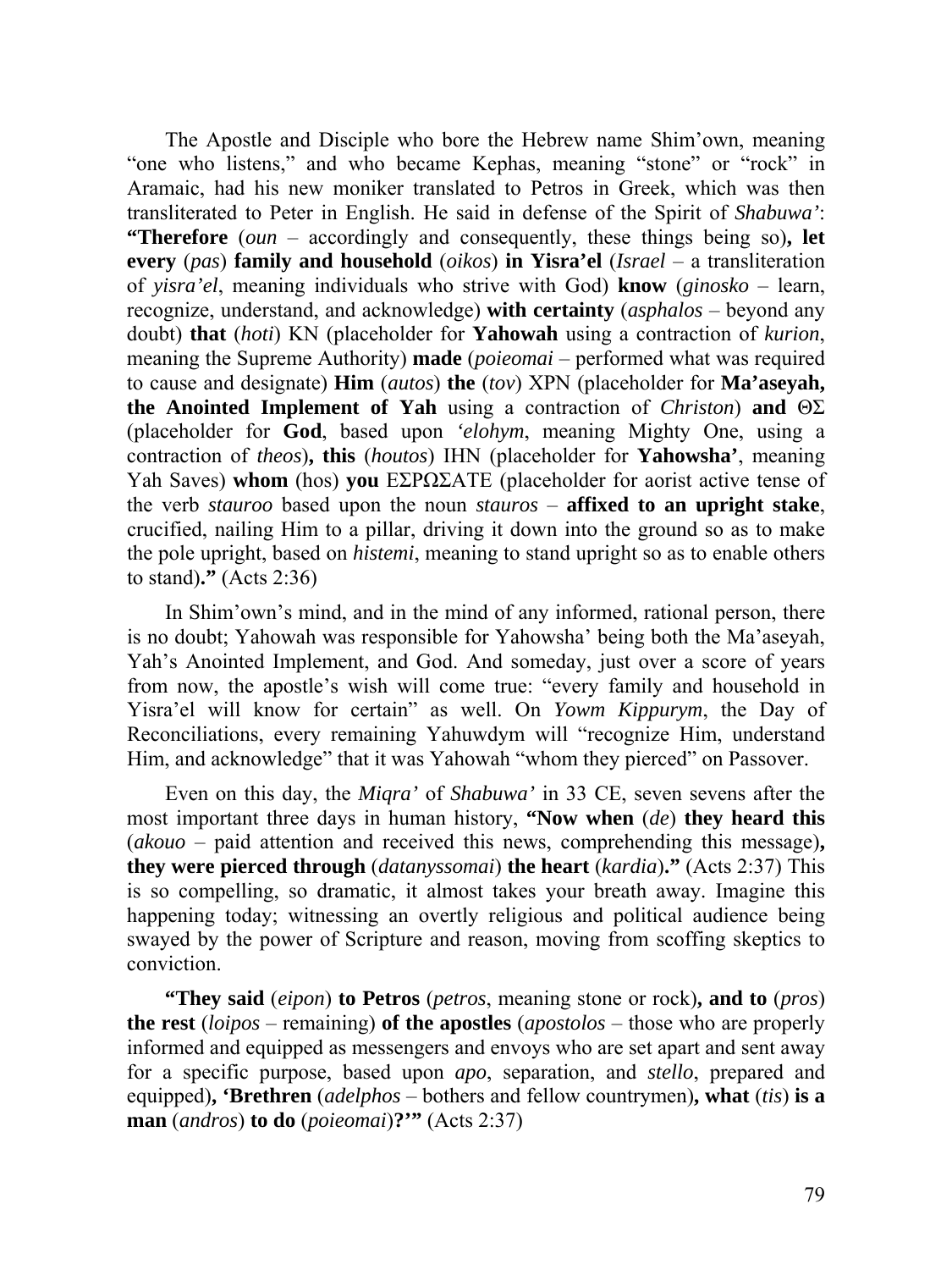The reason Shim'own / Kephas / Petros / Peter prevailed, beyond his preparation, the efficacy of the Spirit, and his approach, is that his audience was much better informed than our politicians and religious leaders are today. They knew the Hebrew Scriptures and its prophecies, and they were well versed in the *Miqra'ey*. They had actually witnessed Yahowsha' fulfill predictions small and large. Moreover, while their religious and political schemes were all headed in the wrong direction, this audience had not yet become corrupted by a millennium of polluted terminologies and Babylonian rituals. I dare say, similar success in our time would be far less likely.

Along these lines, it's a travesty that so many revealing Scriptural words have been transliterated. *Apostolos* is a prime example. As a transliterated title, the term adds nothing to our understanding. But when it is translated, as all words should be, we come to appreciate the fact it was inappropriate to limit "apostle" to a group of eleven men. God expects all of us to study His Word so that we are properly informed. He wants all of us to capitalize on the Spirit of *Shabuwa'*, so that we are properly equipped. And then, and only then, He wants us all to go out into the world as messengers, ready to do what Shim'own Kephas was doing combining the Torah, Prophets, and Psalms with reasoned analysis to effectively confront the religious and political establishment.

The pious religious leaders and political types who had openly accused *Shabuwa'*s newly formed *ekklesia*/called-out assembly of being intoxicated lowlifes, had come to recognize that they were wrong. And that in any political and religious culture, is always the first step toward understanding and salvation. The seeds of truth will not grow amongst the weeds of a manure pile. While it is considered intolerant and hateful in today's politically correct climate to assail someone's religion, until the lies upon which people cling are exposed and condemned, until the audience is willing to acknowledge that they have been misled, until they seek answers, a witness' message will fall on deaf ears.

Way back some twenty verses ago, Shim'own began his defense of *Shabuwa'* by telling his audience that they were wrong (Acts 2:15-16). And now that they had admitted it based upon their body language, and had asked for assistance, Kephas was prepared to help: **"And now** (*de*)**, accordingly** (*pros*)**, Petros** (*petros* – meaning stone or rock) **told** (*phemi* – instructed) **them, 'Change your thinking and attitude** (*metanoeo* – after you have come to recognize that which is false, change your perspective and obtain a proper understanding of what is true before it is too late to avoid the consequences)**…"** (Acts 2:38)

*Metanoeo* literally means "perceive afterward." It is a compound of *meta*, meaning "with, later, and after, denoting a change of place, perspective, or condition," and *noeo*, which means "to perceive using your mind, to ponder, think, consider, and understand." *Noeo* is in turn derived from *nous*, which is "the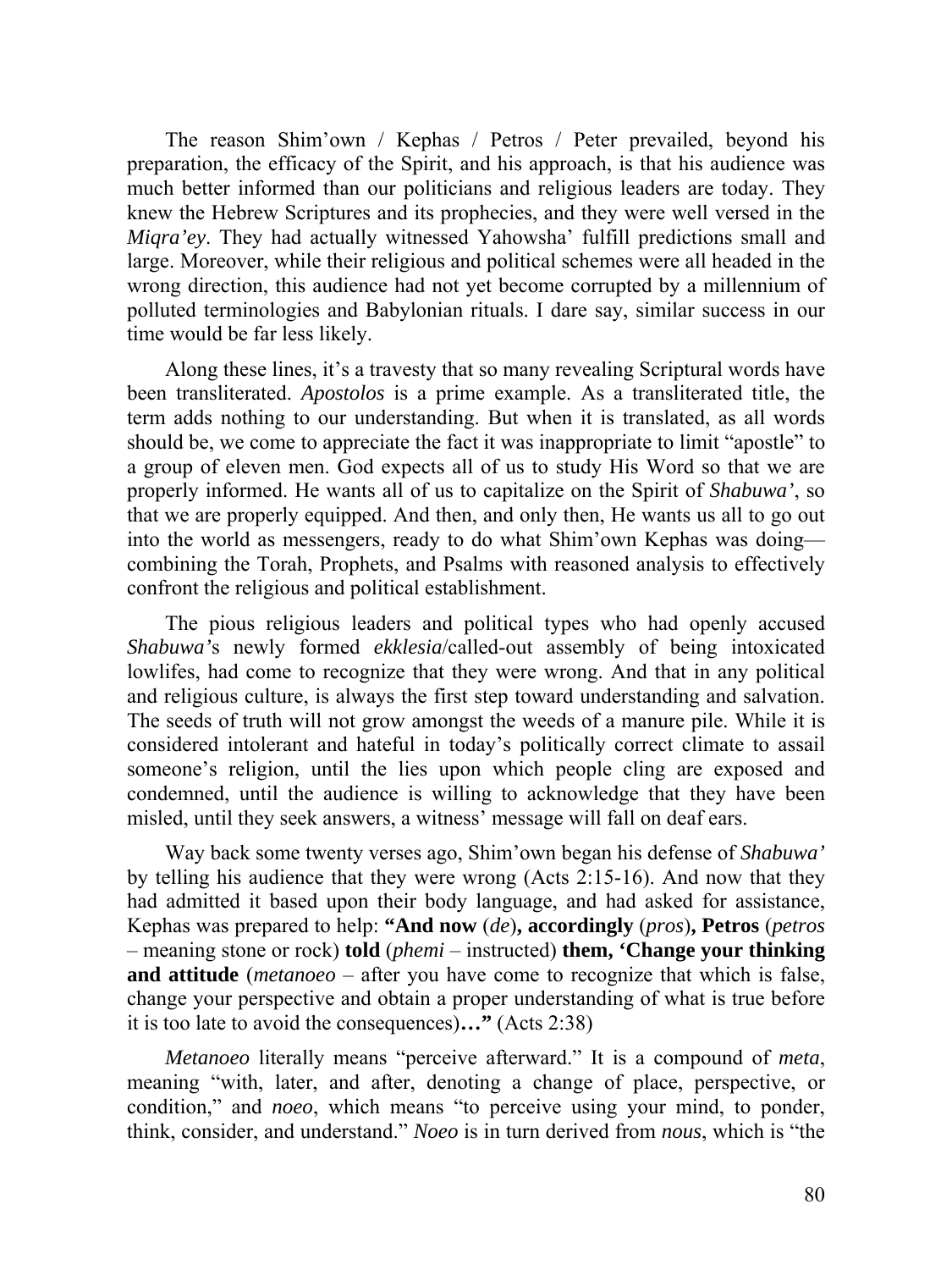mind, our faculty of intellectually judging and determining, deciding and discriminating." There isn't a hint of anything behavioral in *metanoeo*, and yet it is almost always translated using the religious term "repent." And if you look up "repent" in your favorite dictionary, you find: "to turn from sin and dedicate oneself to the amendment of one's life, to feel remorse and regret." These are behavioral and emotional concepts, which completely miss the intent of *metanoeo*  entirely.

God recognizes that we must think our way to knowing, to trust and reliance, and thus to salvation. And to think clearly and effectively, we must do so from the proper foundation and perspective—that being the Torah, Prophets, and Psalms.

Religious institutions know that they are doomed the moment their victims begin to think on their own, which is why *metanoeo* is always mistranslated. They prevail when they make their audiences feel guilty, like they must bring their behavior in line with the institution's standards, or roast in hell. To promote this myth, theological tomes all associate "repentance" with "religious conversion," insisting that a person must convert to survive.

It is little wonder so many are lost under the spell of religious jargon. The very source upon which they must rely for direction has been polluted by those who are deluding them.

Once again, in the beginning of this passage, theologians concealed another word's meaning by transliterating *baptizo* rather than translating it: **"…and also** (*kai*) **be immersed and cleansed** (*baptizo* – dipped, washed, and purified) **each and every one** (*hekastos*) **of you by** (*epi* – before and by means of) **the personal and proper name** (*onoma*) **of** ΧΥ ΙΥ (placeholders for **the Ma'aseyah Yahowsha'**) **in order to** (*eis*) **be pardoned, set free, and to be set apart**  (*aphesis* – to be liberated and released, having one's debt cancelled, from *apo*, set-apart and *aphiemi*, to be sent to stand upright) **from your sin and guilt** (*hamartia* – being mistaken and wandering off the path)**, and then** (*kai*) **receive** (*lambano* – grasp hold of and acquire, select and experience) **the gift** (*dorea* – free and unearned benefit) **of the Set-Apart** (*hagios*) ΠΝΣ (placeholder for **Spirit** and *ruwach*)**."** (Acts 2:38)

Shim'own's advice was direct and simple: 1) Change your perspective and thinking. 2) Be immersed and cleansed in the name of the Ma'aseyah Yahowsha' in order to be pardoned and set apart from your guilt. 3) Choose to receive the gift of the Set-Apart Spirit.

And as clear as that is, it's hard to do when the instructions are garbled. Virtually every English Bible errs in the translation of this essential verse with their inclusion of: "repent, baptized, Jesus, Christ, forgiveness, and Holy." Since we have already covered the inappropriateness of "repent," and have already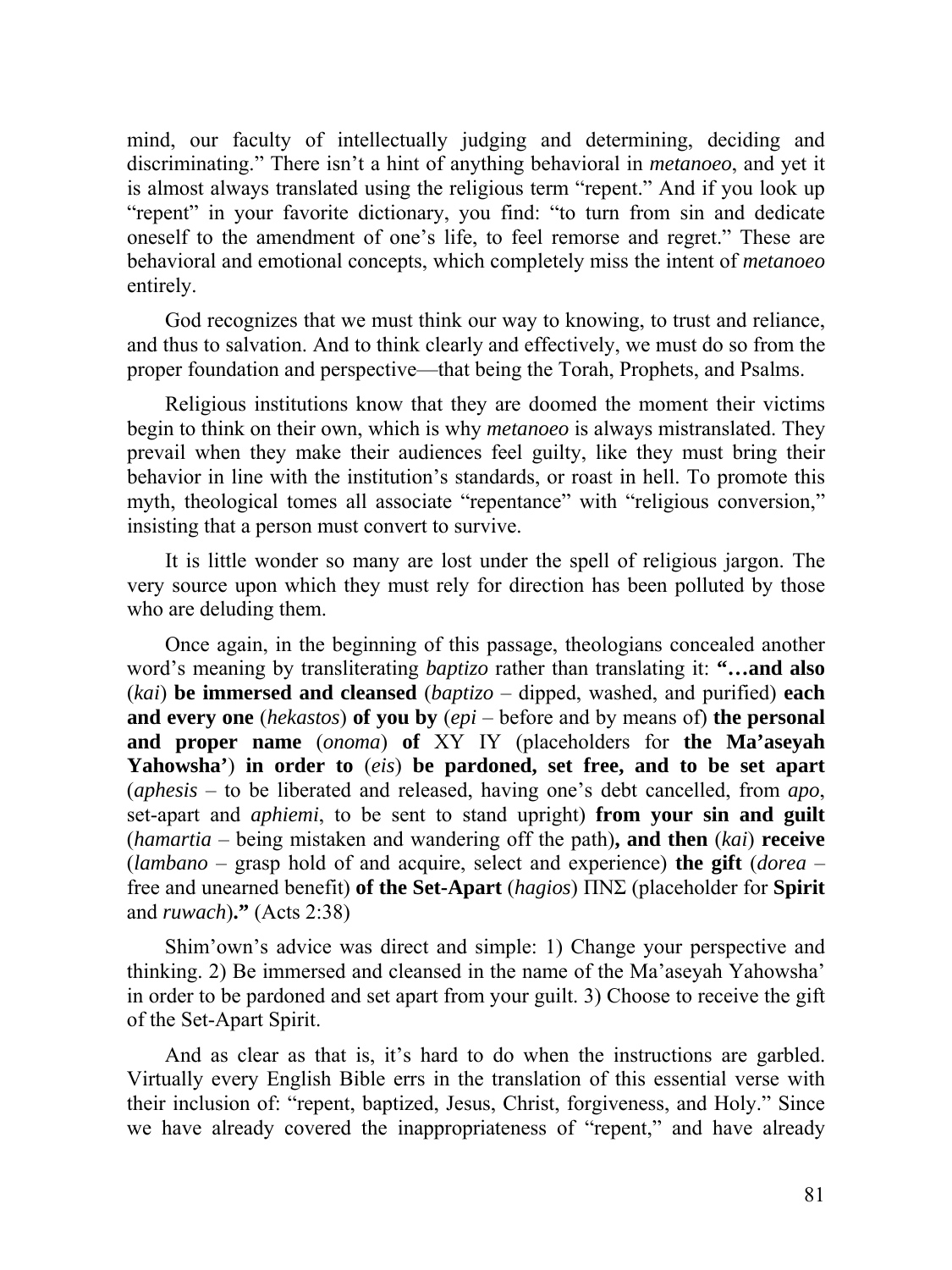addressed the debate between "holy" and "set-apart," let's consider "baptized" next. Here, the dictionary definition isn't the problem, because Webster defines it as "to purify or cleanse spiritually." So the issue is that the transliterated term has become synonymous with a religious act and with a religious denomination. Moreover, the emphasis on water, rather than spiritual cleansing, causes religious practitioners to miss the point and believe that having water dribbled on one's head or jumping in a stream achieves a desired result. Water is irrelevant. We are spiritually cleansed and purified by the Set-Apart Spirit based upon what Yahowsha' did for us on Passover and Unleavened Bread. Water is simply symbolic, as is the act of baptism. And while we are on the subject, infant baptism, as is practiced in Catholicism, is purely Babylonian, and is entirely inappropriate.

Moving deeper into the passage, there is no Scriptural justification for "Jesus," "Christ," or "Jesus Christ." On 77 occasions, the Torah, Prophets, and Psalms tell us that the Savior's name is Yahowsha'. His name means "Yah Saves." Since Scripture dictates that the Savior will and has come in His Father's name, and since the Father has but one name—Yahowah—"Jesus" must be the wrong name. There is absolutely no association between "Jesus" and "Yahowah" of any kind. There is however, an association between "Jesus" and "Gesus"—the "Horned One" of the Druid religion.

Recognizing that all names should be transliterated, it is useful to know that there is no "J" sound or letter in Hebrew, Aramaic, or Greek. And even if there were, Shim'own delivered his defense of the Spirit of *Shabuwa'* in Hebrew and Aramaic. Therefore, he could neither have pronounced a name with a "J" sound, nor could the Savior's name begin with this letter, period.

*Iesou, Iesous*, and *Iesoun*, upon which "Jesus" was derived, wasn't written on any page of any pre-Constantinian (read Catholic), first-, second-, or third-century manuscript of the eyewitness accounts. Therefore, its very foundation does not exist. Jerome, who created the Latin Vulgate on behalf of the Catholic Church, would have had access to these early manuscripts and therefore would have known about the existence of the placeholders—and yet he chose to ignore them. As a result, a dozen centuries later, a hundred years after the initial appearance of the "J" in English, and in the third edition of the King James Version, men decided to give the Savior a new name: "Jesus."

To add insult to injury, Yahowsha's title is "Ma'aseyah," not "Christ." The Hebrew term means "anointed implement of Yah." Scripturally, it is only used as a title in two places, both times in Daniel, prophecies Yahowsha' fulfilled. The audience most every time it was used in the Greek was comprised of Yahuwdym, those who were awaiting, would have used, and would have recognized the most important title in their country: "Ma'aseyah."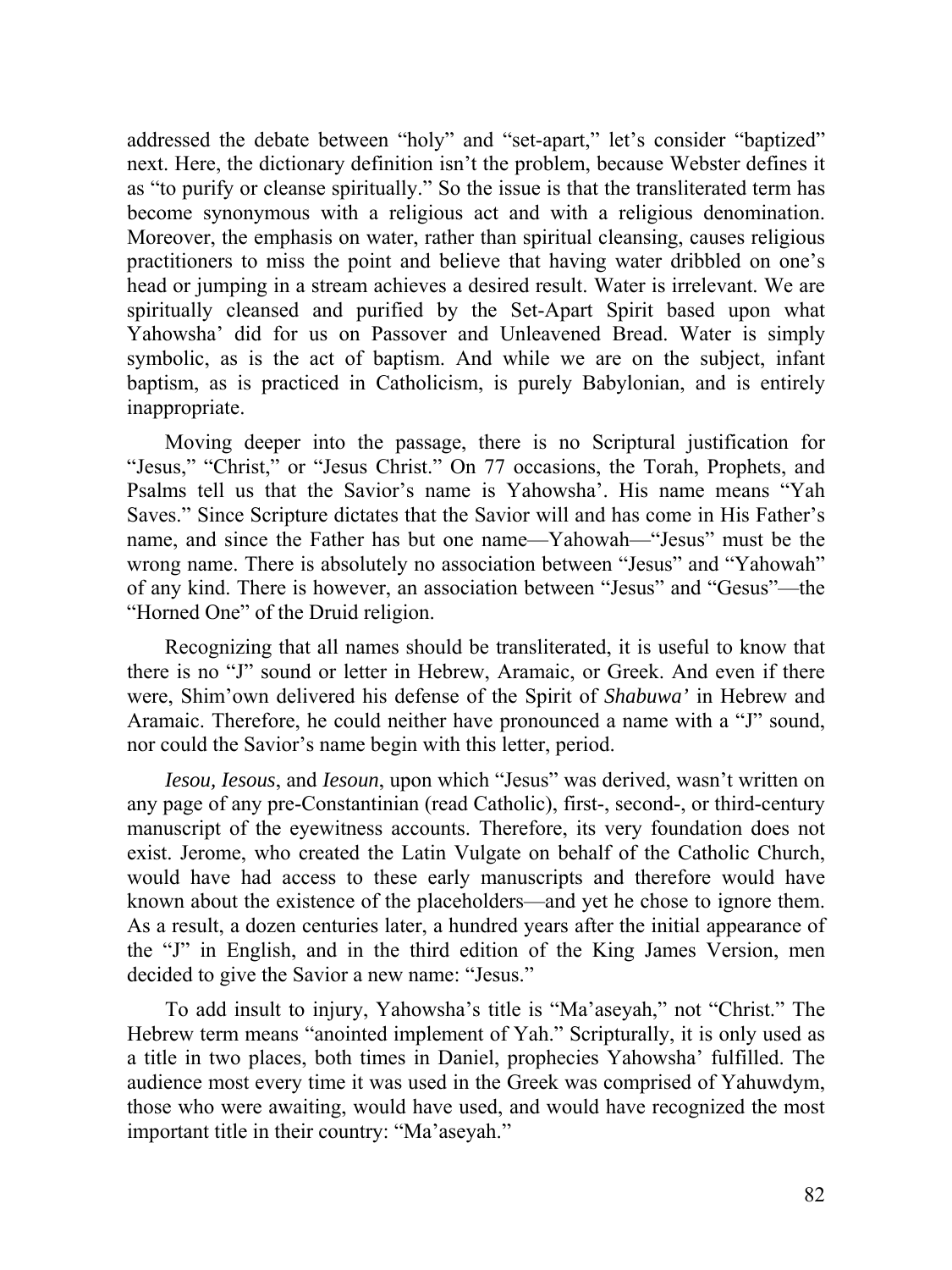"Christ," is a transliteration of *Christos, Christou, Christo*, and *Christon*. It only means "anointed" in relation to "the application of drugs." Otherwise, it means "whitewashed." Like the name Yahowsha', the title *Christos* wasn't written on any page of any pre-Catholic, first- through third-century manuscript. Therefore, its foundation also does not exist.

Titles, like names, can be transliterated, meaning that it is appropriate to write and say: "Ma'aseyah." But unlike proper names, titles can also be translated, meaning that it is appropriate to write and say: "Anointed Implement of Yah." Therefore, those who wish to be accurate can call Yahowsha' either "the Ma'aseyah," or the "Anointed Implement of Yah," but not "Christ."

"Jesus Christ," as if "Christ" were His last name, is wrong on all accounts. "Christ" isn't a name, it's a title like "President, King, General, or Lord." And just as it is absurd to say "Washington President," instead of "President Washington," "George King," rather than "King George," or "Patton General," rather than "General Patton," it's inaccurate to say "Yahowsha' Ma'aseyah," rather than "Ma'aseyah Yahowsha'," and thus "Jesus Christ" is inverted and convoluted.

If you were speaking Hebrew or Greek, it's appropriate to have adjectives follow names and nouns, but not in English. By way of confirmation, in this same passage, *hagios* follows the placeholder for Spirit, just as *qodesh* follows *ruwach* in Hebrew. But, when we translate something, we are required to follow the rules of grammar in the translated language. So, *ruwach*/spirit *qodesh*/set-apart becomes "Set-Apart Spirit." Knowing this, why was "Jesus Christ" left backwards?

It should be noted also, that Luke, in his biography of Yahowsha', never once connects His name and His title, although he uses both individually as in "the Ma'aseyah," and "Yahowsha'," but never "the Ma'aseyah Yahowsha'." The name and title are set side by side only once in Mark, and twice each in Matthew and John. The call of Christendom therefore, is poorly attested, poorly conceived, poorly transliterated, poorly translated, and poorly arranged.

Before we leave this essential passage, let's review it once again, simplified this time: **"Now when they heard this, they were pierced through the heart. They said to Petros, and to the rest of those who were properly informed and equipped as messengers, 'Brethren, what is a man to do?'"** (Acts 2:37) **"And now, accordingly, Petros told them, 'Change your thinking and attitude and also be immersed and cleansed each and every one of you by means of the personal and proper name of the Ma'aseyah Yahowsha' in order to be pardoned, set free, and to be set apart from your sin and guilt, and then receive the gift of the Set-Apart Spirit."** (Acts 2:38)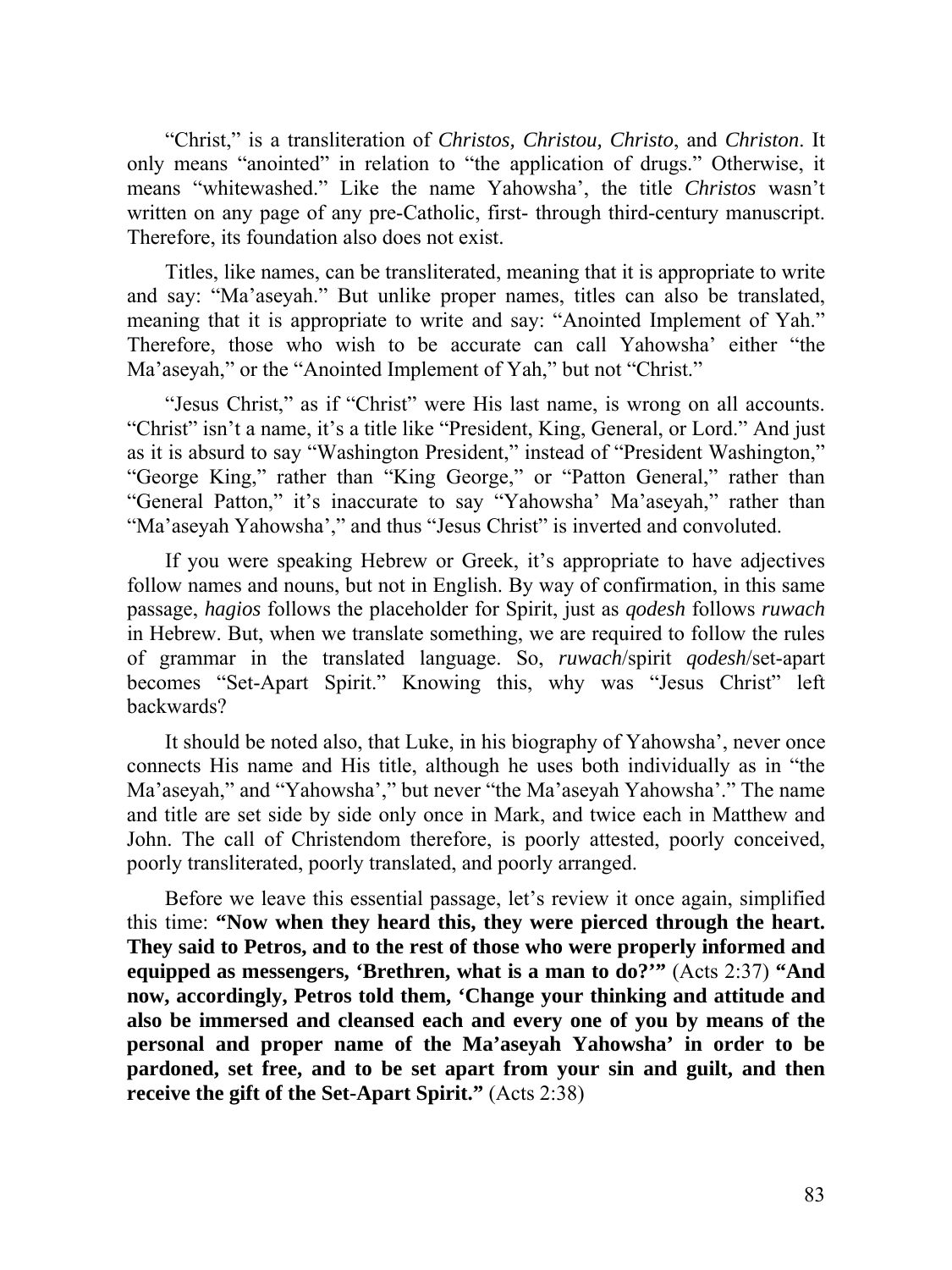Please take note, on the day Catholics allege their "Church" was born, Shim'own, the man they have renamed and now claim was the first Pope, did not say any of the following when his audience asked him what they should do: join my church, become a Catholic, convert to Christianity, make a profession of faith, promote me to pope, kiss my ring, pay me an indulgence to minimize your time in purgatory, have your children baptized and confirmed, attend Mass, go to confession, stay clear of the seven deadly sins, do a bunch of good works, become celibate, observe Lent and celebrate Christmas and Easter, perform the sign of the cross, buy some prayer beads and perform three Hail Maries, worship the Lord, bow down in prayer, tithe, trust me because I am the rock upon which the Church will be built, or don't worry because I hold the keys to heaven. And that would be that for the claims of Catholicism.

While there is no "Church" in Scripture, the Called-Out Assembly of Seven Sabbaths does come with an open invitation, whereby young and old, neighbors and foreigners alike are summoned to accept the gift of the Set-Apart Spirit. **"For indeed** (*gar* – because) **the announced promise** (*epangelia* – consent approval (read: Covenant) **exists** (*eimi* – was, is, and will be) **for you, your children** (*teknon* – your offspring including sons and daughters)**, everyone** (*pas*) **who is a great distance away** (*makran* – far off, remote and distant (read: outside Yisra'el and lost)**, and for as many** (*hosos*) **as** ΚΣ (placeholder for **Yahowah**, the Supreme Authority) **our** ΘΣ (placeholder for **God**, based upon *'elohym*) **calls to Himself** (*proskaleomai* – calls out to, invites, and summons (read: those who answer the summons to His Called-Out Assemblies)**."** (Acts 2:39)

There are seven invitations on Yahowah's calendar each year, seven days upon which we are summoned by our Heavenly Father to celebrate our salvation and adoption into His family. *Shabuwa'* is Mother's Day, the fourth step along the Way, a time which assures eternal life in heaven to all of those who answer God's call.

The question for all of us is: are we prepared, are we equipped, and are we willing to do what Kephas did? And if not, why not? **"And with many more** (*pleion* – an increasing quantity of appropriate and fitting)**, yet different** (*heteros* – additional) **words** (*logos*)**, He admonished and testified** (*diamartyromai* – bore witness to, and used them to warn, assert, affirm, declare, and emphatically state) **to earnestly encourage and summon** (*parakaleo* – call, invite, and urge, instruct, admonish, and exhort) **them, 'Become saved and be set apart from** (*sozo apo* – become rescued from the dangers of, be delivered from the destruction of, become healed from the sickness of, and be preserved, set-apart from the separation of) **this crooked and corrupt** (*skolios* – unscrupulous, dishonest, and twisted) **generation** (*genea* – age and race)**."** (Acts 2:40) This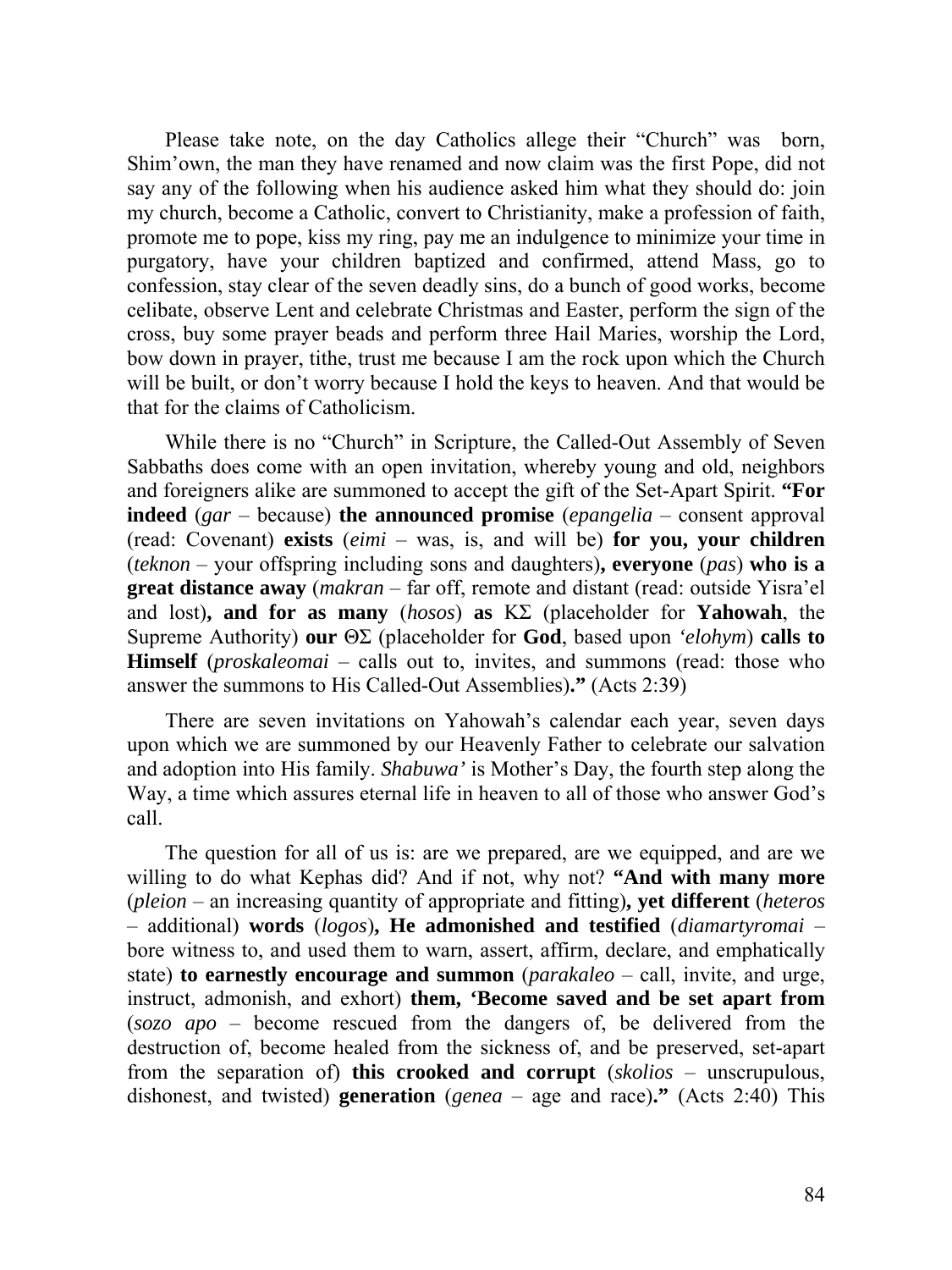verse is as vital and compelling today as it was when it was first spoken over 1900 years ago. Very little has changed.

Well, that isn't entirely true. It should be noted that the KJV and NIV altered the second half of this passage to read: "Save yourselves from…" And yet, none of the Greek words for the pronouns "you, your, yours, yourself, or yourselves" *sy, sou, soi, se, humin, humeis,* and *humeteros*, appear in the text. And that is because we cannot save ourselves—it is a gift of God, the result of the seven Called-Out Assemblies, and Yahowsha's and the Spirit's fulfillment of them.

The portion of Shim'own / Kephas' witness we are privy to was based exclusively upon explaining how Yahowsha' and the Spirit fulfilled the Torah, Prophets, and Psalms. He used this evidence to "admonish and warn" his audience, in addition to "encouraging and summoning" them. I bring this to your attention, because Christians and Jews have wrongly been led to believe that it is inappropriate to point out the flaws in people's beliefs.

 Kephas exhorted his overtly religious and political audience "to become set apart from a crooked and corrupt, twisted and dishonest generation." Distancing oneself from man's oppressive and deceptive schemes, and approaching Yah by way of His seven-step plan, is the central message of Scripture. Mankind's religions are "dangerous," they are unscrupulous and corrupt." And especially telling in this regard is the word Shim'own is translated as having selected to convey "crooked," *skolios*, which literally conveys "curved and windy, serpentine and bent, twisted and meandering," as opposed to straight. It is based upon *skello*, which describes the bends in our leg, from our hip to our toes, inclusive of knees and ankles. Men have twisted and shaped God's Word, message, and plan to suit their own agenda—one which leads to spiritual sickness, and to the destruction of the soul. And sadly, Jews are masters at this scheme, which is why *genea* means "race" in addition to generation.

Luke, in documenting the fulfillment of the *Miqra' of Shabuwa'*, quantified the results so that we might obtain a better perspective on what transpired. **"Indeed** (*men*)**, therefore** (*oun –* as a result)**, approximately** (*hosei*) **three thousand** (*trischilioi*) **souls** (*psyche*) **received and accepted** (*apodechomai* – welcomed and grasped hold of, recognized and acknowledged the truth and validity of) **His** (*autos* – His (as in Yahowah's/Yahowsha's) **Word** (*legos* – Word as in the Torah, Prophets, and Psalms)**. They were immersed and cleansed** (*baptizo* – dipped, washed, and purified) **and were added** (*prostithemai* – were granted and given favorable access to gather together with, join and associate in fellowship with, and set in the right place) **during** (*en* – and in) **that one** (*ekeinos*) **day** (*hemera*)**."** (Acts 2:41)